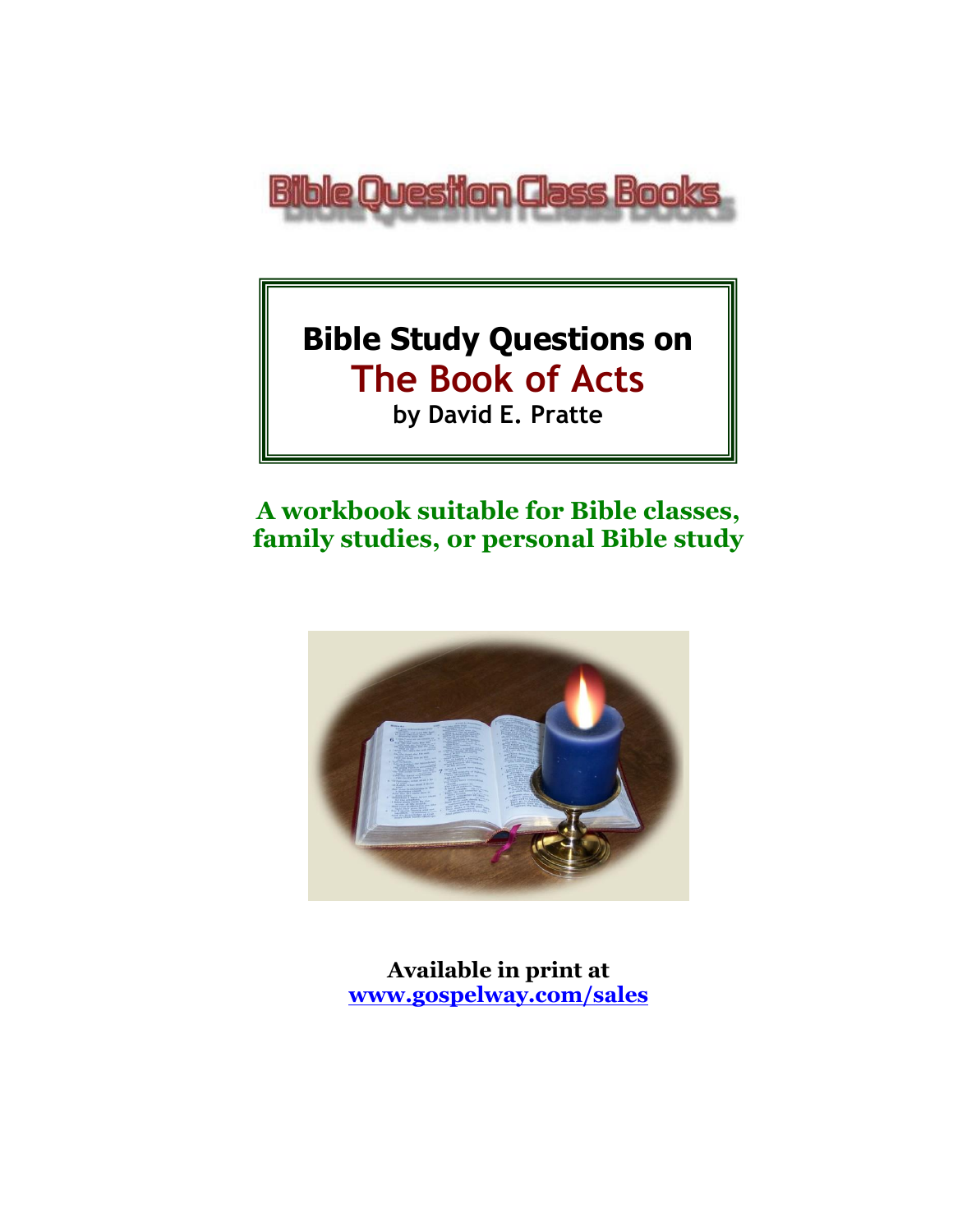#### *Bible Study Questions on the Book of Acts: A workbook suitable for Bible classes, family studies, or personal Bible study*

© Copyright David E. Pratte, 2013, 2014 Minor revisions, 2016 All rights reserved

> ISBN-13: 978-1496005014 ISBN-10: 1496005015

**Printed books, booklets, and tracts available at [www.gospelway.com/sales](https://www.gospelway.com/sales) Free Bible study articles online at [www.gospelway.com](http://www.gospelway.com/) Free Bible courses online at [www.biblestudylessons.com](http://www.biblestudylessons.com/) Free class books at [www.biblestudylessons.com/classbooks](http://www.biblestudylessons.com/classbooks) Free commentaries on Bible books at [www.gospelway.com/commentary](http://www.gospelway.com/commentary) Contact the author at [www.gospelway.com/comments](http://www.gospelway.com/comments)**

**Note carefully: No teaching in any of our materials is intended or should ever be construed to justify or to in any way incite or encourage personal vengeance or physical violence against any person.**

### **"He who glories, let him glory in the Lord" – 1 Corinthians 1:31**

#### **Front page photo**

The Mount of Olives from which Jesus ascended back to heaven "Now when He had spoken these things, while they watched, He was taken up, and a cloud received Him out of their sight … Then they returned to Jerusalem from the mount called Olivet, which is near Jerusalem…" – Acts 1:9,12.

Photo Credit: Nemo distributed under Creative Commons license, via Wikimedia Commons

Scripture quotations are generally from the New King James Version (NKJV), copyright 1982, 1988 by Thomas Nelson, Inc. used by permission. All rights reserved.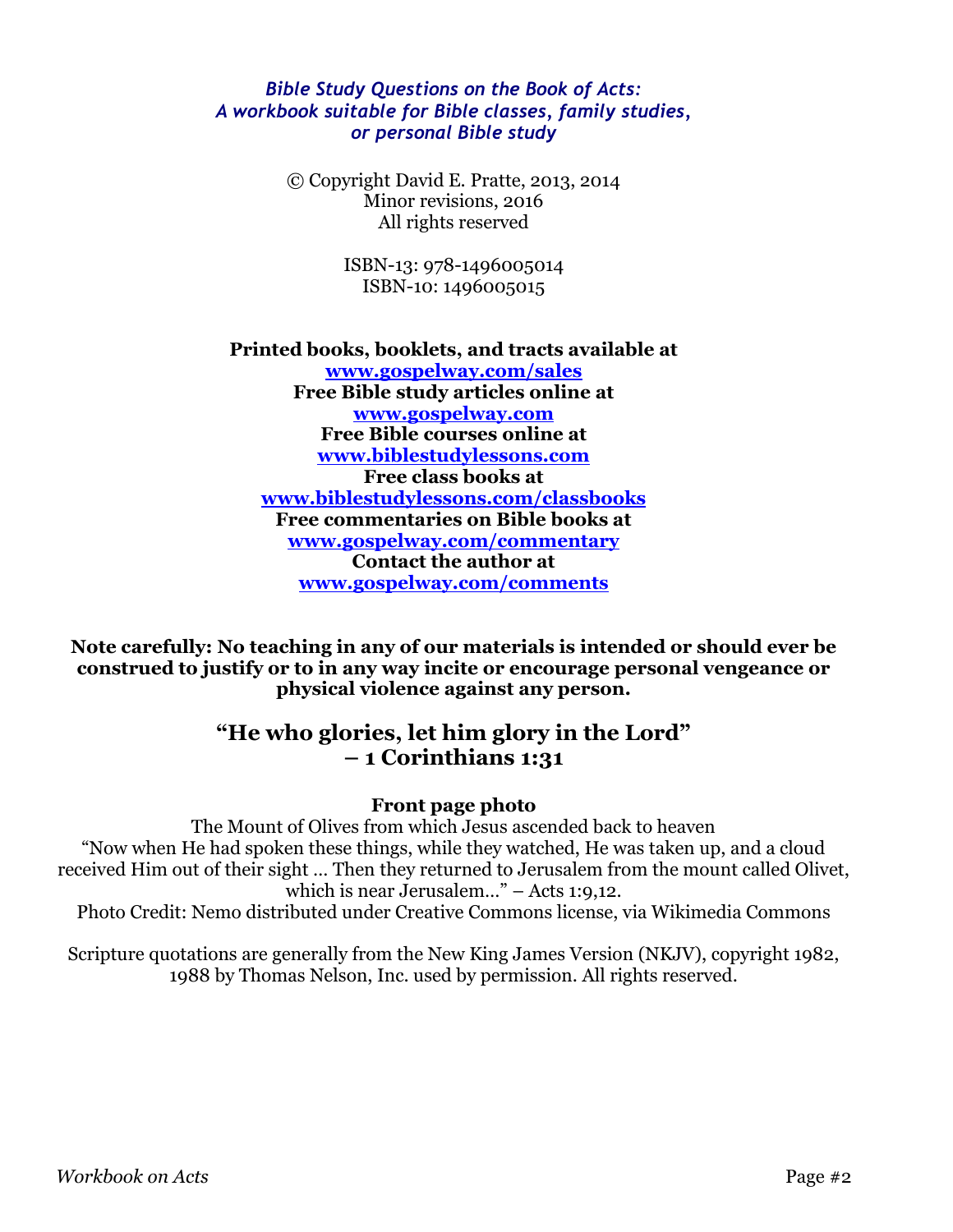### **Other Books by the Author**

#### **Topical Bible Studies**

*Growing a Godly Marriage & Raising Godly Children Why Believe in God, Jesus, and the Bible? (evidences) The God of the Bible (study of the Father, Son, and Holy Spirit) Grace, Faith, and Obedience: The Gospel or Calvinism? Kingdom of Christ: Future Millennium or Present Spiritual Reign? Do Not Sin Against the Child: Abortion, Unborn Life, & the Bible True Words of God: Bible Inspiration and Preservation*

#### **Commentaries on Bible Books**

*Genesis Joshua and Ruth Judges 1 Samuel Ezra, Nehemiah, and Esther Job Proverbs*

*Gospel of Mark Gospel of John Acts Romans Ephesians Philippians and Colossians Hebrews 1 & 2 Peter*

#### **Bible Question Class Books**

*Genesis Joshua and Ruth Judges 1 Samuel Ezra, Nehemiah, and Esther Job Proverbs Ecclesiastes Isaiah Gospel of Matthew Gospel of Mark Gospel of Luke*

*Gospel of John Acts Romans 1 Corinthians 2 Corinthians and Galatians Ephesians and Philippians Colossians, 1&2 Thessalonians 1 & 2 Timothy, Titus, Philemon Hebrews General Epistles (James - Jude) Revelation*

#### **Workbooks with Study Notes**

*Jesus Is Lord: Workbook on the Fundamentals of the Gospel of Christ Following Jesus: Workbook on Discipleship God's Eternal Purpose in Christ: Workbook on the Theme of the Bible*

#### **Visit our website at [www.gospelway.com/sales](https://www.gospelway.com/sales) to see a current list of books in print.**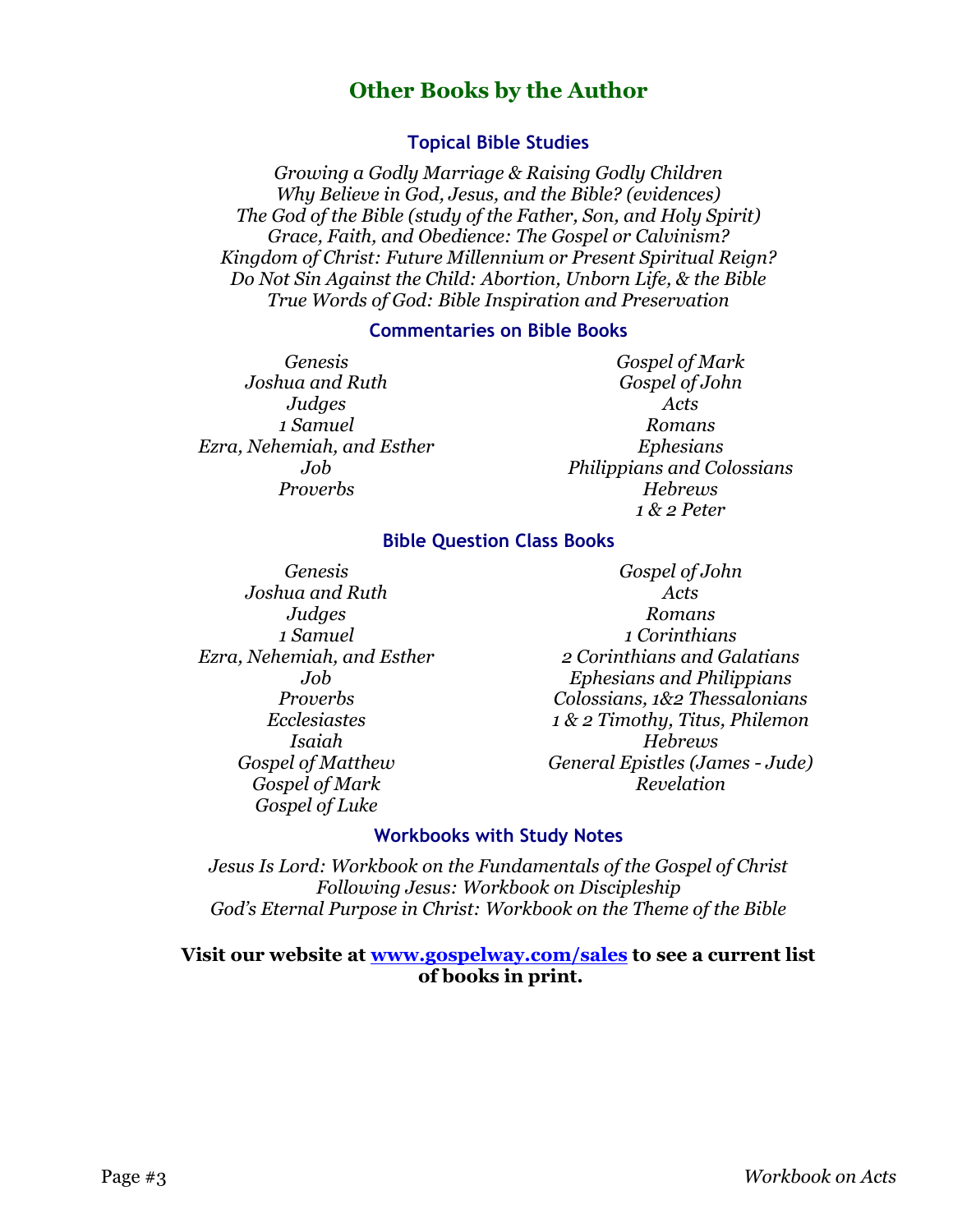### **Bible Study Questions on the Book of Acts**

Introduction:

This workbook was designed for Bible class study, family study, or personal study. The class book is suitable for teens and up. The questions contain minimal human commentary, but instead urge students to study to understand Scripture.

Enough questions are included for teachers to assign as many questions as they want for each study session. Studies may proceed at whatever speed and depth will best accomplish the needs of the students.

Questions labeled "think" are intended to encourage students to apply what they have learned. When questions refer to a map, students should consult maps in a Bible dictionary or similar reference work or in the back of their Bibles. (Note: My abbreviation "*b/c/v*" means "book, chapter, and verse.")

For class instruction, I urge teachers to assign the questions as homework so students come to class prepared. Then let class time consist of *discussion* that focuses on the Scriptures themselves. Let the teacher use other Scriptures, questions, applications, and comments to promote productive discussion, not just reading the questions to see whether they were answered "correctly." Please, do *not* let the class period consist primarily of the following: "Joe, will you answer number 1?" "Sue, what about number 2?" Etc.

I also urge students to emphasize the *Bible* teaching. Please, do not become bogged down over "What did the author mean by question #5?" My meaning is relatively unimportant. The issue is what the Bible says. Concentrate on the meaning and applications of Scripture. If a question helps promote Bible understanding, stay with it. If it becomes unproductive, move on.

The questions are not intended just to help students understand the Scriptures. They are also designed to help students learn good principles of Bible study. Good Bible study requires defining the meaning of keywords, studying parallel passages, explaining the meaning of the text clearly, making applications, and defending the truth as well as exposing religious error. I have included questions to encourage students to practice all these study principles.

Finally, I encourage plain applications of the principles studied. God's word is written so souls may please God and have eternal life. Please study it with the respect and devotion it deserves!

For whatever good this material achieves, to God be the glory.

#### **You can find Bible study commentary and notes to accompany these questions at [www.gospelway.com/sales](https://www.gospelway.com/sales)**

© David E. Pratte, June 21, 2017

**Workbooks, commentaries, and topical studies for sale in print at [www.gospelway.com/sales](https://www.gospelway.com/sales)**

**To join our mailing list to be informed of new books or special sales, contact the author at [www.gospelway.com/comments](http://www.gospelway.com/comments)**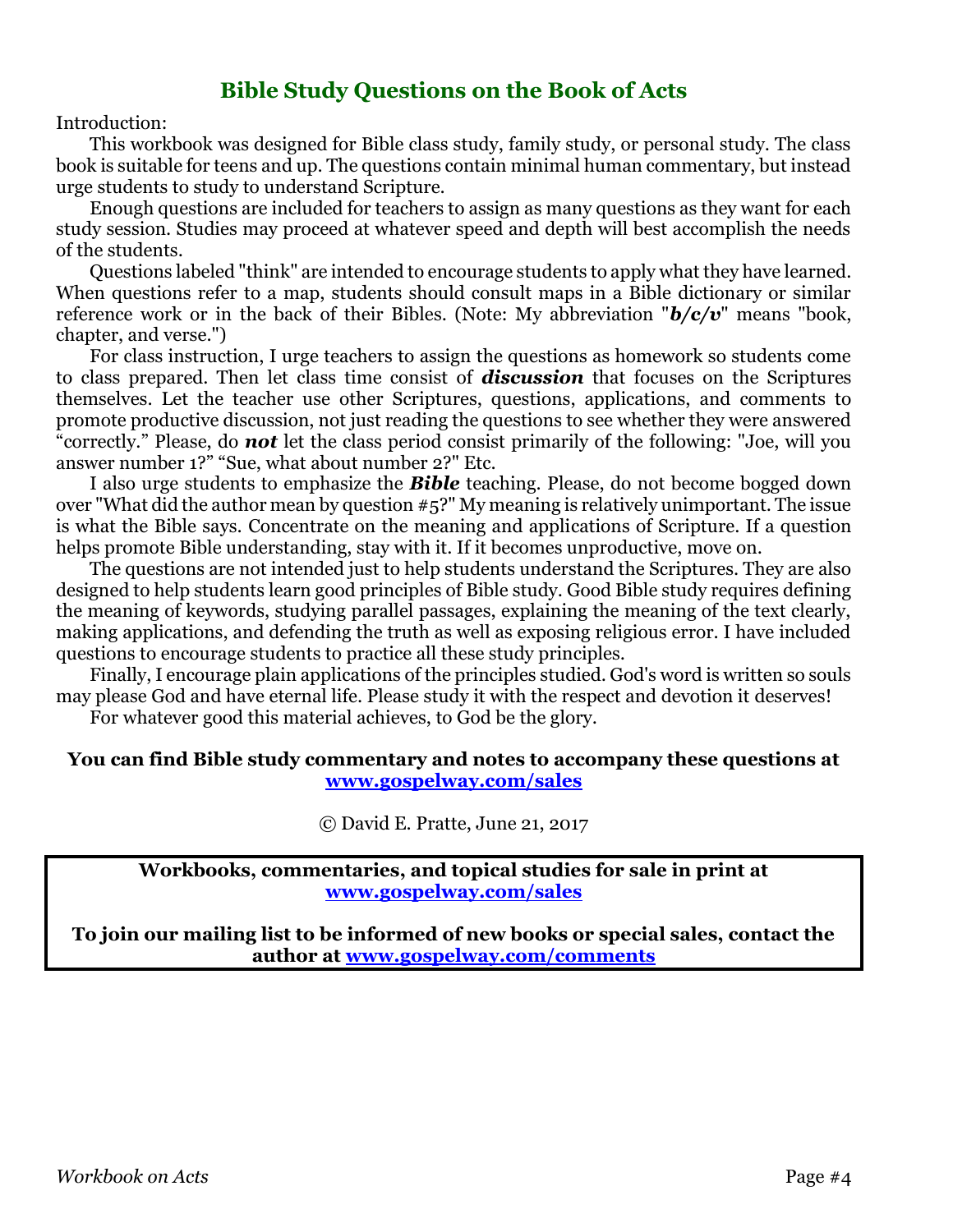Read Acts 1 then answer these questions. 1. To whom is this book addressed – 1:1? (Think: What does this name mean?)

2. The author had written a "former account" covering what subject(s)  $-1:2$ ?

3. *Special Assignment:* Compare Acts 1:1,2 to Luke 1:1-4. What conclusion do you reach about who wrote the book of Acts? Give reasons for your answer.

4. State the theme of Acts (note 1:8). (Bonus assignment: Take the time to read the whole book. As you do make a list of major themes that are frequently mentioned in the book.)

5. What group of people had Jesus chosen and given commandment to? (Think: What does this tell you about how men became apostles?)

6. *Define* "apostle."

7. For what did Jesus present many proofs – 1:3? (Think: Name some of the proofs.)

8. How long did Jesus appear to the apostles and what did He discuss with them?

9. Where were the apostles to remain and why  $-1:4$ ?

10. What did Jesus promise they would receive and when? To whom did Jesus address the promise of 1:4,5? (Think: Is it addressed to all Christians? What does this tell you?)

11. List *passages* that contrast John's baptism to Holy Spirit baptism similar to v5.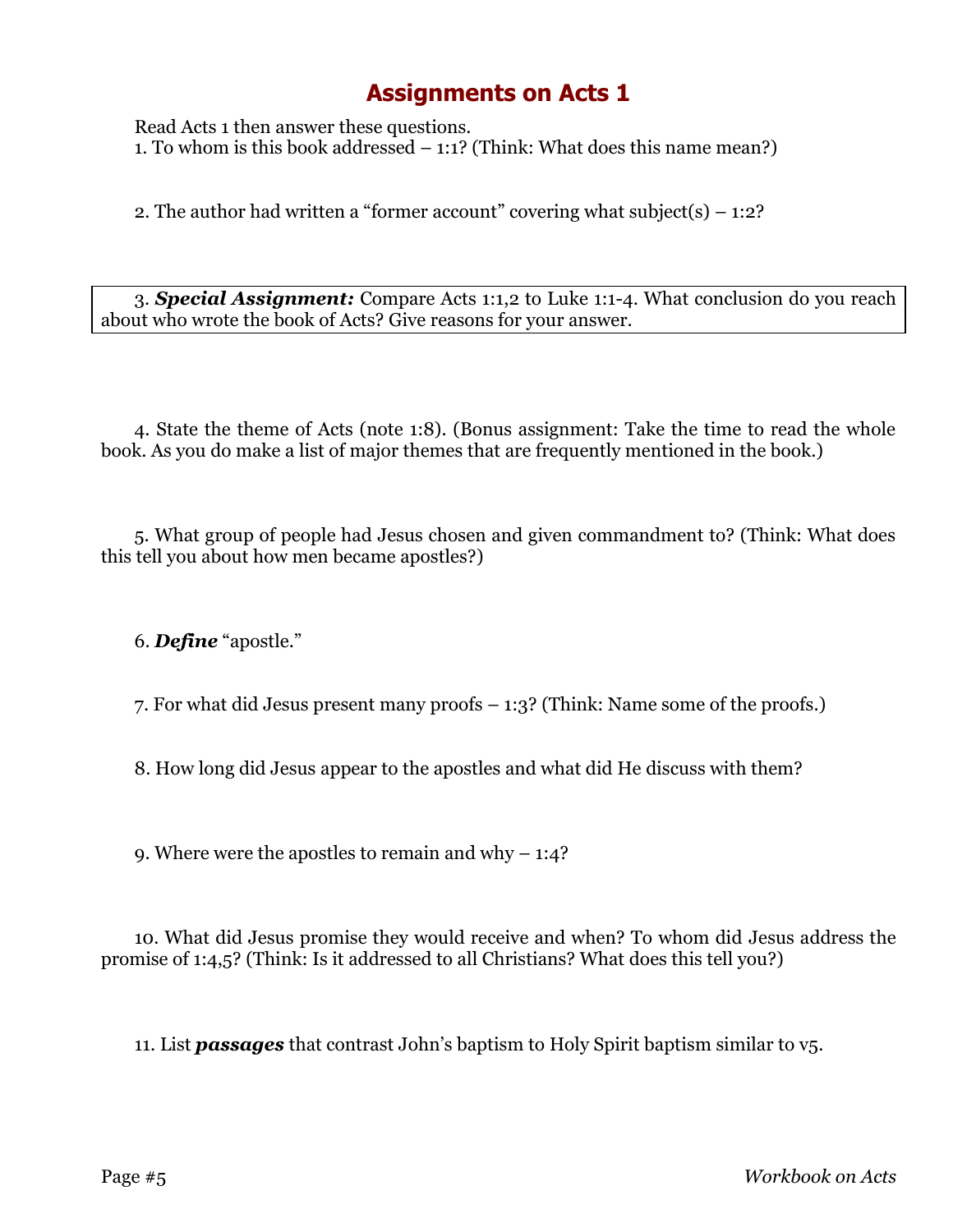12. *Special Assignment:* List differences between water baptism and Holy Spirit baptism by comparing passages on Holy Spirit baptism to Mark 16:15,16; Matthew 28:18-20, etc.

13. What question did the disciples ask Jesus – 1:6?

14. How did Jesus answer their question – 1:7?

15. What did He say the Holy Spirit would do for them – 1:8?

16. *Define* "witness." What does this tell you about the work of the apostles?

17. *Special Assignment:* List four things you learn in verses 1-8 about Holy Spirit baptism. (Think: How does this differ from folks today who say they received Holy Spirit baptism?)

18. Compare Acts 1:3-8 to Mark 9:1 (note the "power" and the kingdom). How did the coming of the Holy Spirit relate to the coming of the kingdom? (Think: Jesus refused to say when the kingdom would begin, but what had He said about when the Spirit would come  $-v_{5}$ ?

19. *Special Assignment:* Read Col. 1:13; Rev. 1:9; and 1 Cor. 15:21-26. What do you learn about the doctrine that the Jesus' kingdom will begin when He comes again?

20.In what geographical order would the gospel spread – 1:8? (Think: How does this compare to the order in which the gospel was actually spread as the book of Acts unfolds?)

21. Describe how Jesus finally left the earth – 1:9-11.

22. What promise did two "men in white apparel" make? (Think: What does this tell us about Jesus' second coming?)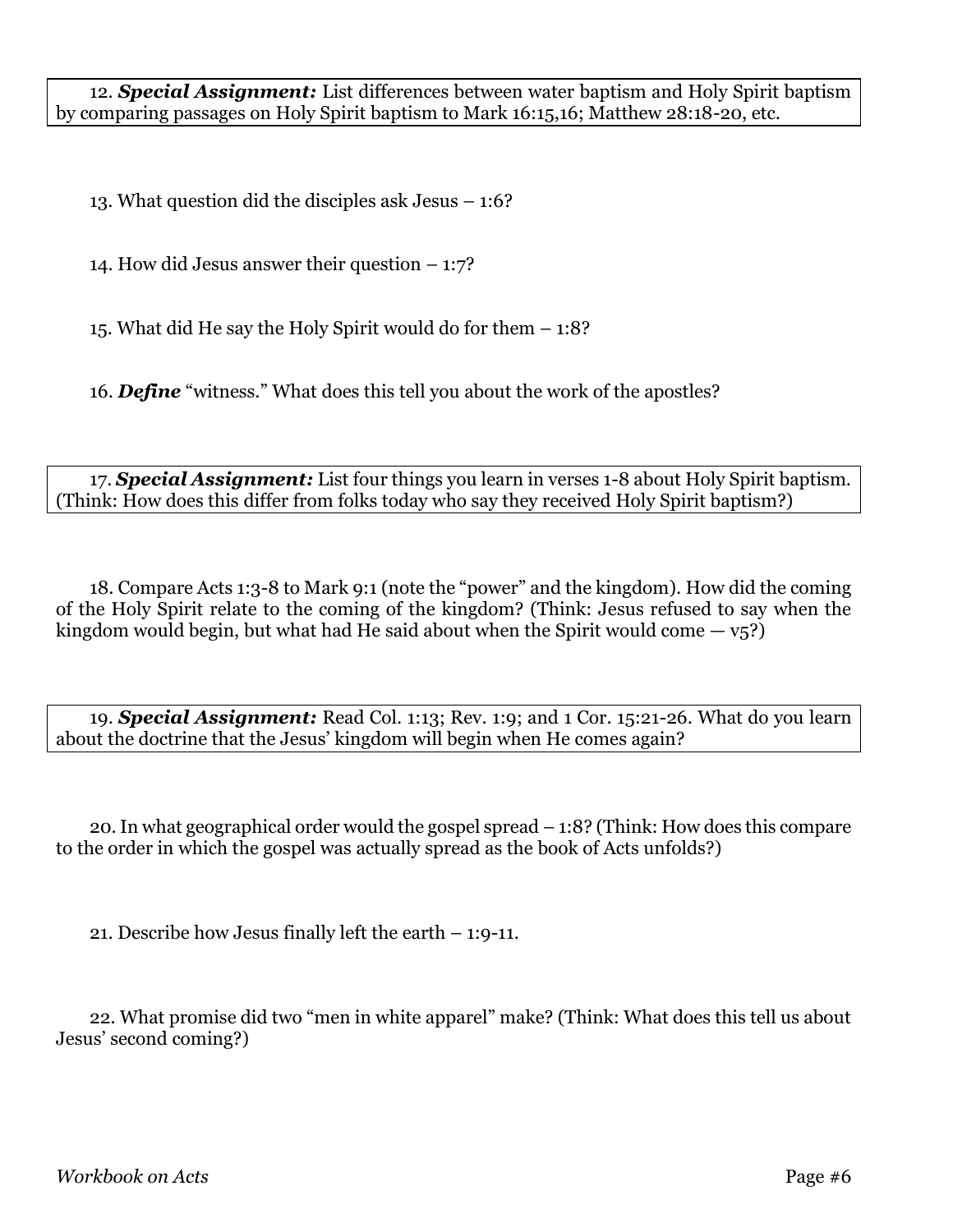23. From where did Jesus ascend to heaven, and where did His disciples go from there – 1:12? (Note: consult a *map* for these locations.)

24. Name the eleven apostles as listed in Acts 1:13. (Think: Why only eleven?)

25. Who else was with the apostles? How many were there altogether – 1:14,15?

26. Describe how Judas died – 1:16-18.

27. What did people call the place where he died – 1:19?

28. Describe the prophecy that Peter applied to Judas' case – 1:20. Give *book / chapter / verse* for the Old Testament location.

29. To serve as an apostle, what kind of man was needed and what work would he do – 1:21,22?

30. Name the two men who were suggested as possibilities to replace Judas – 1:23.

31. Who actually chose Judas' successor and how was it done – 1:24-26? (Think: What was the significance of casting lots?)

32. How does this compare to how the other apostles were chosen? What can we learn?

33. Who was finally chosen?

34. *Case Study:* Some churches claim to have apostles or successors to Jesus' apostles. Based on what we have learned, could this be true? Explain your reasons.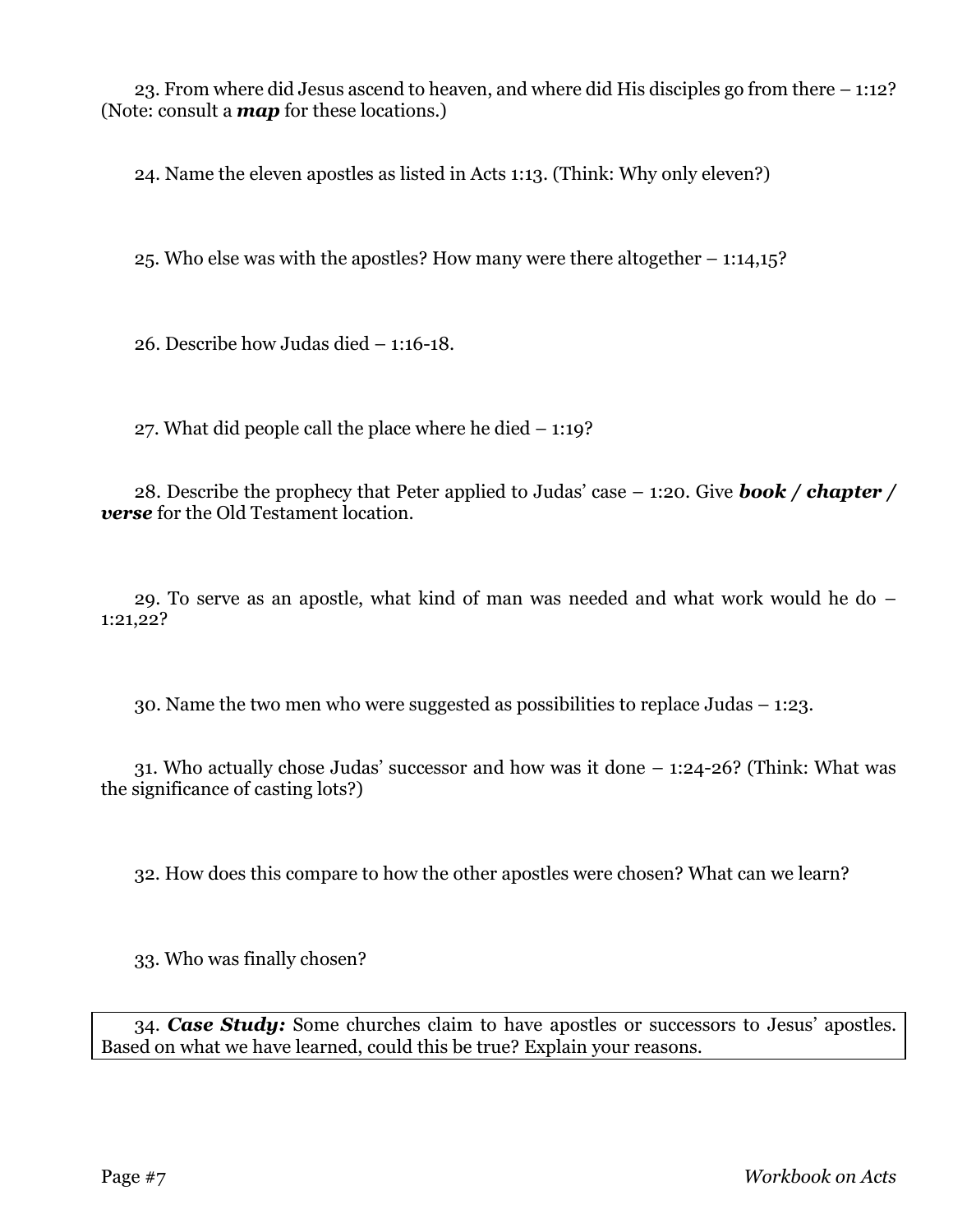Read Acts 2 then answer these questions:

1. *Define* "Pentecost" – 2:1. (Think: Study Old Testament cross-references and determine what day of the week Pentecost fell on.)

2. Describe the coming of the Holy Spirit – 2:2-4. (Think: Study the context and list evidences that show whether the Spirit came on just the apostles or on all the  $120 - 1:15$ .

3. Who was present in Jerusalem for Pentecost, and where were they from – 2:5-11?

4. List *passages* elsewhere showing that "tongues" can refer to human languages.

5. *Special Assignment:* List evidences that show the nature of the "tongues" in Acts 2 (i.e., were they languages or just meaningless, ecstatic emotional expressions)?

6. List other *passages* elsewhere that talk about supernatural "tongues."

7. What did the people who received tongues talk about – 2:11,12?

8. What explanation did some of the audience offer for what had happened – 2:13?

9. *Case Study:* Some people claim to speak in tongues today just like the event described here. Summarize the characteristics of tongue-speaking as described here.

10. List reasons you can find (if any) that identify this event as the fulfillment of the promise of Acts 1:4-8 concerning the coming of the Holy Spirit. Add to this list as we proceed through the chapter.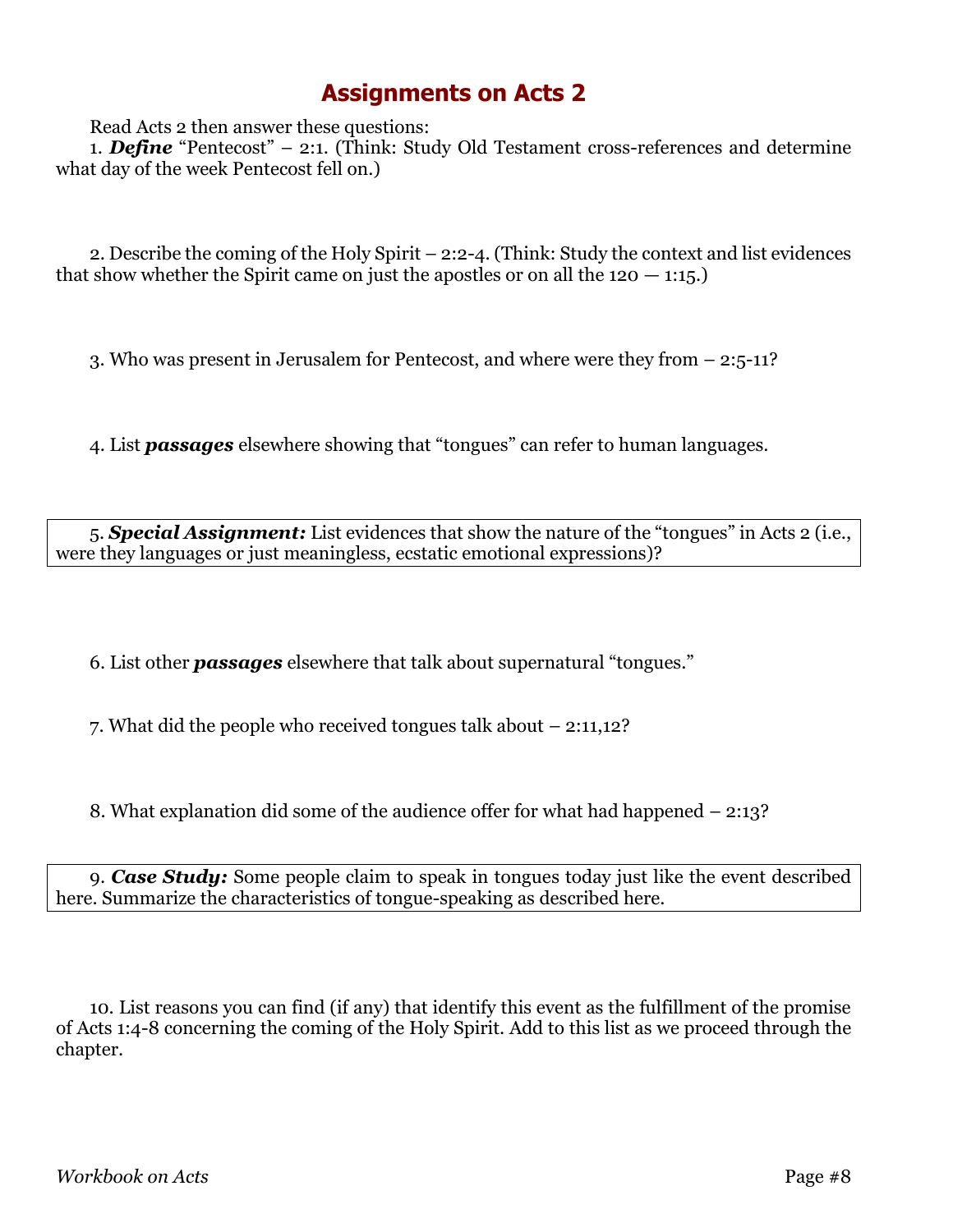11. What reason did Peter give to show the apostles were not drunk – 2:14,15?

12. What Old Testament passage did Peter say was fulfilled by the events on Pentecost – 2:16- 21? Give *book/chapter/verse*.

13. List some of the things the prophecy said would happen.

14. *Case Study:* Some people claim "the last days" refers to the time shortly before Jesus' second coming. Study passages where the phrase is used and explain its meaning.

15. *Define* "prophesy" and "vision." (Think: How were the events of vv 19,20 fulfilled?)

16. What did the prophecy say a person must do to be saved? (Think: Study this expression. Does it always refer to prayer? Note v38 and Acts 22:16.)

17. Whom did Peter tell the people about beginning in 2:22?

18. Read 2:22-36 and summarize the theme of Peter's sermon.

19. We will notice three main proofs Peter used to show Jesus is the Christ. What proof did he use in 2:22?

20. *Special Assignment:* What was the purpose of miracles? List other *passages*.

21. Despite the works Jesus did, what did the people do to Him – 2:23? (Think: To whom is Peter speaking here and whom is he accusing of having killed Jesus?)

22. List several *passages* confirming that God knew what would happen to Jesus even before He sent Him. (Think: Who were the "lawless men" by whose hands Jesus was crucified?)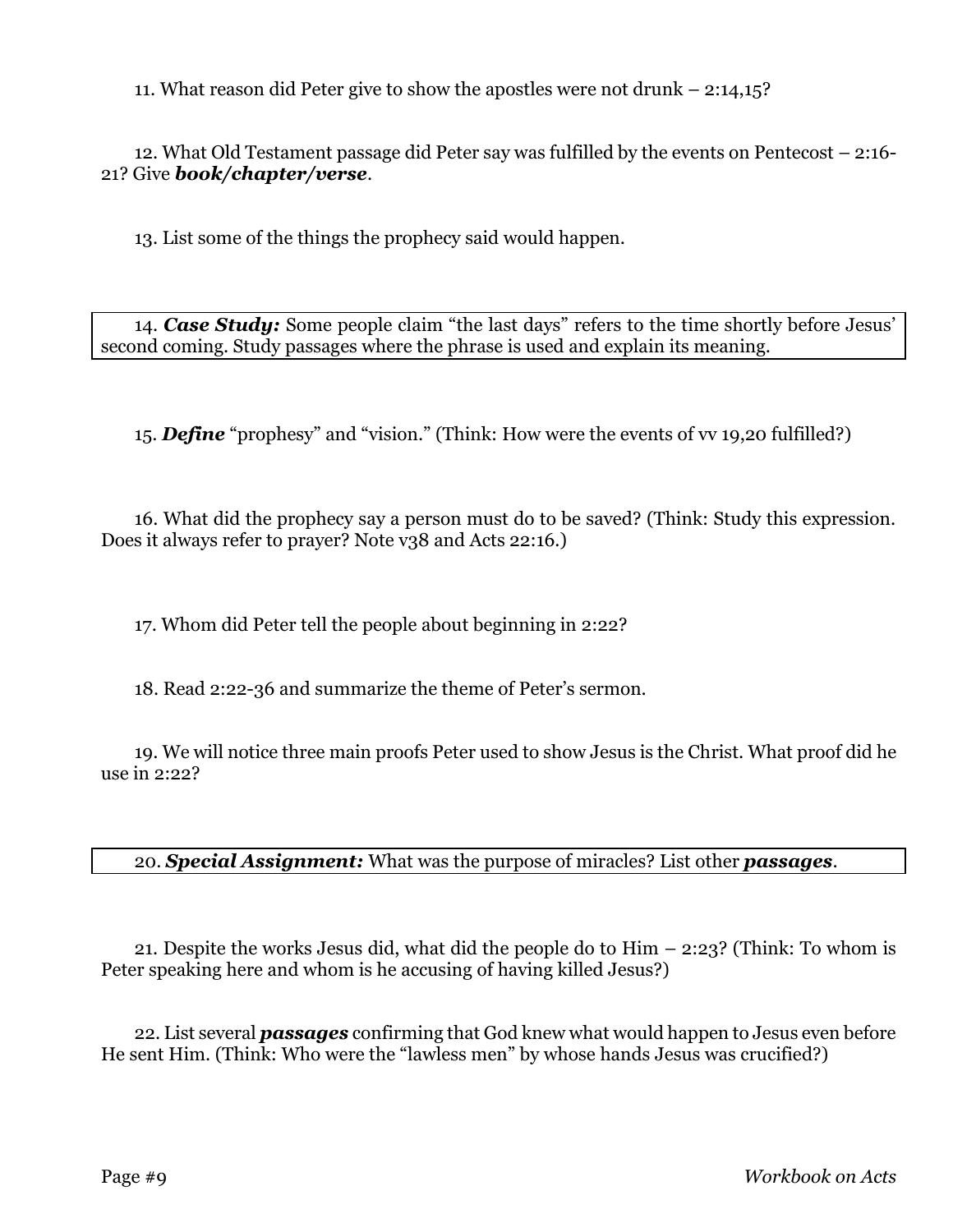23. Despite the people's treatment of Jesus, what did God do for Him – 2:24?

24. What prophet is quoted in 2:25-28, and where is this prophecy found? (Think: To what does "Hades" — "hell" in KJV — refer?)

25. Explain how Peter proved that this prophecy was not fulfilled in David himself – 2:29-31. Who and what did he say the prophecy was actually talking about?

26. In your own words explain Peter's argument in 2:29-31. How did he connect the prophecy in  $\overline{v}$  25-28 to his conclusion in v32?

27. What additional proof did he give in 2:32 to show that Jesus had been raised? (Think: How does this connect to the work of apostles and the coming of the Holy Spirit?)

28. Study the expressions "upon his (David's) throne" (v30). What does this tell you about Jesus' kingdom and when it began?

29. What passage is quoted in 2:34,35? What did it say about where Jesus is? (Think: Study the passage in the Old Testament and determine what Jesus would be doing at this place?)

30. Study other *passages* about Jesus at God's right hand, and explain what this tells you about Jesus' kingdom and when it began. (Think: Consider also 1 Cor. 15:20-28.)

31. What did Jesus send when He was exalted to God's right hand – 2:33? (Think: Explain how this ties in with Acts 1 about the coming of the kingdom and of the Holy Spirit.)

32. Summarize Peter's conclusion and list the three main evidences he used to prove Jesus was Lord and Christ.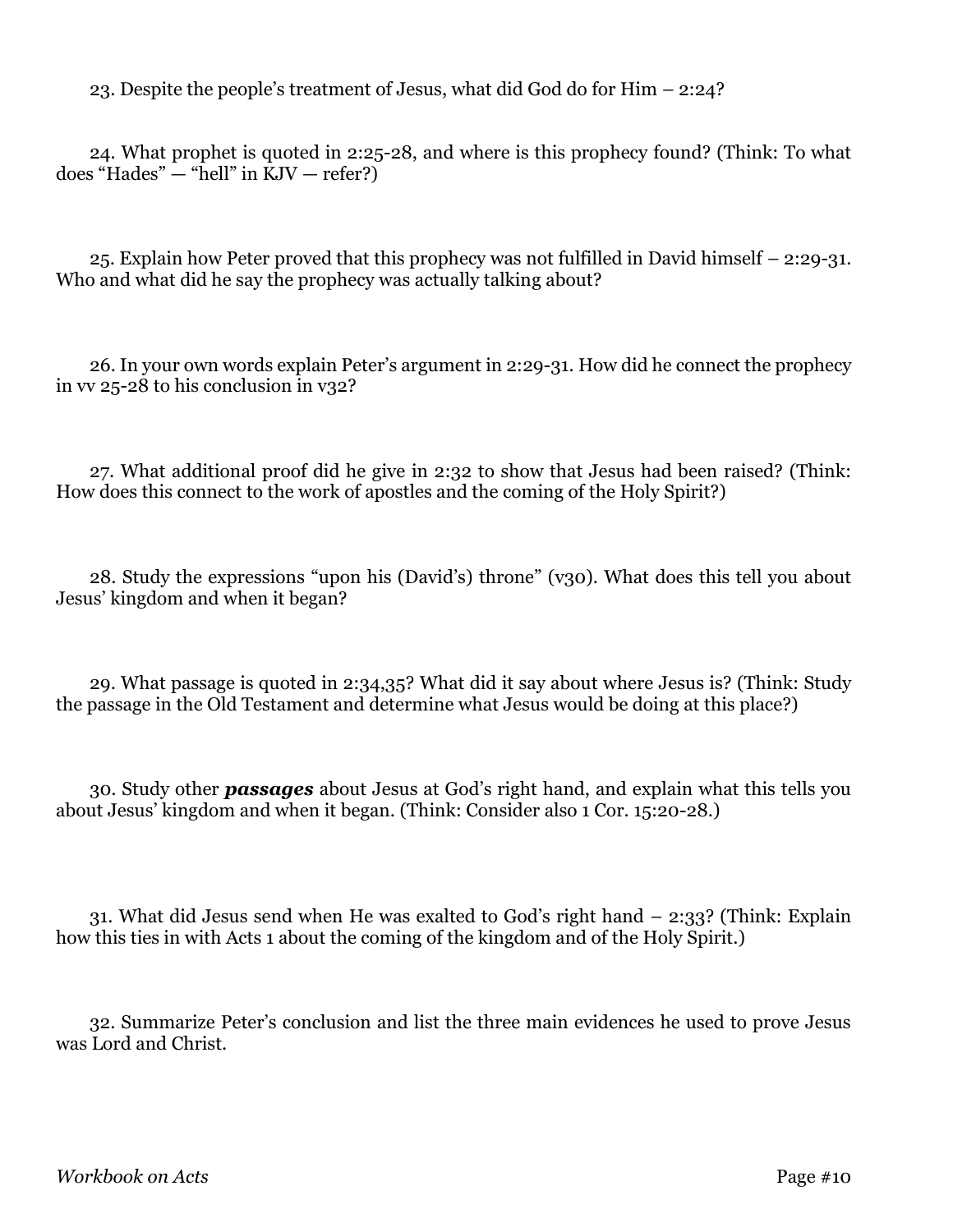33. Describe the effect of Peter's sermon on the people. What did they ask – 2:37? (Think: Why did the people ask this? What was their spiritual condition at the time?)

34. What did Peter tell the people to do – 2:38?

35. *Define* "repent," and list other *passages* that show its importance in salvation.

36. Does "for remission of sins" mean baptism is necessary to receive remission of sins or because one already has remission? How does context help answer this question?

37. *Case Study:* Some people claim baptism is not essential to receive forgiveness of sins. How would you use v38 to respond?

38. Who may receive the promise of 2:38,39? (Think: What is the "gift of the Spirit"?)

39. What else did Peter say to the people – 2:40?

40. What response did the sermon receive – 2:41? Summarize what people did to be forgiven. (Think: What does the passage teach about the need to obey to be forgiven of sins?)

41. What did disciples do after conversion – 2:42? Find a *passage* elsewhere about each of these acts.

42. How did the disciples show care for one another – 2:43-47?

43. Where did the disciples break bread – 2:46? To what does this refer? Proof? (Think: Are common meals a church function or individual activity?)

44. How were people added to the number from then on – 2:47? (Think: How do people become members of Jesus' church? Can we be saved outside the church?)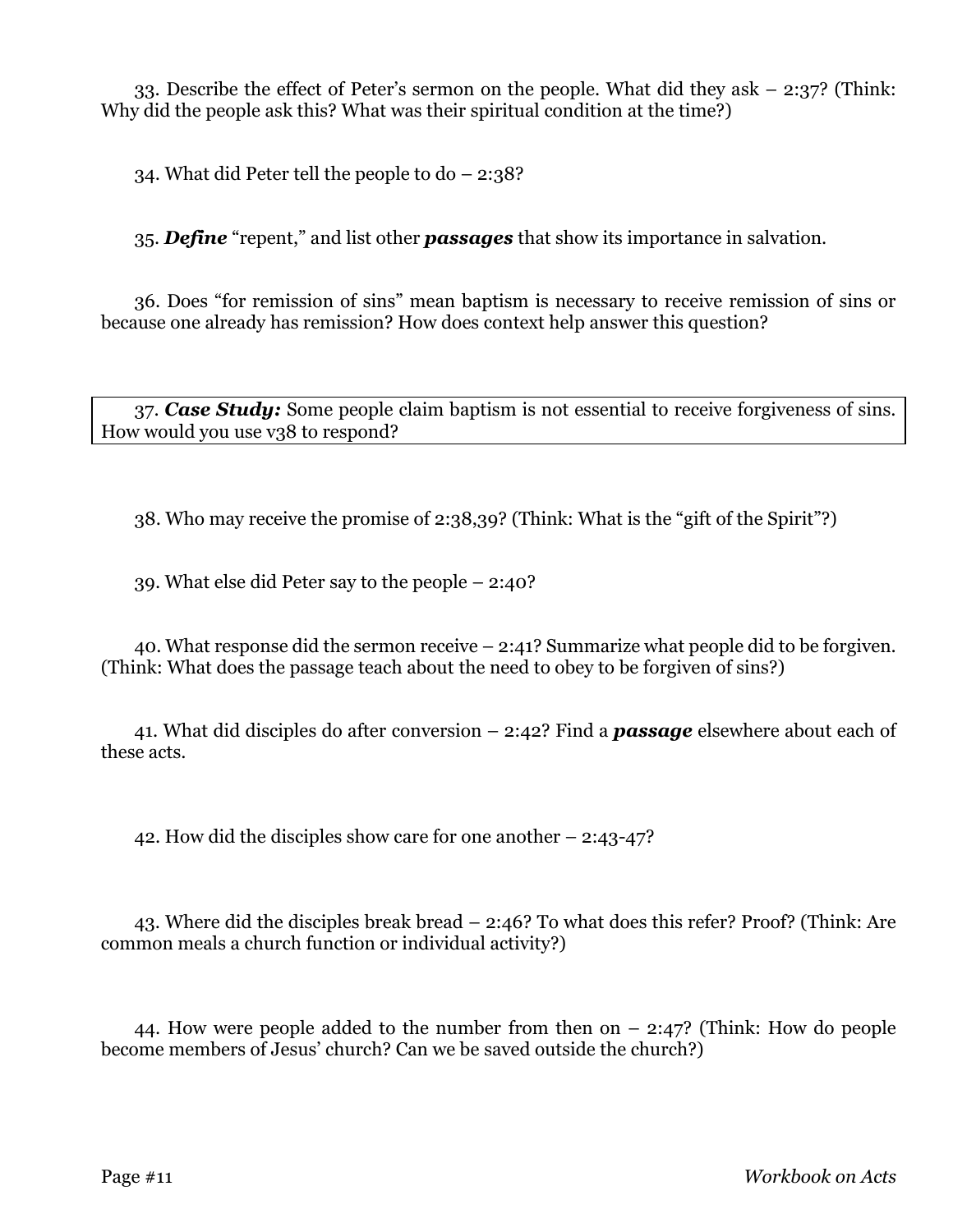Read Acts 3 then answer these questions:

1. What two apostles were involved in this story, where did it take place, and about what time of day  $-3:1?$ 

2. What problem did the man at the temple gate have and how long had he had it  $-3:2$ ? According to Acts 4:22 how old was the man?

3. Why was he at the temple gate, and what did he ask the apostles for – 3:2-5?

4. *Define* "alms."

5. How can we know the man was not faking but was genuinely lame?

6. What did Peter say to the man – 3:6? (Think: Some claim Peter was the first Pope. What is there here that is uncharacteristic of modern Popes?)

7. Describe the actions of the lame man in response to Peter's statement – 3:7,8. What was amazing about this in light of the man's problem?

8. Describe the effect of this on the people, and tell how we can be sure the man was really healed  $-$  3:9,10 (cf. 4:16).

9. List characteristics of miraculous healing in the Bible as illustrated by this passage.

10. *Case Study:* Many people claim that Bible miracles happen today. Describe how this miracle is unique compared to so-called miracles today.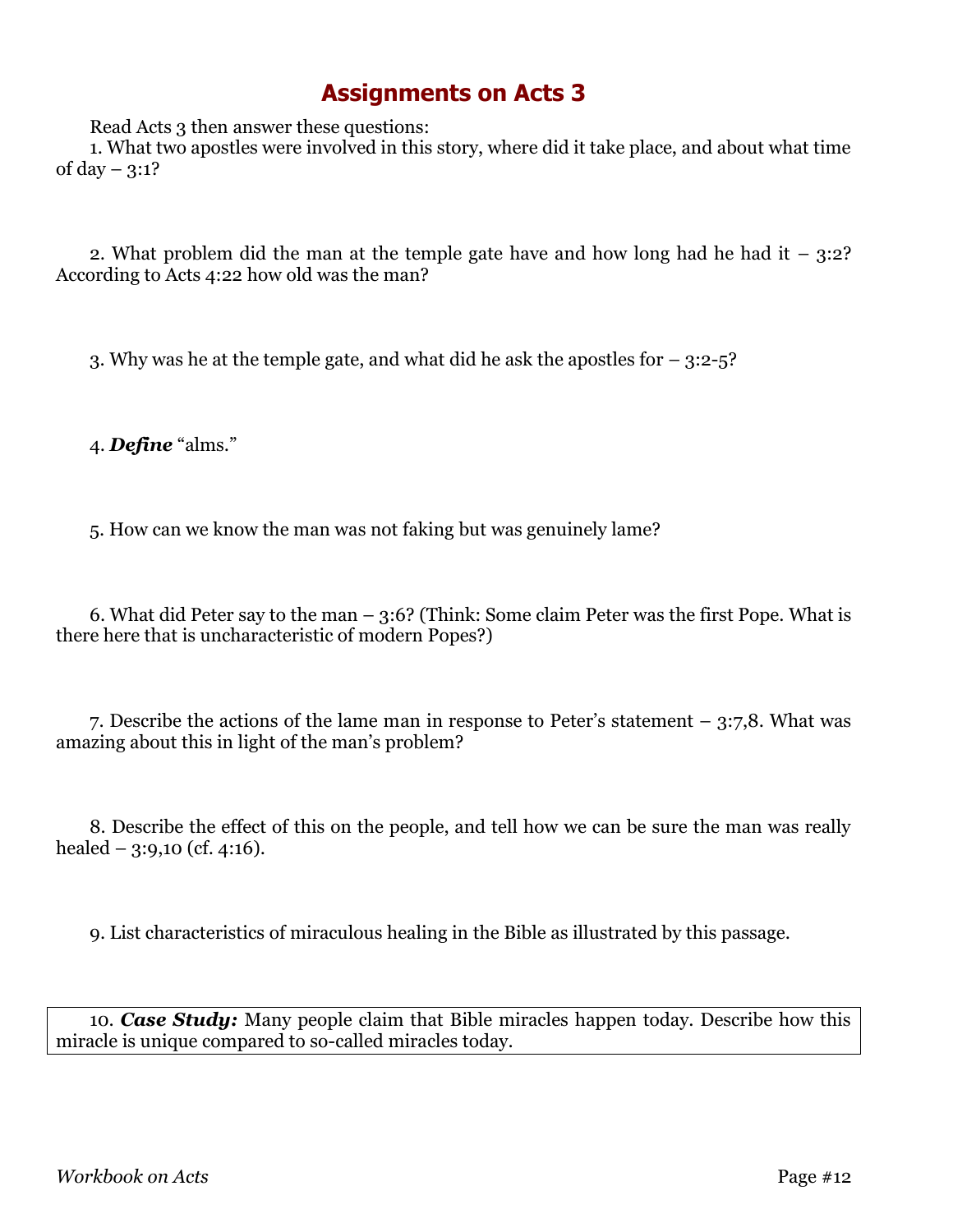11. List at least three *passages* that show the main purpose of miracles.

12. Where did Peter address the people and why did they come together – 3:11?

13. What did Peter say about how the man had been healed – 3:12?

14. How had the people treated Jesus – 3:13-15?

15. Whom had they asked to be released instead of Jesus? Run cross-references and find the name of the man who was released, and list some things he was guilty of.

16. What did God do to Jesus after He had been killed, and what assurance was given to convince the people that this was true  $-3:15$ ?

17. What explanation did Peter give in 3:16 regarding the healing of the lame man? (Think: Who was it that had faith in Jesus so that the man could be healed?)

18. What led the people and the rulers to kill Jesus  $-$  3:17? (Think: In what sense was this true? Had any evidence been given them? Did ignorance excuse them for their deed?)

19. What other purpose resulted or was accomplished by Jesus' death – 3:18?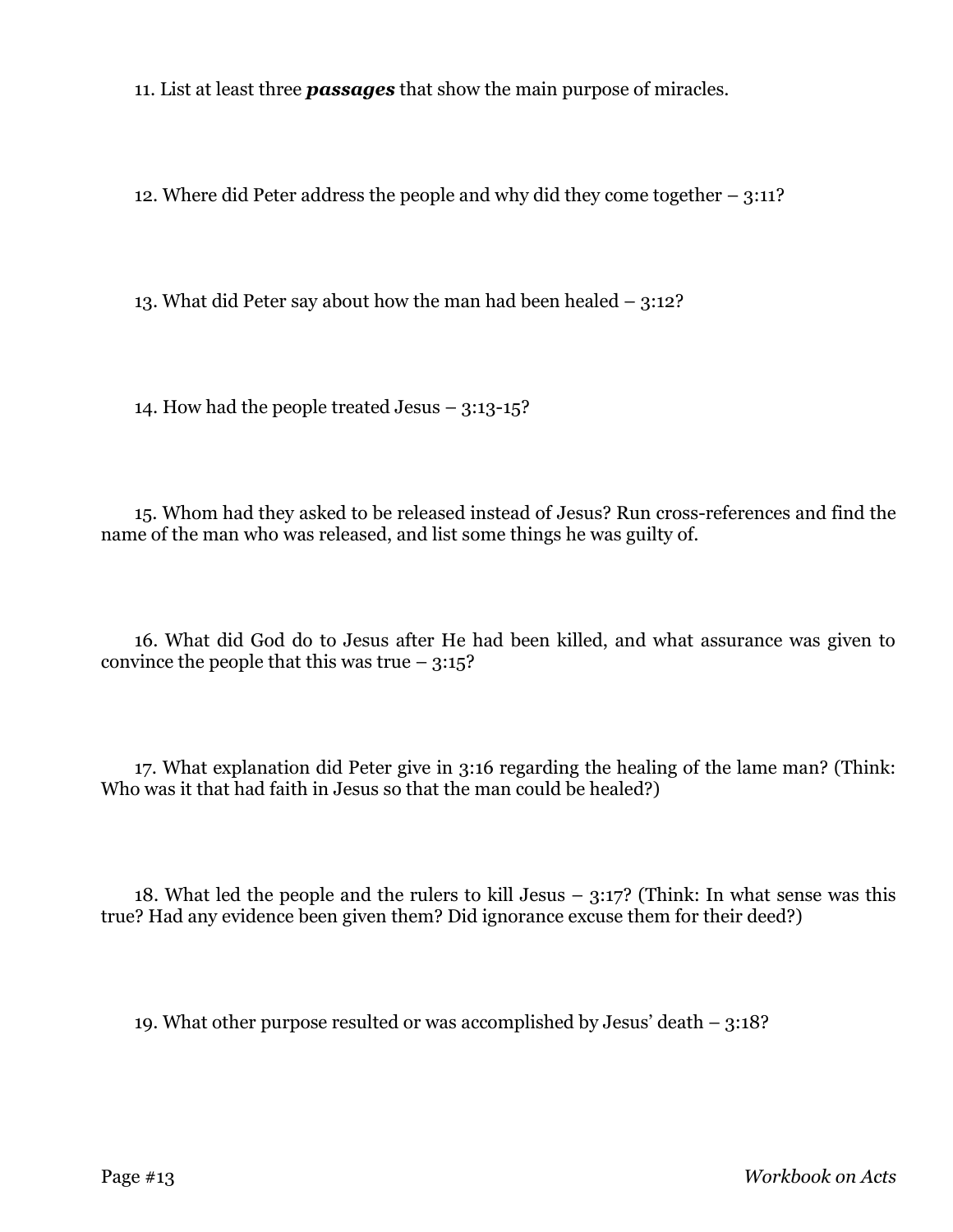20. List a few prophecies that Jesus' death fulfilled.

21. What did the people need to do about their sins – 3:19? (Think: How does this verse compare to 2:38? What are the "times of refreshing"?)

22. How long was Jesus to remain in heaven – 3:20,21? (Think: What was the "time of restoration"?)

23. Who predicted the coming of a prophet like himself, and what would happen to people who would not listen to that prophet – 3:22,23? (Think: Mormons say Joseph Smith fulfilled this prediction. Other groups claim other prophets. Who was it really and how do you know?)

24. How much of this prophet's teaching must we obey? (Think: What applications can we make from vv 22,23?)

25. Who else prophesied regarding "these days" – 3:24? (Think: What "days" were these? What application can we make to people who say Jesus' kingdom has not yet been established and Old Testament prophecies about it have not yet been fulfilled?)

26. What covenant was also being fulfilled (3:25) and what did that covenant say?

27. List other *passages* in the Old and New Testaments about this covenant.

28. In what way was this covenant fulfilled  $-$  3:26?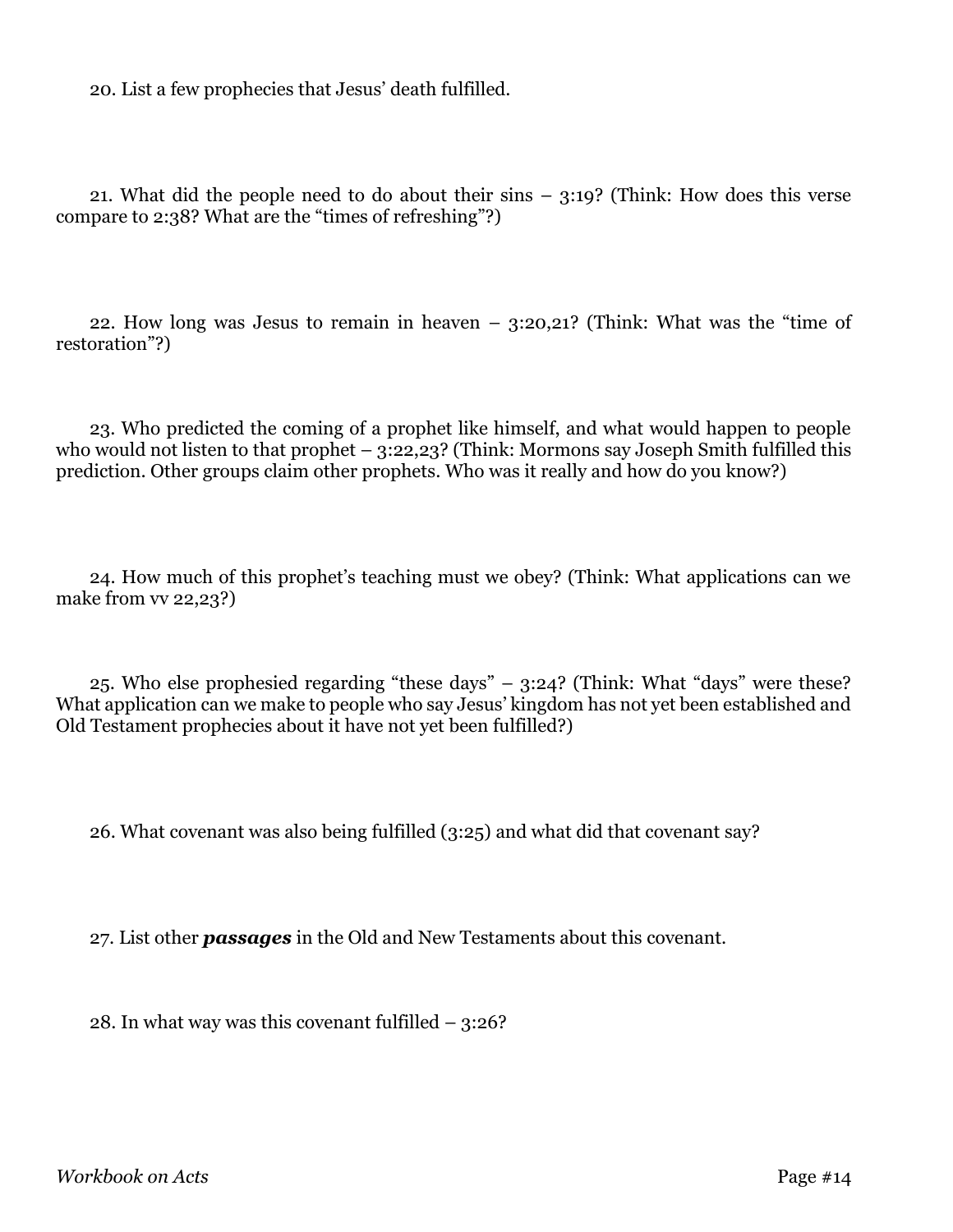Read Acts 4 then answer these questions: 1. Who arrested the apostles  $-4:1$ ?

2. Run cross-references and describe the beliefs of the Sadducees.

3. Why did the priests and Sadducees want the apostles arrested – 4:2? (Think: In what specific ways would the apostles' teaching upset these people?)

4. Where were the apostles placed, what effect did all this have on the people, and how many disciples existed at this time  $-4:3,4$ ?

5. What men conducted the meeting that questioned Peter and John – 4:5,6?

6. What question did these men ask  $-4:7$ ?

7. What answer did Peter give? What accusation did he make – 4:8-10?

8. What did Peter say God did for Jesus, and what did this have to do with the reason for Peter and John's arrest (cf. v2)?

9. *Special Assignment:* Note phrases like "in what name" (v7), "in the name of" (v10), etc., in vv 7-10. What conclusion do you reach about the meaning of this phrase?

10. What Old Testament prophecy is quoted in 4:11, and what does it mean?

11. List other *passages* that use this illustration of Jesus as cornerstone.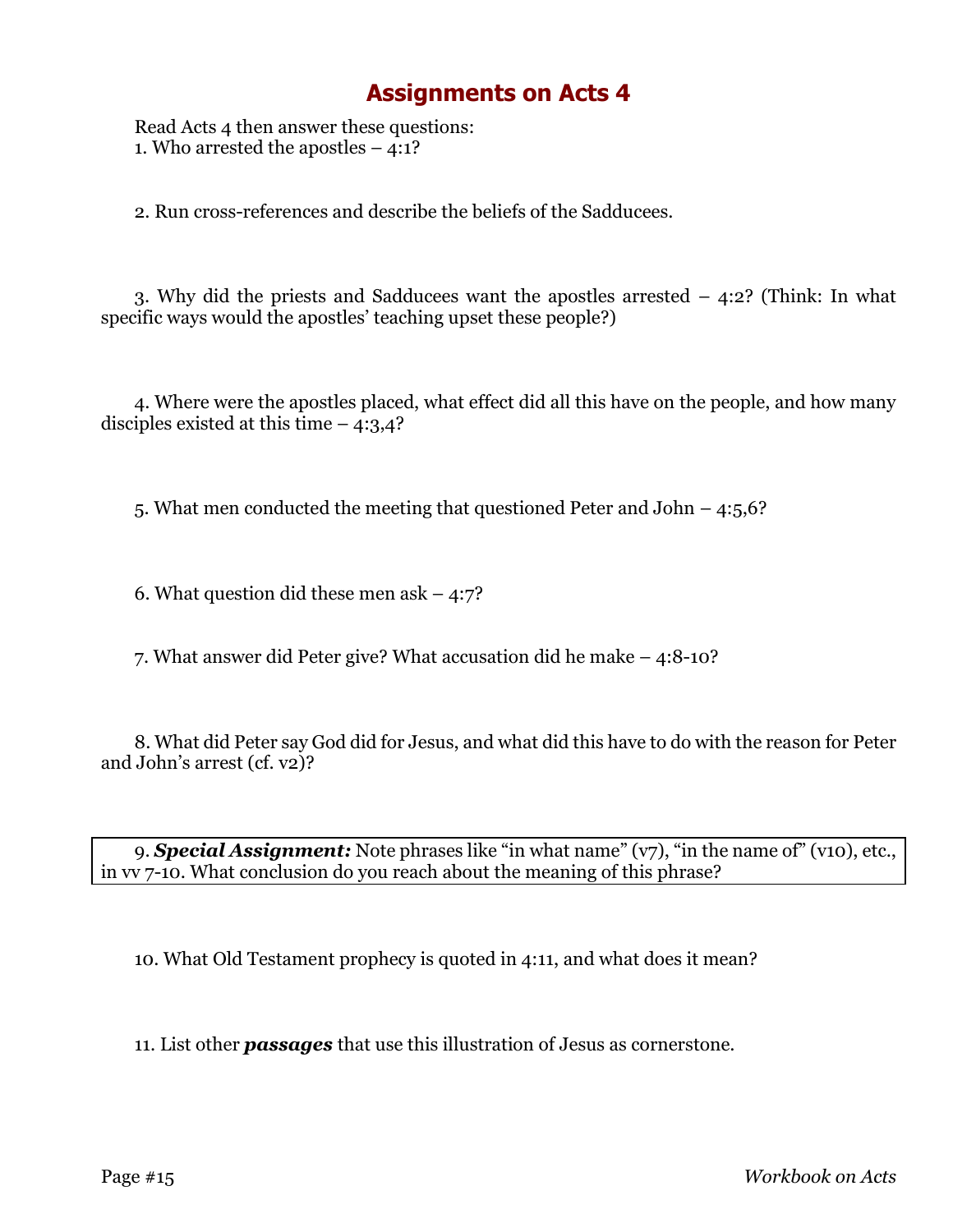13. *Application:* What applications can we make to other religious systems? What about the strictness and narrowness of the gospel?

14. What characteristics did the rulers observe in Peter and John – 4:13? (Think: What does this teach us about the importance of being with Jesus?)

15. In what sense were Peter and John "uneducated and untrained"?

16. *Application:* What should we learn about the education preachers need?

17. Why could the Jewish rulers not speak against the miracle done by the apostles – 4:14-16? (Think: How does this differ from modern "miracles"?)

18. What did they decide about the apostles? What charge did they give them – 4:17,18?

19. What response did Peter and John make to this charge – 4:19,20?

20. *Application:* What can we learn about the importance of gospel preaching?

21. *Application:* What lessons can we learn about the attitude we should have when we are persecuted or opposed for doing God's will?

22. *Application:* What lessons can we learn about subjection to rulers and about how we should treat rulers who sin or misuse their authority?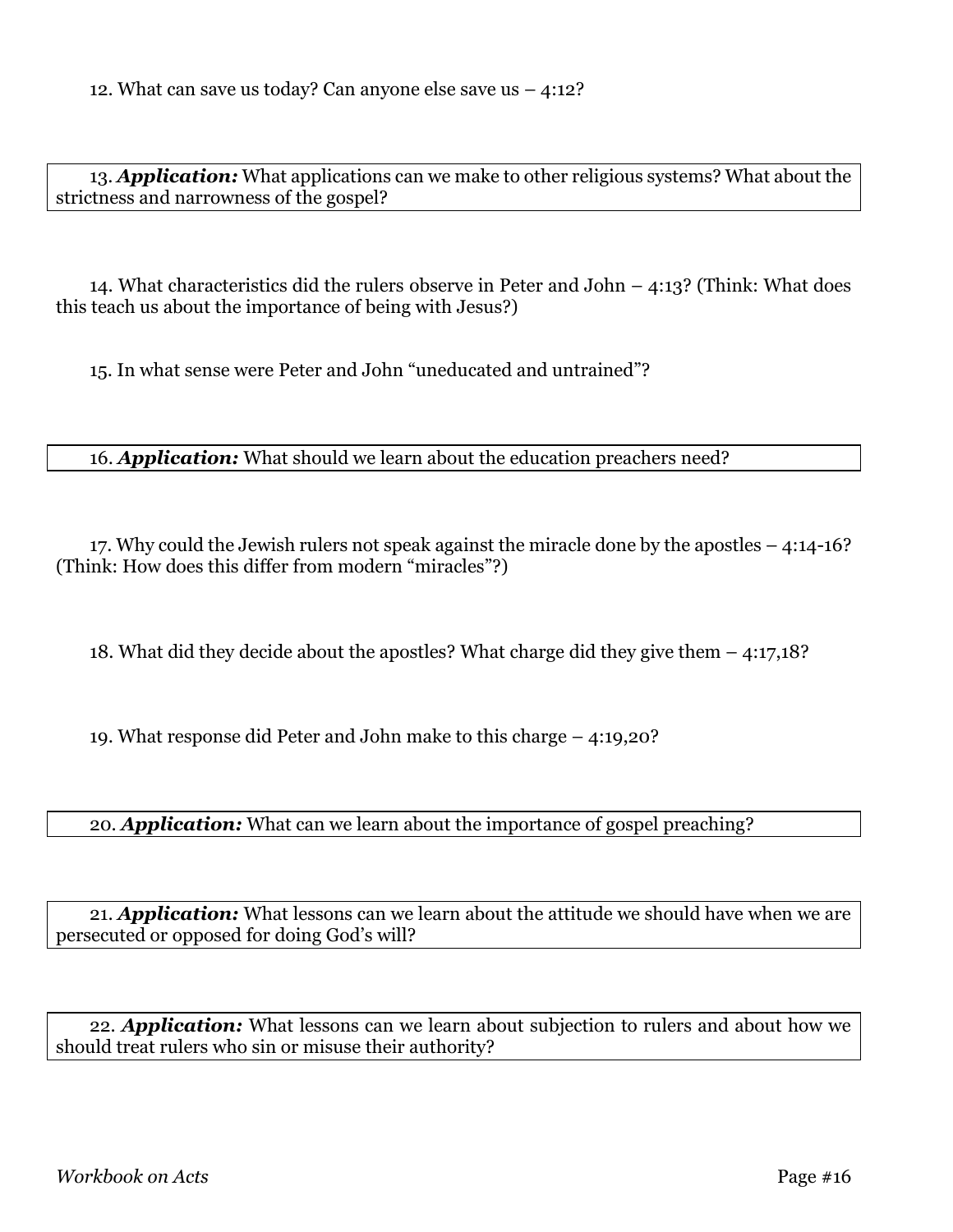23. In the end, what punishment was given to Peter and John – 4:21?

24. What was the main concern that evidently motivated these rulers? (Think: What should they have been concerned about but evidently were not?)

25. How old was the man who had been healed – 4:22?

26. Where did the apostles go when released? What did they  $d_0 - 4:23$ ? (Think: What does this teach us about where we should go in time of temptation or spiritual hardship?)

27. What did the disciples do when they heard Peter and John's report – 4:24?

28. What term is used in 4:31 that describes what they had done in vv 24-30? As you study the context, what do you conclude is the meaning of this term?

29. What did they first say to God? What does this show about the origin of nature?

30. What prophecy is quoted in 4:25,26, and where is this prophecy found?

31. Who put this prophecy in David's mouth? What does this teach us about inspiration?

32. According to the disciples' prayer (4:27,28), how was this prophecy fulfilled?

33. *Case Study:* Many Premillennialists say God did not know ahead of time that Jesus would be rejected, or this was an unforeseen departure from His plan. What can you say about this from the context of our study?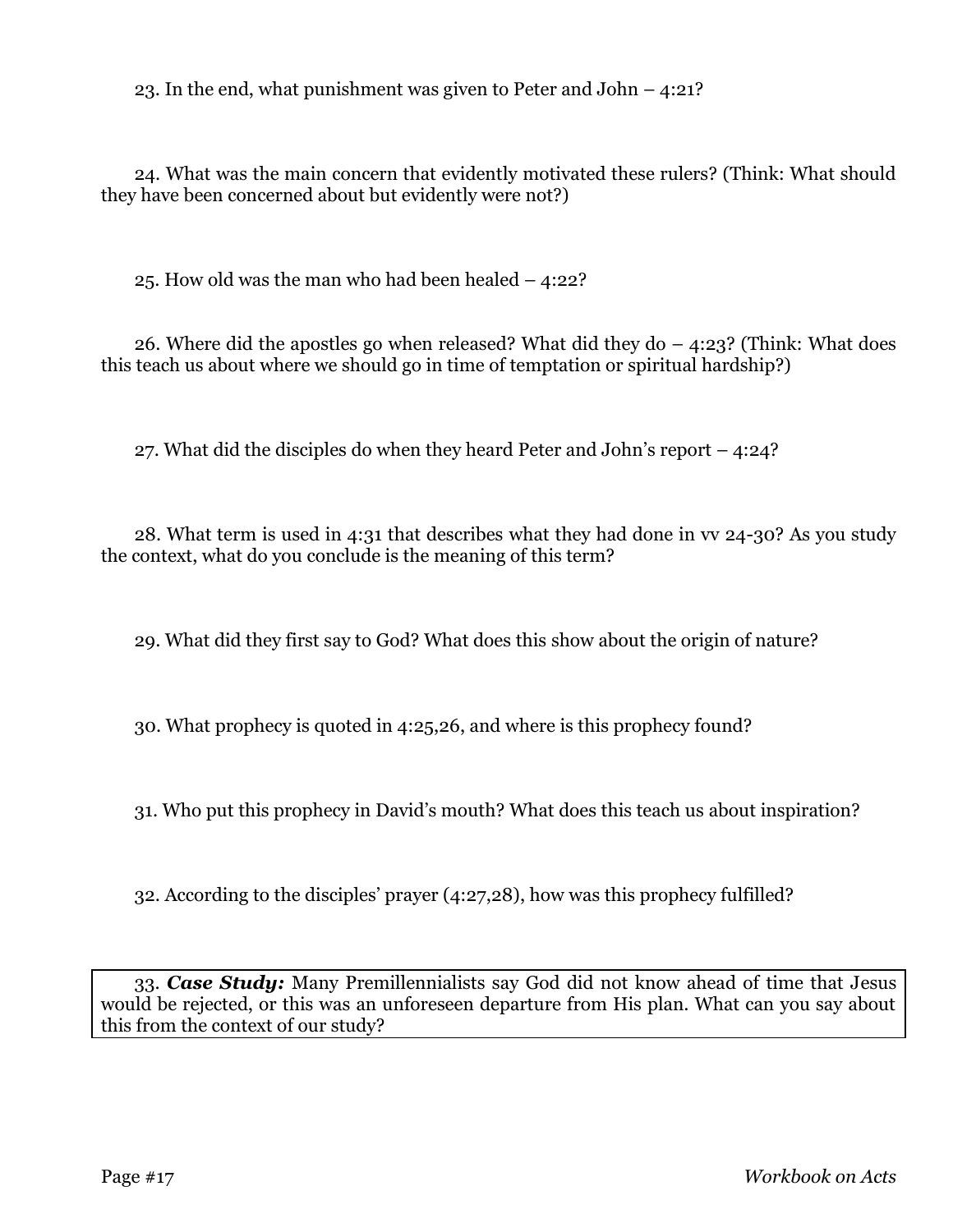34. What did the disciples ask God to do about the situation – 4:29,30?

35. What happened in response to their prayer – 4:31?

#### 36. *Special Assignment:* Define "boldness" and illustrate it from Acts 2,3&4.

37. What can we learn from this example about the content of prayer — i.e., what we should pray about?

38. *Application:* What can we learn from this example about how to deal with persecution and opposition?

39. What attitudes did these Christians possess in 4:32? What should we learn?

40. What work, commanded by Jesus, were the apostles doing – 4:33?

41. How were needy people provided for? Where else have we read of similar activity – 4:34,35? (Think: What can we learn from this about how the church gets its income?)

42. Who was in charge of the distribution, and on what basis was distribution made? (Think: Again, who received funds from this collection — Christians, non-Christians, or both?)

43. What man in particular made a generous contribution – 4:36,37? What name did the apostles give him, and what did the name mean?

44. List other activities in which this man was later involved (use cross-references).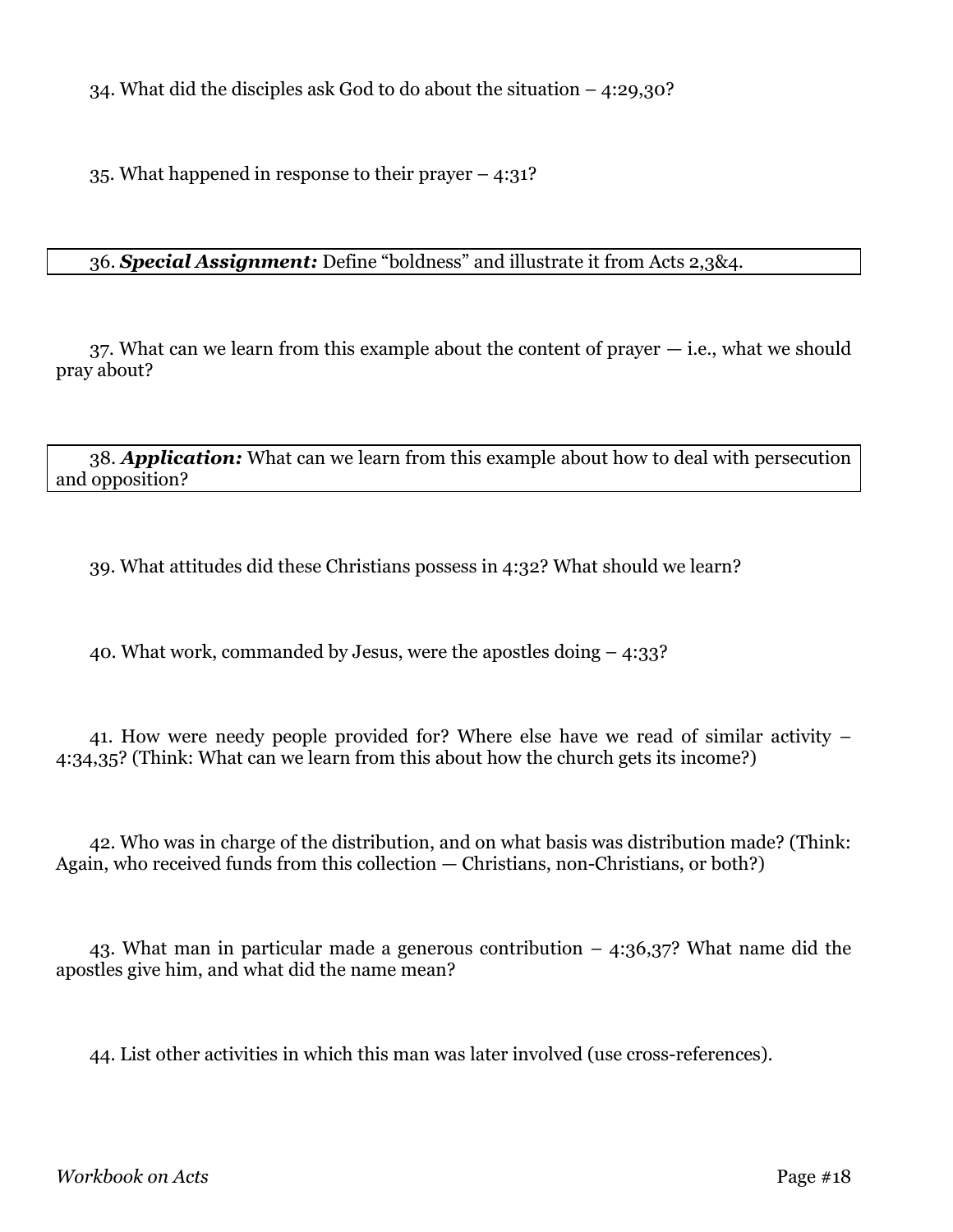Read Acts 5 then answer these questions:

1. What man and wife also made a contribution, but what error did they commit  $-5:1-3$ ? (Think: What can we learn from this about what influences people to sin?)

2. *Application:* What can we learn here about possessions and church contributions (note v4)? What distinction is made between individual possessions and church possessions?

3. What happened to the man who committed the sin? (Think: What is there in 5:3,4 that shows the Holy Spirit possesses Deity?)

4. *Application:* What lessons can we learn from this story about lying?

5. When did Sapphira come, and what did she say about the property they sold – 5:7,8?

6. What did Peter say they had done wrong  $-5:9$ ?

7. What happened to her as a result – 5:10?

8. What effect did this have on the church and other people– 5:11?

9. List other *passages* about lying and deceit.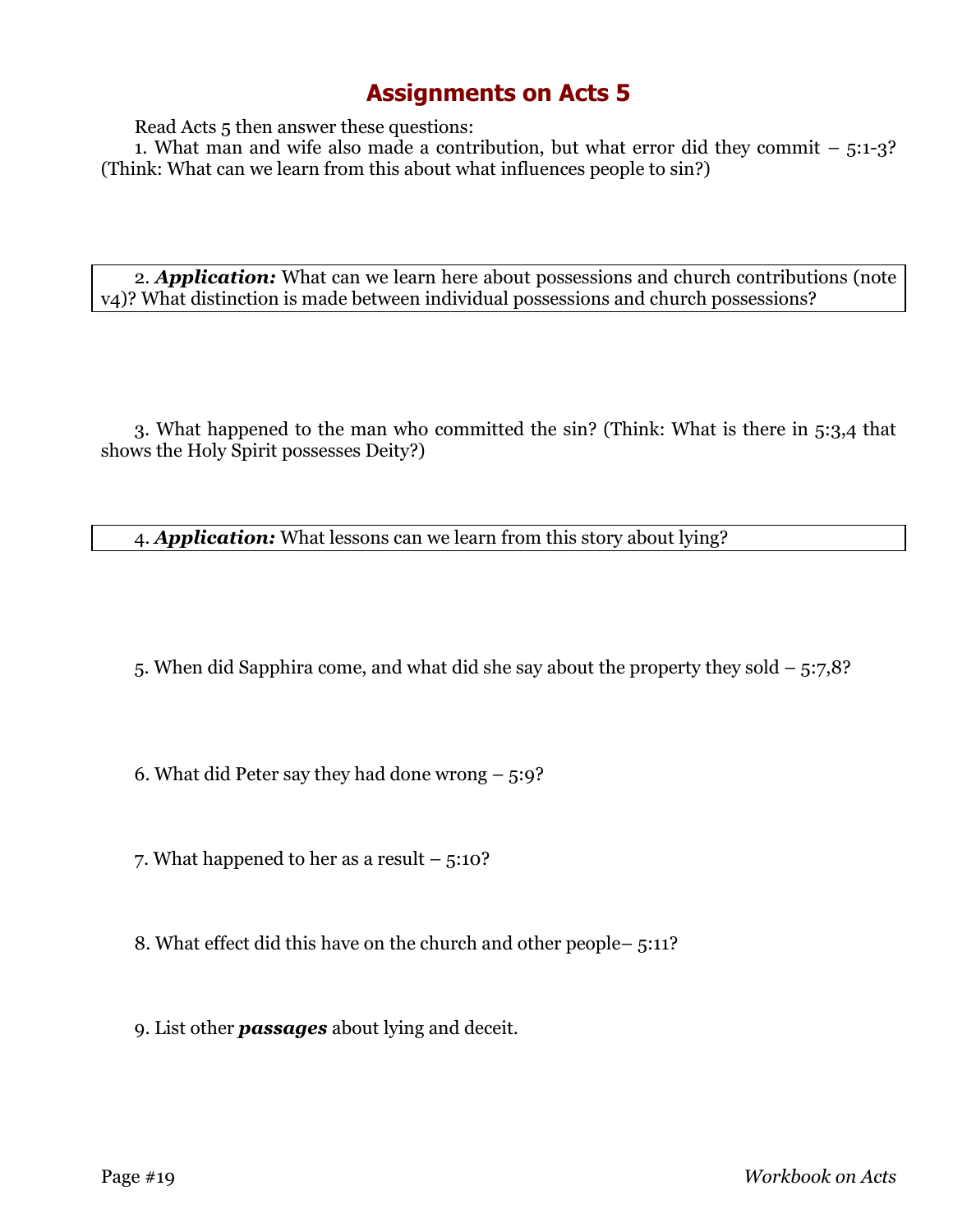10. List other *passages* about discipline of erring church members (withdrawal, etc.). (Think: In what ways does this example differ from other passages about church discipline?)

11. *Application:* What can we learn about church discipline from this example?

12. Tell where the disciples met and describe how they increased in number – 5:12-14.

13. Describe the miracles done by the apostles – 5:15,16.

14 *Application:* How does this differ from modern so-called miracle workers?

15. Who caused the apostles to be arrested again, and what was their motive – 5:17,18?

16. How were the apostles released, and what were they told to do  $-$  5:19,20? (Think: How does this compare to what the rulers had ordered them to do?)

17. What did the apostles do and where did they do it  $-$  5:21? (Think: How does this demonstrate the apostles' courage and conviction?)

18. When the council sent for the apostles in prison, what did they find – 5:22,23?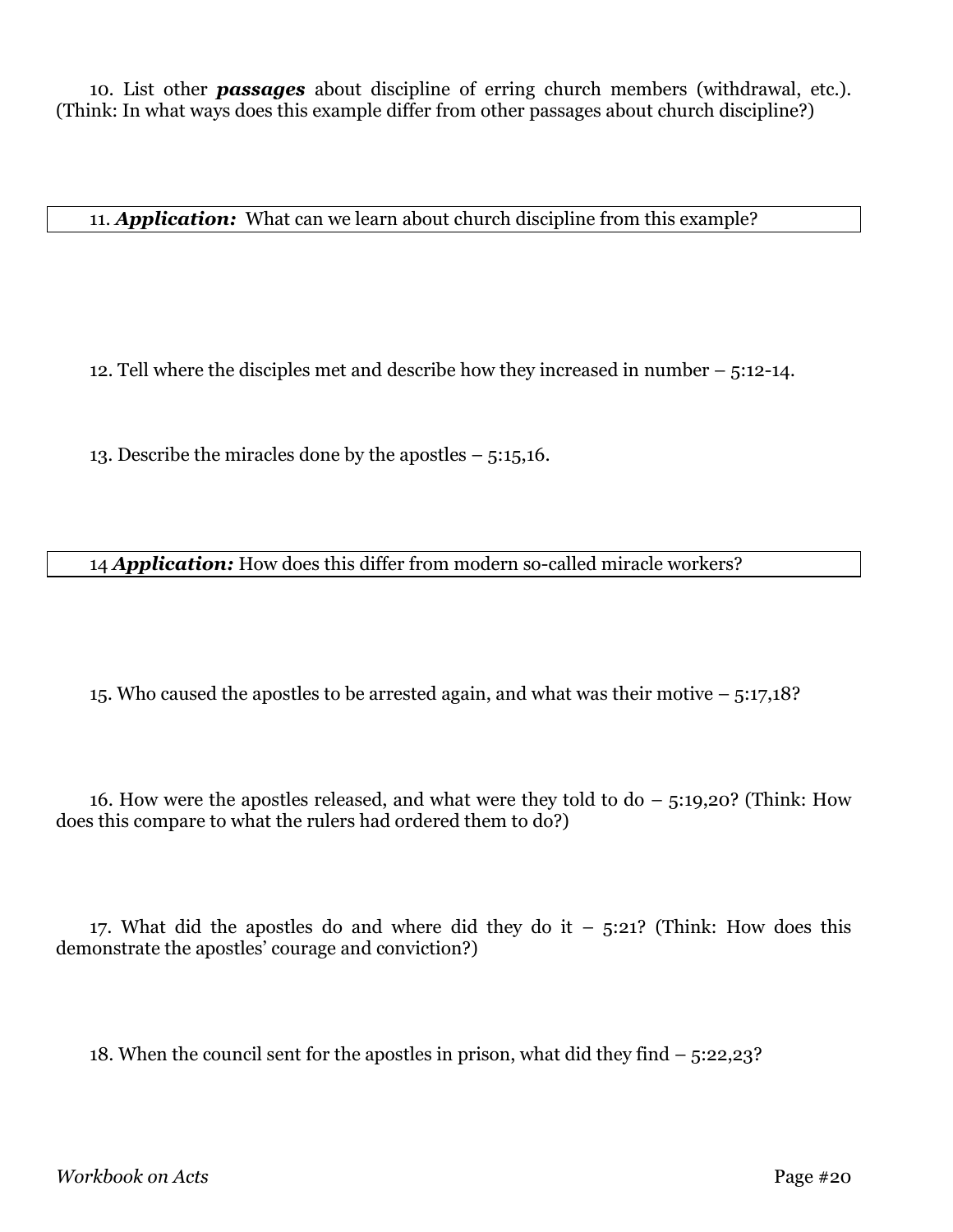19. What effect did this have on the rulers, and where did they locate the apostles – 5:24,25? (Think: What lesson should they have learned from this?)

20. What precautions did they take when they arrested the apostles? Why – 5:26?

21. What complaint did the high priest raise – 5:27,28? (Think: Have we accomplished in our day what the apostles did? How would we have reacted in their place?)

22. How did Peter respond? Where have we studied a similar response – 5:29?

23. *Application:* Explain the principle involved in Peter's statement. List some other circumstances in life in which we must apply this principle.

24. What charge did Peter repeat? Who did He say Jesus really is  $-5:30,31$ ?

25. Who besides the apostles bore witness that these things were true– 5:32? (Think: Note the continued emphasis on witnesses, and explain how the Holy Spirit gave witness.)

26. What was the council's initial reaction to Peter's speech – 5:33? (Think: Does this prove Peter did wrong? Are we wrong just because people get angry at what we teach?)

27. Compare 5:33 to 2:37, and describe the different audience reactions.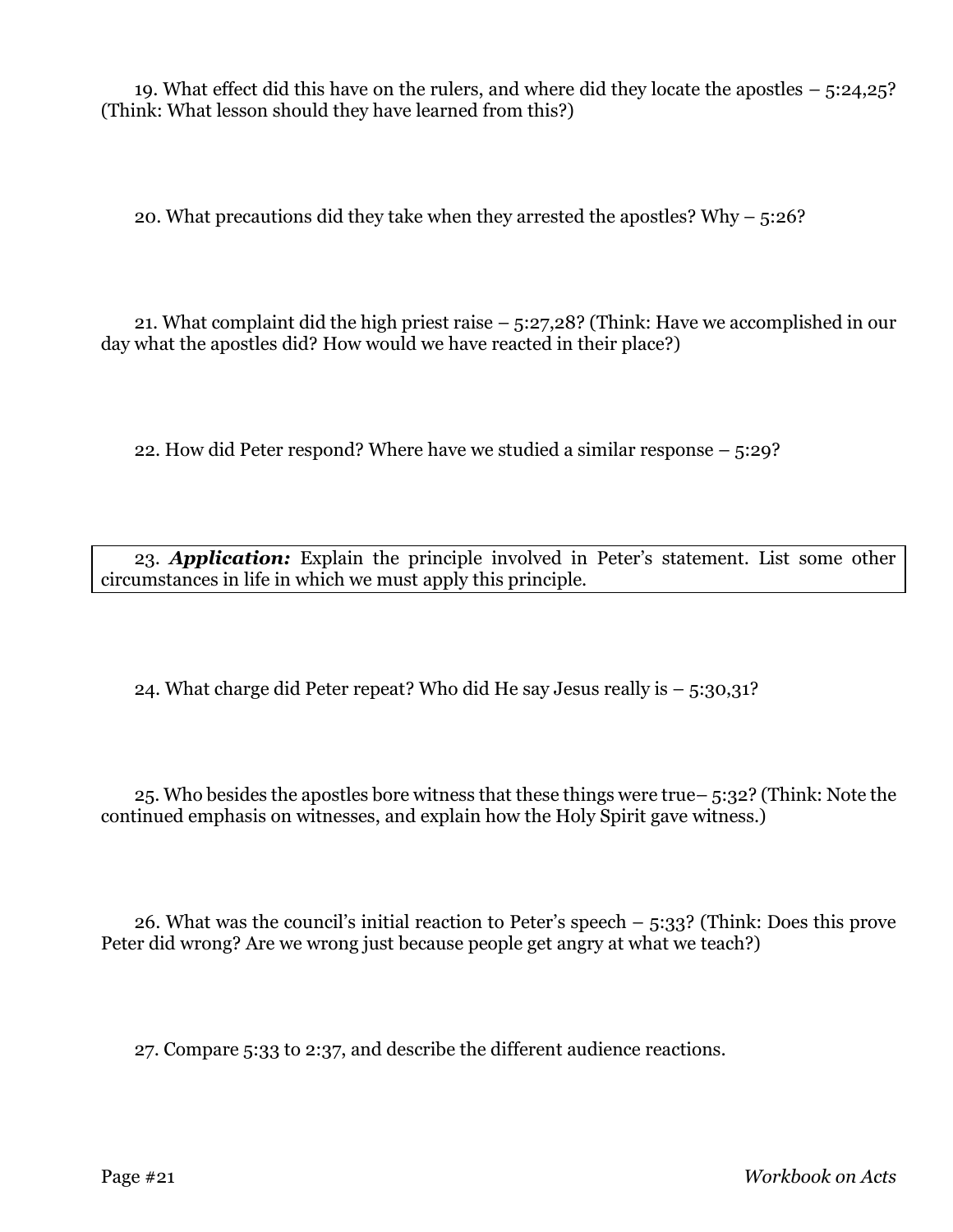28. What man suggested a different course to the council, and what was this man like – 5:34? (Think: Find other references to this man.)

29. What man is described in 5:36, what did he do, and what happened to him?

30. What man is described in 5:37, what did he do, and what happened to him?

31. What conclusion is stated in 5:38? (Think: Is this conclusion valid? Should we follow this advice regarding false doctrine? Compare other verses about dealing with false doctrine.)

32. What conclusion is stated in 5:39? (Think: Is this the best advice? If a doctrine *is* from God, besides not opposing it, what should we do?)

33. What did the council finally do with the apostles – 5:40? (Think: How did this differ from the first hearing before the council?)

34. What attitude did the disciples have regarding this persecution  $-5:41$ ?

35. Despite the rulers' commands, what did the apostles do – 5:42?

36. *Application:* What should we learn from the apostle's conduct as they faced persecution?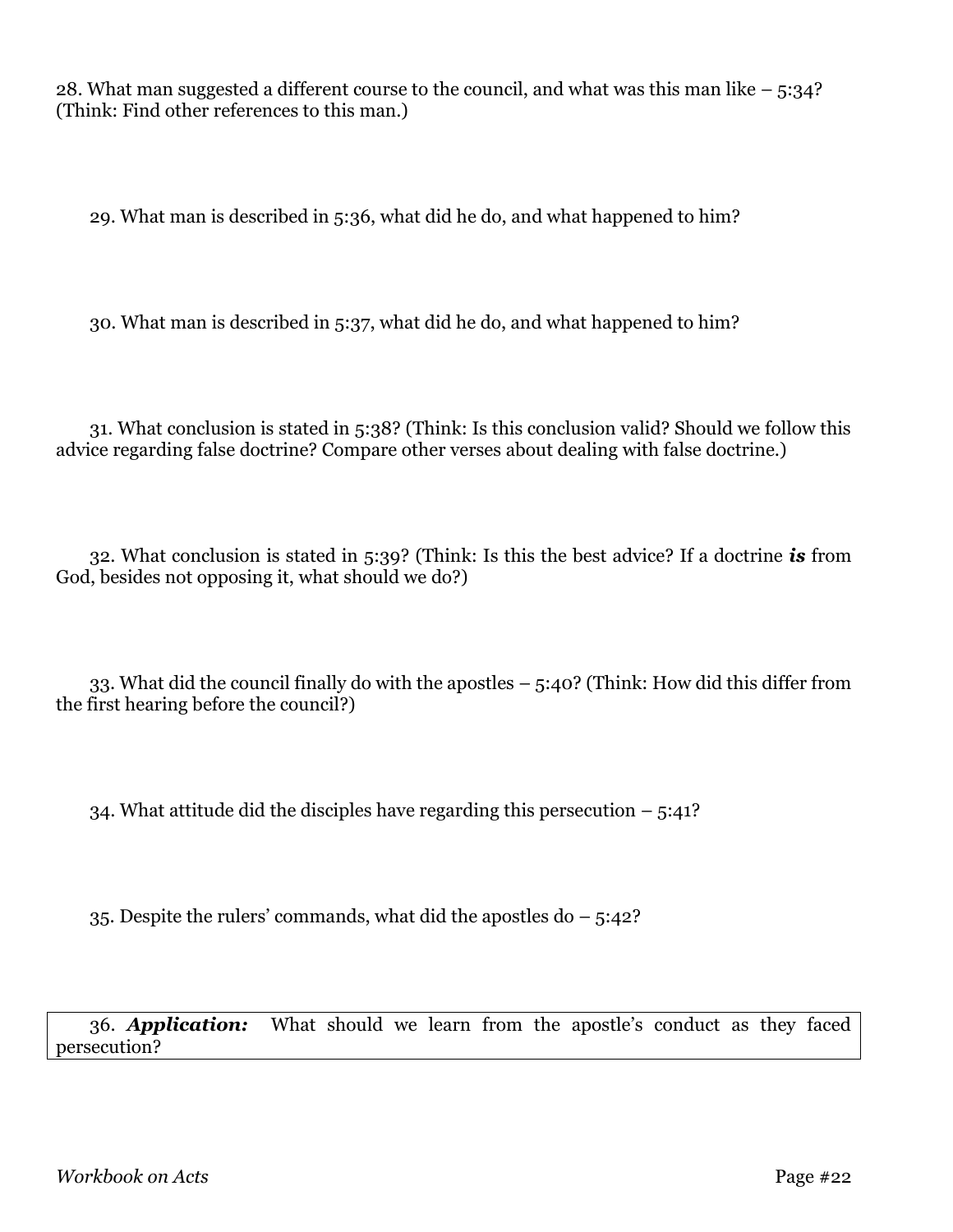Read Acts 6 then answer these questions: 1. Who were the "Grecians" and "Hebrews" – 6:1 (KJV; see other translations)?

2. What problem arose between them? (Think: What was the "daily ministration"?

3. What reason did the apostles give why they should not be in charge of this work – 6:2,4? (Think: Who had apparently been supervising this work previously  $-4:35$ ?)

4. *Application:* What does this tell us about the work of apostles and about the relative emphasis in the church on preaching compared to caring for needy members?

5. What solution did the apostles propose for the problem – 6:3?

6. List and explain the characteristics men needed to be appointed to this work.

7. Name the seven men actually chosen – 6:5. Use cross-references to identify which of them we are told more about elsewhere.

8. How were they appointed to serve – 6:6? (Note the laying on of apostles' hands. Compare other passages where this is mentioned. We will study more about it later.)

9. *Special Assignment:* What can we learn from the Jerusalem church about how the church should care for needy members? Did it donate money to separate organizations to supervise the work? Did it care for destitute non-members? Proof?

10. *Application:* This is the second internal problem the church in Jerusalem had. What can we learn about how the church should handle internal problems?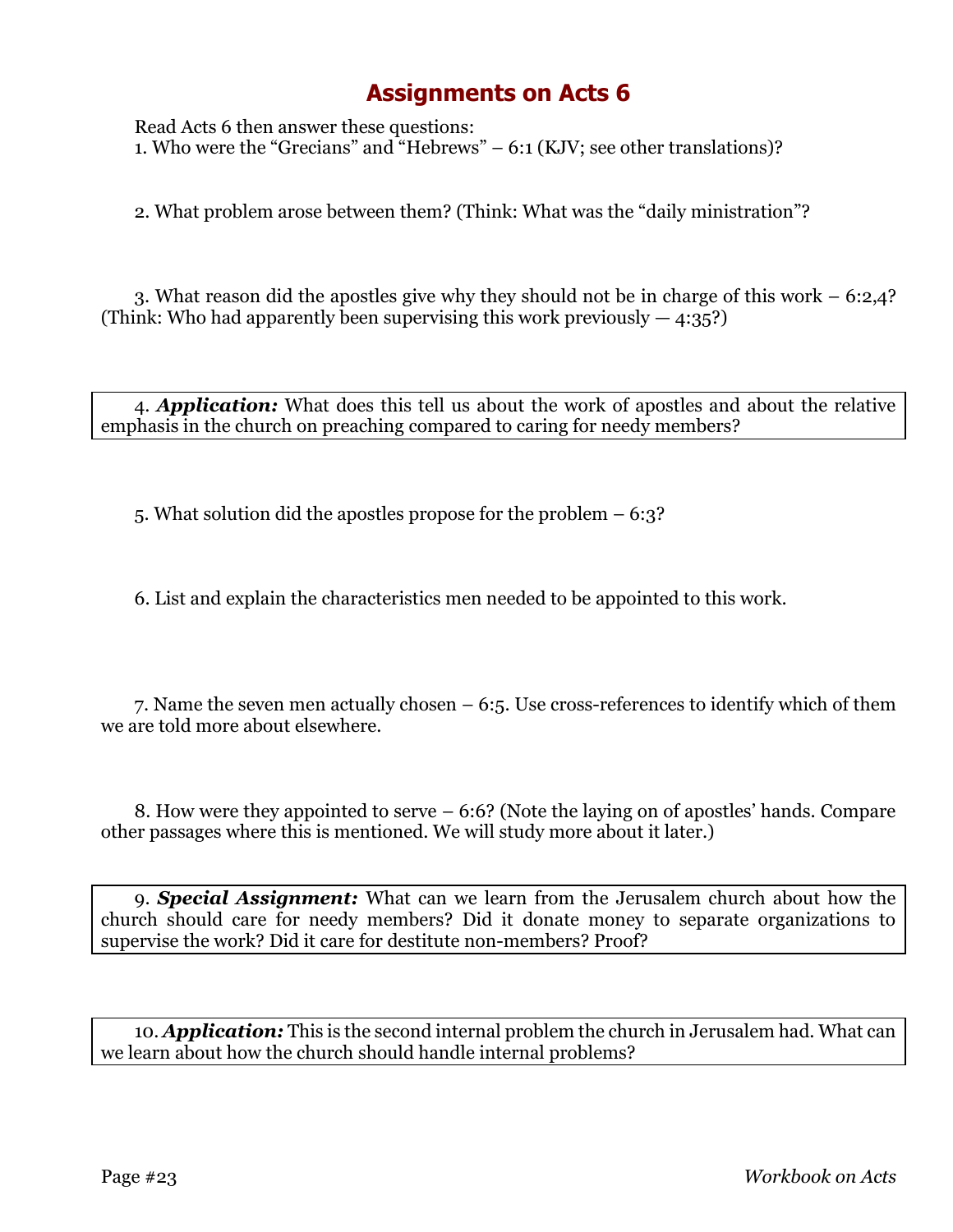11. As the Jerusalem church resolved its problems, what happened to its growth – 6:7? (Think: What observations can you make about the conversion of priests? Cf. 4:1.)

12. Explain the connection between faith and obedience, and list other *passages* showing this connection.

13. What power did Stephen possess – 6:8? (Think: Prior to this, who did the miracles recorded in Acts?)

14. *Define* "dispute" and tell who disputed with Stephen – 6:9.

15. Describe their success in proving Stephen wrong – 6:10. (Think: Did Stephen compromise or back down to avoid disputation?)

16. *Application:* What lessons can we learn about Christians today who participate in religious "disputes" or debates?

17. When opponents could not disprove Stephen, what did they do – 6:11,12? *Define* "suborn" (KJV).

18. List at least 3 charges made against Stephen – 6:11-14, and for each one explain in what sense it was or was not true.

19. *Application:* What can we learn about the tactics used by opponents of truth?

20. What happened to Stephen's appearance before the council – 6:15?

21. What other disciples in Acts have been called before the council?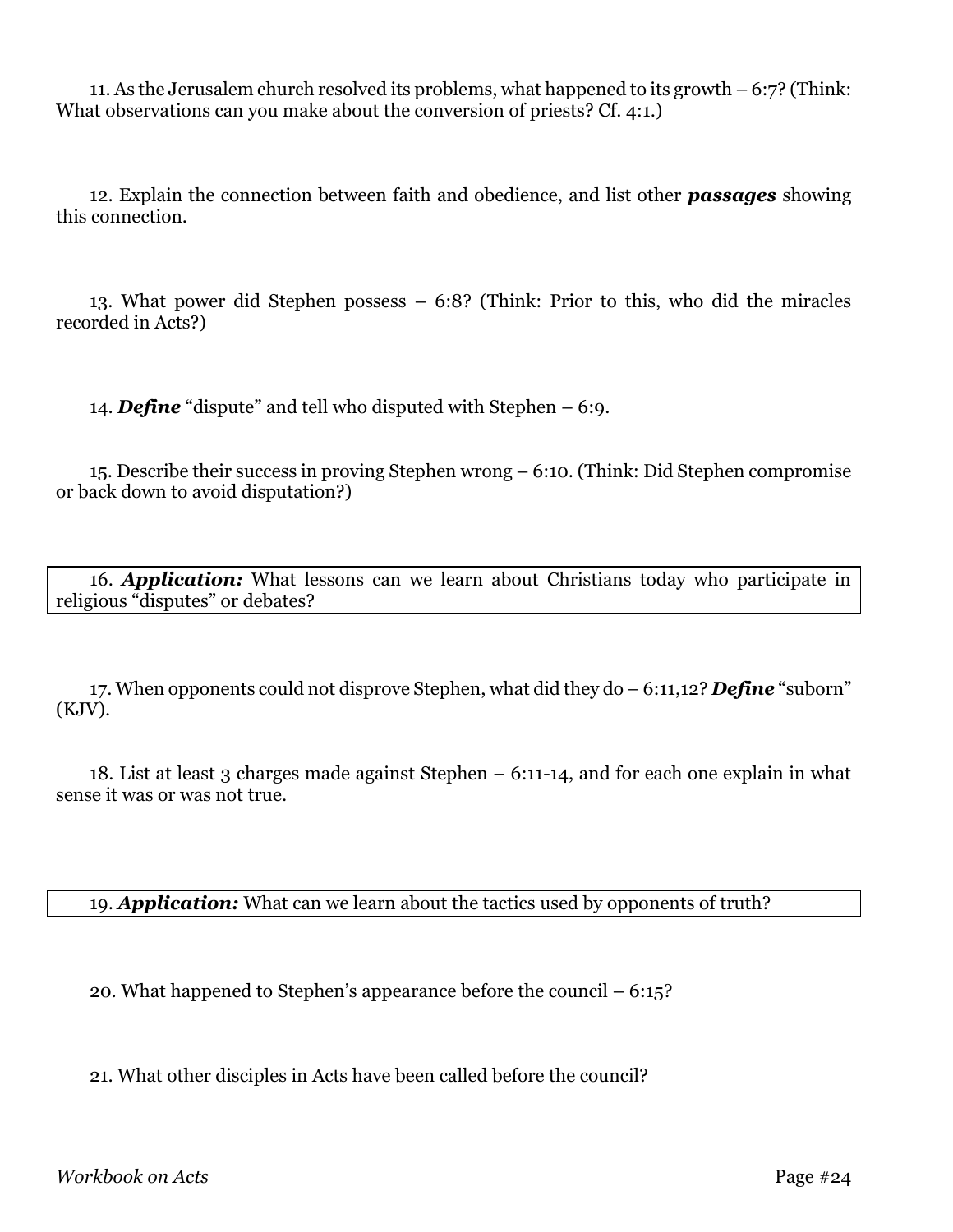Read Acts 7 then answer these questions:

Note: To understand the points Stephen makes in his sermon, it will help significantly if you first read the whole chapter to get an overview.

1. Where did Stephen begin in making his defense – 7:1? (Think: Why was this a wise beginning point?)

2. Where did God appear to Abraham? What command did He give him – 7:2,3?

3. Give *book/chapter/verse* elsewhere that describes God's call of Abraham, and explain why this was a difficult challenge to Abraham's faith.

4. How much of the land of Canaan did Abraham personally possess – 7:4,5?

5. To whom did God promise to give the land, and what was difficult or confusing about this promise (give *book/chapter/verse* where this is originally recorded)?

6. What did God predict about Abraham's descendants – 7:6,7? How was this fulfilled?

7. *Define* "covenant" and "patriarch."

8. Describe the covenant (7:8) made with Abraham and give *book/chapter/verse* from the Old Testament.

9. List Abraham's descendants from Abraham to the twelve patriarchs.

10. Describe how Joseph ended up in Egypt and what happened to him there – 7:9,10 (give *book/chapter/verse* from the Old Testament).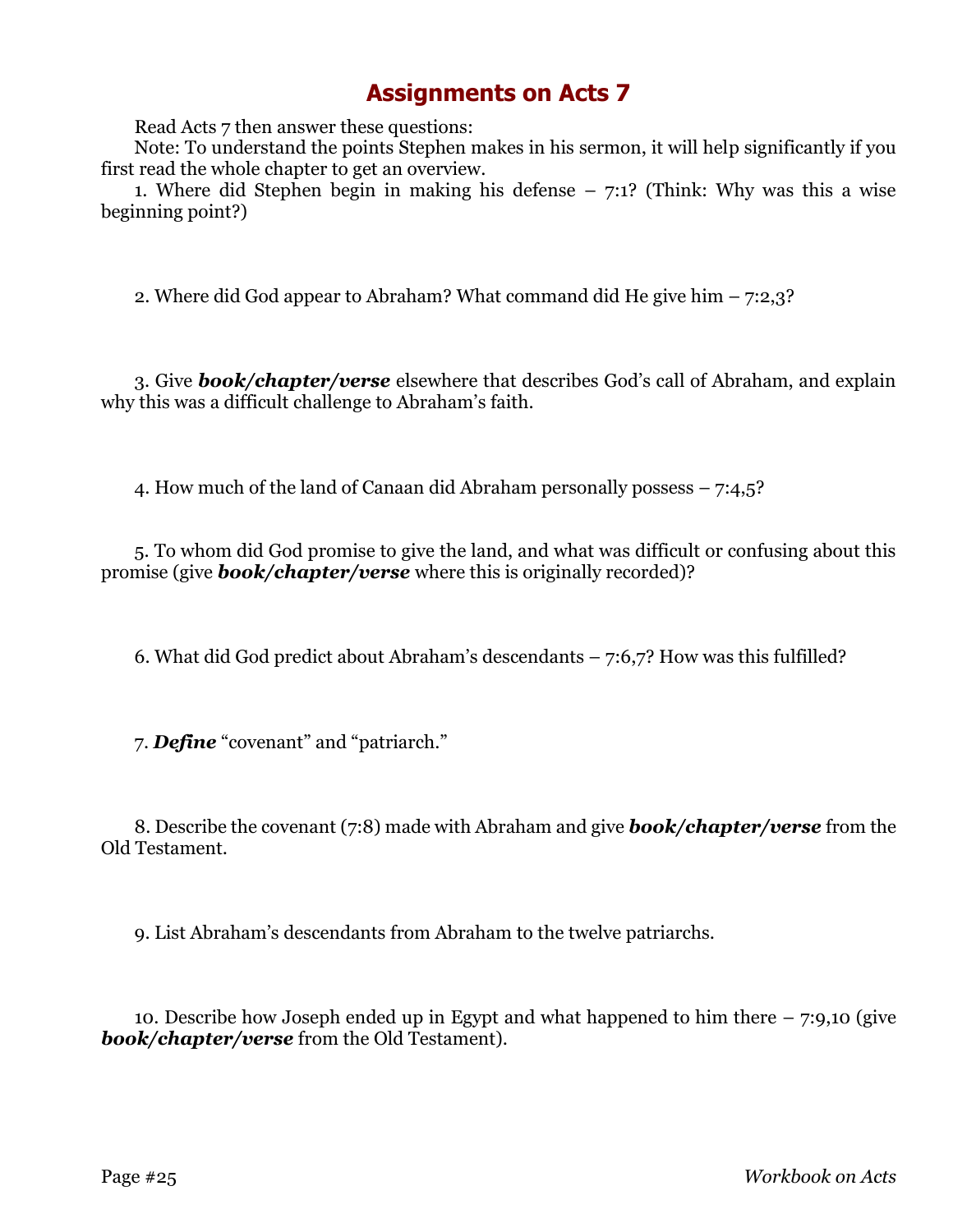11. What problem occurred and where did it occur – 7:11? (Think: What connection did Joseph have with this problem?)

12. What problem did Jacob's family have and what did they do about it  $-7:11,12$ ?

13. What happened to Joseph and his brothers as a result – 7:13 (give Old Testament reference where this is found)?

14. *Special Assignment:* From this story, what lessons can we learn about forgiveness and God's providence (it may help to read the Old Testament story)?

15. How did Joseph provide for Jacob and his family – 7:14?

16. Where did Jacob die and in what tomb was he buried – 7:15,16?

17. Who had bought this tomb, when, and why (see the Old Testament references)?

18. What happened to the people in Egypt (7:17)? What promise to Abraham did this fulfill?

19. What change in the Egyptian government affected Jacob's descendants – 7:18?

20. How were the Israelites treated as a result  $-7:19$ ? (Think: What modern practice is similar to that of v19, and what can we learn?) Note: keep in mind the overview of chap. 7. What is Stephen's point, and what is this historical review supposed to prove?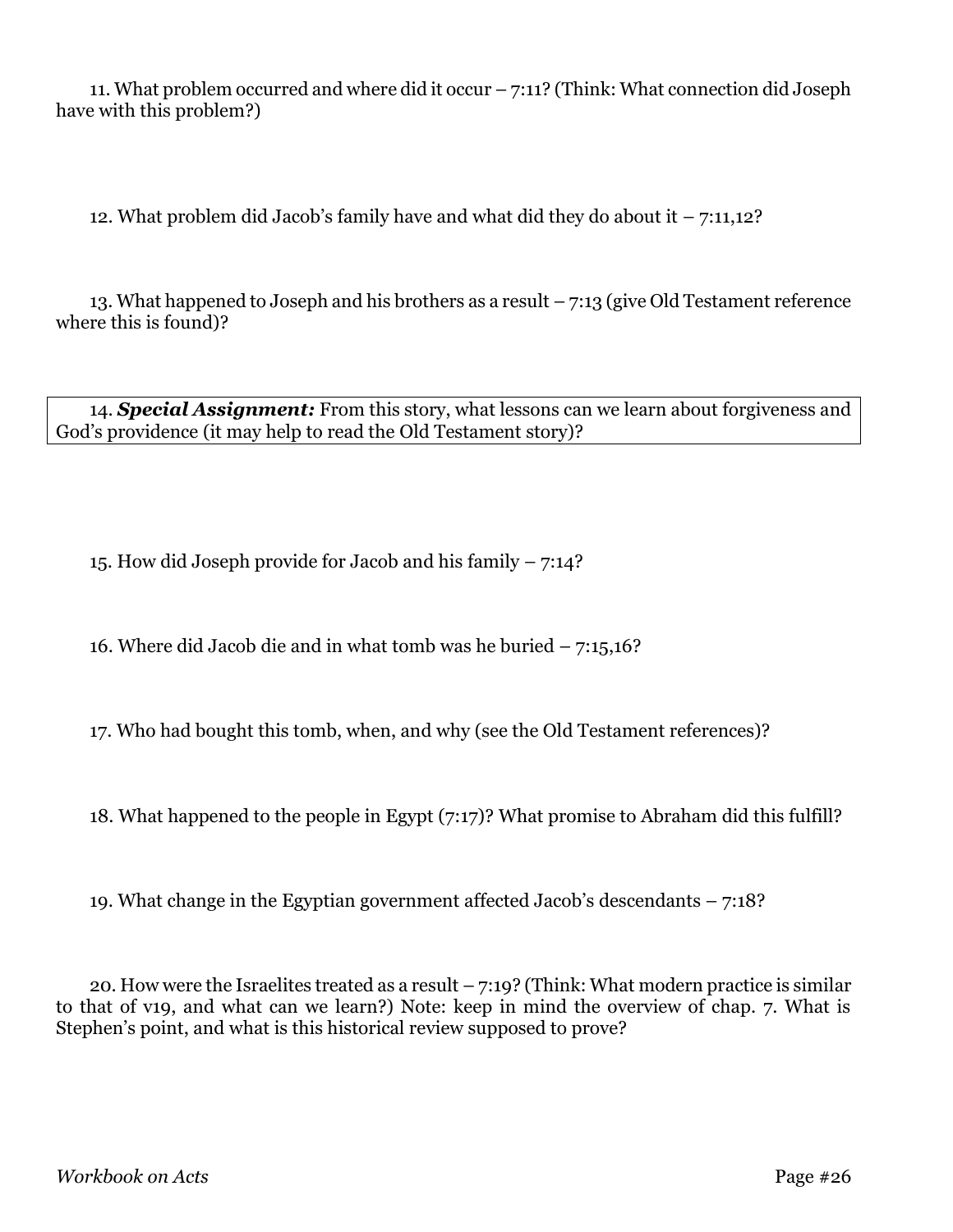21. When Israel was mistreated, who was born and where did he first live  $-7:20$ ?

22. *Special Assignment:* Tell the story of how he came to be raised by Pharaoh's daughter, and give Old Testament *book/chapter/verse*.

23. How is his education described – 7:22?

24. What event occurred when he was about 40 years old  $-7:23,24$ ?

25. What reason is given why Moses did this – 7:25? (Think: Why might Moses have thought this? How would he have known his connection to the Israelites? From human advantages did he have that might have led him to think he could help the Israelites?)

26. Where are the events of Acts 7:23-29 recorded in the Old Testament, and what other New Testament passage refers to them?

27. What problem did Moses next observe? How did he try to solve it  $-7:26$ ?

28. What reaction did he receive to his effort – 7:27,28? (Think: Stephen is beginning to bring out his main conclusion. What does this story show about the Israelites, and how does it support Stephen's main theme?)

29. How did Moses respond to this treatment by an Israelite – 7:29? (Think: What can we learn from the fact that God did not at this time use Moses to lead Israel from bondage?)

30. Where did Moses go, and what happened to him there (use Old Testament passages to help you understand better)?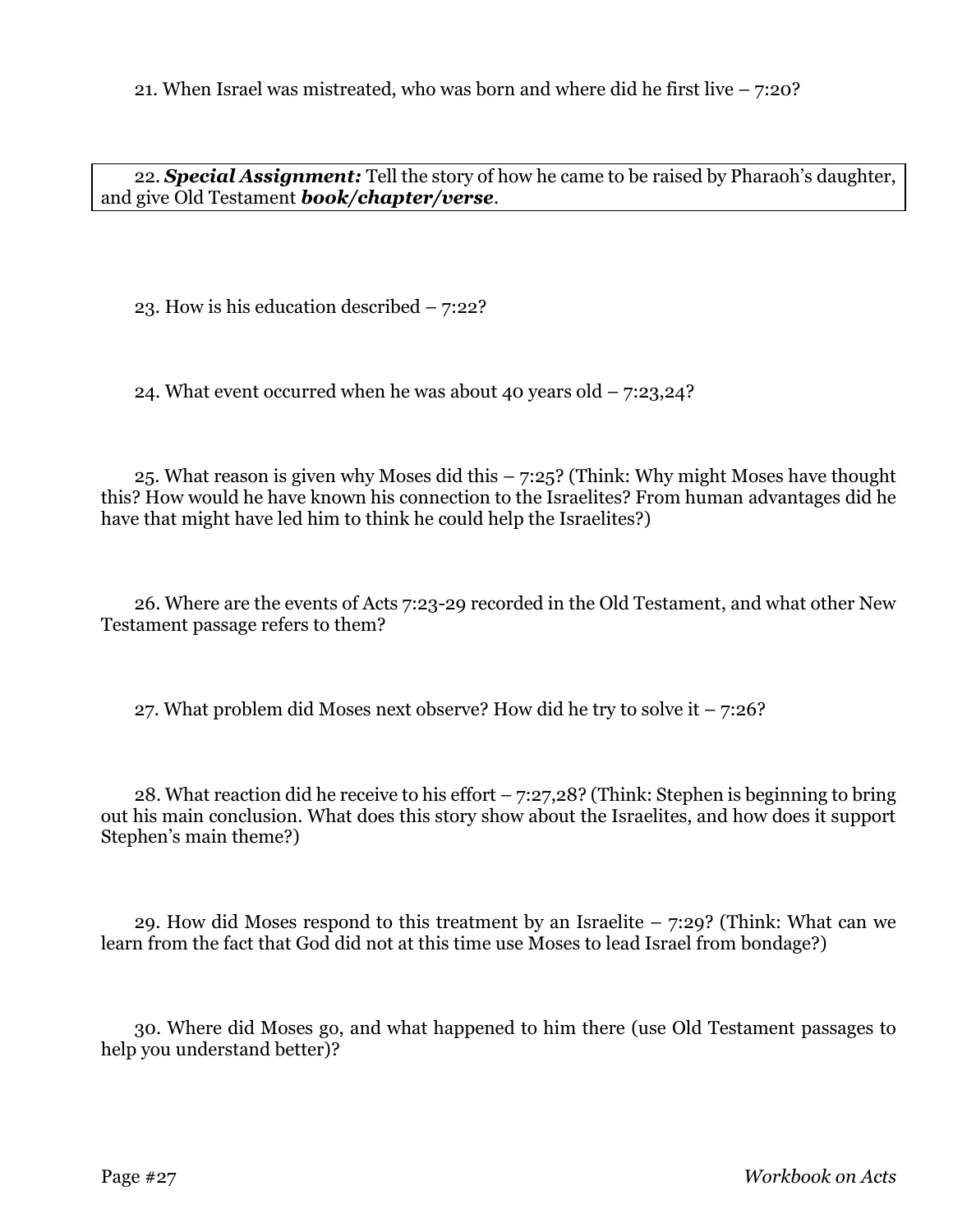31. Where and how did God speak to Moses, and how long was this after Moses had left Egypt – 7:30? (Think: Approximately how old would Moses have been at this time?)

32. Where is this event recorded in the Old Testament? What was unusual about the bush? (Think: Why would God choose such a method to speak to Moses?)

33. How did God identify Himself – 7:32? (Think: What is the significance of v33?)

34. What did God plan to do for Israel? What would be Moses' role – 7:33,34?

35. According to the Old Testament account, how did Moses react when God gave Him this job? (Think: Contrast this to vv 23-29. What lesson can we learn?)

36. According to 7:35, how had the people treated Moses, but how did God view him? (Think: How did the attitude of the Israelites fit into Stephen's main theme?)

37. How did Stephen describe Moses' success in accomplishing God's purpose – 7:36?

38. *Special Assignment:* List some of the signs and wonders done through Moses, and give b/c/v for them.

39. What had Moses predicted (7:37)? Where is this found in the Old Testament?

40. Where else in Acts have we read about this same prediction?

41. *Special Assignment:* List at least three ways Jesus was similar to Moses.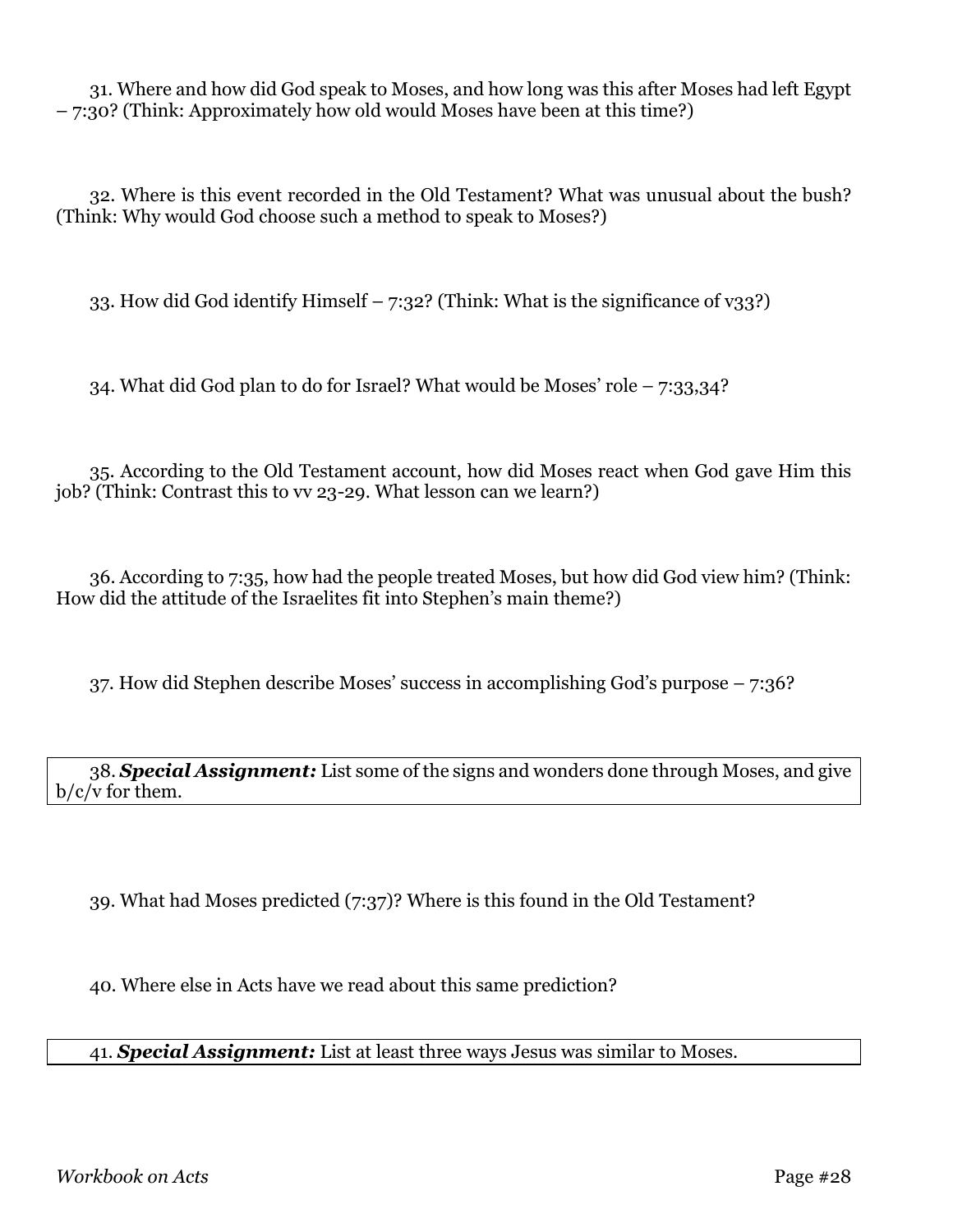42. What were the "lively (or living) oracles" that Moses received, and where did he receive them – 7:38? (Think: What does "oracle" mean?)

43. How did the people treat Moses during his lifetime (7:39), and how did this differ from how the first-century Jews viewed him?

44. What example illustrates the attitude of people in Moses' day  $-7:40,41$ ?

45. Where do we read of this event in the Old Testament, where was Moses when it happened, and what punishment came on the people for it? (Think: What lesson did Stephen expect this to teach his audience?)

46. What are the "host of heaven" (7:42), and what was God's attitude when His people worshiped them?

47. What passage is quoted in 7:42,43?

48. *Special Assignment:* Who were Moloch and Rephan (Remphan)?

49. What consequence did God predict would come – 7:43? How did this occur?

50. Name something else that Moses provided the people (7:44), and briefly describe it (give Old Testament *book/chapter/verse*).

51. Who brought the tabernacle into Canaan? What promise did this fulfill – 7:45?

52. What did David ask to be able to do for God – 7:46? (Think: What is the significance of this request? Note 7:47 and run cross-references.)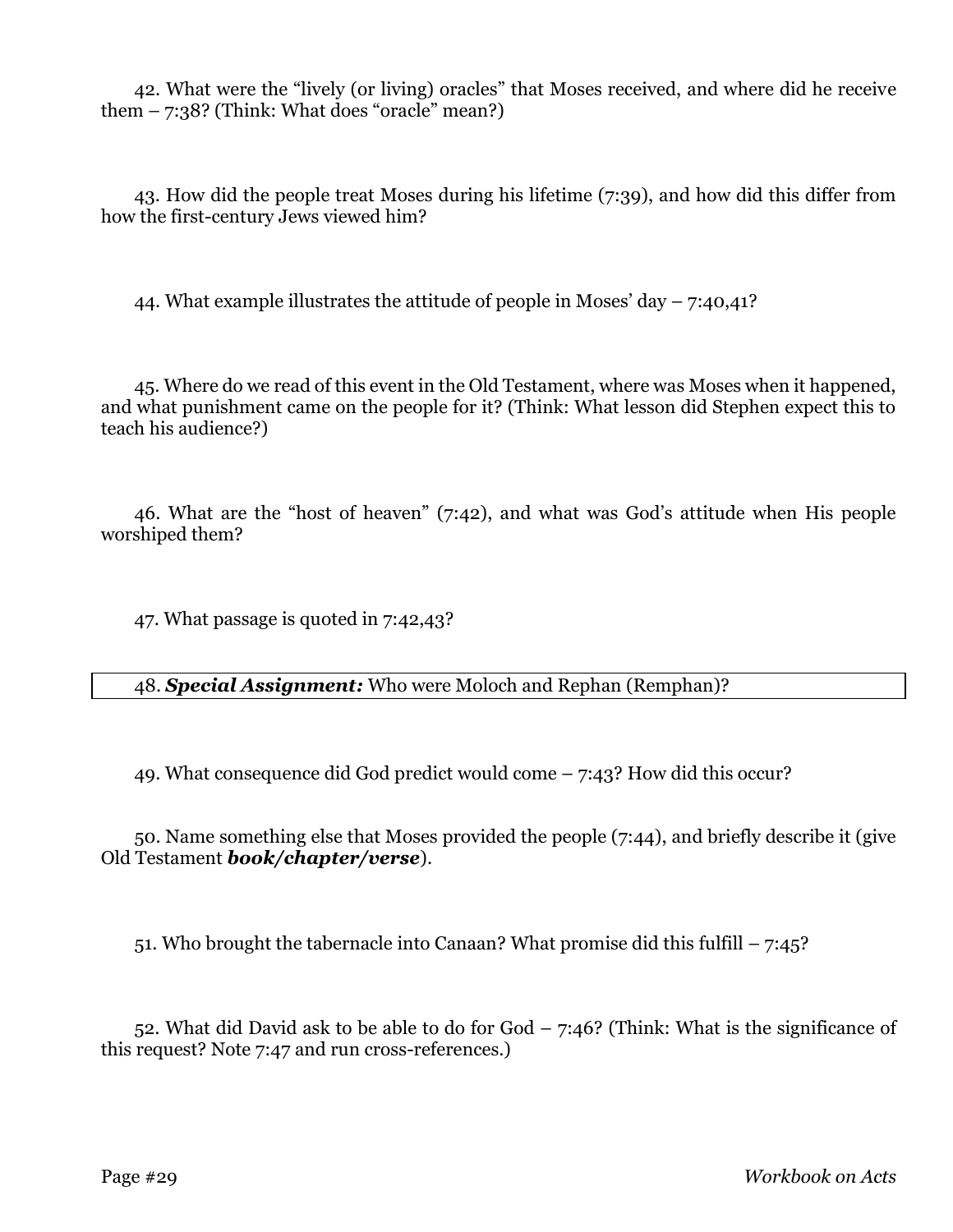53. Who built the temple – 7:47 (give Old Testament *book/chapter/verse*)?

54. Acts 7:49,50 is a quotation of what passage?

55. What evidence is given to show that God does not dwell in physical buildings? (Think: What did this discussion of the temple have to do with Stephen's topic?)

56. What did Stephen mean by calling them "stiff-necked and uncircumcised"  $-7:51$ ? (Think: why would these statements offend Jews?)

57. What does it mean to resist the Holy Spirit?

58. How had their fathers treated the prophets – 7:52? Name some examples.

59. How was Stephen's audience like their fathers? What had they done?

60. What had they received and what had they done with it  $-7:53$ ?

61. Though Stephen was interrupted, what conclusions can be reached from his sermon?

62. *Special Assignment:* Explain in what sense Stephen had answered the accusations made against him.

63. Describe the initial reaction of the people to Stephen's sermon – 7:54.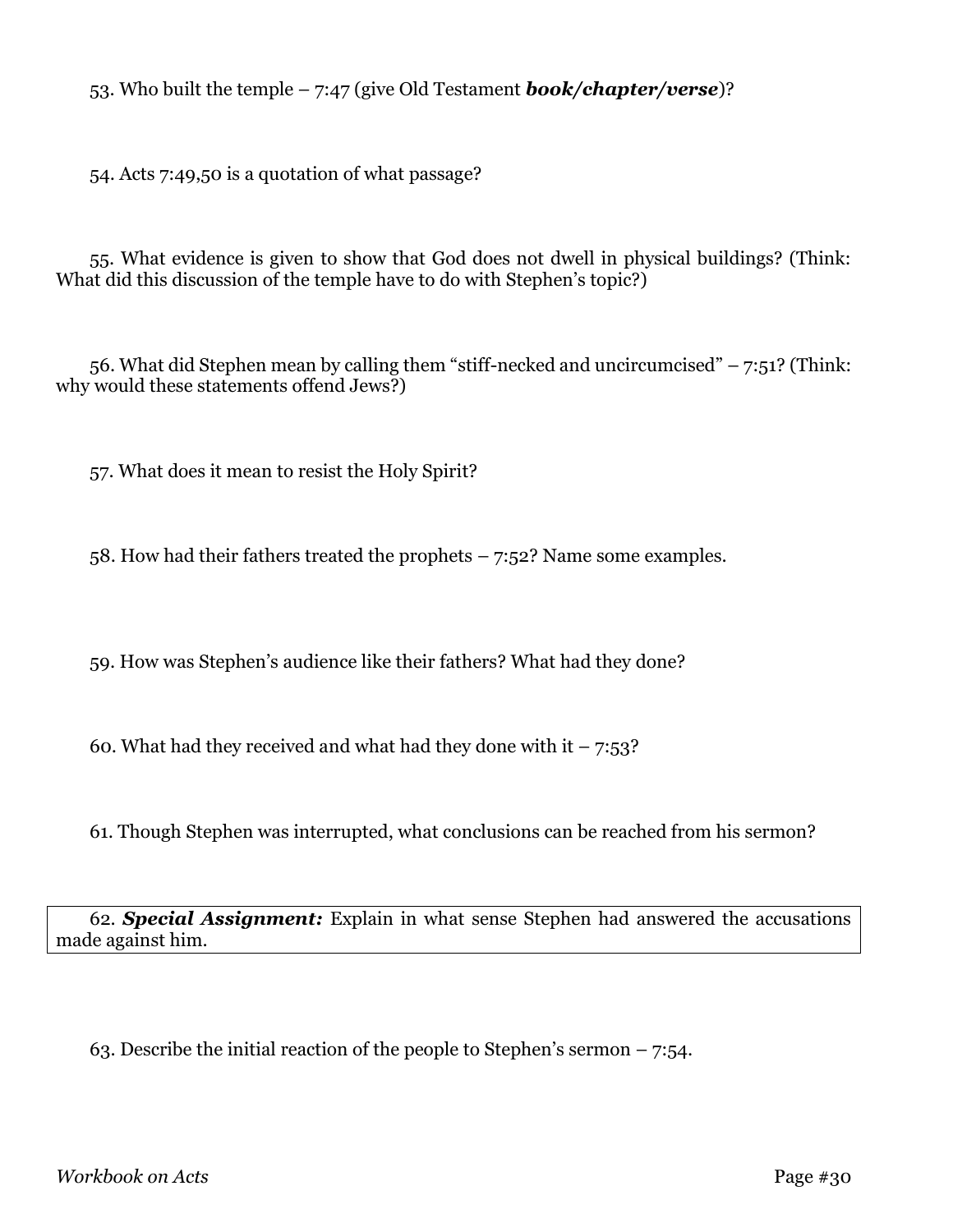64. List some similarities between Stephen's sermon in Acts 7 and Peter's in Acts 2, then describe the difference in the reactions of the hearers. (Think: What explains the different reactions? Was it the preacher? The message?)

65. What did Stephen see  $-7:55,56$ ? (Think: What can we learn from the fact Stephen was filled with the Holy Spirit?)

66. Where else have we read about Jesus being on God's right hand, and what is the significance? (Think: Why would God allow Stephen to see Jesus at this time?)

67. How did people react to Stephen's vision  $-7:57,58$ ? (Think: Why do people react like this?)

68. *Application:* In what ways are the reactions of people today sometimes similar to the reactions of Stephen's audience?

69. What Bible character is introduced in 7:58? What role did he have later in Acts?

70. What reference did Saul later make to this event? What does this demonstrate?

71. What request did Stephen make in 7:59?

72. What request did he make in 7:60, and who else made a similar request?

73. *Special Assignment:* List at least 4 characteristics of Stephen that are worthy of our respect and imitation.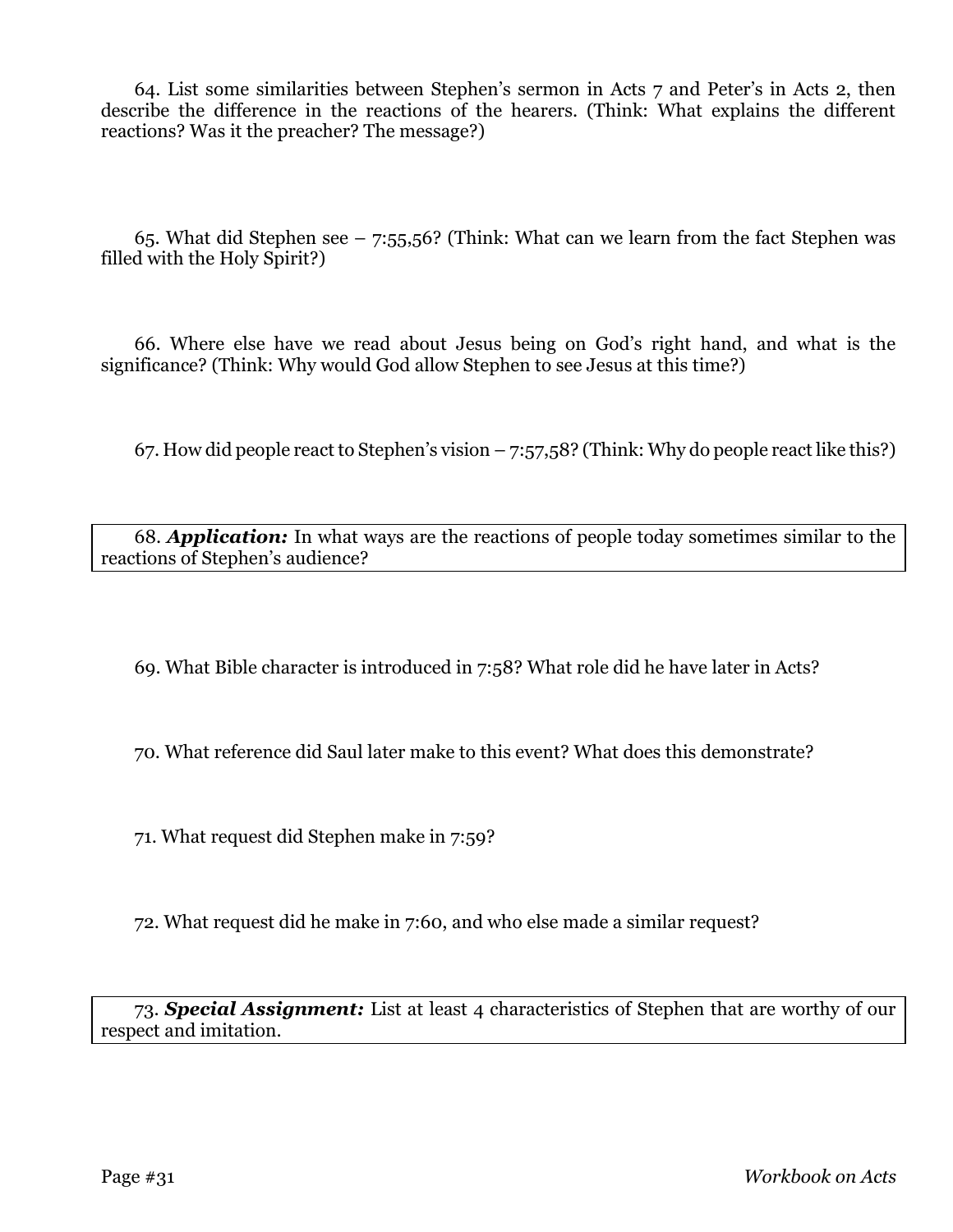Read Acts 8 then answer these questions: 1. What problem did the church have? What was its effect? Who was *not* scattered – 8:1?

2. What final information are we given about Stephen's death – 8:2? (Think: Is it wrong to sorrow when Christians die? Explain.)

3. Describe Saul's involvement in the persecution – 8:3.

4. What did the scattered Christians do? Who was involved in this work – 8:4 (cf. v1)?

5. *Application:* What can we learn from this about the importance of preaching?

6. Who preached in Samaria and where have we already read about this man – 8:5?

7. Read Acts 1:8. What new stage has the spread of the gospel reached according to Acts 8:1- 5. (Think: What was unique about the Samaritans compared to other people?)

8. What attitude did the people have toward the gospel – 8:6-8?

9. List some of the miracles Philip did.

10. *Define* sorcery. List *passages* that discuss it or other aspects of the occult.

11. What methods did Simon use? What effect did they have on the people – 8:9-11?

12. *Application:* Name some lessons we learn about sorcery from this passage.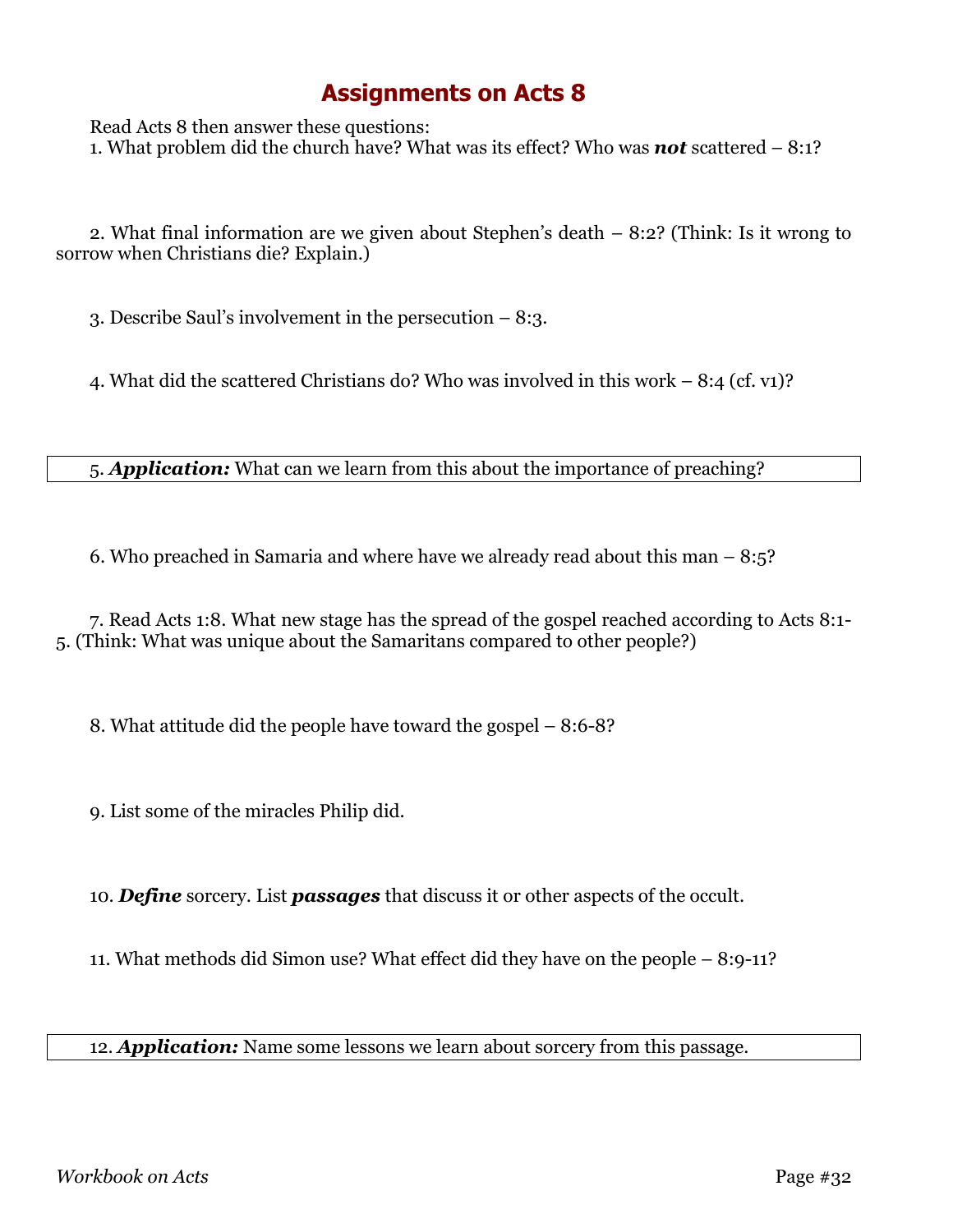13. What did Philip preach – 8:12 (cf.  $v_5$ )? (Think: What can we learn about the view that we should not teach people about the church until after they have been baptized?)

14. Describe the response to Philip's preaching (8:12). Compare to Mark 16:15,16.

15. *Application:* According to v12, who were baptized? When were they baptized? What does this teach us about infant baptism?

16. How did Simon react to the miracles – 8:13? (Think: Would he have been saved?)

17. What does this show about the powers Simon himself had formerly exercised?

18. *Application:* What can we learn about modern "miracle workers" who say they cannot do miracles when unbelievers or false teachers are present?

19. Who came from Jerusalem and what was their purpose – 8:14-17?

20. *Case Study:* Some people claim that all saved people must have Holy Spirit baptism and miracles in their lives. Were the Samaritans saved before the apostles came? Did the people have the Holy Spirit and miracles before they came? What conclusion does this prove?

21. List other *passages* that discuss apostles' laying hands on people and/or imparting spiritual gifts.

22. *Application:* Did Philip give the Holy Spirit to the Samaritans? Do we have apostles today? What does this prove about whether people can receive miraculous powers today?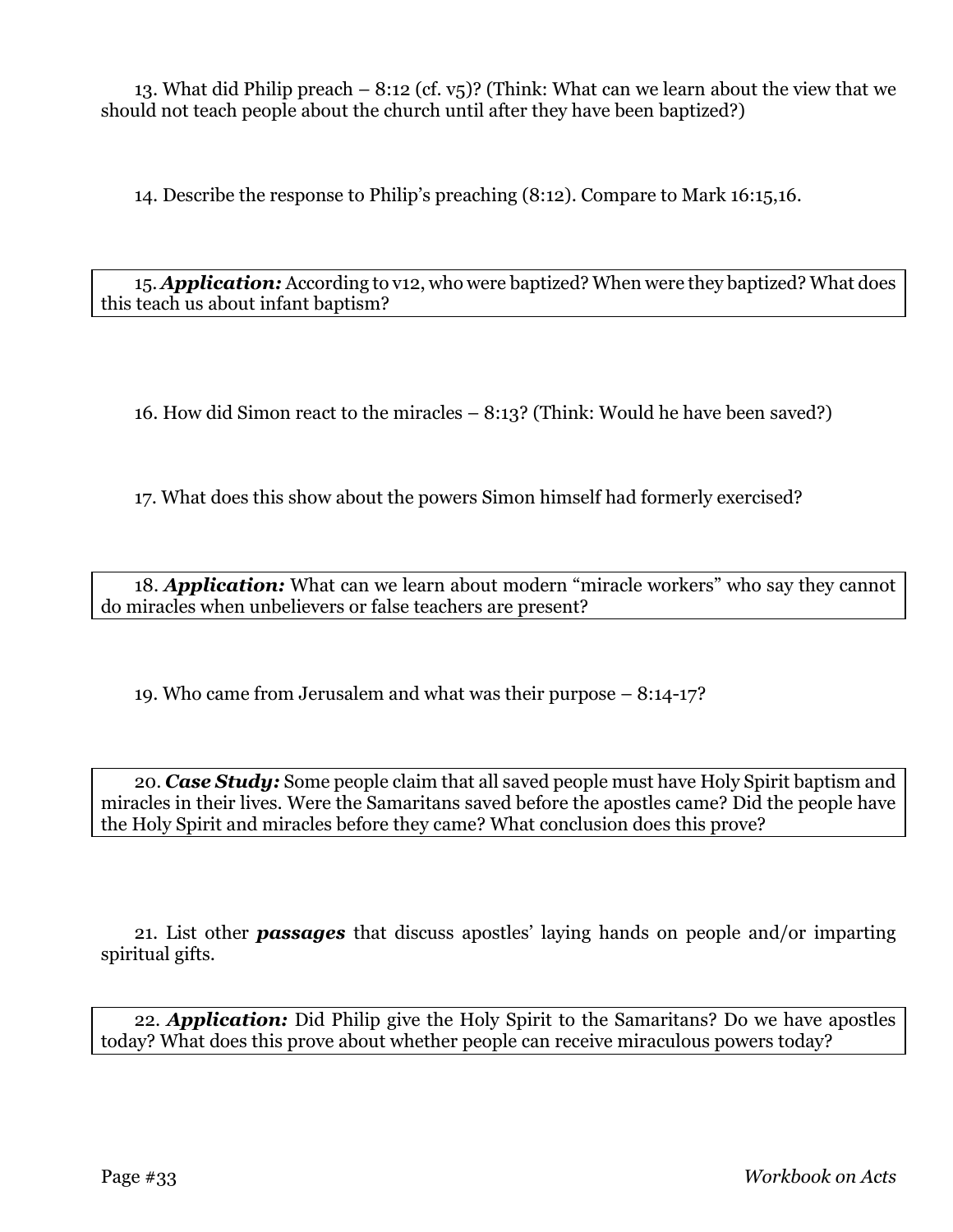23. What request did Simon make – 8:18,19?

24. List phrases that show Simon was guilty of sin or would be lost if he was not forgiven – 8:20-24.

25. *Case Study:* Some people claim a child of God cannot so sin as to be lost. Explain how the case of Simon answers this view. List 2 other *passages* showing a child of God can so sin as to be lost.

26. What did Simon have to do to be forgiven – 8:22?

27. List *passages* showing what children of God who sin should do to be forgiven.

28. What did the apostles do as they returned to Jerusalem – 8:25?

29. Where was Philip told to go next, and how was he told – 8:26? (Think: In what sense was this area "desert"? Find it on a *map*.)

30. What was the occupation of the eunuch – 8:27? (Think: Find Ethiopia on a *map*. What can we learn from the fact Philip taught a man from there?)

31. Why was the eunuch traveling and what was he doing as he traveled – 8:27,28? (Think: What does this tell us about his character?)

32. What did the Spirit tell Philip to do – 8:29?

33. *Case Study:* Some churches teach that the Holy Spirit directly tells people what to do to be saved apart from the teaching of the gospel. Note the directions given to Philip by an angel and by the Spirit (vv 26,29). How does this help us respond to this doctrine?

34. What question did Philip ask – 8:30? (Think: What does this show about good teaching?)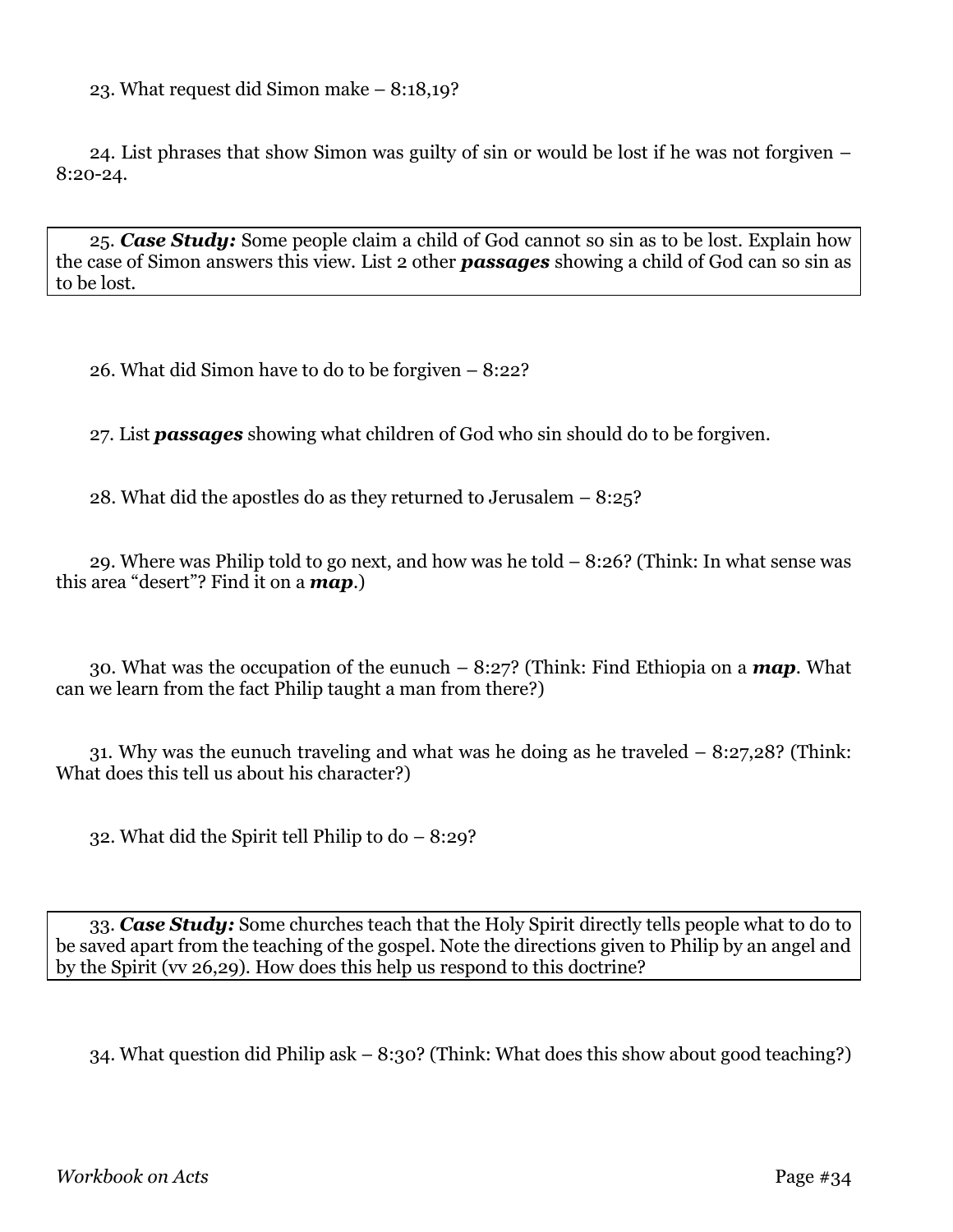35. How did the eunuch respond? What does this show about his character – 8:31?

36. Describe the prophecy he was reading. Where was it found – 8:32,33?

37. What is the proper explanation for the meaning of this prophecy?

38. What question did the eunuch ask Philip about the prophecy – 8:34?

39. What did Philip preach about to the eunuch – 8:35? (Think: If we preach Christ, what do we preach — cf. 8:36,5,12; Col. 1:27,28?)

40 As they traveled, what did the eunuch want to  $do - 8:36$ ?

41. *Application:* What can we learn about baptism from the eunuch's request?

42. What did Philip tell the eunuch to do before he could be baptized – 8:37?

43. List other *passages* regarding the importance of confessing Christ in salvation.

44. How is the baptism of the eunuch described in 8:38,39?

45. *Case Study:* Some denominations sprinkle or pour for baptism. List other *passages* that help us on this subject, then explain what we can learn from the eunuch's case.

46. What conclusions can we reach about infant baptism from this passage?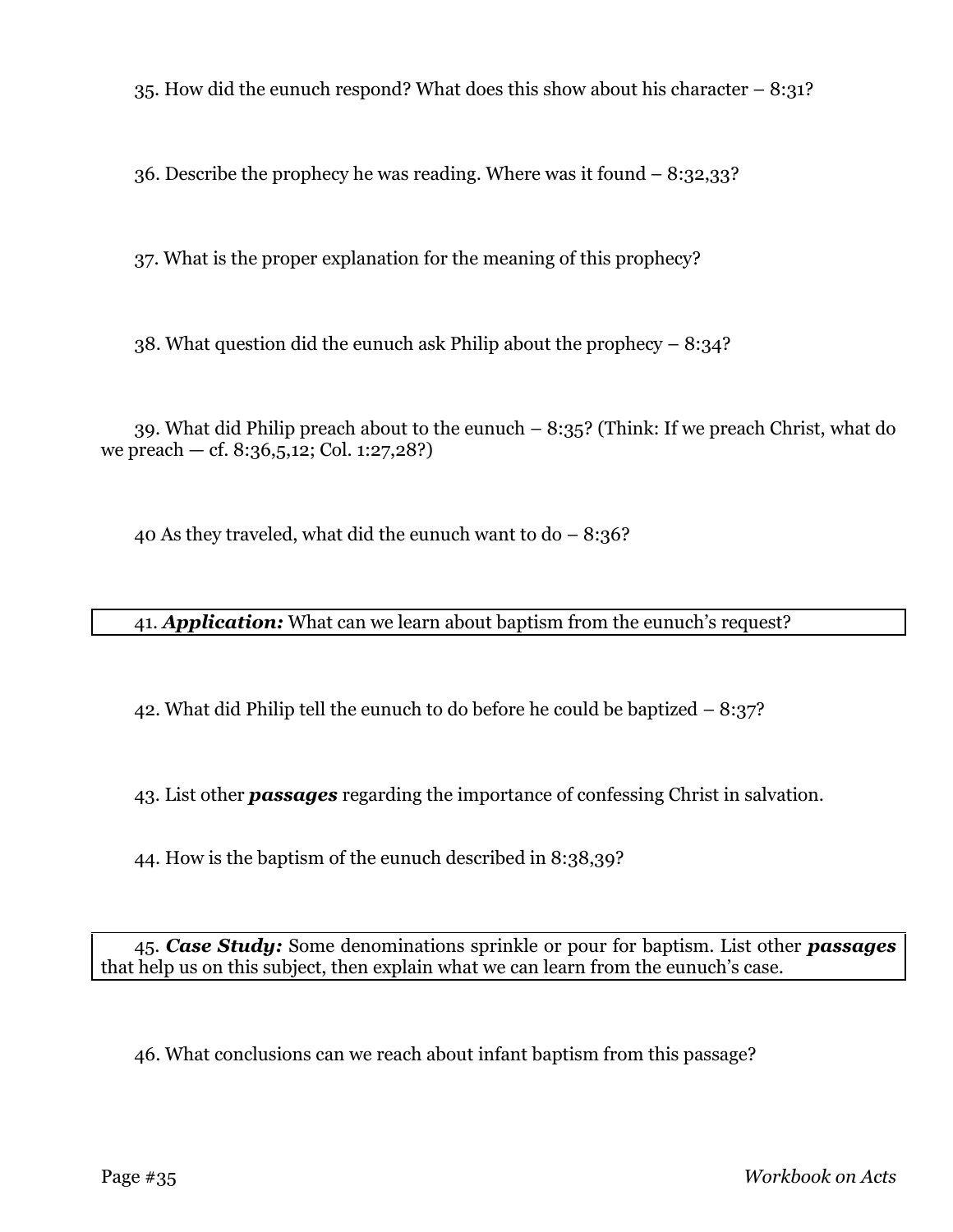Read Acts 9 then answer these questions: 1. What individual do we read about in 9:1ff? Where did we read about him before?

2. What was he doing and where did he want to go – 9:2? (See a *map*.)

3. What two other passages record the events described in 9:1-19?

4. What did he see and hear as he got near the city  $-9:4$ ?

5. Who spoke to him – 9:5? (Think: In what sense was Saul persecuting Jesus?)

6. According to other accounts, what was the purpose of Jesus' appearance? (Think: What effect would this have had on Saul, considering his past belief and conduct?)

7. What did Jesus tell Saul to do – 9:6? (Think: Why didn't Jesus tell him how to be saved?)

8. What did the men with Saul experience during this time – 9:7? (Think: How do you reconcile this with the statements in other accounts?)

9. What problem did Saul have when he arose? How do we know he had the problem – 9:8? (Think: Why would Jesus place such a condition on Saul?)

10. What was Saul doing after he arrived in the city  $-9:9$ ?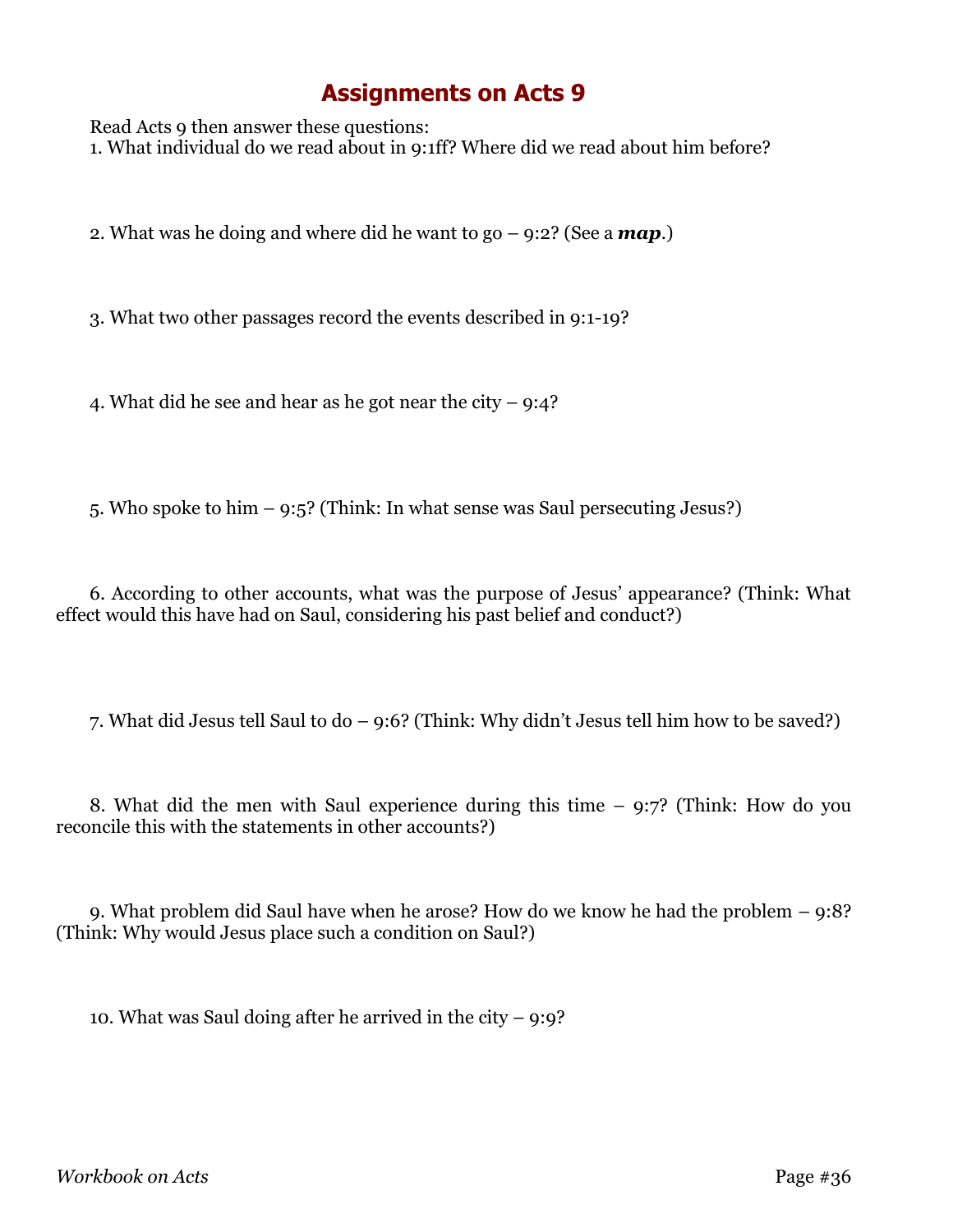11. Whom did the Lord send to Saul? How did the Lord speak to this man – 9:10?

12. Where did the Lord tell this man to go to find Saul – 9:11?

13. What was Saul doing at this time (v11)? (Think: What does this tell us about the idea that alien sinners should pray for forgiveness?)

14. What had the Lord revealed to Saul would happen – 9:12? (Think: Note the purpose of the laying on of hands. Did this act always give people miraculous powers?)

15. What had Ananias heard about Saul – 9:13,14? (Think: What is the point of this statement? How would you have felt in Ananias place?)

16. What reason did God give Ananias why he should do as he was told – 9:15,16?

17. How was this prophecy about Saul fulfilled?

18. What happened when Ananias found Saul – 9:17? (Think: Why call him "Brother Saul"?)

19. What happened to Saul and what did he do as a result of Ananias' visit – 9:18?

20. *Special Assignment:* According to other accounts, for what purpose was Saul baptized, and what does this teach us about the necessity of baptism?

21. What did Saul do after his baptism – 9:20? (Think: What does this show about Saul?)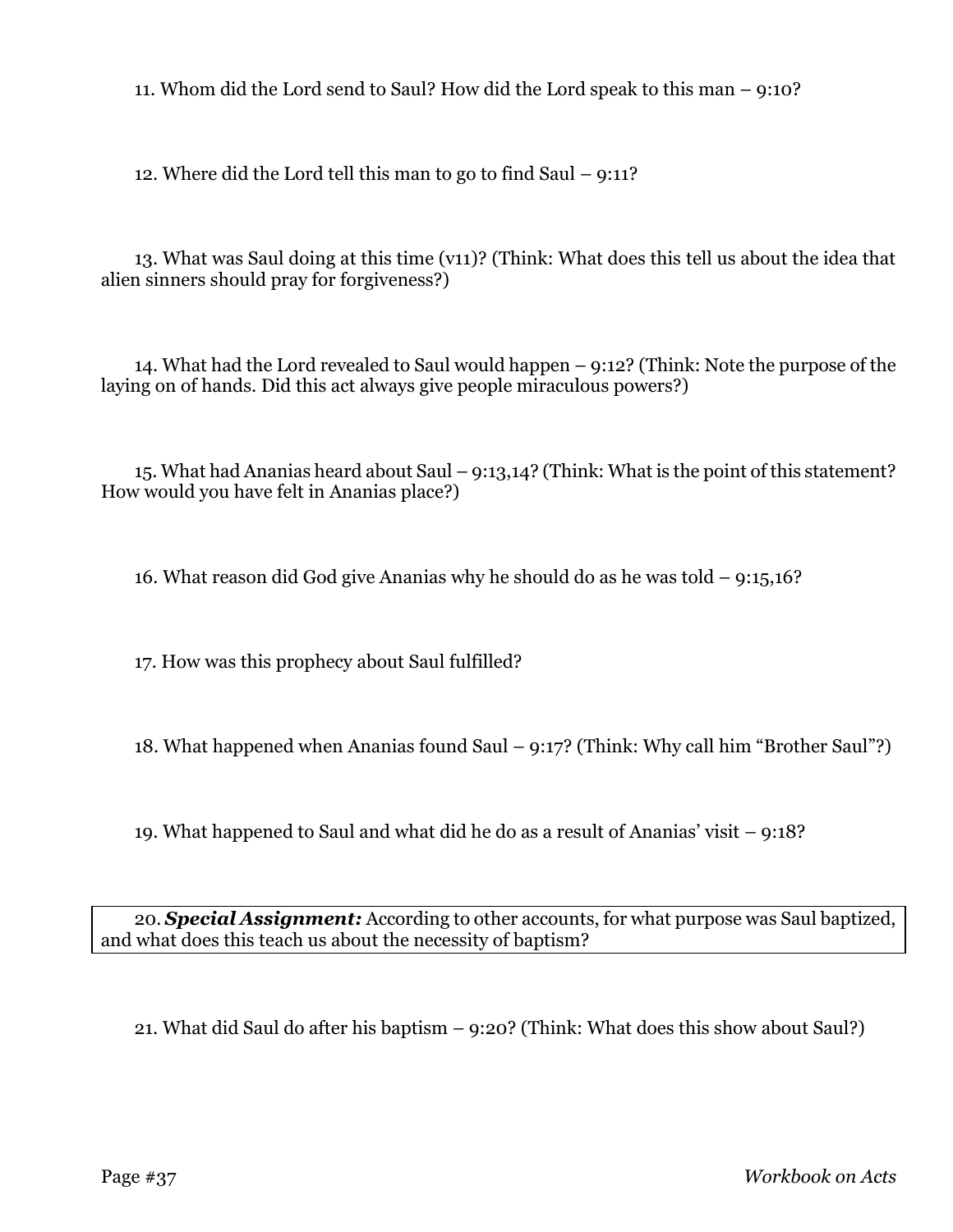22. What effect did this have on the people – 9:21?

23. How effective was Saul's teaching – 9:22?

24. What did the Jews decide to do about Saul – 9:23?

25. How did he escape – 9:24,25?

26. *Special Assignment:* Compare what was happening to Saul at this time to what he had been doing before his conversion.

27. Where did he go and what did he want to do there – 9:26? (Think: What should we do about the church when we move to a new locality?

28. How did the Christians react to him?

29. Who helped the church understand Saul, and how did he help – 9:27?

30. *Special Assignment:* When someone wants to become part of a local church, must we always accept him? Is it Scriptural for the church to investigate the person's background? Cf. Acts 18:27 and cross-references. What lessons can we learn?

31. What work did Saul do at Jerusalem – 9:28?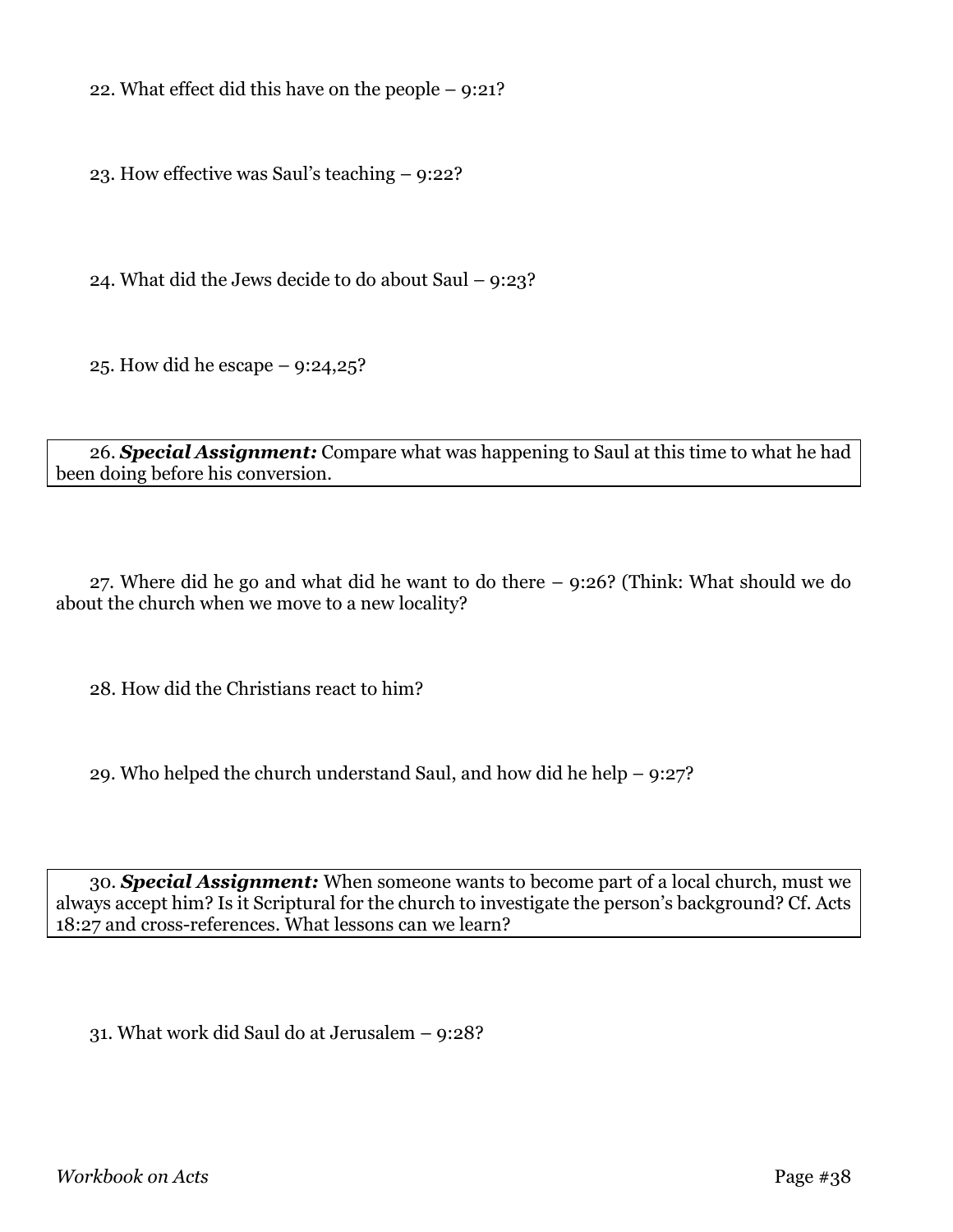32. Why did Saul leave Jerusalem (9:29), and how did he leave (v30)?

33. Where did he go, and what do we already know about this place? (See a *map*.)

34. In what 3 regions did the church exist as listed in 9:31 (locate these on a *map*, and compare to Acts 1:8)?

35. Describe conditions in these churches. (Think: How did Saul's conversion affect these conditions?)

36. *Define* "edify," and list two other passages where the word is used.

37. Who is mentioned again beginning in 9:32, and where did he go (see a *map*)?

38. *Special Assignment: Define* "saints," and list two other *passages* elsewhere that use the word. Who are saints according to the New Testament?

39. Whom did he find there? What problem did the man have? How long had he had it – 9:33?

40. Describe the healing of this man – 9:34. (Think: What characteristics do we again see for Bible miracles?)

41. What effect did the miracle have on the people – 9:35 (see a *map* for these locations)? (Think: Again, what does this show us about the purpose of miracles?)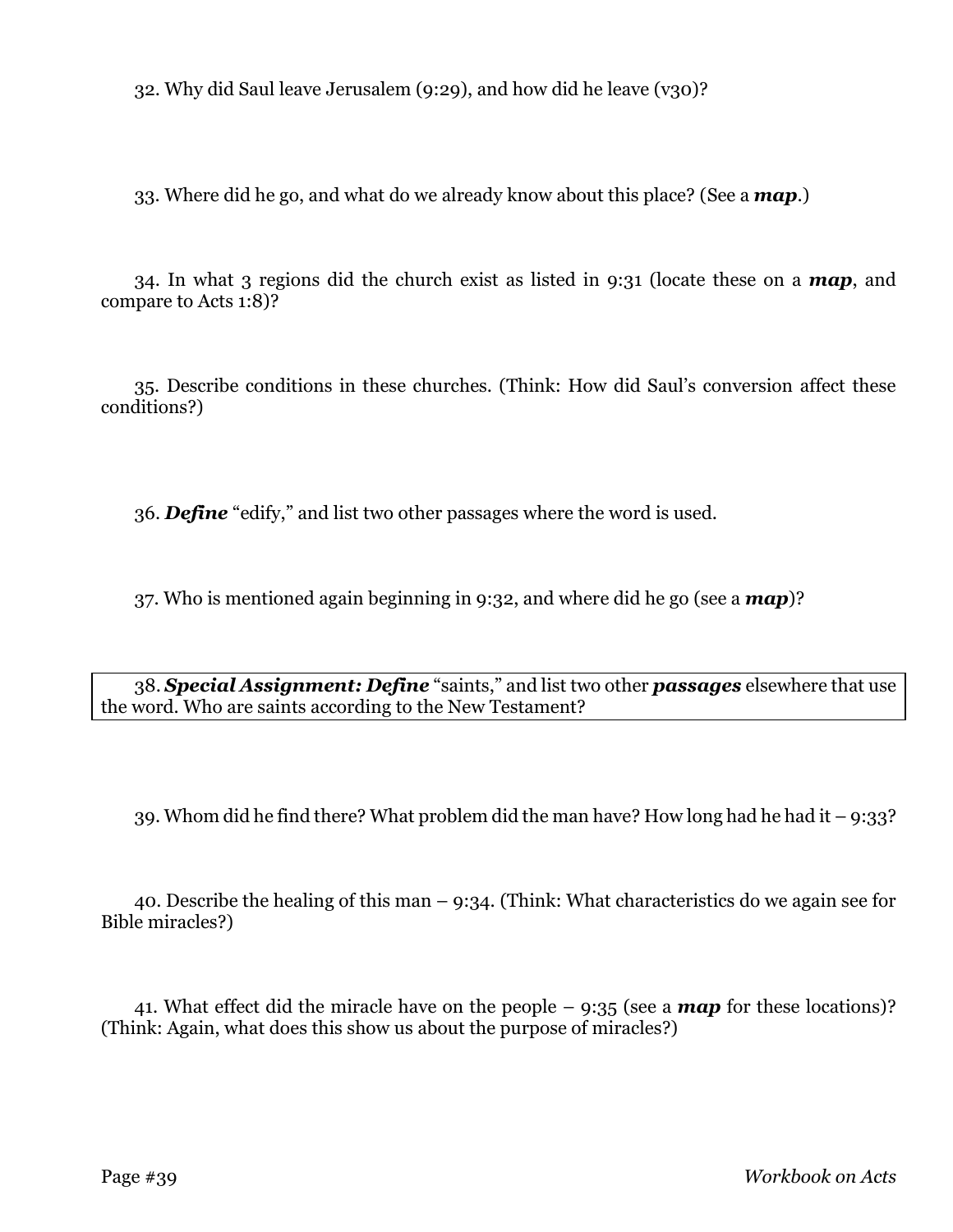42. What two names are given for the disciple who died, and where did she live – 9:36 (see *map*)?

43. Describe the woman's character.

44. Do we know the woman really died? How – 9:37?

45. For whom did they send, and where was he at the time – 9:38?

46. When he arrived, what were people doing, and what did they talk about – 9:39? (Think: What can we learn about how we should react when Christians die?)

47. Describe the miracle that occurred – 9:40,41.

48. What effect did this have on the people – 9:42?

49. What characteristics of miraculous healings can we observe in this example?

50. List other examples of raising the dead in the Bible.

51. **Application** Explain some lessons Christian women can learn from Dorcas.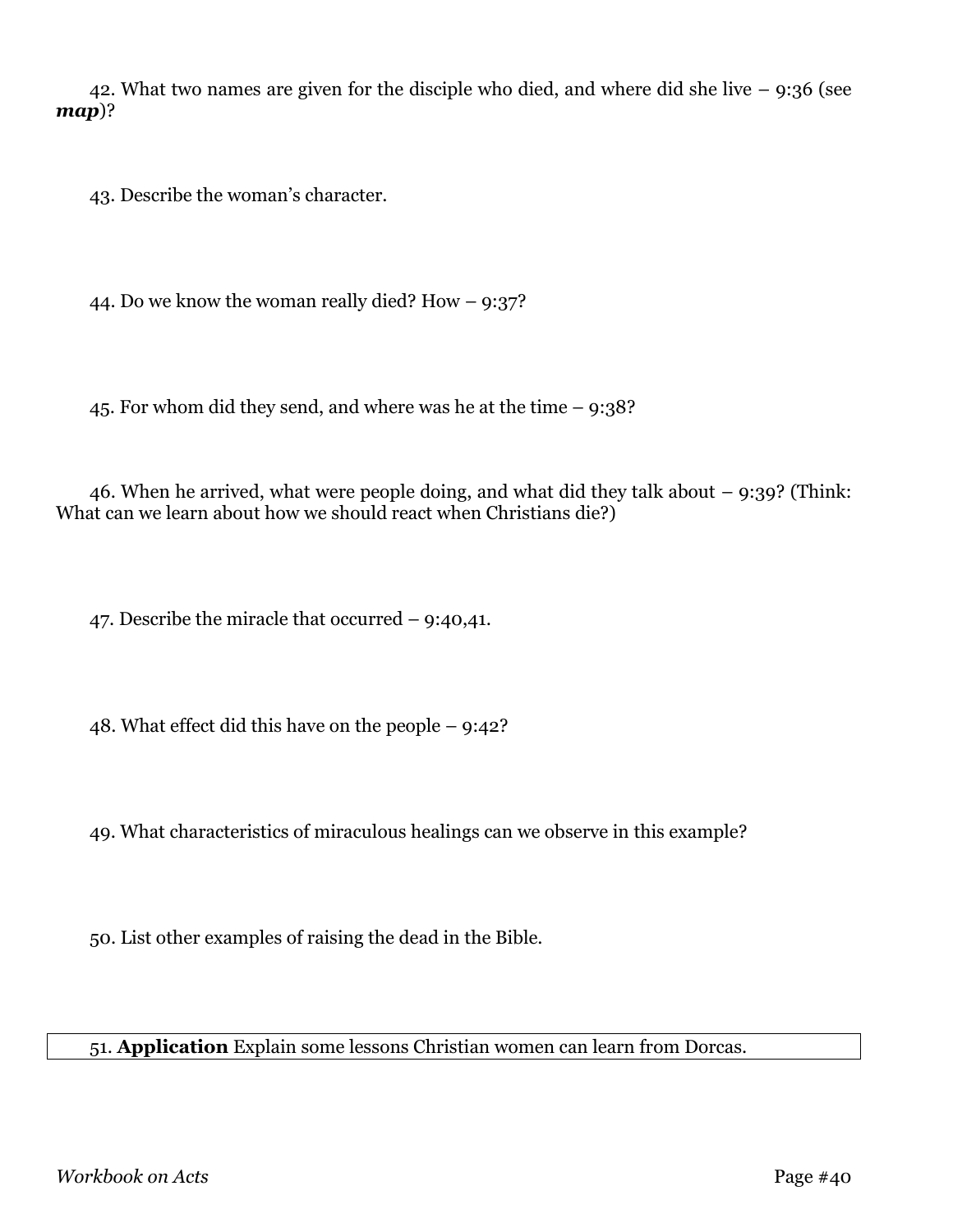Read Acts 10 then answer these questions:

1. What man is described beginning in 10:1, where did he live, and what was his occupation? (Think: How was he different from other people converted in Acts? Note 11:1.)

2. List at least 3 characteristics of this man – 10:2.

3. *Define*: centurion —

alms —

devout —

trance —

4. *Case Study:* Many people believe all sincere, zealous religious people will be saved. Was this man saved or lost (cf. 11:14)? What can we learn from him about this doctrine?

5. What did he see in his vision, and what was he told about his prayers – 10:3,4?

6. List at least two other *passages* showing whether God hears the prayers of sinners. (Think: What can we learn about whether God hears the prayers of sinners?)

7. What instructions did the angel give Cornelius – 10:5-8?

8. Where was Peter? What were his circumstances when he saw his vision – 10:9,10?

9. Describe what he saw and what he was told to do – 10:11-13.

10. How did Peter respond? What reply did he receive – 10:14-16? (Think: Why would Peter respond as he did? Note: As the story proceeds, consider what Peter was supposed to learn.)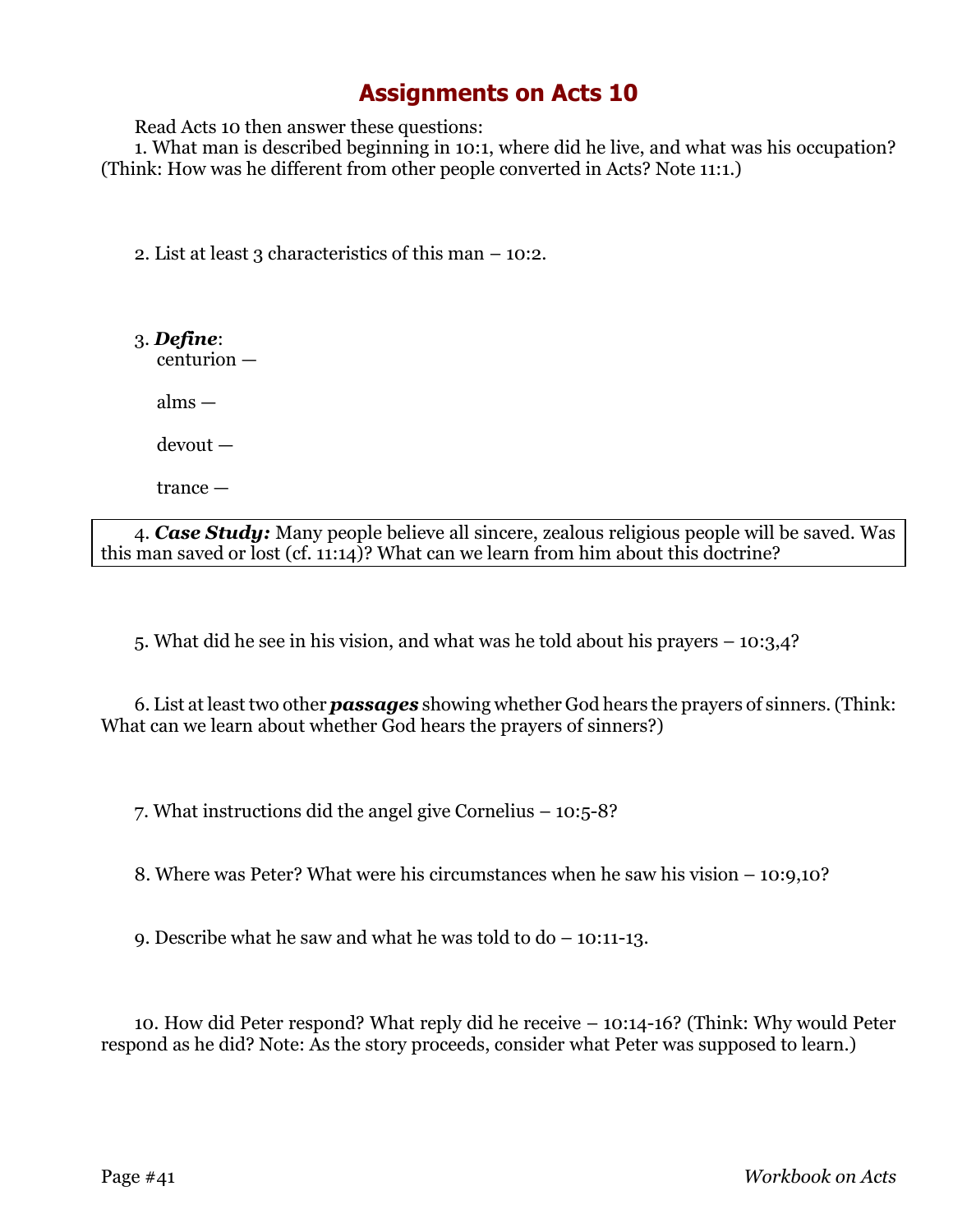11. What happened while Peter was meditating on the vision – 10:17,18? (Think: What can we learn from the fact Peter was perplexed about the meaning of the vision?)

12. Who spoke to Peter next and what did He say – 10:19,20? (Think: What was the purpose of this message and why was it needed?)

13. What did Peter say to Cornelius' messengers – 10:21?

14. How did the messengers describe Cornelius – 10:22?

15. What reasons did the messengers give why Cornelius had sent for Peter?

16. Who accompanied Peter (10:23)? Why did they go (see cross-references)?

17. Who was with Cornelius waiting for Peter, and what can we learn – 10:24?

18. What did Cornelius do when Peter arrived (10:25), and where else in the Bible did similar things happen?

19. How did Peter respond to this act – 10:26?

20. *Case Study:* What modern religious practice is similar to what Cornelius did here? What can we learn about such a practice?

21. How did Jews usually treat Gentiles – 10:28 (see also cross-references)?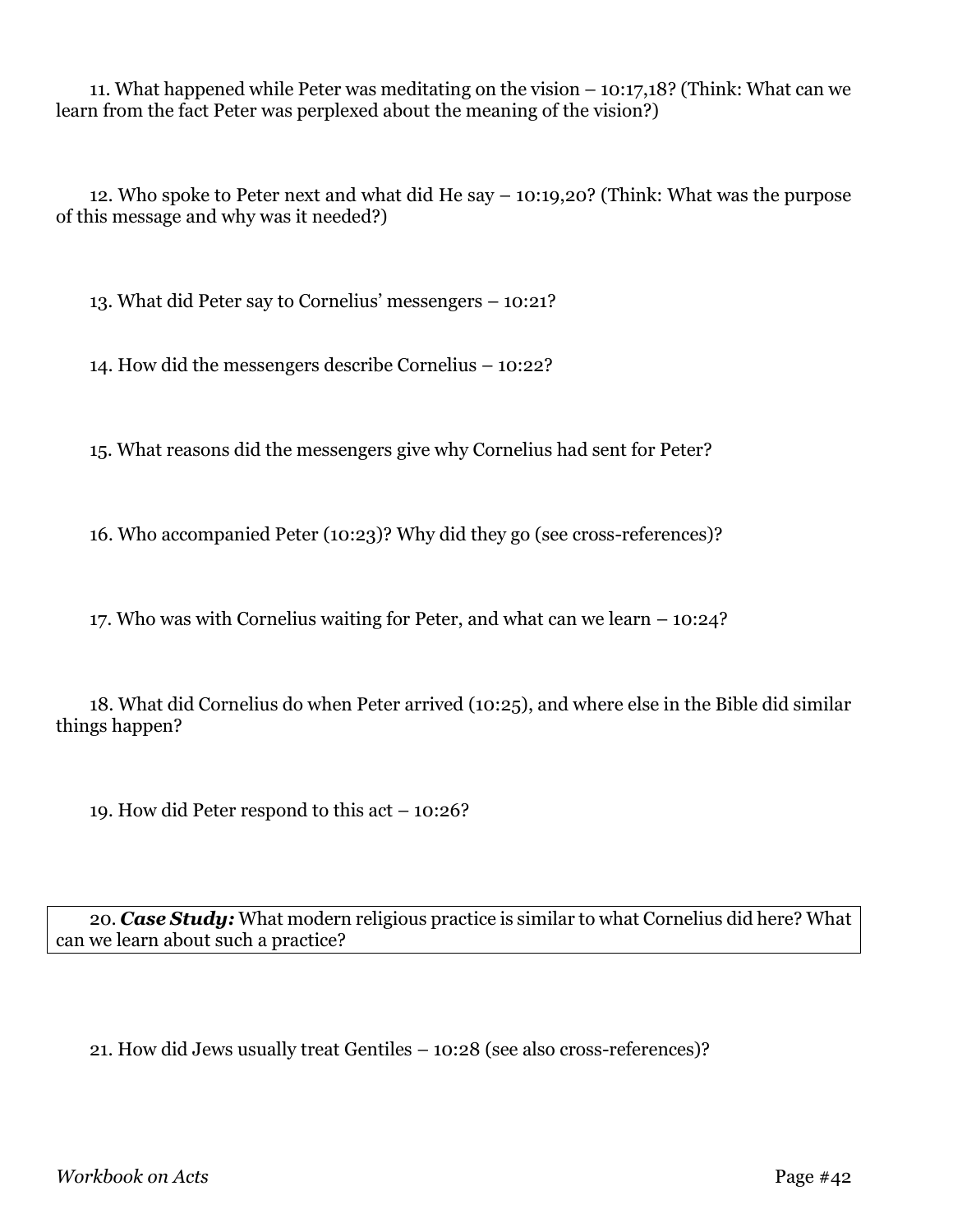22. Explain the conclusion Peter reached from the revelations he had received? (Think: Did God state this to Peter directly? What does this teach about "necessary inference"?)

23. *Application:* What can we learn regarding relationships between people of different races or nationalities?

24. What did Cornelius say he had been doing when the angel appeared to him, and how did he describe the angel  $-10:30-32$ ?

25. Why had the people gathered (10:33), and what lessons can we learn?

26. *Define* "respect of persons" (10:34, KJV — see other translations), and list two other *passages* about it.

27. Who is acceptable to God – 10:35? (Think: What does this prove about the doctrine of salvation by "faith only"?)

28. *Application:* What should we conclude regarding the salvation of Gentiles?

29. What did Jesus preach and to whom was He sent – 10:36? (Think: What is the significance of the expression "Lord of all"?)

30. Where and when was the message preached – 10:37?

31. What work did Jesus do – 10:38? (Think: Who is responsible for disease and oppression?)

32. Where did Jesus do His teaching? How did people treat Him – 10:39?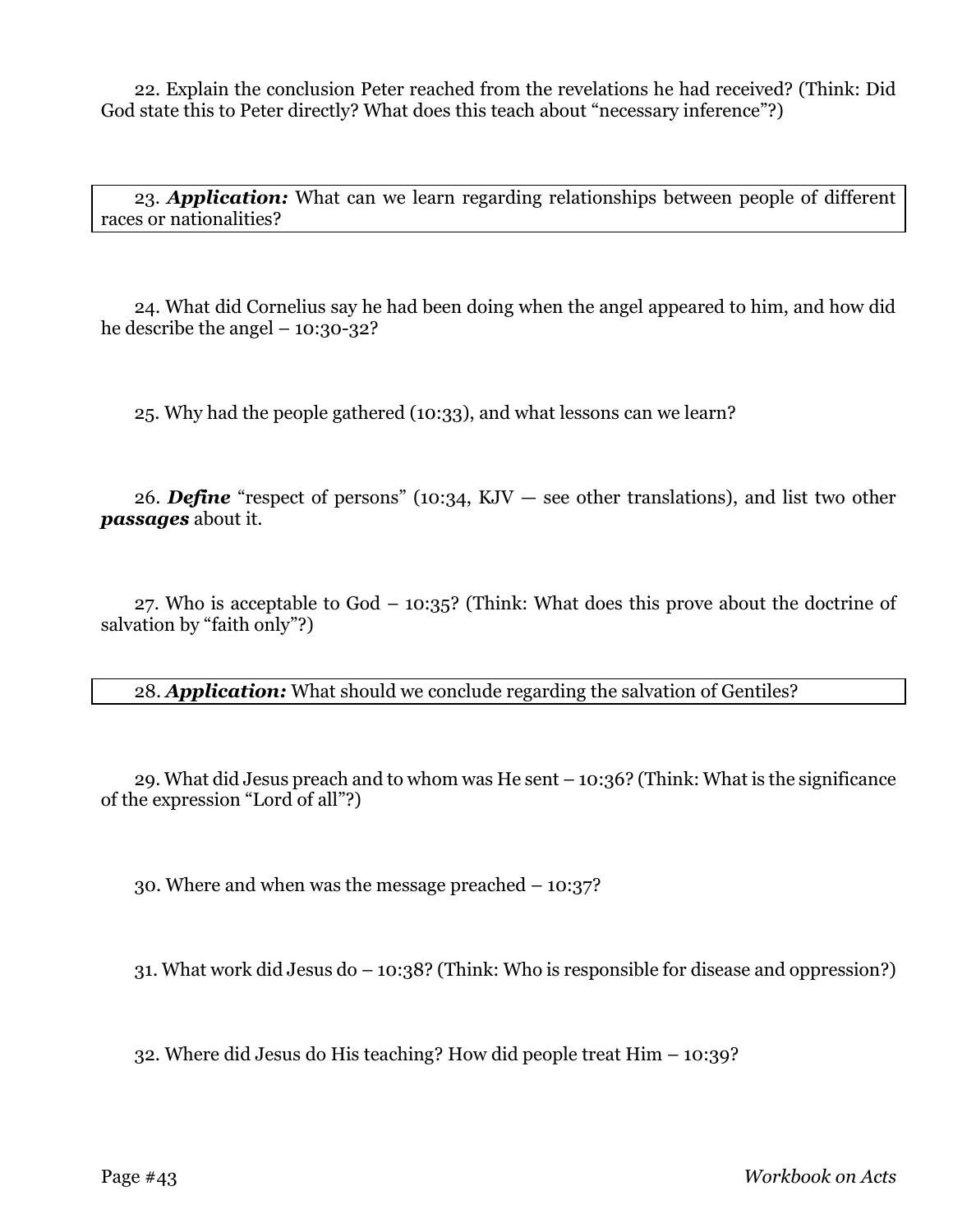33. What did God do afterward – 10:40?

34. How are Jesus' appearances described – 10:41? (How were witnesses chosen? What happened when He appeared? Why did God choose these people as witnesses? Cf. vv 39,42.

35. What responsibility was then given to certain of these witnesses – 10:42?

36. What final evidence did Peter offer to prove who Jesus is – 10:43? (Think: Does v43 prove people are saved by "faith only"? How do you know?)

37. *Special Assignment:* Summarize the evidence for Jesus that Peter presented here, and tell where else this same evidence has been presented in Acts.

38. What happened to listeners as Peter spoke? What were they able to do – 10:44-46?

39. What effect did this have on the Jewish Christians who had come with Peter? (Think: Why would this event have this effect on these people?)

40. What did Peter conclude? What did he command the Gentiles to do – 10:47,48?

41. What purpose had been served by the coming of the Holy Spirit on the Gentiles (cf. 11:1- 18)? (Think: Were these Gentiles saved when the Holy Spirit fell on them? Could anyone who was not yet saved receive the Holy Spirit? Explain.)

42. *Special Assignment:* List examples we have studied in which people received miraculous gifts of the Holy Spirit. Were apostles present each time? What can we learn?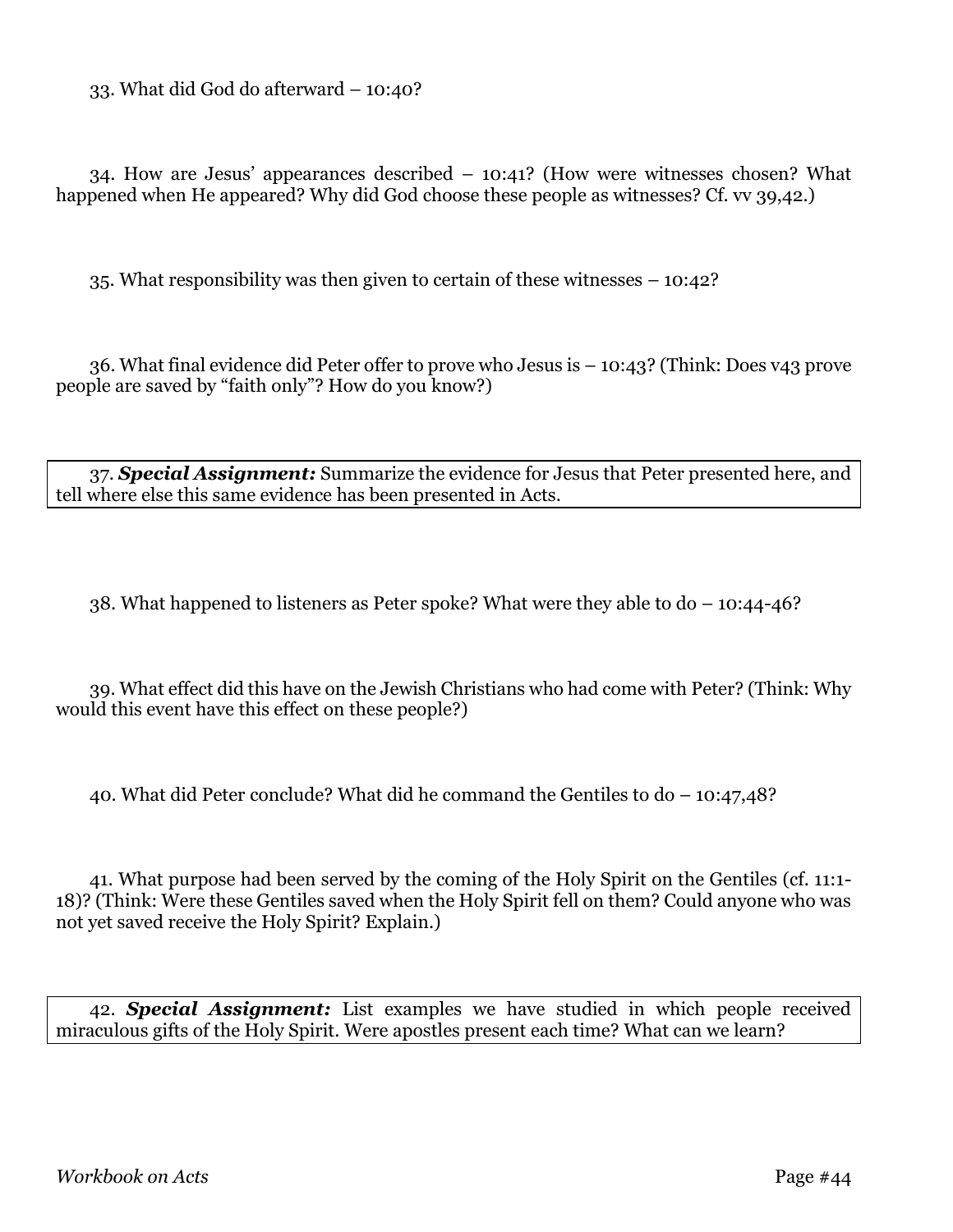Read Acts 11 then answer these questions: 1. Who confronted Peter, and what did they question him about – 11:1-3?

2. Summarize Peter's vision – 11:5-10.

3. What did the Spirit then tell Peter – 11:11,12?

4. How many disciples went with Peter to see Cornelius?

5. What had the angel told Cornelius – 11:13,14?

6. What can we learn about the importance of hearing the gospel from v14?

7. What was the final supernatural event that Peter described – 11:15? (Think: What is meant by the expression "at the beginning"?)

8. To what promise did Peter connect this event (11:16), and where else have we studied this promise? (Think: What do you conclude about the nature of the event that occurred? How many baptisms did Cornelius receive?)

9. *Special Assignment:* Summarize the four supernatural events on which Peter based his conclusion. (Think: What was the purpose of Holy Spirit baptism in this case?)

10. What conclusion did Peter and the other Jews reach – 11:17,18?

11. **Bonus Assignment:** Define "necessary inference." How does the story of Cornelius illustrate this teaching method? How important is the conclusion that was reached by this method, and what would be the consequence if someone rejected the conclusion?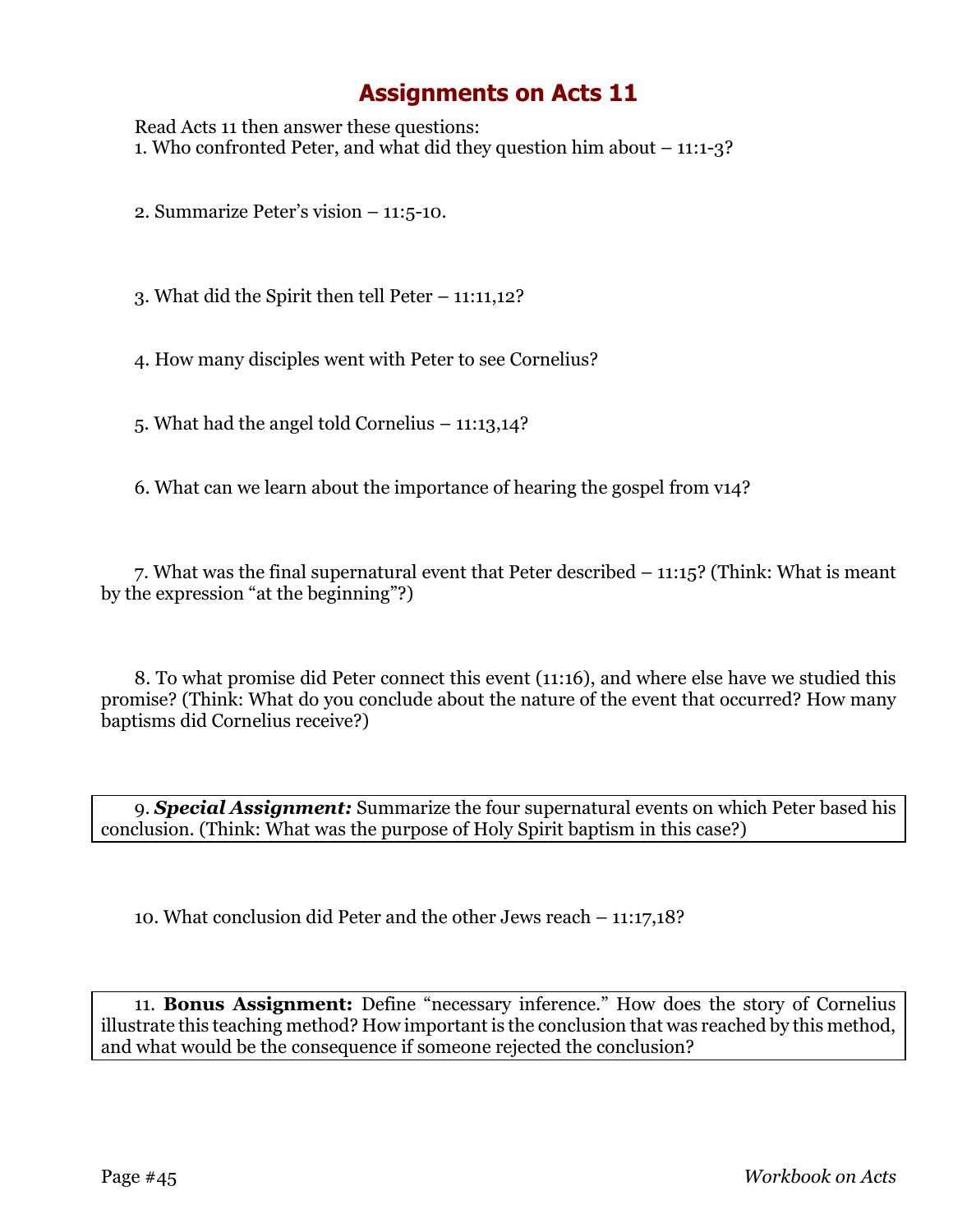12. What group of Christians does the account return to discussing in 11:19? (Think: What passage records this group being scattered?)

13. Where did they preach (see *map*) and to whom did they preach?

14. Who preached to a different group of people (see *map*), and to whom did they preach – 11:20? (Think: What connection does this have to the story of Cornelius?)

15. Where did this happen, and what was the result – 11:20,21? (Think: What is meant by "turning to the Lord"?)

16. Who heard about this preaching, and what did they do about it  $-11:22$ ?

17. Where else have we read about Barnabas? In what events was he involved?

18. What can we learn about church cooperation in evangelism from this passage? (Think: Should churches establish centralized missionary societies to supervise the sending and support of preachers in foreign fields? Explain.)

19. What did Barnabas do at Antioch – 11:23? (Think: How can a person see God's grace?)

20. List the characteristics of Barnabas (11:24) and explain them.

21. What was the effect of his work?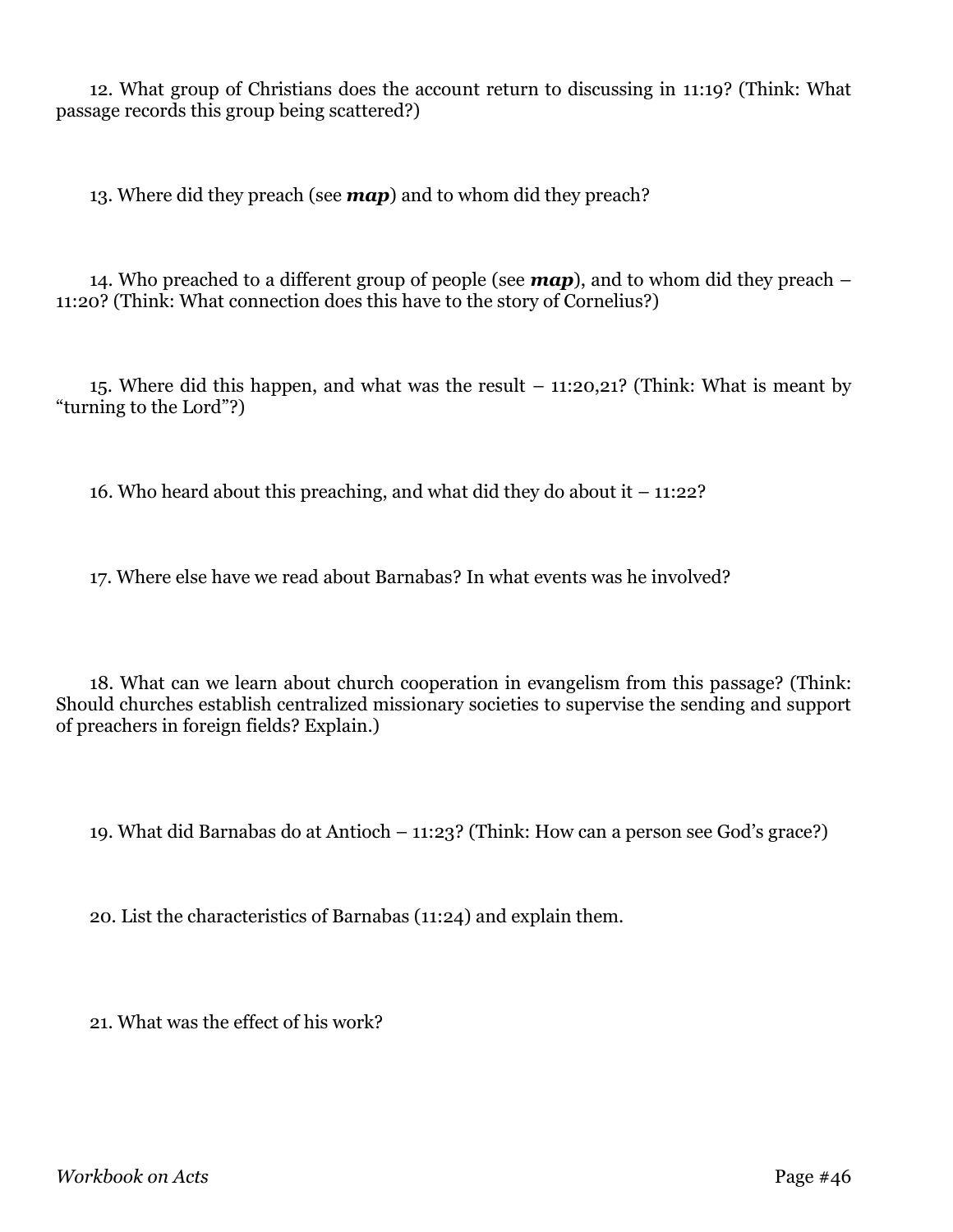22. Where did Barnabas go, and for what purpose – 11:25? (Think: What earlier story also involved these same two men?)

23. What work did these two men do together in Antioch – 11:26? (Think: What can we learn about the work of the church?)

24. What term was first used for disciples at Antioch? List other *passages* that refer to this term.

25. *Special Assignment:* Some people claim that the term "Christian" was not used till about 100 AD or not until the middle ages. The Book of Mormon says it was used in America in 73 BC. Explain what can we learn about these ideas from Acts 11.

26. Who came to Antioch, and from where did they come – 11:27?

27. Who made a specific prediction, and what did he predict – 11:28? (Think: Where else will we read about this man?)

28. What did the church decide to do about this problem – 11:29? How did each person decide the amount to give?

29. To whom was the money sent, and how was it sent – 11:30? (Think: Was Jerusalem the only church in Judea at this time? How do you know?)

30. List other *passages* in which a church(es) sent money to another church(es).

31. *Application:* List several principles about how churches got their money and/or about guidelines for churches when sending money to other churches. (Think: May churches donate to institutions such as orphan homes or widow homes? Should churches send donations to one eldership for them to supervise caring for needy people on behalf of the sending churches?)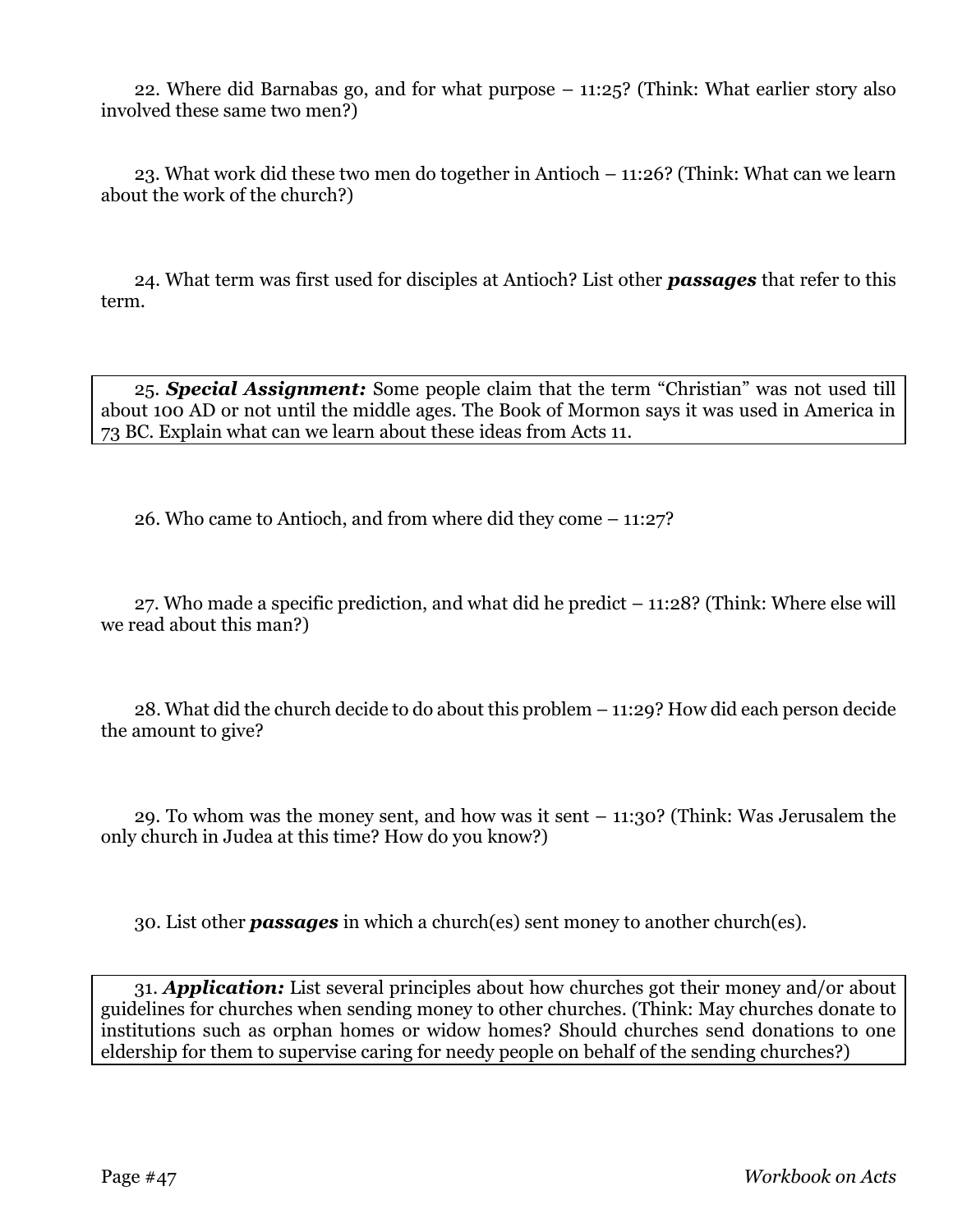Read Acts 12 then answer these questions:

1. What king do we read about in – 12:1, and what did he do? (Think: Which of the kings of this name is referred to here?)

2. What did he do to James – 12:2? What else do we know about this James? (Think: What impact would this event have on the church and why?)

3. What did he do to Peter, and when did this happen – 12:3,4? (Think: What is a "quaternion" of soldiers — KJV?)

4. *Special Assignment:* The KJV uses the word "Easter" in v4. Study other translations, context, and cross-references to determine what this refers to. Prove your answer. (Think: What is the origin of the holy day of Easter, and what Bible authority is there for it?)

5. What did the church do while Peter was in prison? What can we learn – 12:5?

6. How was Peter bound, and who released him – 12:6,7?

7. What did the angel say to Peter in 12:7,8?

8. Where did the angel take Peter, and how did they get through the gate – 12:9,10? What had Peter at first thought was happening?

9. Where did Peter go and what else do we know about John Mark – 12:11,12?

10. List other Bible examples in which God miraculously delivered His servants from enemies. (Think: Did He always deliver His faithful servants from their enemies?)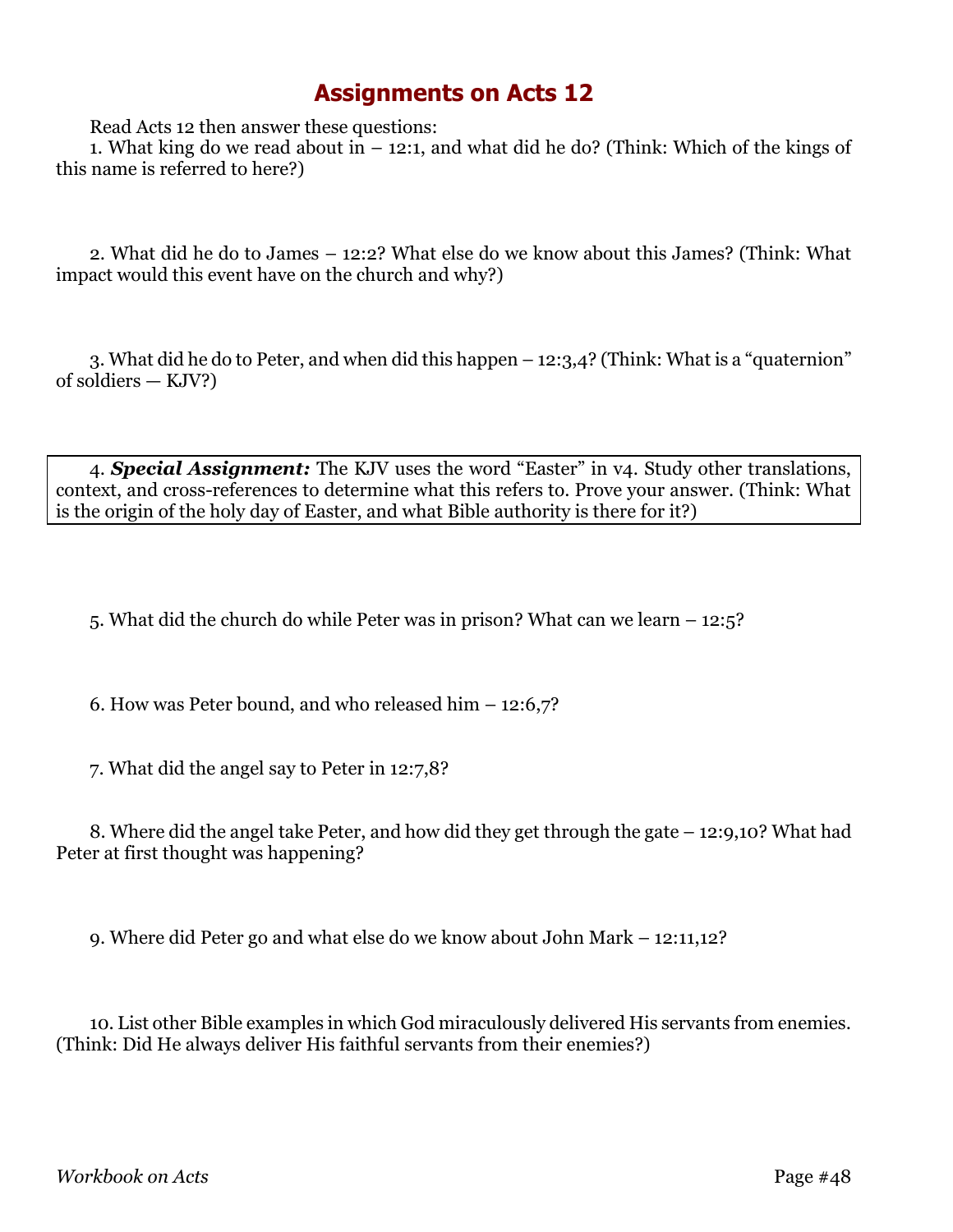11. Who came to the door when Peter arrived? What did she do first – 12:13,14?

12. What were the first reactions of the people – 12:15? (Think: Why would the people act this way if they had been praying for Peter's release?)

13. What did the people do as Peter continued to knock – 12:16?

14. What did Peter tell the people, and what did he do then – 12:17?

15. What happened between Herod and the soldiers as a result – 12:18,19?

16. Who had displeased Herod, whom did they get to help them, and why – 12:20?

17. What did the people do to honor the king – 12:21,22?

18. What happened to the king as a result, and why – 12:23?

19. *Application:* What lessons can we learn from this event?

20. What two men are reintroduced in 12:25, and what did they do?

21. Whom did they take with them, and where else have we read about him?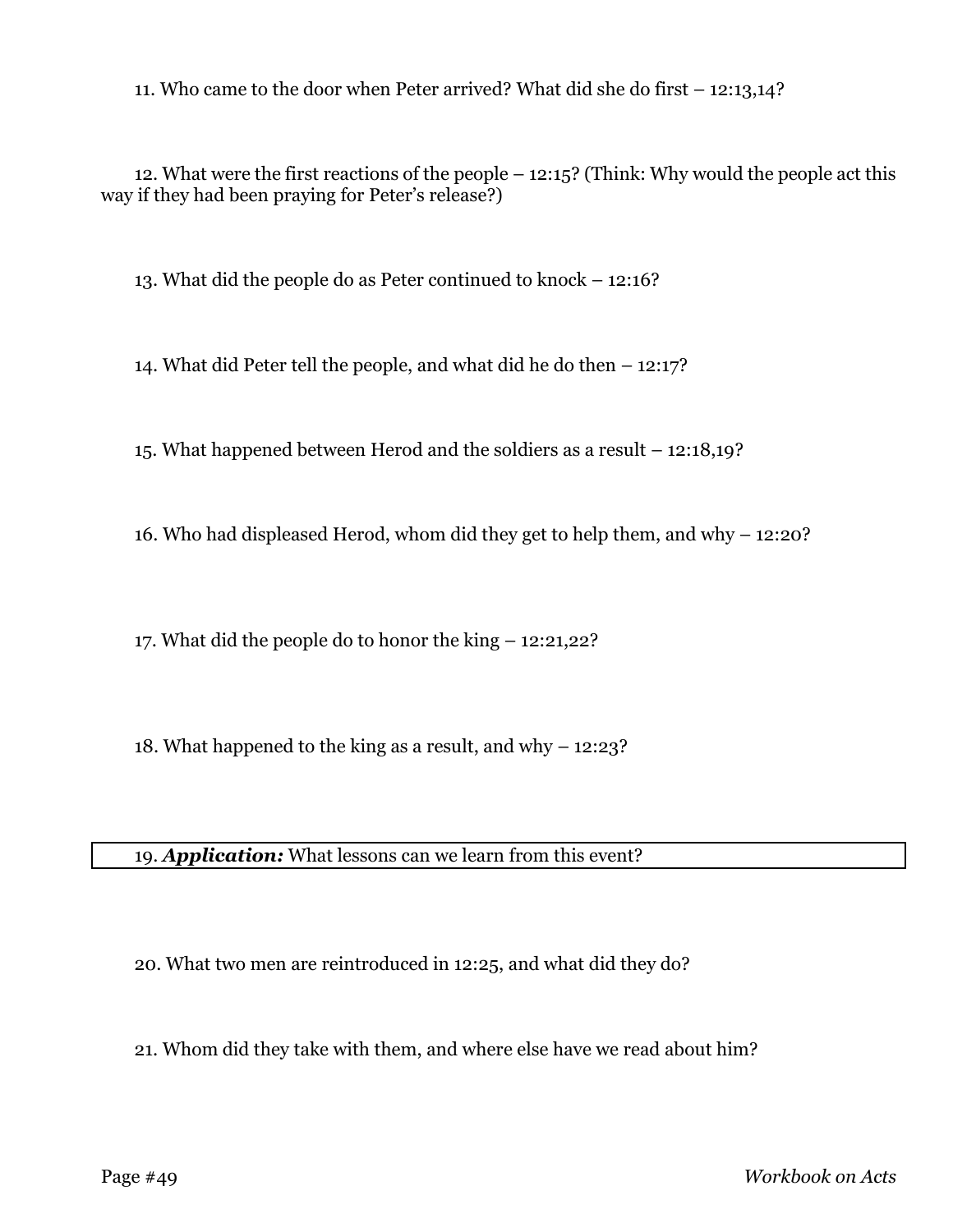Read Acts 13 then answer these questions:

1. Name some teachers and prophets in the church at Antioch – 13:1. (Think: What is a prophet?)

2. Tell who was separated for a special work, and describe how it was done – 13:2,3.

3. Where did they go first, and who went with them – 13:4,5? (Note: Trace the travels of Paul on a *map* as our study proceeds.)

4. Name and describe two men they found at Paphos – 13:6,7.

5. *Special Assignment:* List and explain two other *passages* that discuss sorcery or witchcraft. What other sorcerer have we studied in Acts?

6. What did Elymas do wrong – 13:8? (Think: How might someone today turn aside another person from the faith?)

7. What new name was used for Saul beginning in 13:9? (Think: What is the difference between these two names?)

8. What consequence came on Elymas for his wrong – 13:10,11? (Think: Were Bible miracles always done to help people overcome a physical problem? What can we learn?)

9. What effect did this have on Sergius Paulus – 13:12? (Think: What lessons can we learn about sorcery?)

10. *Application:* What lessons can we learn about Bible miracles in contrast to modern "miracles"?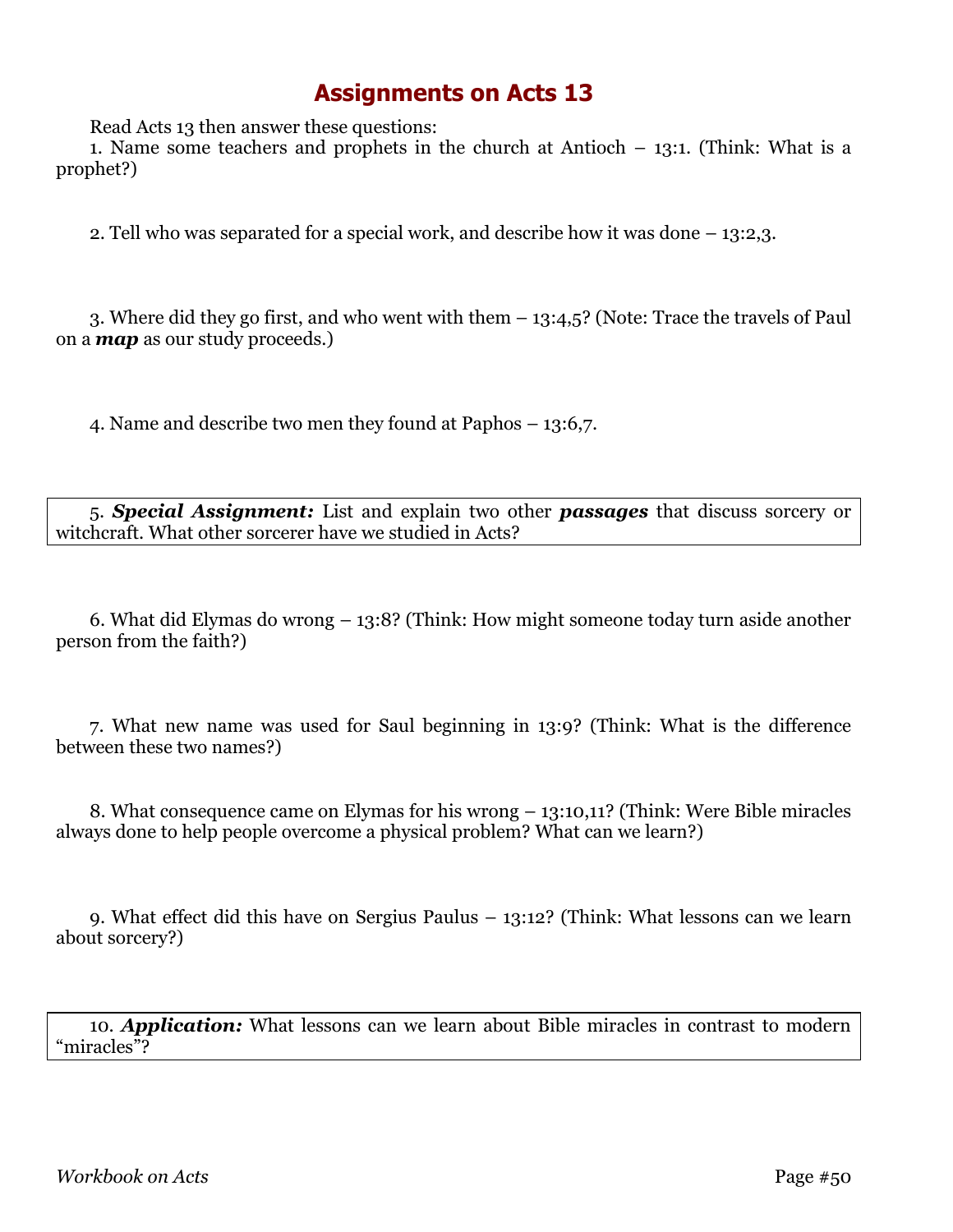11. What 2 places did Paul's company visit next – 13:13,14 (see *map*)?

12. What did Mark do at Perga? What problem did that create later (cf. cross-references)?

13. In Antioch, where did Paul go, when did he go there, and what did he do there – 13:14-16? (Think: What was a synagogue and who met there?)

14. What was the Sabbath, what was its purpose, and who was supposed to keep it (give  $b/c/v$ ?

15. *Case Study:* Sabbath keepers often claim that Paul was here observing the Sabbath day. List *passages* that show what our relationship is to the Old Testament and/or to the Sabbath. Why did Paul go to the synagogue and with whom did he meet there?

16. What approach or method did Paul use in his sermon, and who else used a similar approach in Acts? (Think: What was the advantage of this approach?)

17. Where did Paul begin in Israel's history, and what events did he describe – 13:17,18? (Think: Why was this a good starting point?)

8. What land did God give Israel, and how were they first ruled – 13:19,20? (Think: What happened to the people living in the land?)

9. What form of government did they have next, and why did the change occur  $-13:21$  (give  $b/c/v$ ? (Think: What did God think of this change when it occurred?)

20. Who were the first two kings, and how did God describe the second – 13:21,22? (Think: Why was the first king removed?)

21. Of whom was Jesus a descendant? What would Jesus be or do for Israel – 13:23?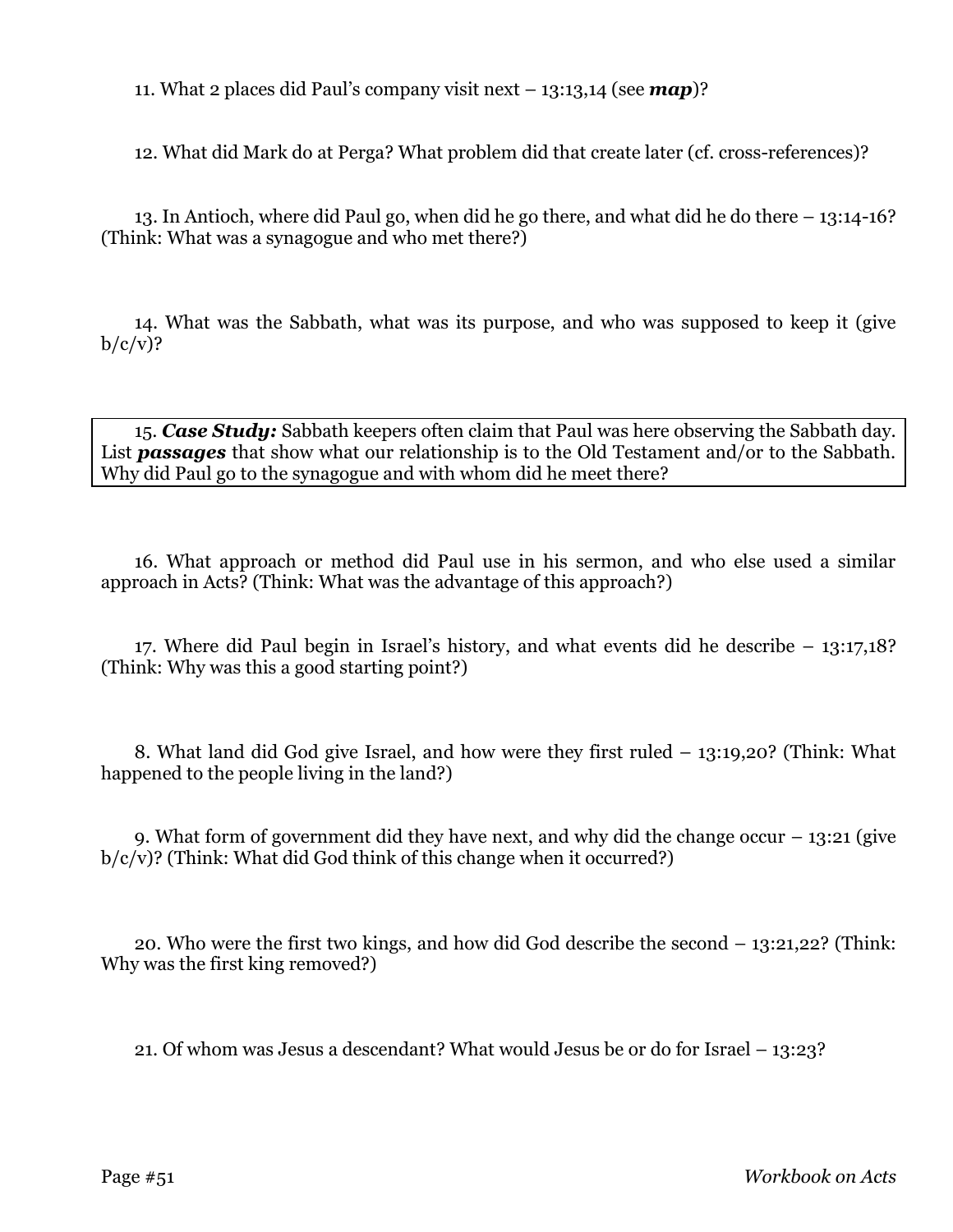22. Who had come before Jesus, and what had he preached – 13:24?

23. What did John say was his relationship to the One coming after him, and what did John mean by this  $-13:25$ ?

24. Why did the people and rulers in Jerusalem condemn Jesus – 13:26,27?

25. Describe how the people treated Jesus – 13:28,29. What is meant by the statement that they found no cause of death in Him?

26. What did God do for Jesus? How could the people know this was true – 13:30,31?

27. List three prophecies cited in 13:32-35, and give Old Testament *book/chapter/verse* for each.

28. How can we know David did not fulfill the prediction quoted in 13:36,37? Who else in Acts quoted this prophecy?

29. What blessing did Jesus provide and why did people need it  $-13:38,39$ ? (Think: Define "justify," and explain why the Law of Moses could not provide justification.)

30. What passage did Paul quote in ending his sermon (13:40,41)? Explain it.

31. What was the result of Paul's sermon on that first Sabbath in Antioch – 13:42,43?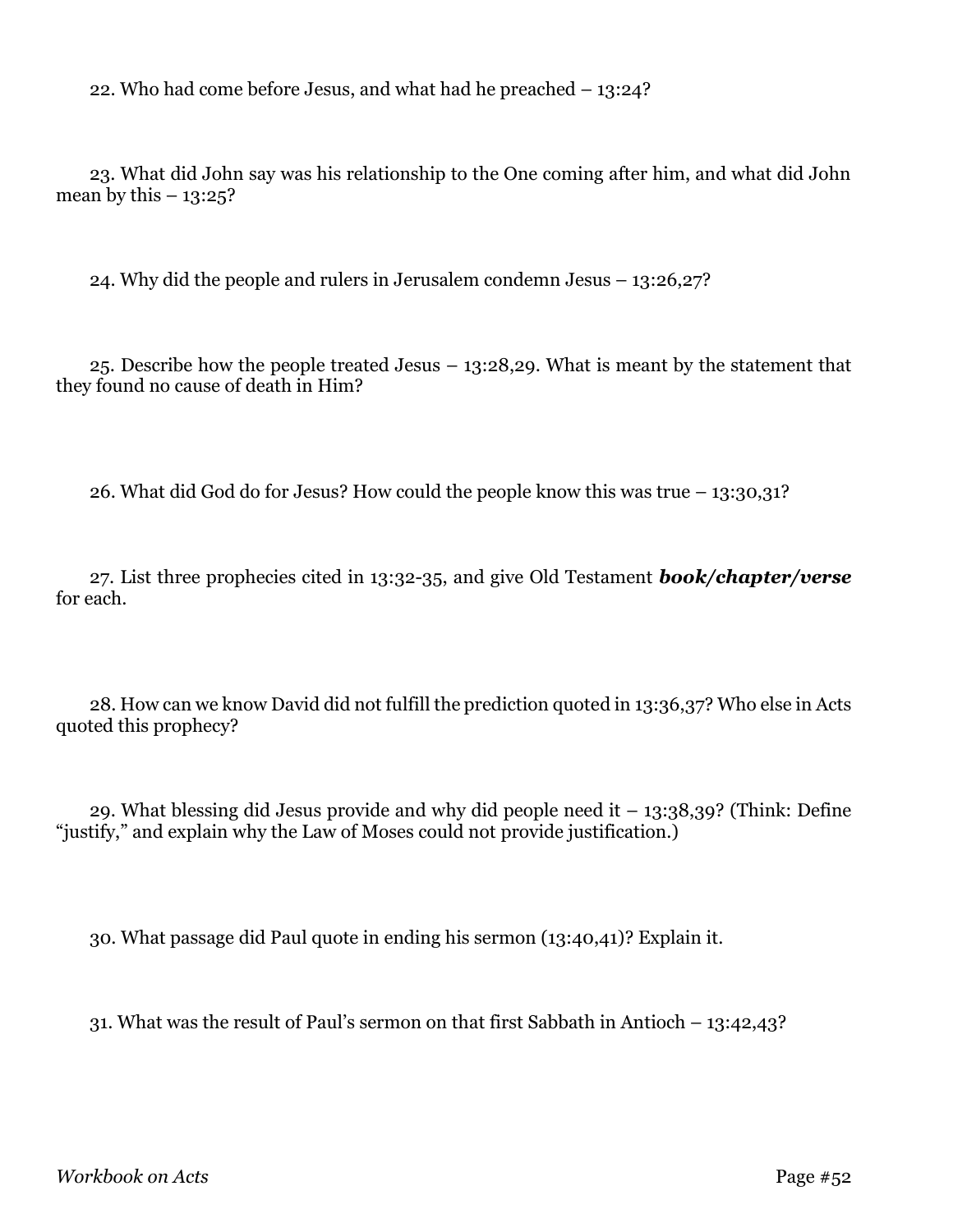32. What does it mean to continue in the grace of God? (Think: What lessons can we learn from this concept?)

33. Who came together to be taught the next week – 13:44?

34. How did the Jews react to the crowds – 13:45?

35. What did Paul and Barnabas say in response to the Jews – 13:46?

36. *Application:* Who was responsible for the Jew's response to the gospel? How can a person judge himself unworthy of eternal life? What application should we make?

37. What Scripture (*book/chapter/verse*) did Paul cite as authority for his decision, and what did the verse teach  $-13:47?$ 

38. What result did the teaching to the Gentiles accomplish – 13:48,49?

39. What finally caused Paul and Barnabas to leave Antioch – 13:50?

40. Where did they go next  $-13$ : 51 (see **map**)?

41. What attitude did the Christians in Antioch have – 13:52? (Think: Is this the reaction we might have expected? What does this show about these disciples and about the Bible concept of joy?)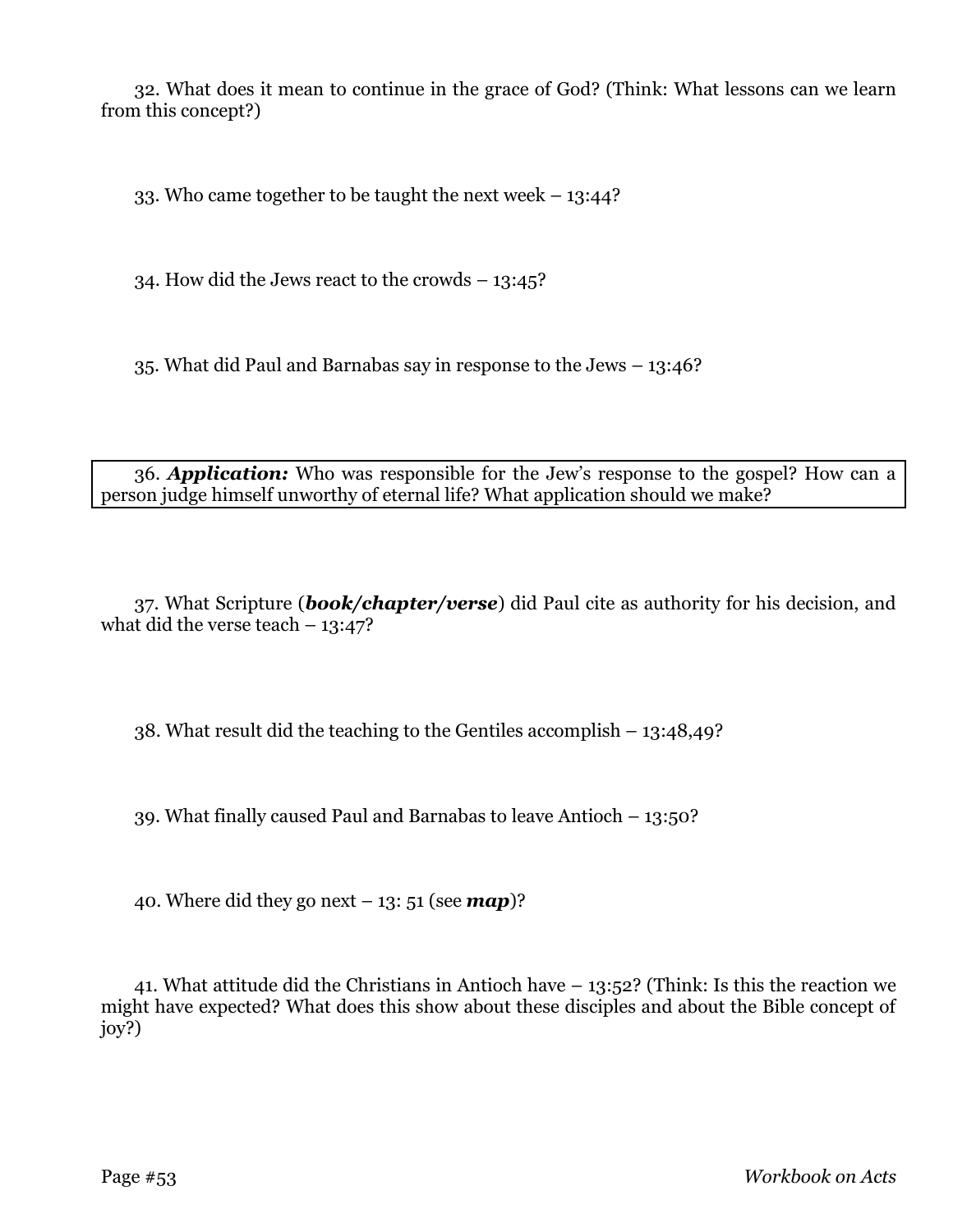Read Acts 14 then answer these questions:

1. Where did they preach, and what happened as a result – 14:1? (Think: Explain the connections between preaching and faith.)

2. How did some Jews react – 14:2?

3. Tell what purpose was accomplished by miracles – 14:3. (Think: Explain what this means and why there was a need for such proof.)

4. List and explain other *passages* that state the purpose of miracles. (Think: How does this differ from modern "miracles"?)

5. Define "grace," and tell what is meant by the expression "word of His grace"  $-$  i.e., what is the connection between grace and the word? (Think: What does this tell us about grace? Does grace mean God will save everybody who believes in Him, even if they don't obey Him?)

6. What condition resulted among the people – 14:4?

7. *Case Study:* Some people blame preachers any time division follows from their preaching. What can we learn from examples like this one in Acts 14?

8. Why did the preachers leave Iconium and where did they go – 14:5,6 (see *map*)?

9. What did they do in these cities – 14:7? (Think: How did the preachers attract people to Jesus and His church? Did they use carnal attractions such as recreation, entertainment, parties, banquets, and carnivals? Explain your answer.)

10. What problem did a man in Lystra have, and how long had he had it – 14:8? (Think: Whom else have we discussed with a similar problem?)

11. Describe how the man was healed – 14:9,10. (Think: Again, how does this differ from modern "miracles"?)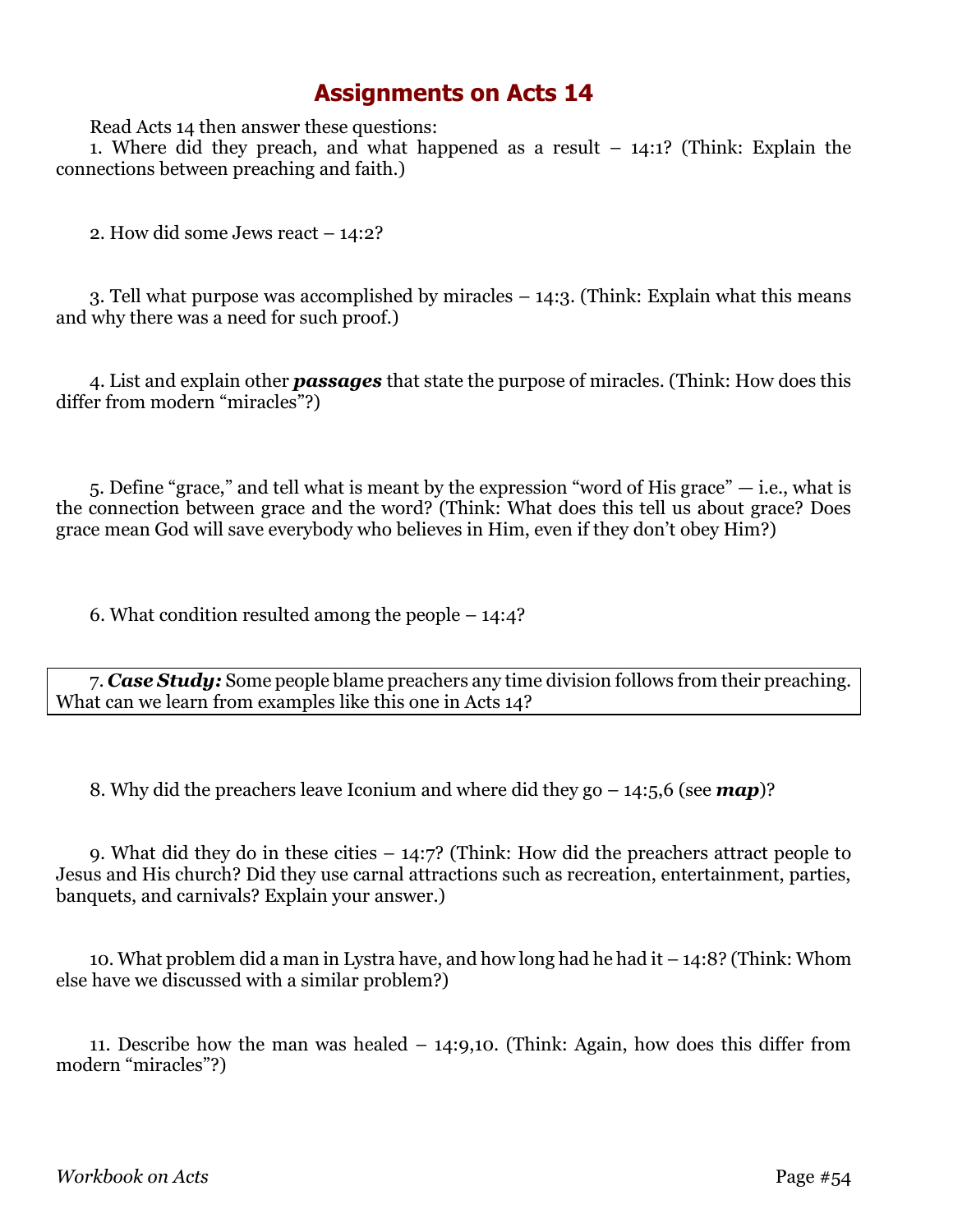12. What did the people of Lystra claim when they saw the miracle – 14:11? (Think: What does this tell you about their religion?)

13. What names did they give the preachers? Explain the significance – 14:12.

14. How did a heathen priest become involved – 14:13?

15. What did Paul and Barnabas explain about themselves to the people – 14:15,16? (Think: Why does v14 call Barnabas and Paul "apostles"? Mormons say God intended for the original apostles to be continually replaced with successors. How would you respond?)

16. What did Paul and Barnabas teach the people about the nature of God – 14:17? (Think: What can we learn about the danger of over exalting preachers?)

17. *Case Study:* Some religious leaders encourage people to bow as religious homage to them. What other examples have we studied in which people tried to give such honor to men? Why would Paul and Barnabas have been wrong to allow this worship?

18 What "witness" (evidence) did God give about Himself? Where else does the Bible refer to such evidence? (Think: Why did God give this witness and what does this teach us?)

19 *Special Assignment:* Explain how this sermon differs from sermons preached to Jews, and explain why it was different.

20. Who came to town and what problems did they cause – 14:19?

21. What happened to Paul as a result – 14:20? (Think: What does this teach us about the fickleness of people?)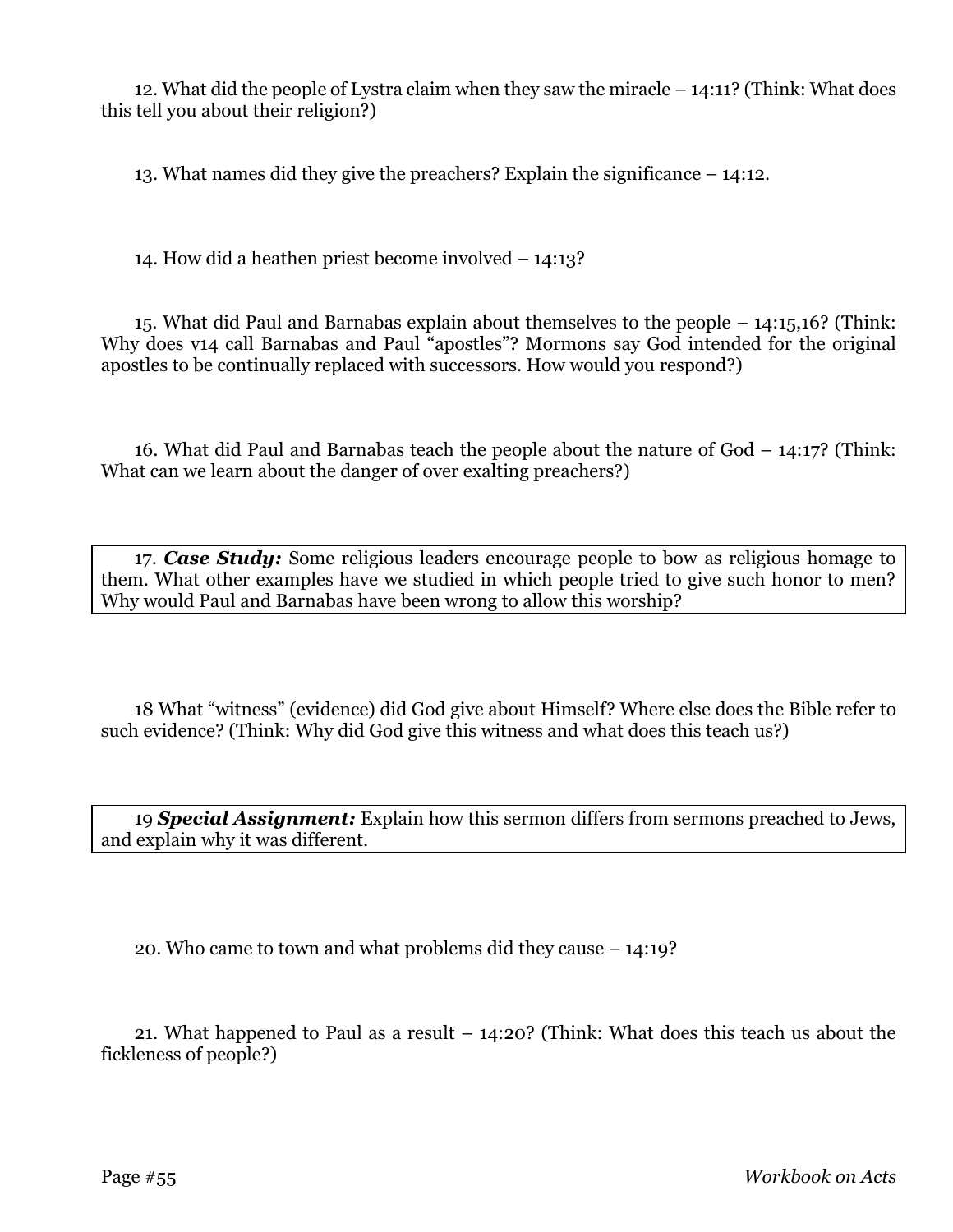22. Where did Paul and Barnabas go after leaving Lystra (see *map*) and what did they do there  $-14:20,21?$ 

23. Where did they go after that and for what purpose – 14:21,22?

24. What lessons can we learn from v22 regarding preaching and spiritual growth?

25. *Application:* What lessons can we learn from v22 regarding tribulations? List other similar *passages*.

26. What did Paul and Barnabas do in – 14:23, and what lessons can we learn?

27. *Special Assignment:* List at least 2 *passages* elsewhere about elders in the church and explain the work of elders.

28. Where else did Paul and Barnabas go – 14:24,25 (see *map*)?

29. To what city did they finally return and why – 14:26?

30. What did they do at Antioch – 14:27,28?

31. What is meant by opening a door of faith? (Think: How does God open doors and what is the significance of this idea?)

*Workbook on Acts* Page #56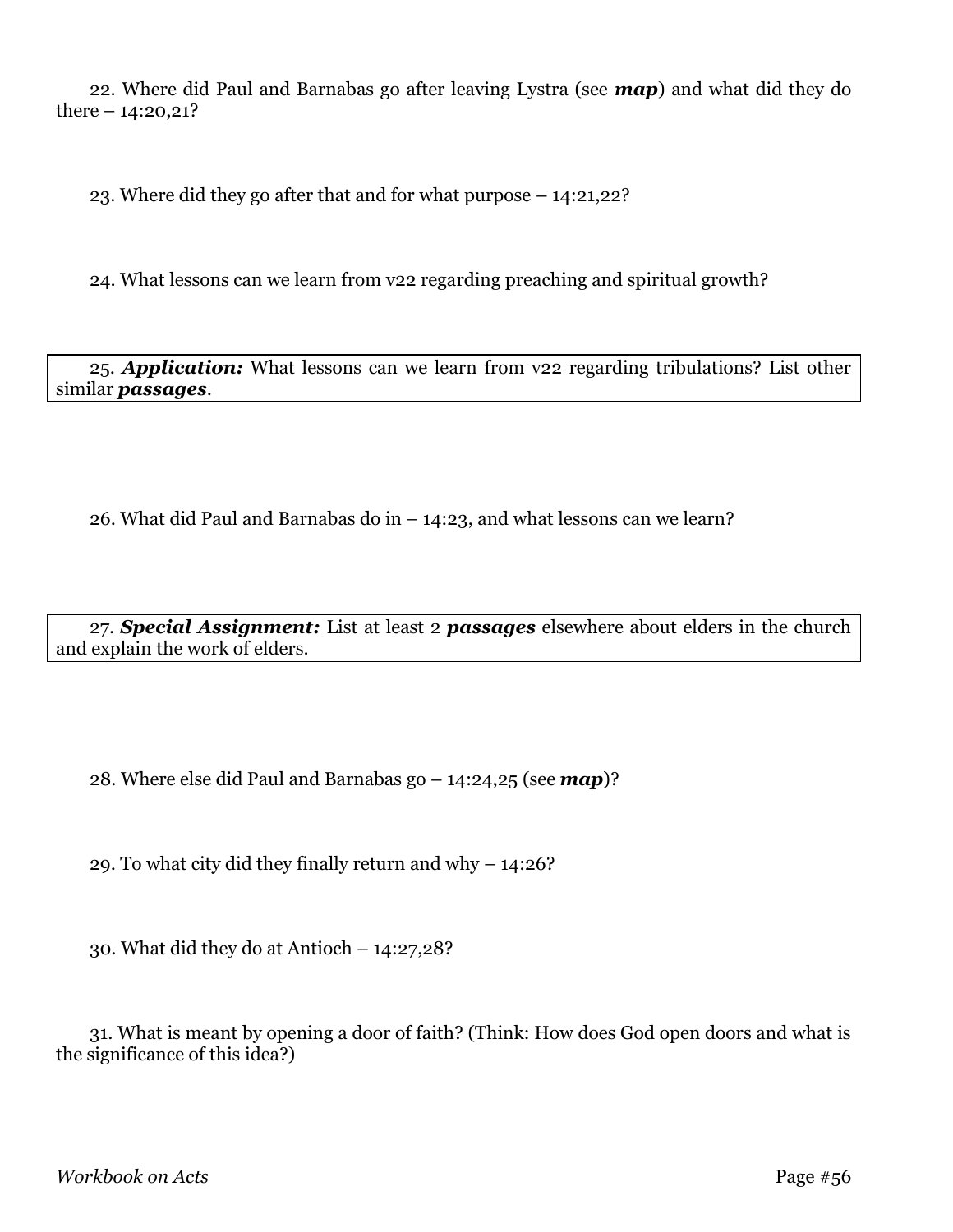Read Acts 15 then answer these questions: 1. State clearly the issue that disturbed the church in Antioch – 15:1.

2. What did Paul and Barnabas do about the issue – 15:2? (Think: What can we learn about doctrinal differences in the church?)

3. What did the church decide to do about the problem? (Think: As the story proceeds consider why men were sent to Jerusalem. Does this prove the church may have a central church headquarters or governing body?)

4. What information did Paul and Barnabas report – 15:3,4?

5. What view did certain Pharisees defend – 15:5 (cf. v1)? (Think: How important was the law to these people? How does their view differ from 1 Cor. 9:19-23?)

6. *Special Assignment:* List three other *passages* elsewhere that discuss this issue and summarize the teaching of those passages.

7. What was done in Jerusalem about the problem – 15:6? (Think: What can we learn about how to handle problems in the church?)

8. *Special Assignment:* Compare the meeting in Acts 15 to the one in Galatians 2:1-10. Are these the same or different events? Defend your answer.

9. Who spoke first and how did he approach the subject  $-15:7$ ? (Think: Where can we read about the events he described?)

10. What did God do for Gentiles and what did this prove – 15:8,9? (Think: What conclusions can we reach from this about proper attitudes between Jews and Gentiles?)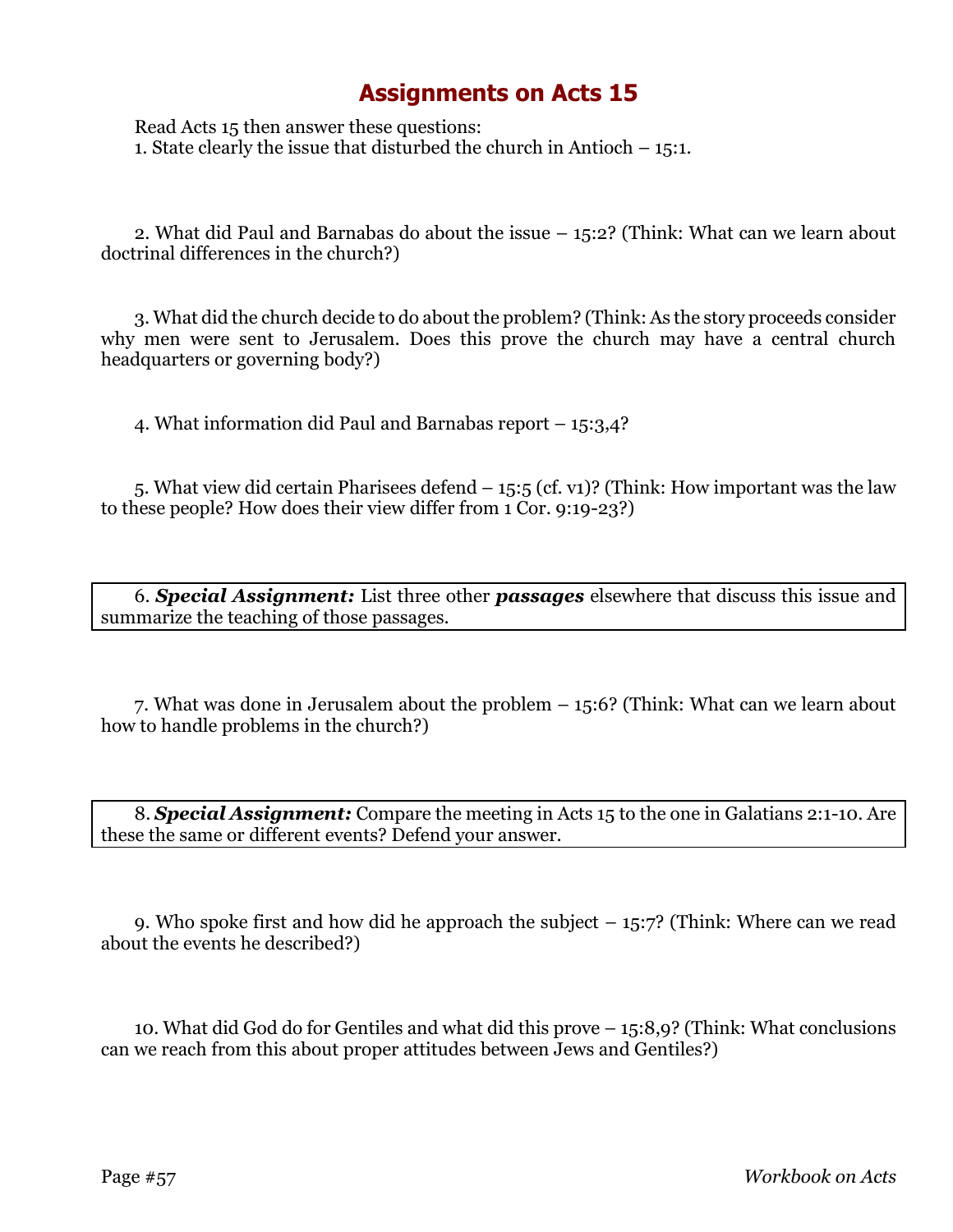11. How did Peter describe the Old Testament and in what sense is this an accurate description – 15:10,11? (Think: How would you answer someone who claimed that Peter here acted as the first Pope and settled this issue for the church?)

12. Who spoke following Peter's speech, and what did they talk about – 15:12? (Think: Why discuss this subject? What did it have to do with the purpose of the meeting?)

13. Who spoke next? What did he talk about – 15:13-18? (Think: Who was this James?)

14. What does it mean for God to take a people for His name?

15. What passage did he quote and what did it talk about? (Think: What is the tabernacle of David?)

16. Why did he quote this Scripture? How did it relate to the purpose of the meeting?

17. What conclusion did James offer regarding Gentiles keeping the law, and what did he say they should abstain from  $-15:19,20$ ?

18. What reason did he give for his view – 15:21? (Think: What did this mean?)

- 19. Explain the meaning of each item James listed in  $-$  15:20 (cf. vv 28,29):
	- things polluted by idols
	- fornication
	- things strangled
	- blood

20. Why did the Old Testament forbid "blood" (check cross-references)?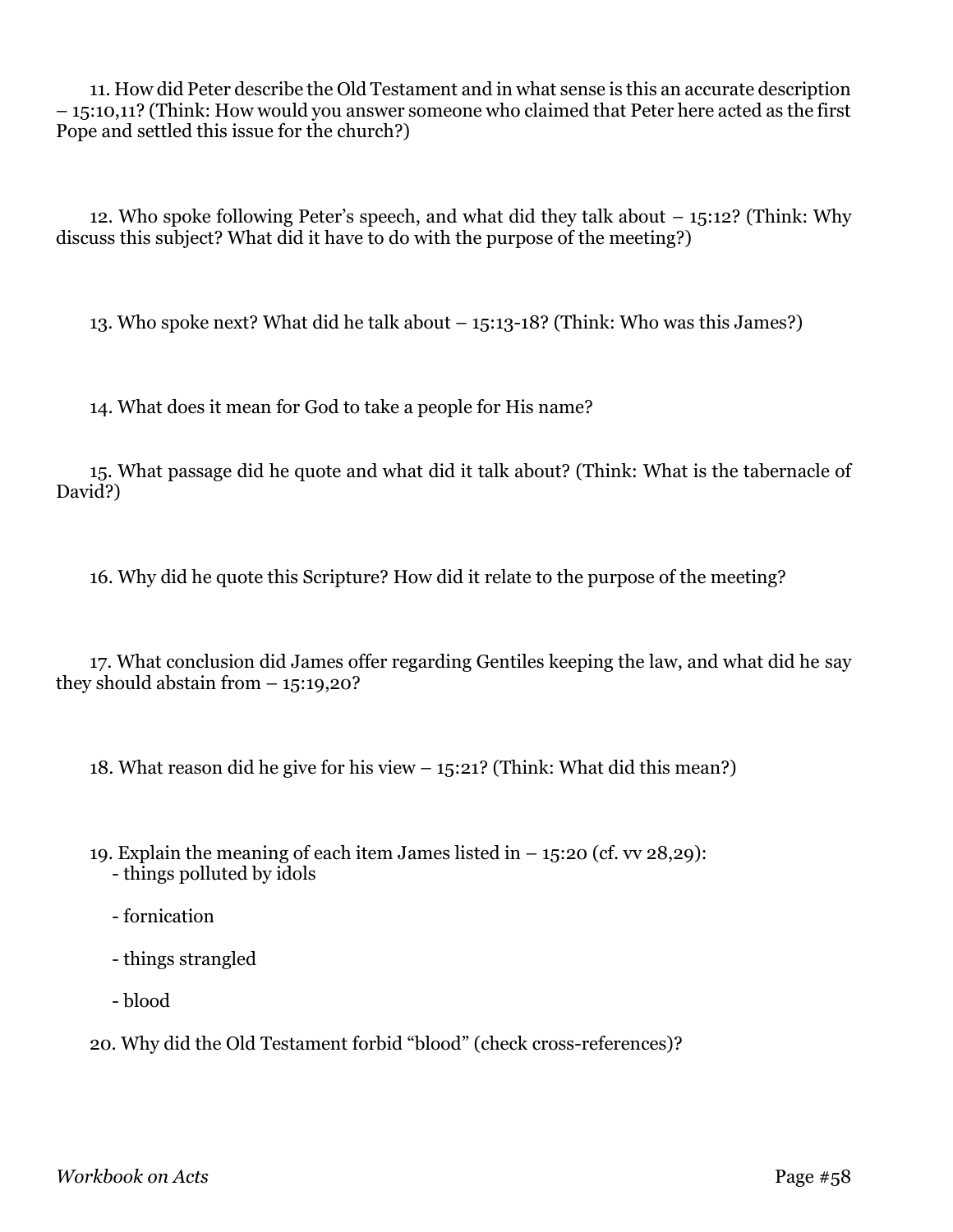21. *Special Assignment:* We sometimes say God teaches by direct statements, examples, and "necessary inferences." Explain how this meeting illustrates these methods.

22. What was decided should be done, and what men were chosen – 15:22?

23. What else did they do  $-15:23$ ?

24. How did they describe the issue in 15:24? What does this show about the men who tried to bind circumcision? (Think: From where did the men come? What does this tell about why Paul and Barnabas went to Jerusalem and why the Jerusalem elders were involved?)

25. *Special Assignment:* Note the expression "to whom we gave no commandment." What does this show about the "silence of the Scriptures" and our need for divine authority?

26. How did they describe Paul and Barnabas – 15:25,26? (Think: Why give this description?)

27. Why did they send both a letter and some men with the message – 15:27?

28. Whose authority was behind the decision – 15:28?

29. *Define* "necessary," and list the necessary things – 15:28,29.

30. What did they mean by saying they would lay "no greater burden" on them – 15:28?

31. *Special Assignment:* State in your own words the conclusion reached about the issue of circumcision and the keeping of the Old Law.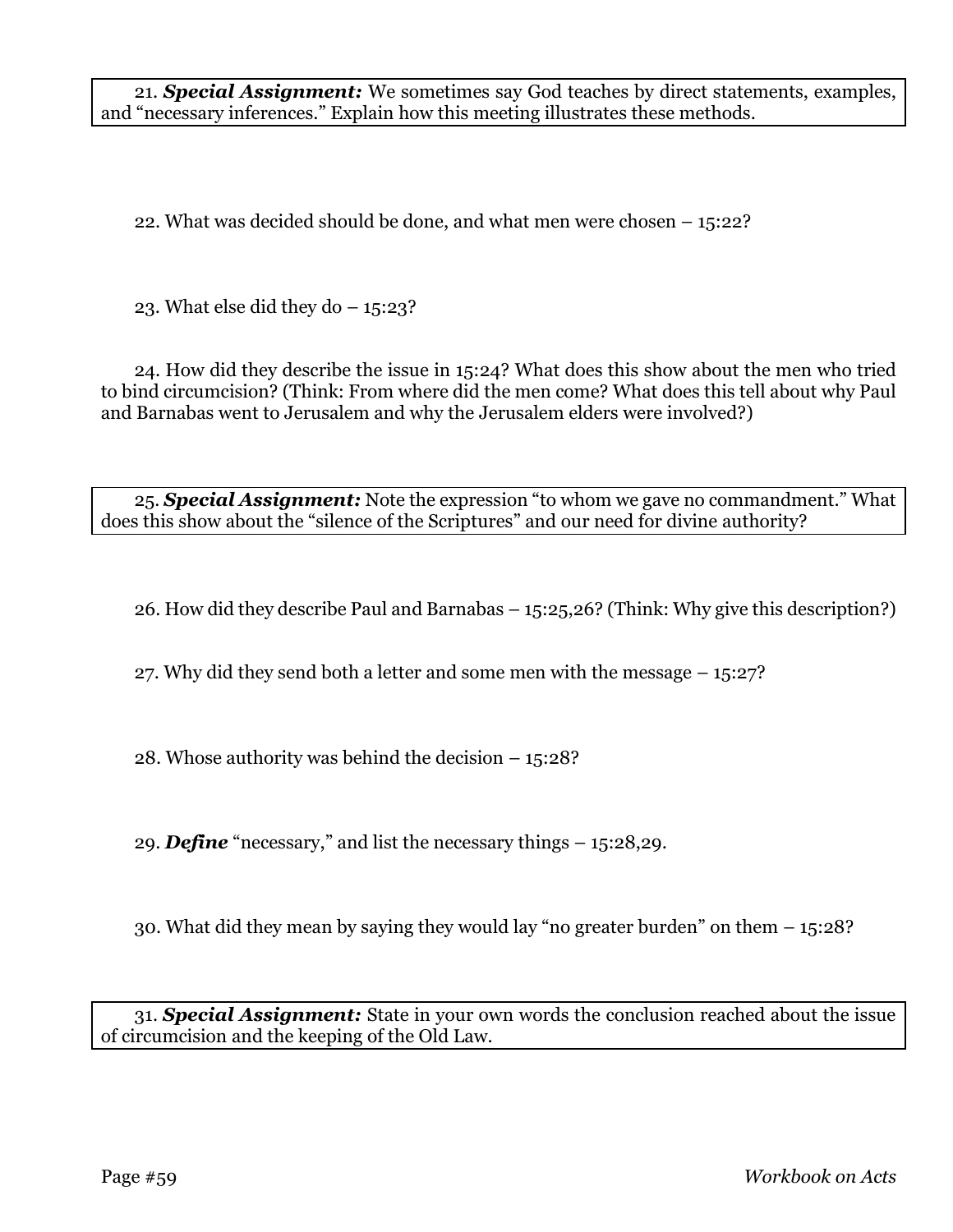32. What did the men do when they arrived at Antioch, and how did the people react – 15:30,31? (Think: Why would they react in this way?)

33. What did Judas and Silas do then – 15:32? (Think: Who were these men?)

34. What did the church say the men could do then  $-15:33$ ?

35. What work occupied Paul and Barnabas after that – 15:34,35?

36. What did Paul suggest they do in 15:36? (Think: Why would this work be needed?)

37. Whom did Barnabas want to take – 15:37?

38. What did Paul think about this and why – 15:38 (where can we read about this event)?

39. How did the situation develop, and how was it resolved – 15:39?

40. How did Paul later view Mark (see cross references)? (Think: Did Paul or Barnabas sin here? What lessons can we learn about solving conflict between brethren?)

41. Whom did Paul take with him, and where did they go – 15:40,41 (see *map*)?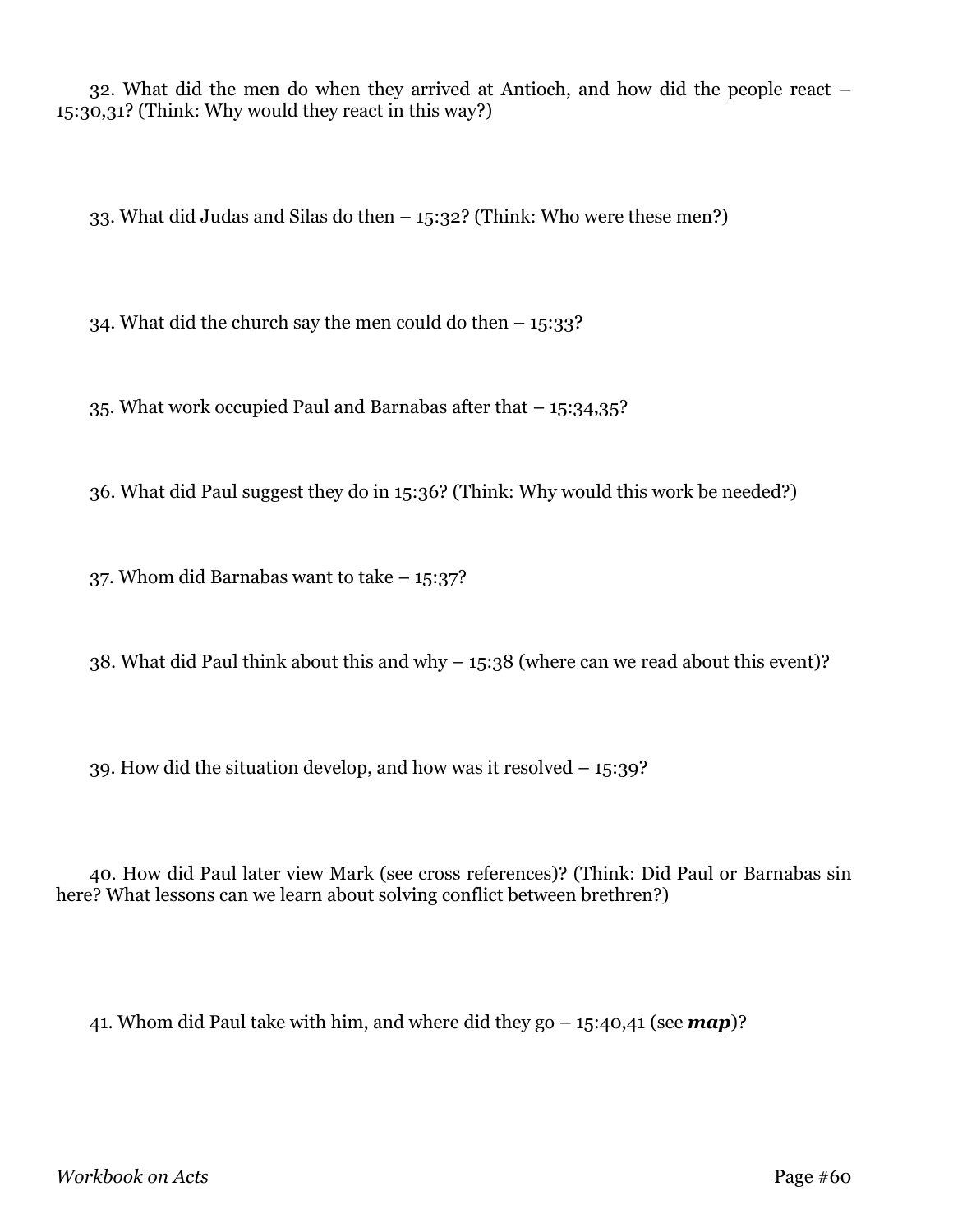Read Acts 16 then answer these questions: 1. Whom did Paul find at Lystra and what was his family background – 16:1?

2. What else do we know about this young man?

3. What did Christians think of Timothy? What can young people learn – 16:2?

4. What did Paul have done to Timothy and why – 16:3? (Think: How does this agree with Acts 15? Cf. 1 Cor 9:19-23.)

5. What information did they provide as they traveled – 16:4? (Think: In what sense were these "decrees"?)

6. What effect did their work have on the churches  $-16:5$ ?

7. List the places they traveled or passed in 16:6-8, and locate each on a *map*.

8. Why did they not preach in these areas? (Think: Did this mean the gospel was never preached there?)

9. Describe the vision Paul saw – 16:9.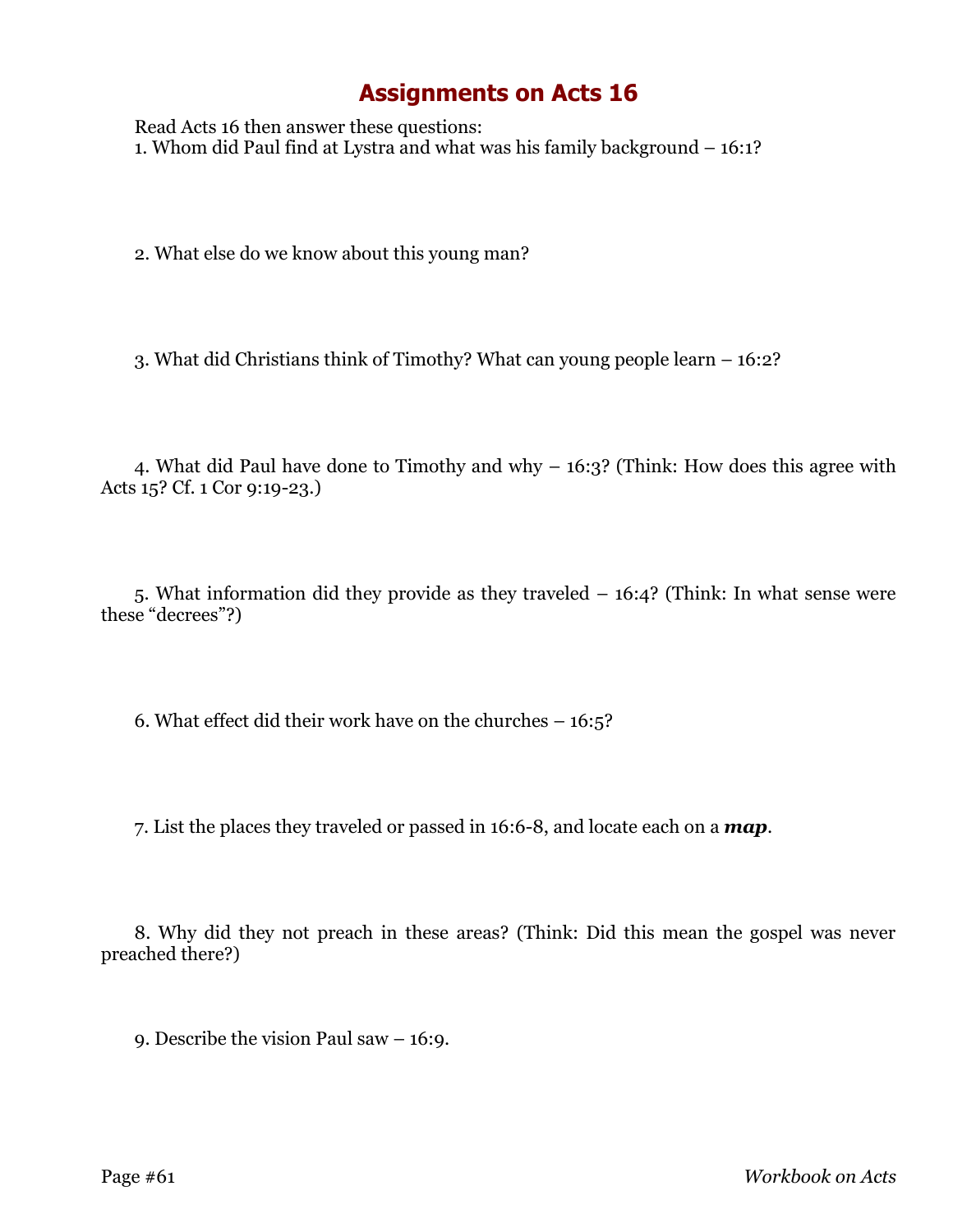10. Explain the meaning of Paul's vision. (Think: Compare this to Peter's vision in Acts 10. Again, what do we learn about necessary inferences?)

11. What did Paul's company do as a result of the vision – 16:10? (Think: How does this relate to the preaching instructions of vv 6,7?)

12. Name the places mentioned in 16:11,12, and find them on a *map*. (Think: What is the significance of "us" and "we" in vv 10,11, etc.?)

13. What do we know about Philippi (see v12 and other passages)? (Think: What lessons can we learn from Paul's choice of where to begin preaching?)

14. Where did they go and whom did they find to teach – 16:13? (Think: What does this show about the Jews in the area?)

15. What woman in particular was there and how did she respond to the message – 16:14? (Think: How does God open people's hearts?)

16. What service did Lydia offer the preachers? What can women learn – 16:15?

17. *Case Study:* Some people argue that the conversion of Lydia's household proves infant baptism. What evidence is there that Lydia was married or had children?

18. What was the slave girl in 16:16 like? Define the terms used to describe her.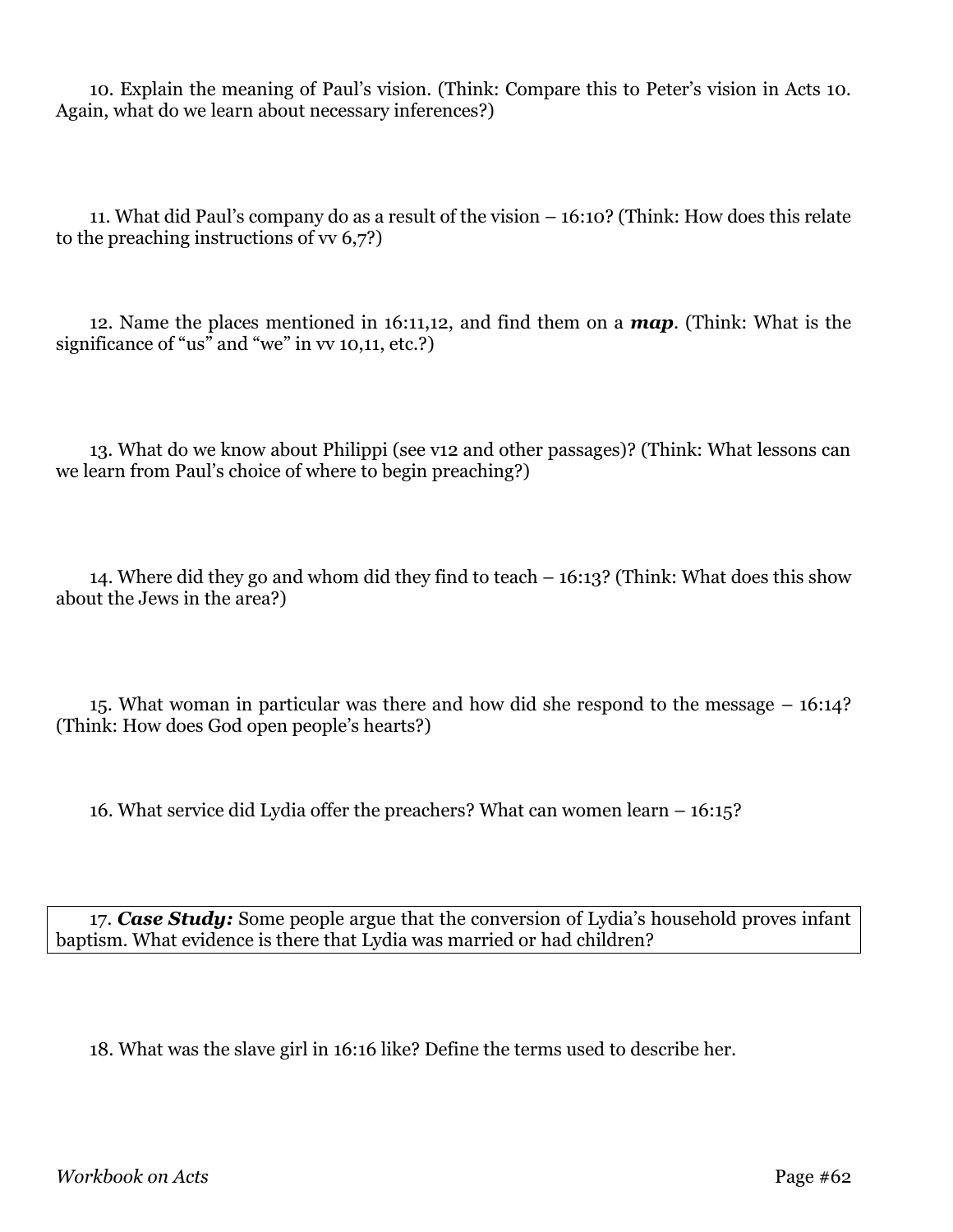19. What did she say about Paul and Silas, and what did Paul do about it – 16:17,18? (Think: What characteristics of miracles are demonstrated here?)

20. What did the girl's masters do to Paul and Silas, and what accusations did they make – 16:19-21? (Think: Why did they do this, and why were the authorities concerned?)

21. What did the magistrates do to Paul and Silas – 16:22,23? (Think: What was wrong about the treatment given Paul and Silas?)

22. What did the jailer do to secure Paul and Silas – 16:24?

23. How did Paul and Silas respond to this treatment – 16:25? (Think: What can we learn?

24. What happened about midnight and how did it affect the prisoners – 16:26?

25. How did the jailer respond – 16:27? (Think: Why would he act this way?)

26. How did Paul stop the jailer – 16:28?

27. What did the jailer ask – 16:30? (Think: Why is this an important question?)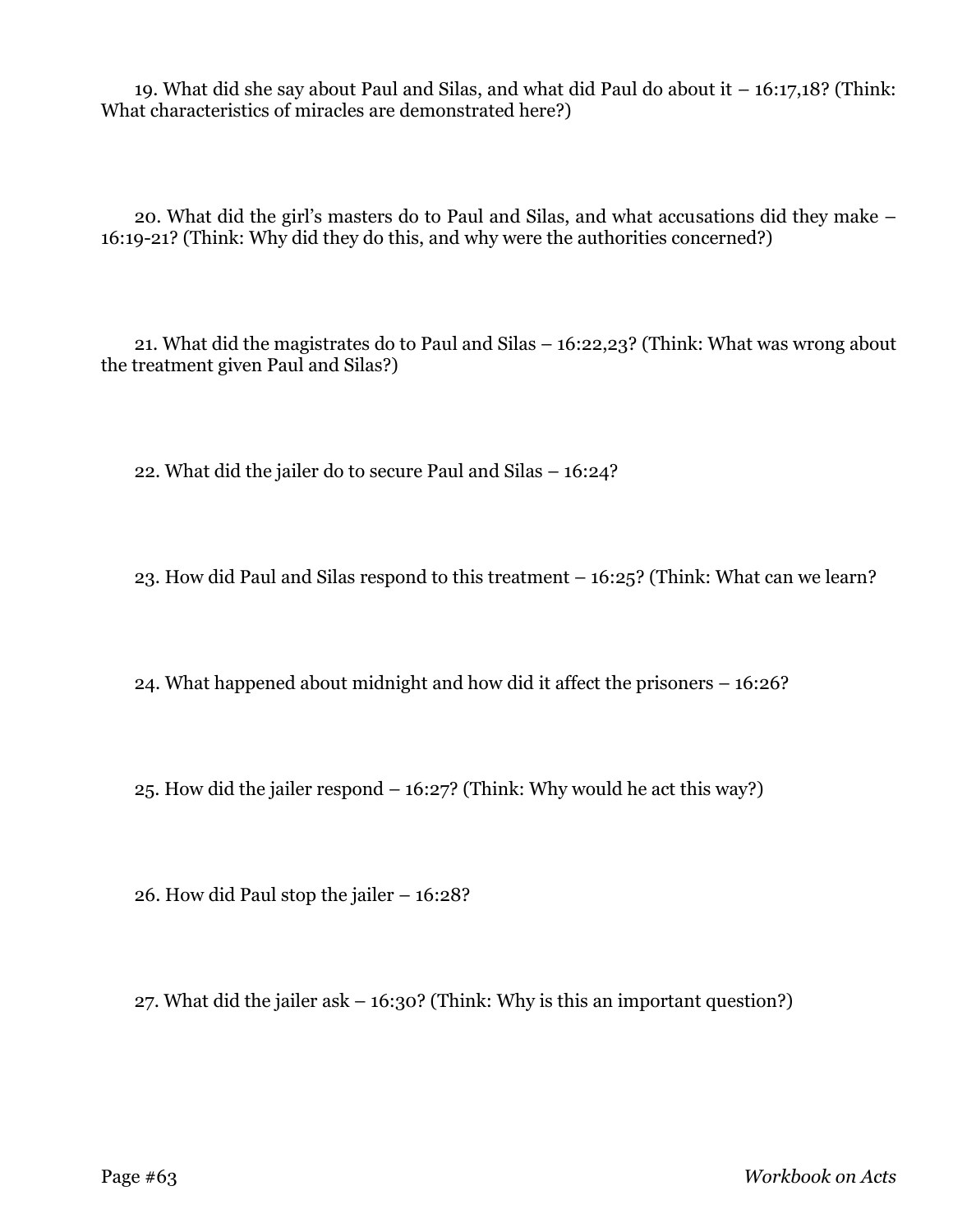28. What answer did Paul and Silas give initially – 16:31? (Think: What do other Scriptures teach how to be saved?)

29. *Case Study:* Some people believe that v31 contains everything people need to know to be saved. Is v31 all that the jailer was taught, and does it contain God's whole message for sinners? How do you know?

30. What else did the jailer and his household do – 16:32,33? (Think: About what time did all this occur? What can we learn from the fact this was done immediately?)

31. What happened afterward – 16:34?

32. *Case Study:* Some people argue that household conversions like this one prove that infants were baptized. How would you respond?

33. What did the magistrates decide the next day? How did the jailer feel – 16:35,36?

34. What objection did Paul raise – 16:37? (Think: Why make a point of this, and what lesson can we learn?)

35. What was the reaction of the magistrates and what did they do – 16:38,39? (Think: What error had these men made?)

36. What did Paul and Silas do then – 16:40?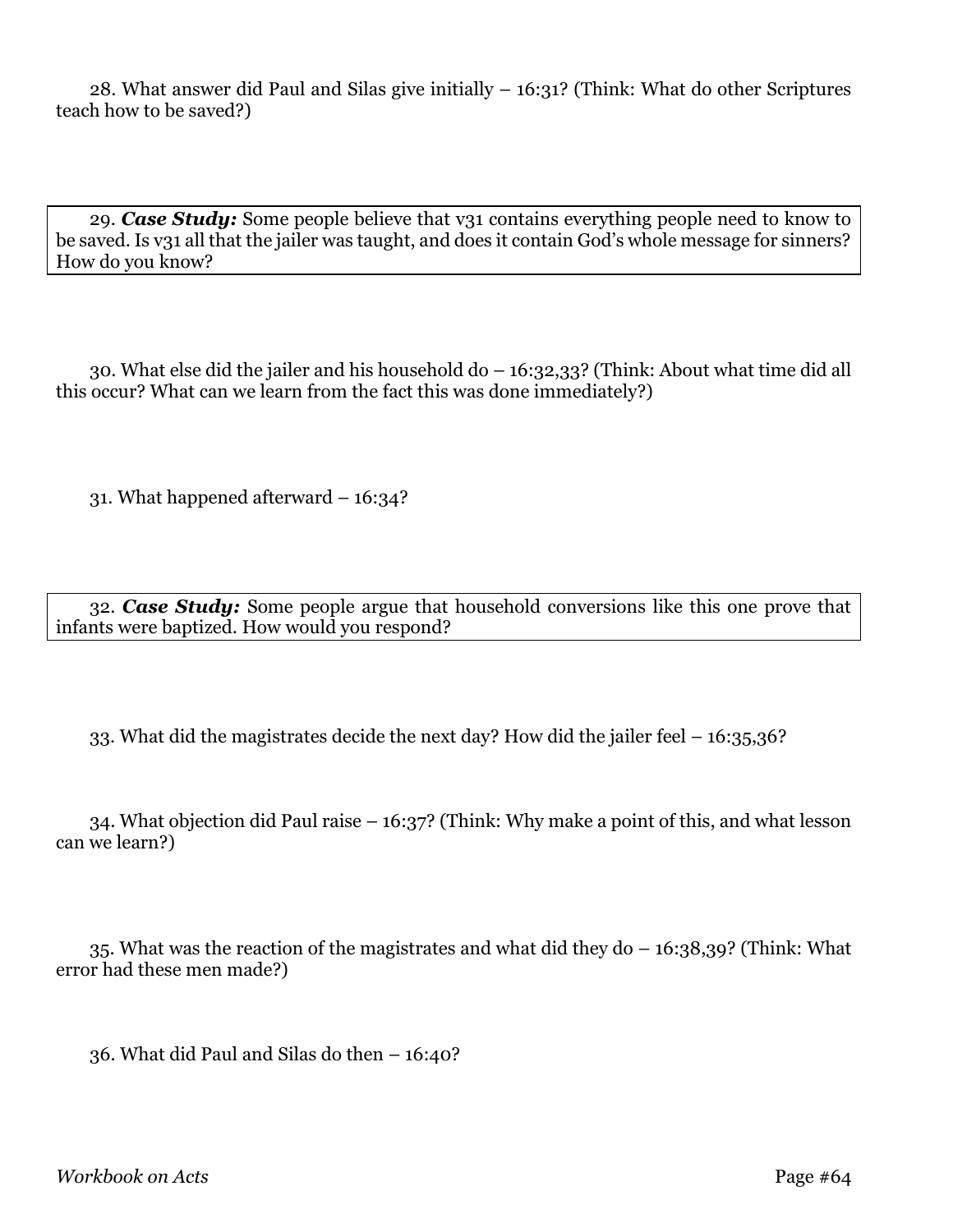Read Acts 17 then answer these questions: 1. Where did they go next (see *map*) and what did they do there – 17:1-3?

2. What did Paul try to prove and what authority did he use? (Think: Based on what we have studied, how could he prove this by the Scriptures?)

3. *Define* these terms (KJV). (Think: What can we learn from these terms?) reasoned

opening

alleging

4 Describe the contrasting reactions in 17:4,5.

5. How was Jason treated and what accusation was made – 17:6-8? (Think: In what sense had Paul and Silas turned the world upside down, and what should we learn?)

6. What did the rulers do to Jason  $-$  17:9? (Think: Were the accusations of  $v7$  true? Where else were such accusations made?)

7. Where did Paul and Silas go next – 17:10 (see *map*)?

8. *Application:* Describe the attitude of the Jews there toward the gospel, and tell what lessons we can learn – 17:11.

9. List other *passages* that teach how diligently we should study the Bible.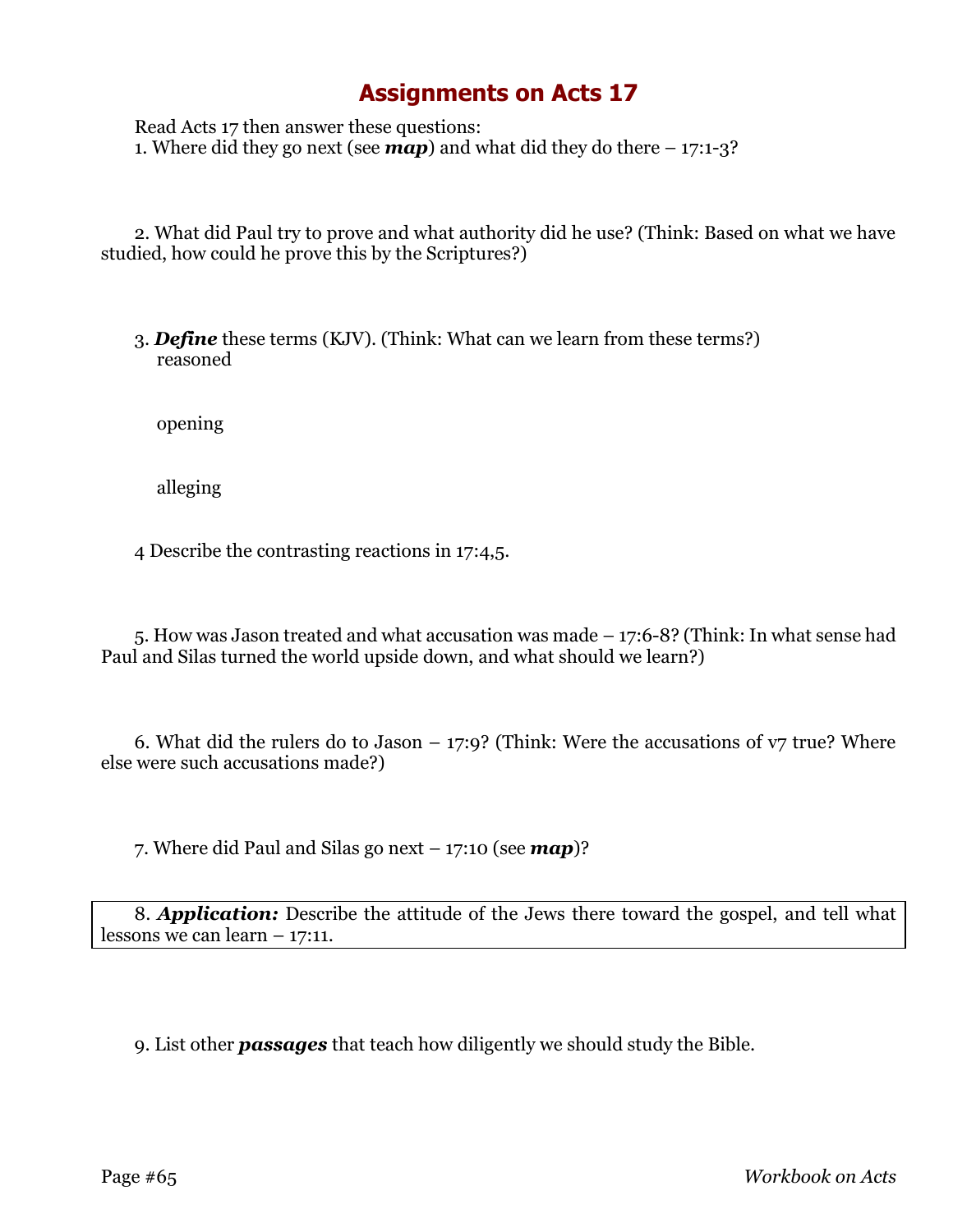10. What effect did the teaching have Bible – 17:12?

11. Who heard of the preaching in Berea, and what did they do – 17:13?

12. Where did Paul go, and where were Silas and Timothy – 17:14,15?

13. How did idolatry in Athens affect Paul? Where did he find people to teach – 17:16,17? (Think: Research idolatry of Athens. What can you learn can about their idols?)

14. What philosophies did he encounter, and what did they think of his teaching – 17:18? (Think: What did these philosophies teach? Check dictionaries, etc.)

15. Where did they take Paul so he could speak to them – 17:19? (Think: What was this place like. Check dictionaries.)

16. Why were they interested in his ideas – 17:20,21? (Think: What can we learn about their character from this?)

17. How did Paul introduce his message to the Athenians – 17:22,23? (Think: Explain the wisdom of the teaching approach used here.)

18. Name two works of God in 17:24, and for each one list another passage elsewhere. Why would these people need this instruction?

19. What does God not need from men, and what proves He does not need it – 17:25?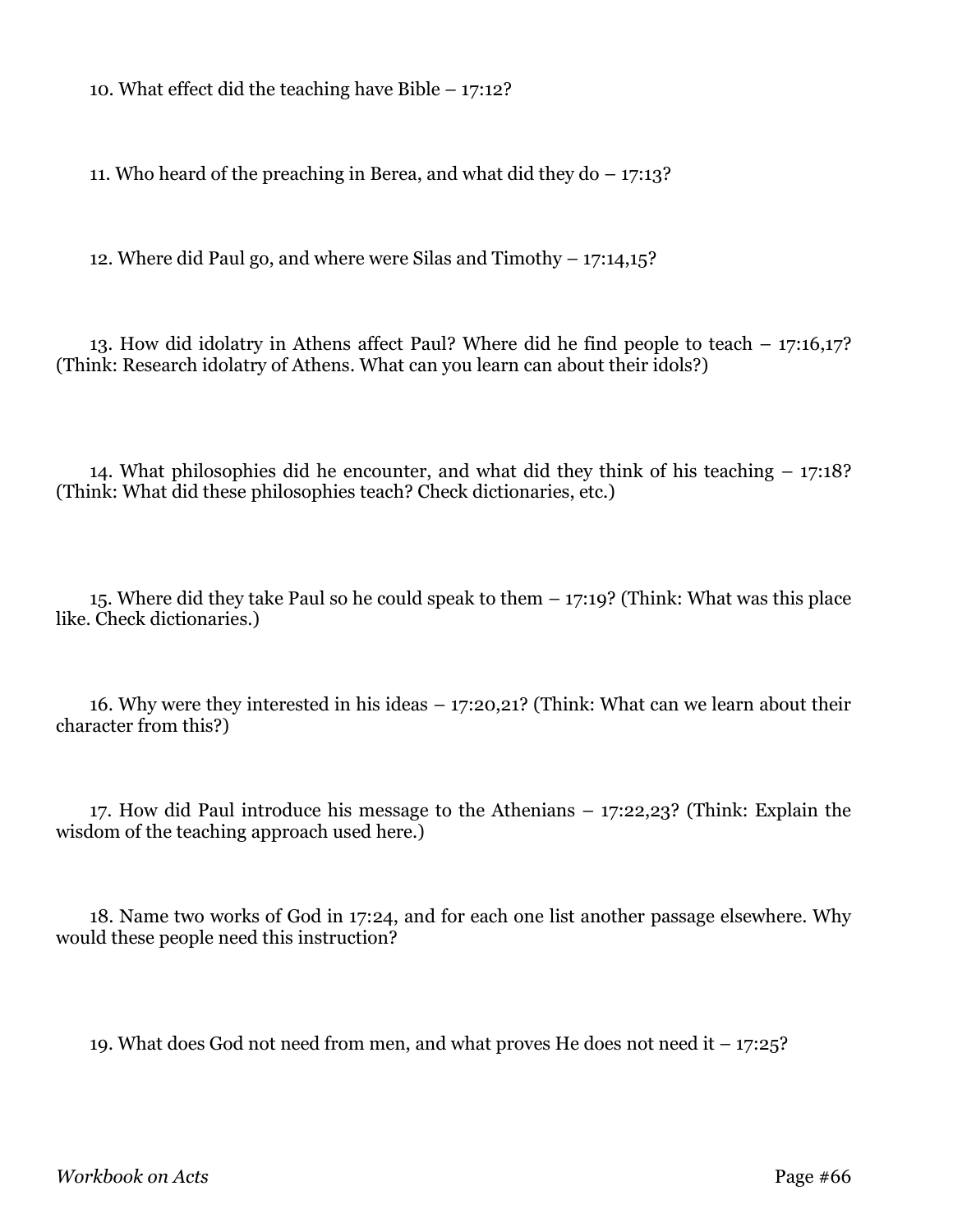20. *Application:* What expressions in 17:25-28 show our dependence on God, and what lessons should we learn?

21. If we want to find God, what should we do and what assurance is there of success – 17:27? (Think: What applications should be made of this? Do other passages teach this?)

22. What had Athenian poets said about our relationship to God, and what would this mean about the nature of  $God - 17:28,29$  (explain in your own words)?

23. What had God overlooked (winked at), but what does he now command – 17:30? (Think: In what sense did God overlook ignorance? Study other passages.)

24. List two other *passages* about repentance and/or the need for it.

25. What event proves men must repent? What proves this event will occur – 17:31?

26. List two *passages* about judgment and the importance of it.

27. *Special Assignment:* What other sermon have we studied that is similar to this one? How do these sermons differ from preaching done to Jews? Why?

28. What effects did the preaching of the resurrection have on the Athenians – 17:32,33? (Think: Why would the resurrection produce this unusual reaction or interest?)

29. Who was favorably impressed by the message – 17:34?

30. *Application:* Compare the different reactions of the Athenians to the reactions of people today when they hear the gospel.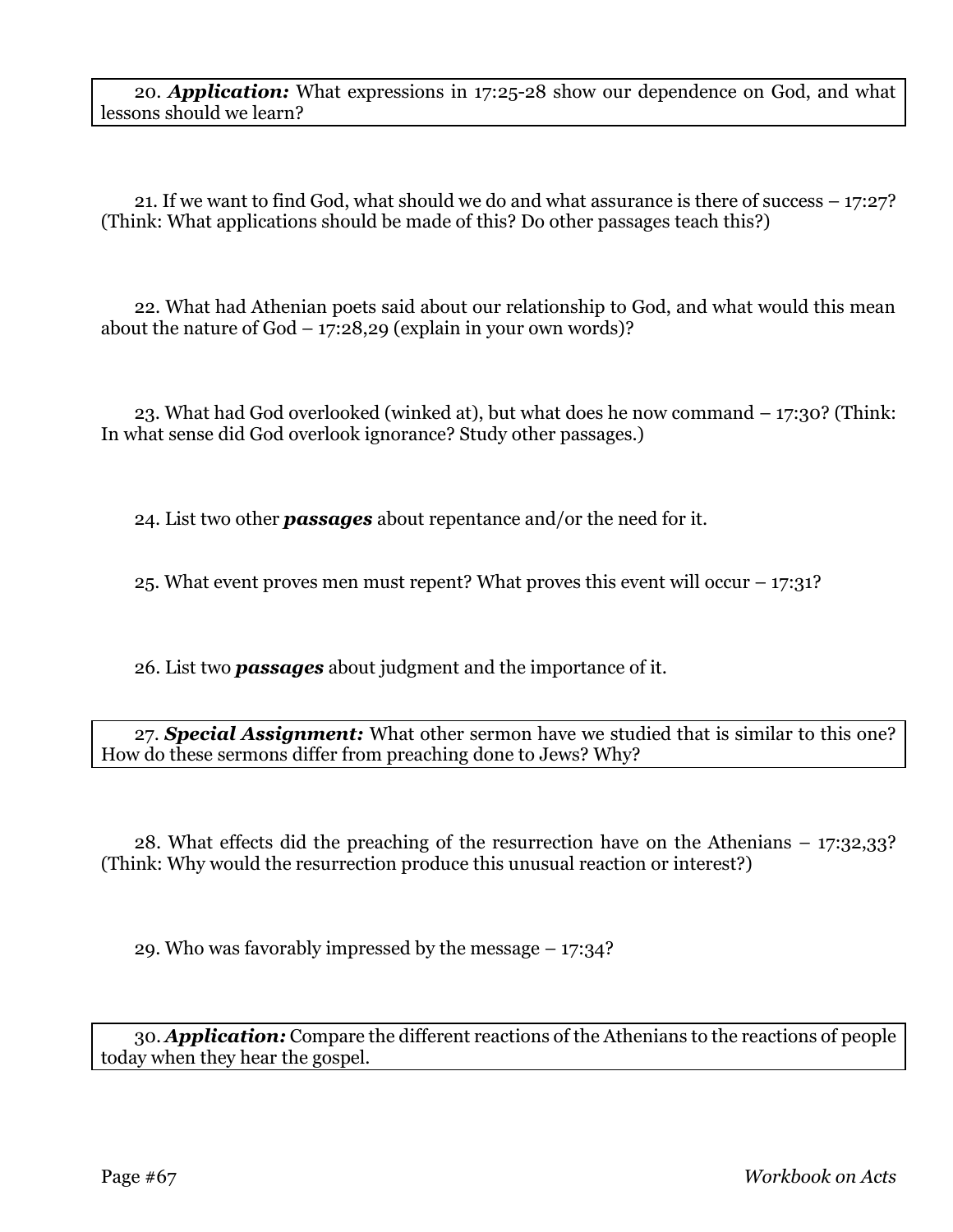Read Acts 18 then answer these questions:

1. Where did Paul go next – 18:1 (see *map*), and what do you know about this city? (Think: What seems unusual about how Paul left Athens?)

2. Whom did Paul meet in Corinth, where had they come from, and why – 18:2?

3. What did Paul have in common with these people – 18:3?

4. *Special Assignment:* List and discuss at least two other *passages* showing how preachers may receive financial income.

5. Where did Paul preach, and what did he preach – 18:4,5?

6. How did the hearers react, and what did Paul say about it  $-18:6$ ? (Think: What is meant by blaspheming and by "your blood be on your own heads"?)

7. Into whose house was Paul received, and where was it located – 18:7?

8. *Application:* Summarize the conversion of the Corinthians – 18:8.

9. What promise was made to Paul in a vision, and what was he told to do – 18:9,10? (Think: Why would this be reassuring to Paul?)

10. How long did he stay in Corinth – 18:11? (Think: What restrictions does the Bible make about how long a preacher may stay in an area?)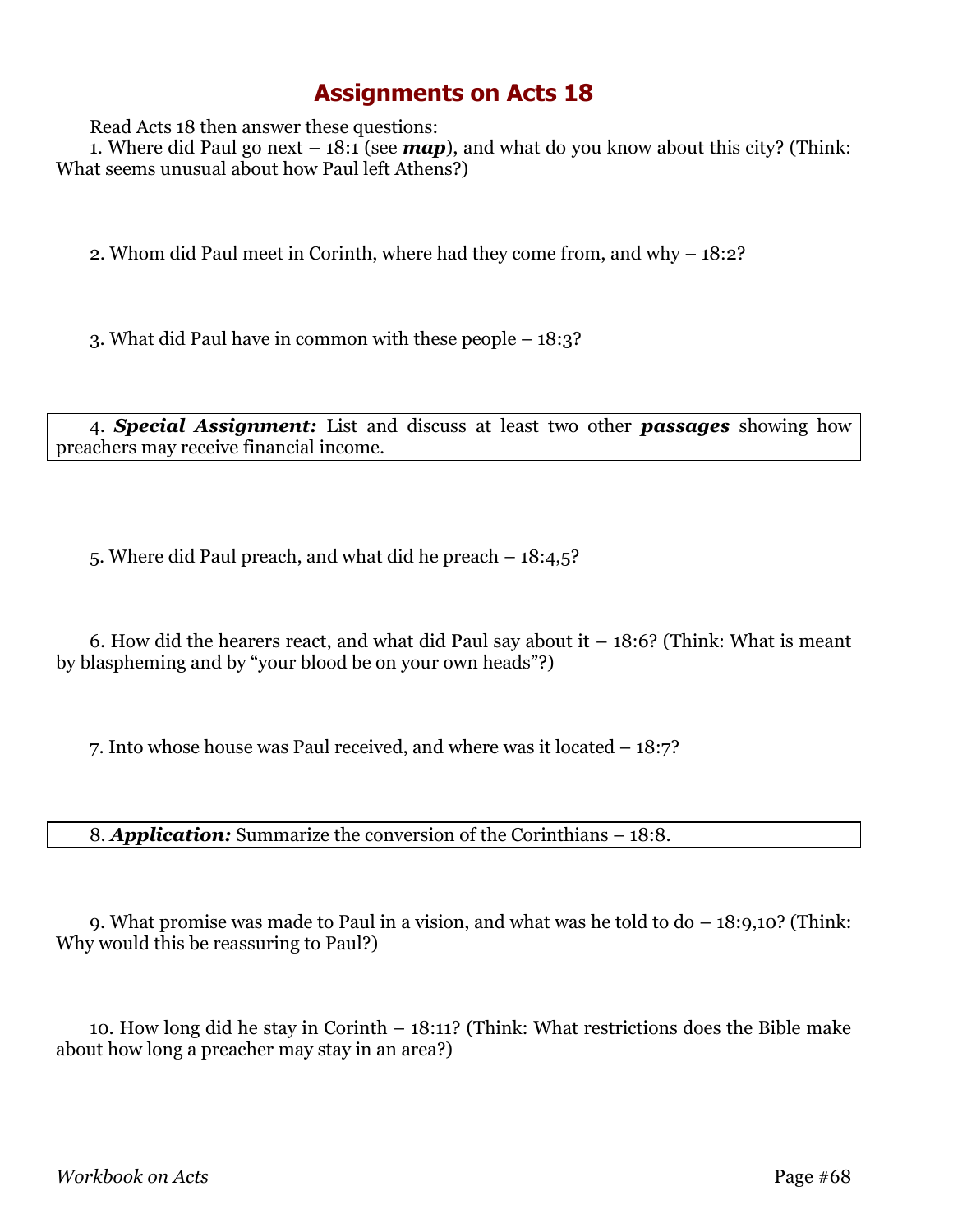11. Who brought Paul before a ruler, and who was the ruler – 18:12?

12. What accusation was made against Paul – 18:13? (Think: Was this true or not?)

13. What kind of issues did Gallio say would concern him – 18:14?

14. Why was he not concerned – 18:15? (Think: What mistake had the Jews made?)

15. What did Gallio finally decide to do about the matter – 18:16?

16. What in turn was done to a Jewish leader, and what did Gallio think of that – 18:17? (Think: What does this show about attitudes people held toward Jews?)

17. Where did Paul go next and who went with him – 18:18?

18. What had Paul done to his hair, and what was a vow?

19. In what city did Paul teach next (18:19), and where in that city did he teach? (Locate the city on a *map.)*

20. What response did he get, and what did he decide to do – 18:20,21?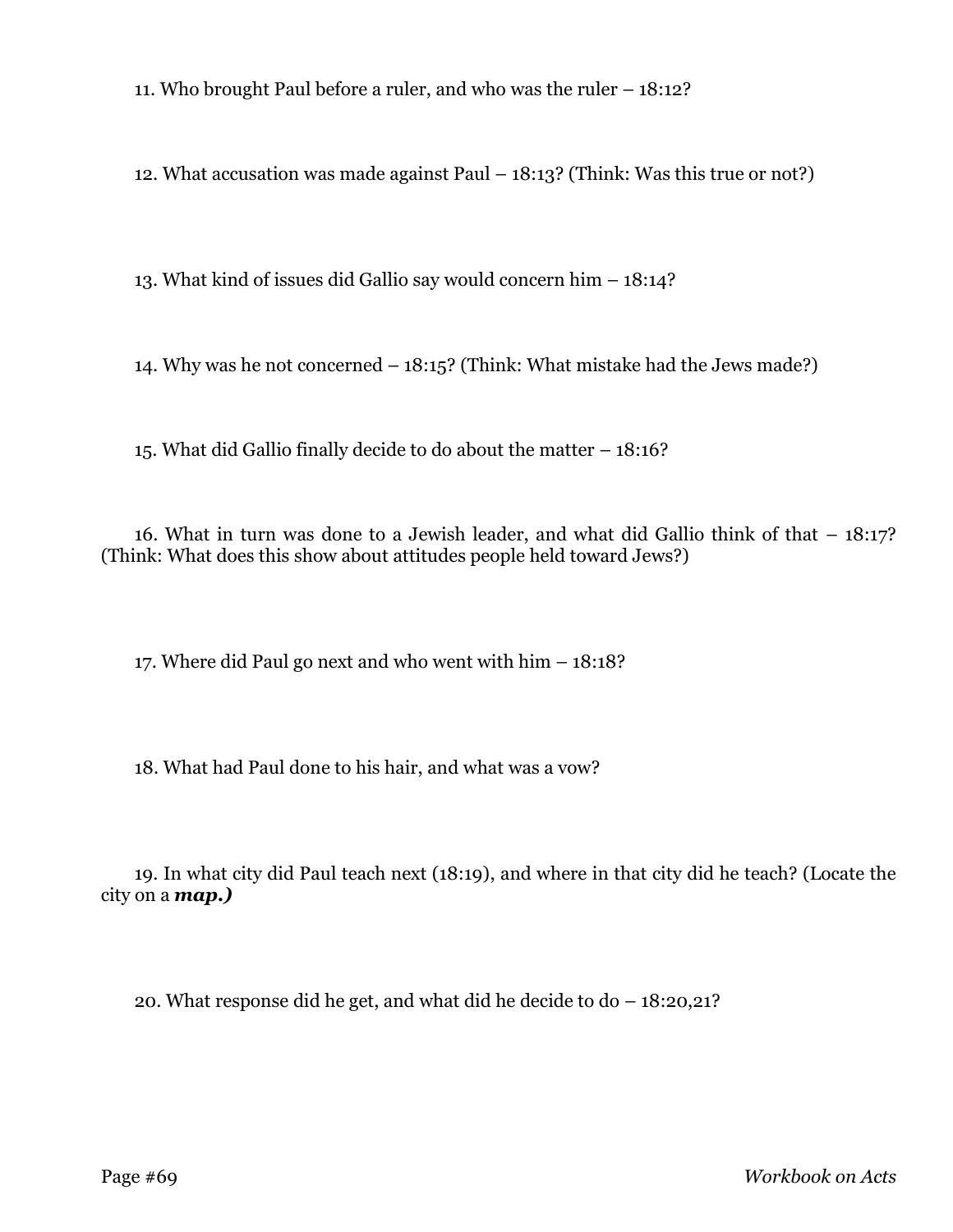21. Where else did he visit as he completed his trip – 18:22? (See a *map.)*

22. Where did he go as he began his third preaching trip – 18:23? (See a *map.)*

23. Meanwhile, who came to Ephesus and what was he like – 18:24,25? (Think: How important is eloquence in a preacher?)

24. What else do we know about this man from other passages?

25. What problem did he have?

26. Who corrected him and how was it done – 18:26? (Think: What can we learn about women's role in teaching?)

27. *Application:* List some lessons we can learn from the correction of Apollos.

28. Where did he want to go and what did Christians do to help him – 18:27? (Think: What can we learn about communication between churches in regard to people who move?)

29. Describe the work Apollos did in Achaia – 18:28.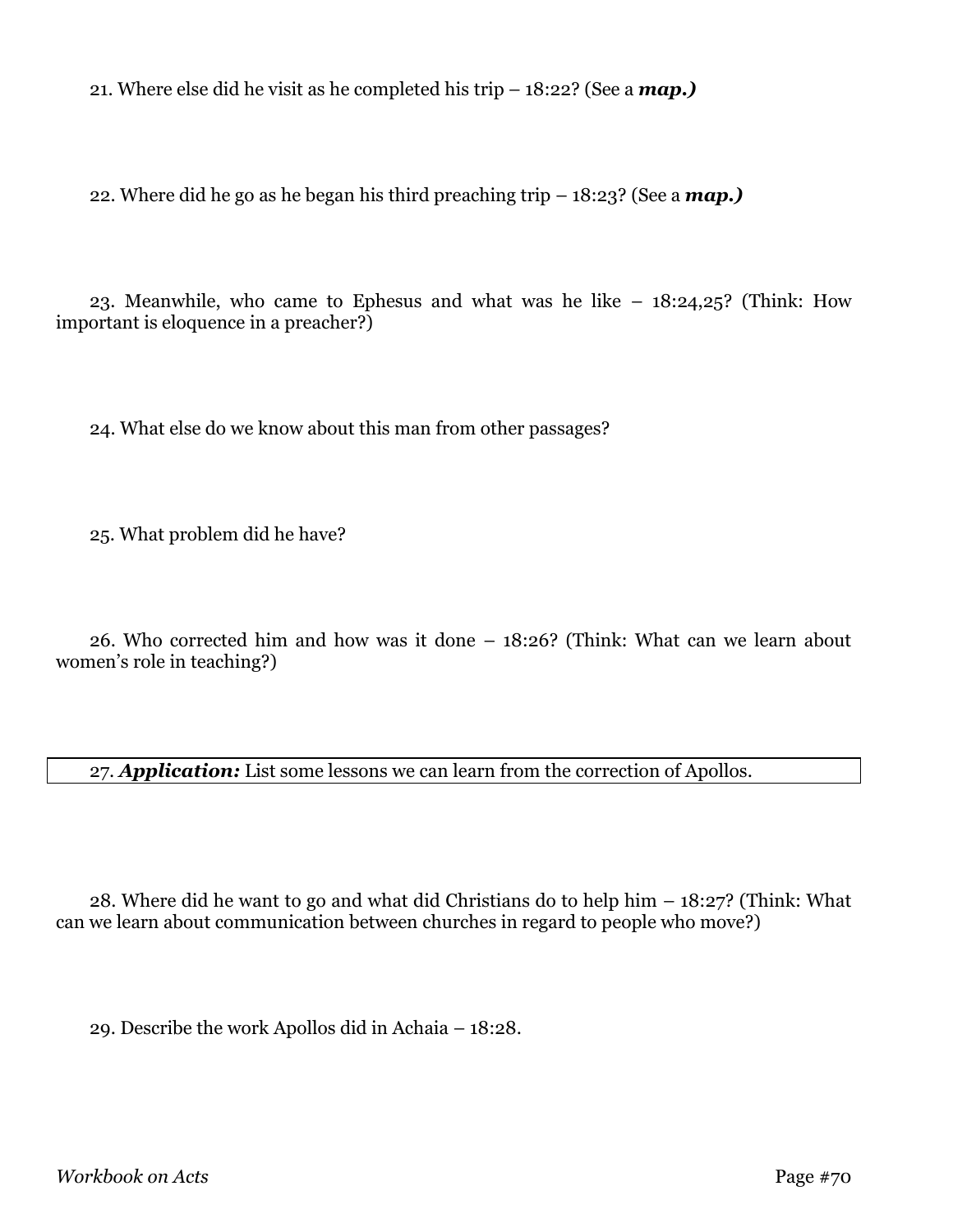Read Acts 19 then answer these questions: 1. What did Paul ask certain disciples in Ephesus? What did they answer – 19:1,2?

2. What did Paul ask next? What did they answer – 19:3? (Think: Why would Paul ask this?)

3. Tell what Paul said about John's baptism – 19:4. How did this differ from gospel baptism? Cf. Rom. 6:3,4.

4. *Application:* What did the men do then (19:5), and what lesson can we learn about people whose "baptism" does not agree with the gospel?

5. What happened to these disciples next – 19:6? (Think: Where else have similar events occurred, and what do we learn about how people received miraculous powers?)

6. How many men were involved– 19:7

7. Where did Paul teach, how long, and what did he teach – 19:8?

8. Why did he leave, and where did he go – 19:9?

9. What was the effect of his work – 19:10?

10. Describe the miracles he did – 19:11,12.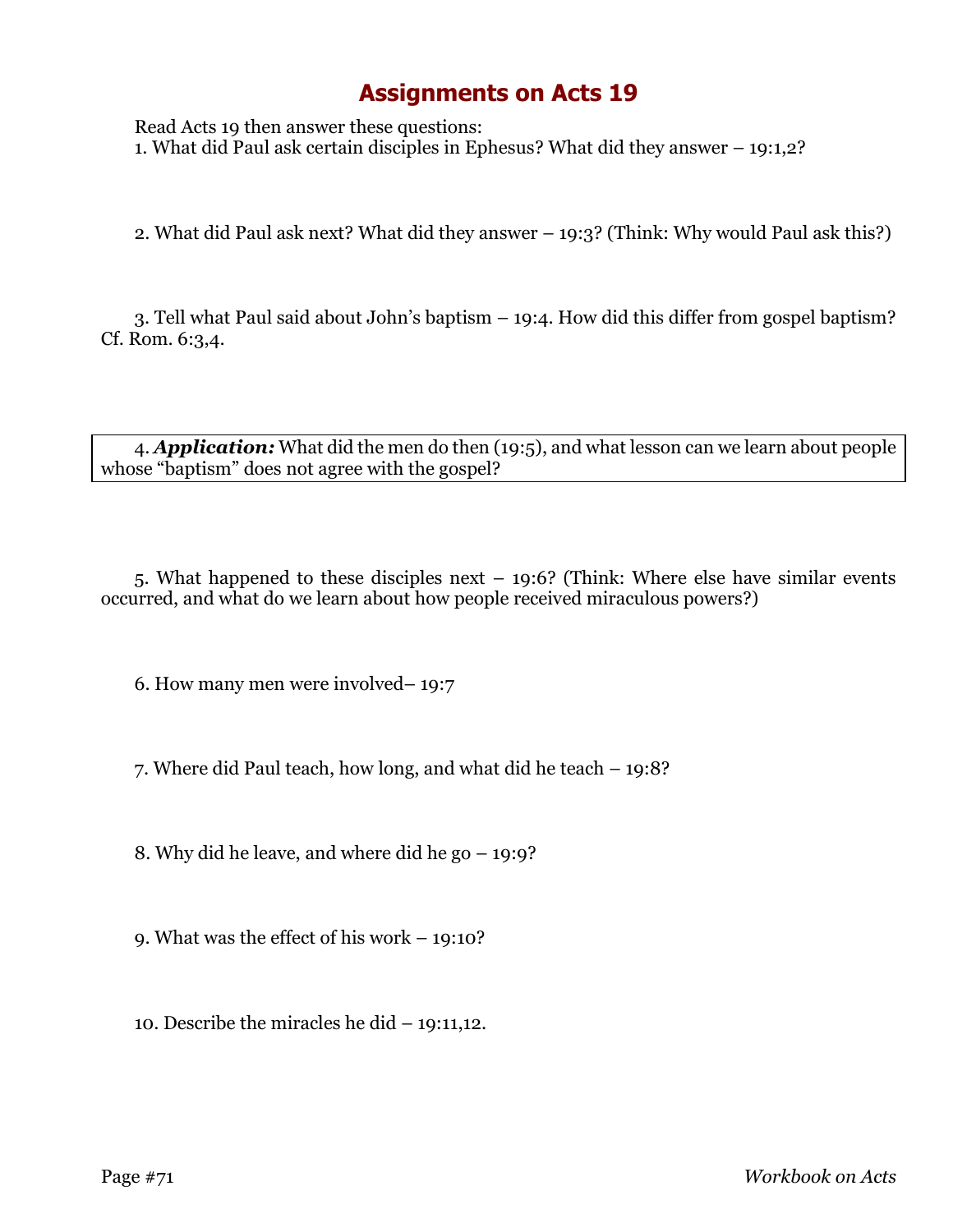11. What did certain Jews try to do and by what authority – 19:13?

12. What men in particular tried this, and what did the demon say – 19:14,15?

13. Describe the treatment these men were given by the demon-possessed man – 19:16. (Think: What does this show about true miracles?)

14. *Application:* Are there people today who falsely claim to act in Jesus' name? Explain and give examples.

15. What effect did this have on the people – 19:17? (Think: Why would such an event have this effect?)

16. What was done by many people who practiced magic – 19:18,19?

17. *Define* "magic" as used here, and give two other *passages* about magic, witchcraft, sorcery, etc.

18. *Application:* Why did they burn the books? What can we learn about repentance?

19. Summarize the areas Paul planned to visit next – 19:21 (see *map*).

20. Whom did he send ahead into Macedonia (19:22), and what do we know of these men?

21. Who was Demetrius, and what work did he do – 19:23,24?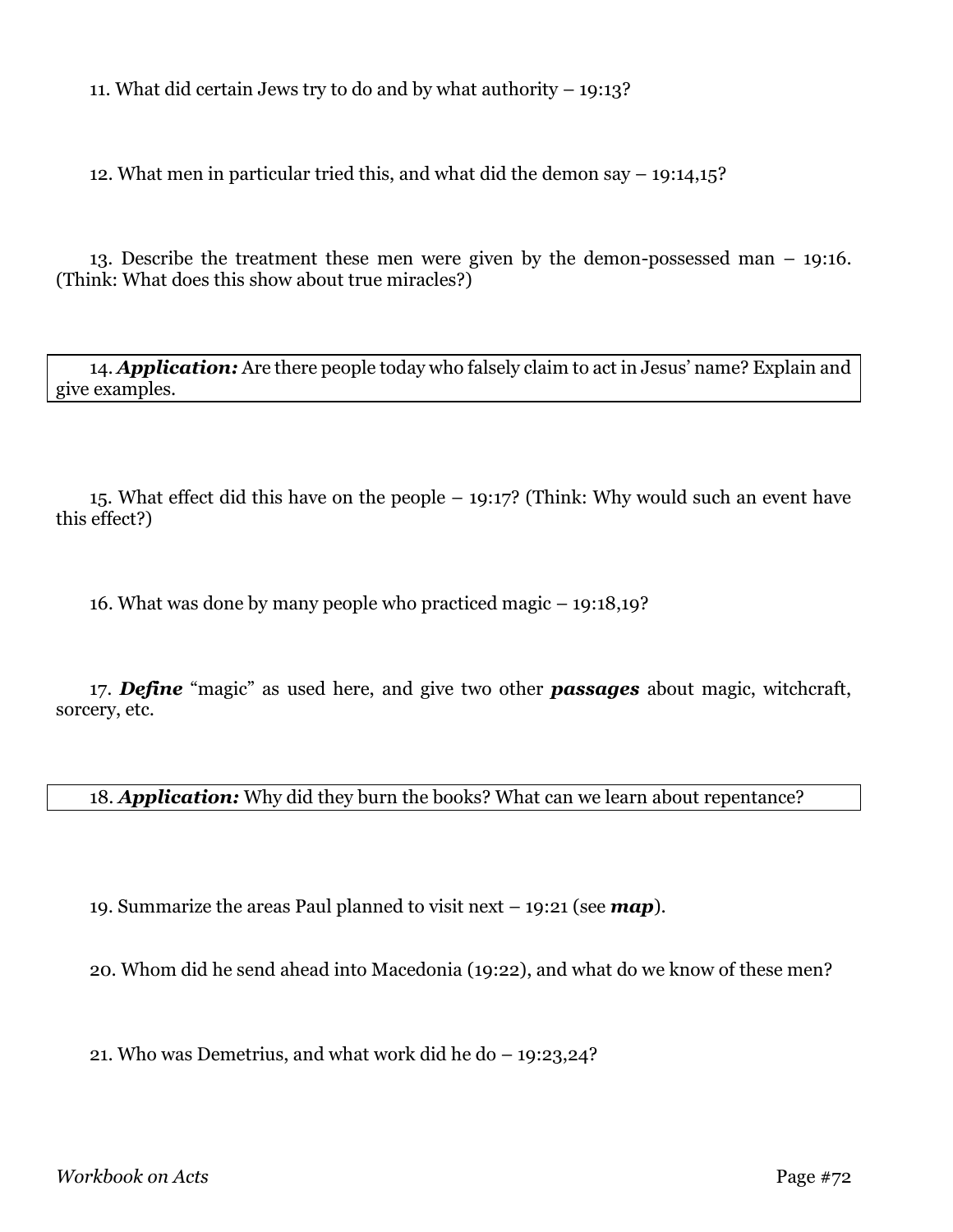22. Why was he upset with Paul – 19:25,26? (Think: Explain the difference in motives between Gentiles and Jews when they persecuted Paul.)

23. Why did Demetrius object to Paul's teaching – 19:27? (Think: Check Bible dictionaries, etc., to see what you can learn about Diana and the worship offered to her.)

24. How did Demetrius' companions react? How did this affect the city – 19:28,29?

25. Whom did they capture and what do we know about these men?

26. What did Paul want to do, and why did he not do it – 19:30,31?

27. Describe the mob's confusion – 19:32. (Think: What does this show about mobs?)

28. Who tried to address the people and what happened – 19:33,34? (Think: Why would a Jew want to address the people?)

29. Who finally calmed the crowd and what did he say about Diana – 19:35,36?

30. What did he say about the men who had been captured – 19:37?

31. What advice did he give Demetrius and the craftsman – 19:38,39? (Think: Instead of rioting, how should the craftsmen have handled their complaint?)

32. Why was the riot troubling– 19:40? (Think: What problems could a riot cause?)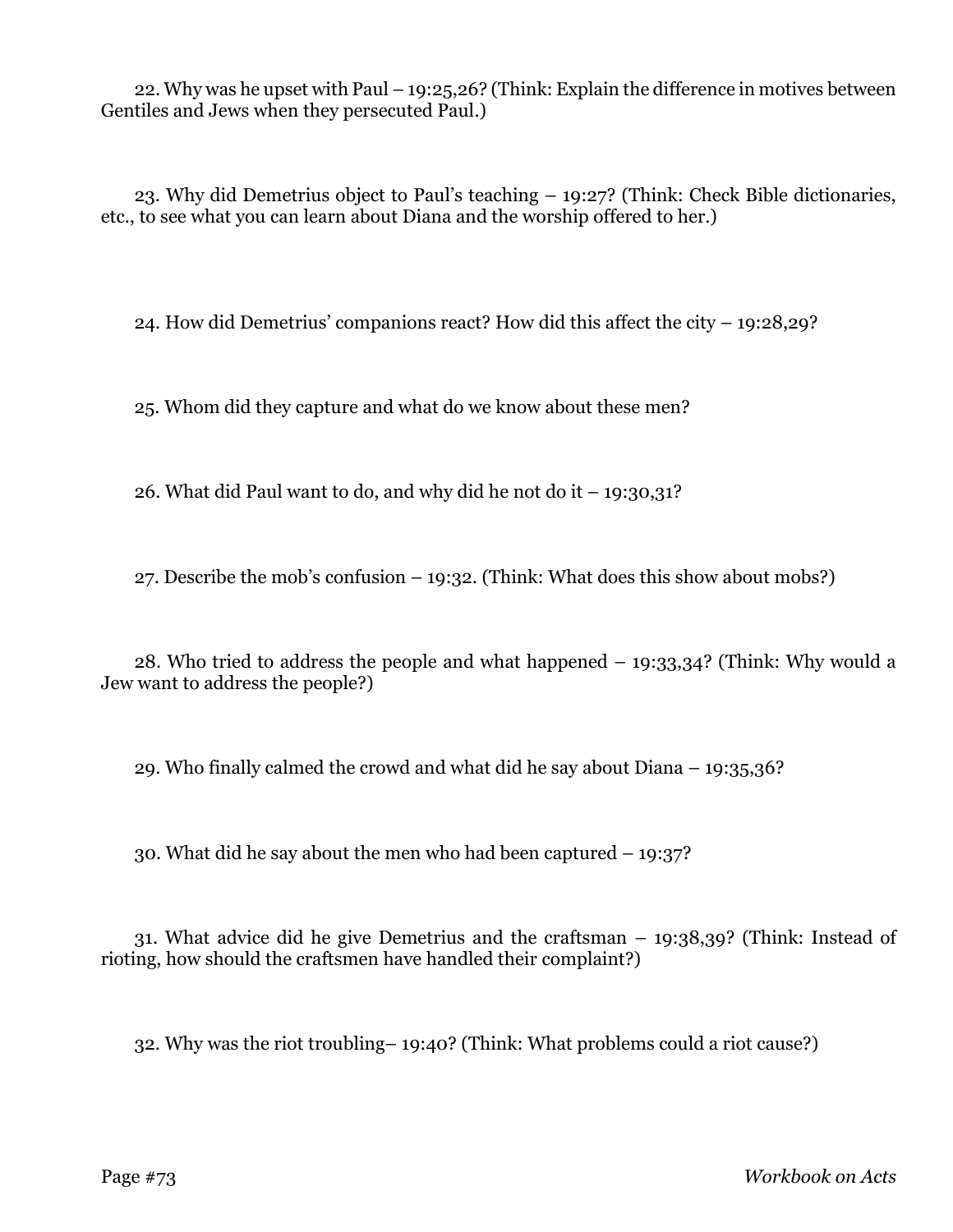Read Acts 20 then answer these questions:

1. What did Paul do after the riot – 20:1? (Think: How did this compare to his previous plans  $-19:21?$ 

2. What problem did he face in Greece and what did he do about it – 20:2,3?

3. List the men who traveled with Paul, and tell what you can about them (don't forget the "we") – 20:4,5.

4. Study cross-references and determine a specific purpose for making this trip with these men, which is not mentioned here.

5. From where did Paul leave in 20:6, and what were the "days of unleavened bread"? (Think: What can we learn from the fact they stayed in Troas seven days?)

6. When did Paul address the disciples in Troas, and how long did he speak – 20:7?

7. *Special Assignment:* What is meant by "break bread" in v7 (find other verses where this expression is so used)? (Think: How do you know whether this was a common meal?)

8. List several Old Testament *passages* that describe *when* people were to participate in a feast or memorial. (Think: What can we learn about the language God used to teach His people when to celebrate these events?)

9. *Special Assignment:* List several New Testament *passages* that describe events that occurred on the first day of the week.

10. *Application:* What conclusion should we reach about when and how often to have the Lord's Supper? (Think: Are we required to follow examples such as this? Give  $b/c/v$ .)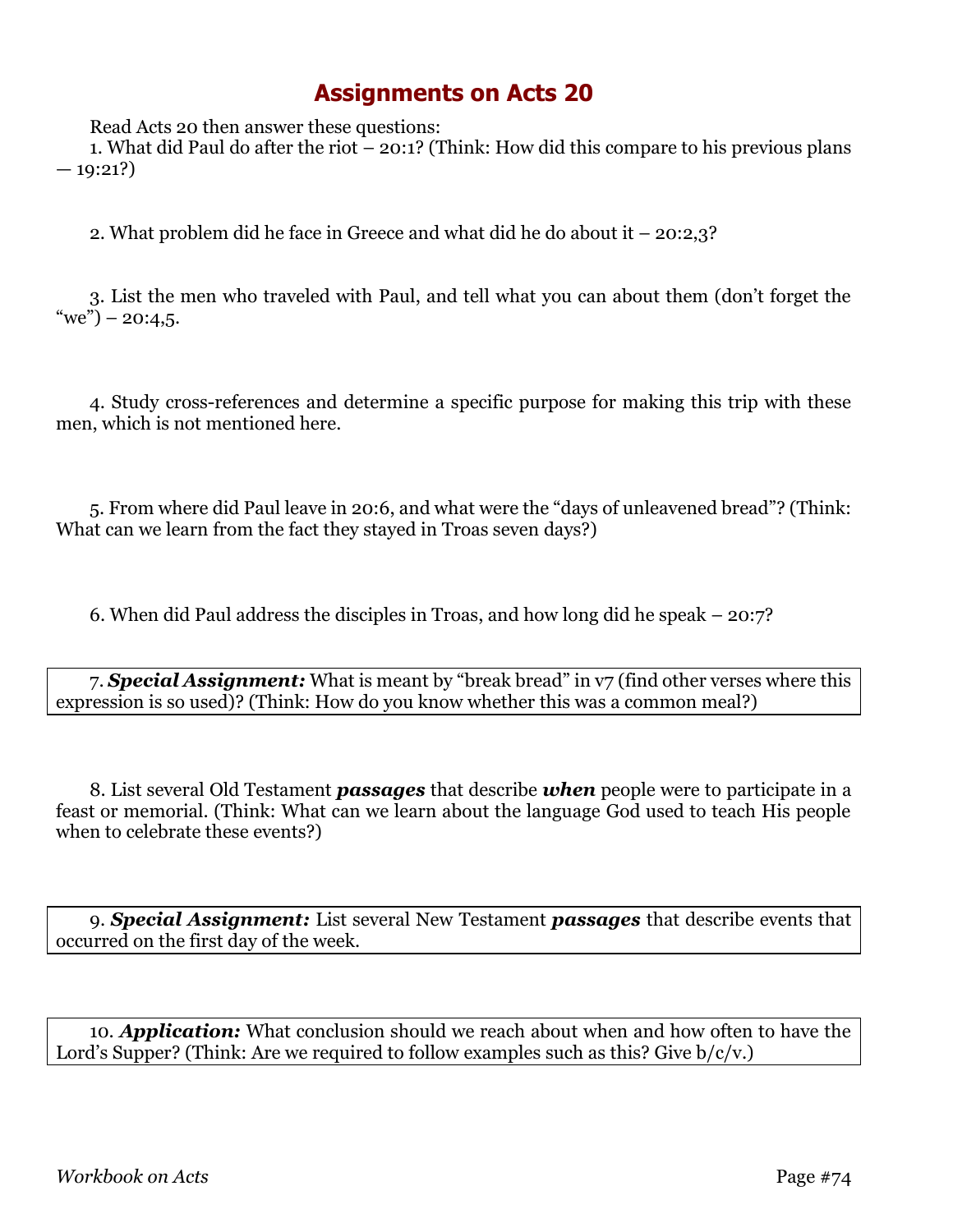11. Describe the tragedy that occurred to Eutychus and tell why it happened – 20:8,9.

12. What did Paul do about this – 20:10?

13. *Special Assignment:* List other Bible examples of resurrection.

14. What did Paul do after raising Eutychus – 20:11? (Think: Was this "breaking of bread" the Lord's Supper? Explain.)

15. Explain the different travel arrangements for Paul as compared to his companions – 20:13,14 (see *map*).

16. List the places visited from Troas to Miletus – 20:14,15 (see *map*).

17. Why did they not stop at Ephesus – 20:16? (Think: What connection is there between this and the importance of the first day of the week  $-$  vv 6,7?)

18. Who met Paul at Miletus – 20:17? (Think: What have we learned about the work of these men?)

19. Describe the problems Paul faced preaching in Asia – 20:18,19.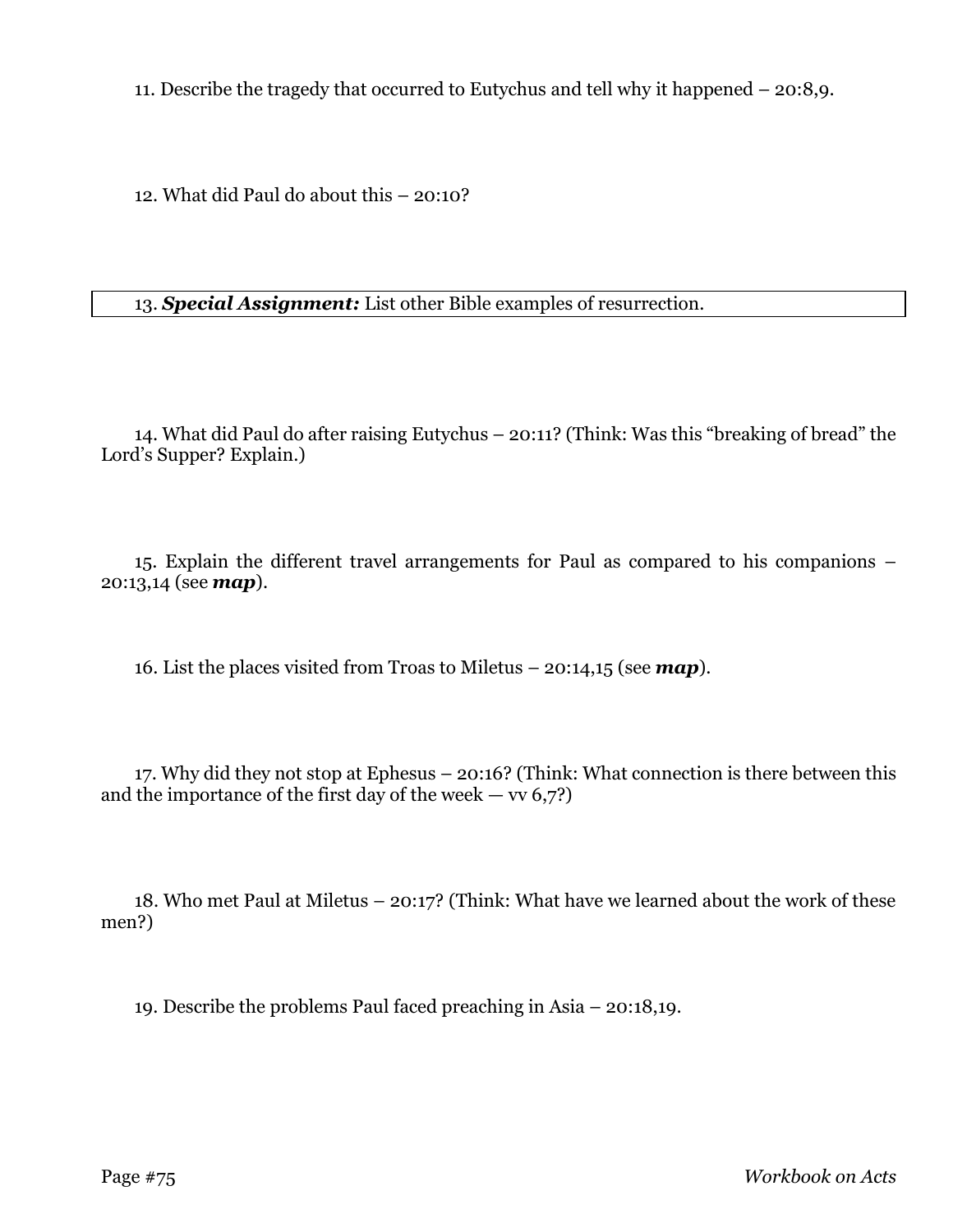20. Despite the problems, where did he preach, to whom did he preach, and what did he preach – 20:20,21? (Think: List some lessons for us.)

21. Where did Paul intend to go, and what was predicted to face him there – 20:22,23?

22. What attitude did Paul express toward the problems facing him – 20:24? (Think: Describe some characteristics of Paul that are exemplified here.)

23. What did Paul predict in 20:25? (Think: What message had he preached to them?)

24. Explain 20:26 in your own words. (Think: What does "blood" represent here?)

25. What had Paul preached (20:27)? What should we learn about preaching today?

26. Describe the work of elders as discussed in 20:28 (cf. other passages on the subject). (Think: How does the Holy Spirit make men elders?)

27. List and explain other *passages* that discuss the work of elders.

28. *Special Assignment: Define* the terms "elder," "bishop" ("overseer"), and "pastor" ("shepherd"). Explain the relationship among the terms (see vv 17,18; cf. 1 Peter 5:1-3).

29. How did Jesus make the church His, and what does this show about the importance of the church?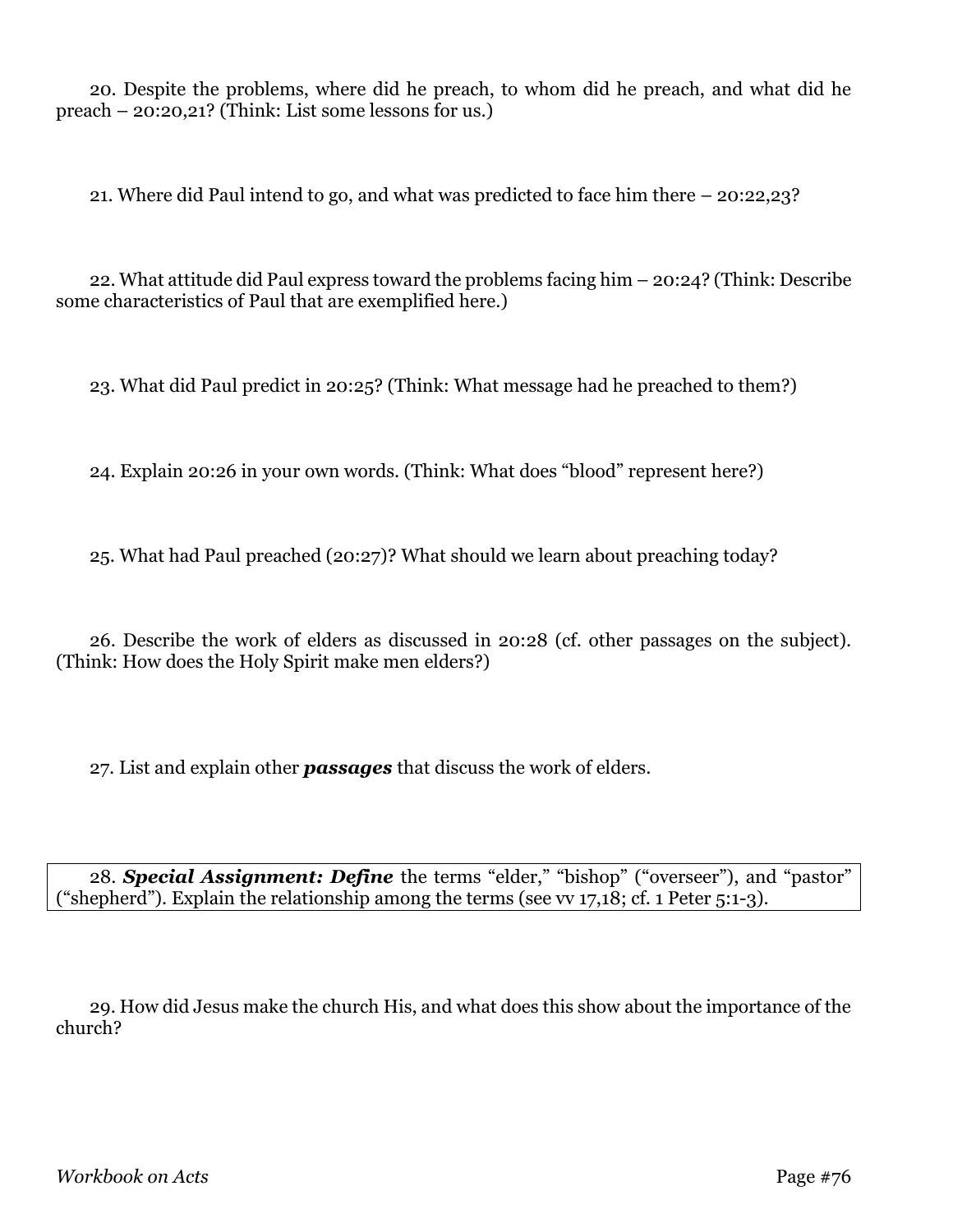30. What were elders supposed to guard against – 20:29-31? (Think: What do "wolves" represent here?)

31. List and explain other *passages* that warn of the danger of apostasy and false teachers. (Think: Should we follow elders in all decisions they make? Explain.)

32. What is God's word able to do – 20:32? (Think: Why is it called the word of God's grace, and what lessons can we learn?)

33. Define "covet," and give two other *passages* where it is used – 20:33. (Think: Why would Paul bring this up here?)

34. Instead of coveting, what had Paul done – 20:34?

35. What did his example teach – 20:35? (Think: Explain the sense in which this statement is true?)

36. How did Paul conclude his talk – 20:36?

37. What effect did his talk have on the elders – 20:37,38? (Think: What role should such emotions have in our lives?)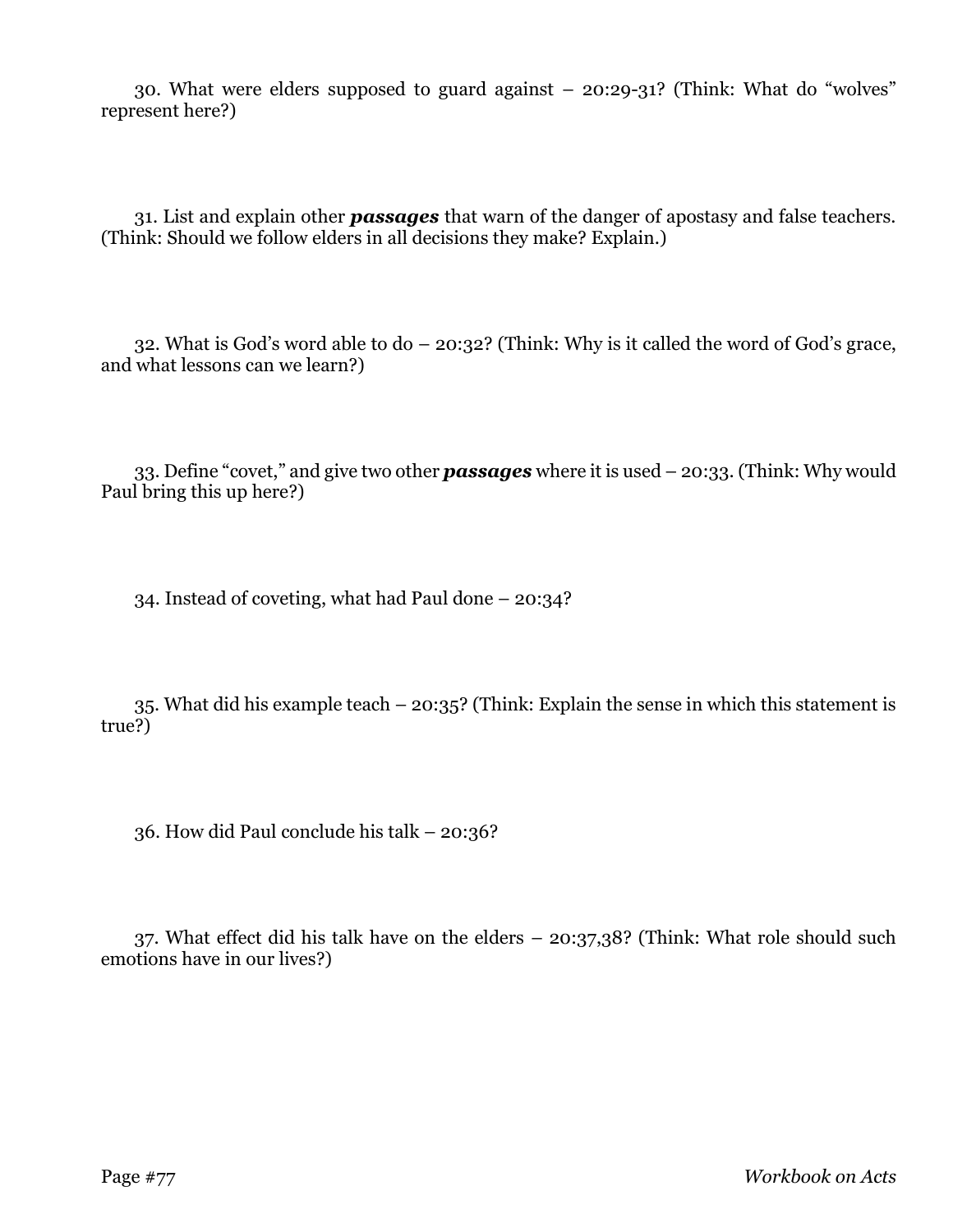Read Acts 21 then answer these questions: 1. List the places visited in 21:1-3 (see *map*).

2. What warning did disciples give Paul – 21:4?

3. Who accompanied Paul's group to the ship – 21:5,6?

4. What did they do at the beach? (Think: What does this show about prayer and family ties?)

5. What places did Paul's company visit next – 21:7,8?

6. What have we already learned about Philip the evangelist? (Think: May Christians own houses? What does this teach us?)

7. What was noteworthy about Philip's daughters – 21:9? (Think: What role may women fill in teaching?)

8. What prophet came from Jerusalem? What else have we learned about him – 21:10?

9. Describe the prediction he made and how he made it – 21:11.

10. *Special Assignment:* List other examples in which Bible teachers used visual aids. (Think: What are the advantages of using visual aids in teaching?)

11. How did Paul's friends react to this prediction – 21:12?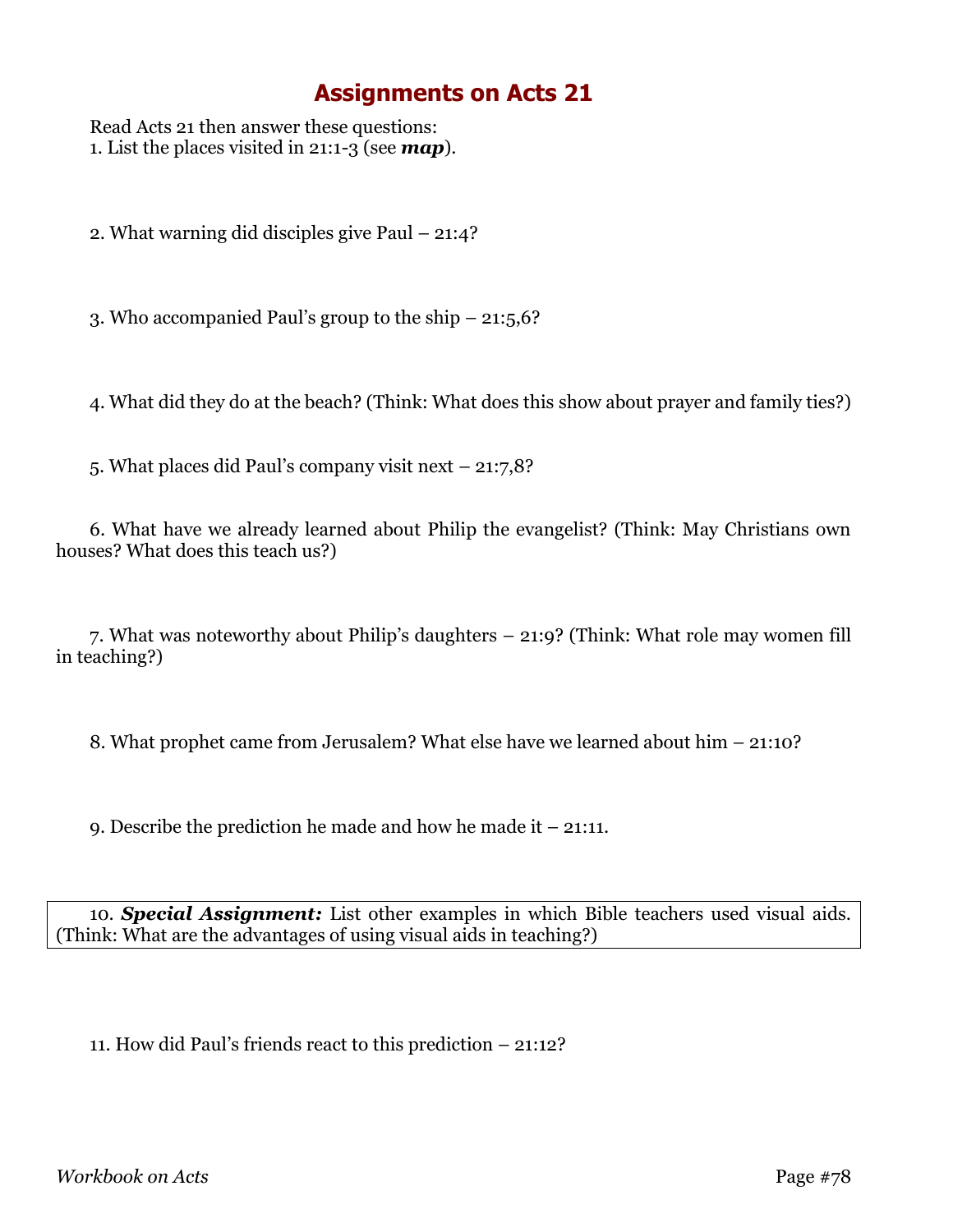12. How did Paul react – 21:13,14? (Think: How should we imitate Paul in this?)

13. Where did they go next and with whom did they lodge – 21:15,16?

14. With whom did Paul meet – 21:17,18?

15. What did Paul discuss with them – 21:19?

16. What kind of people were James and the elders concerned about – 21:20?

17. What had these people heard about Paul – 21:21? (Think: Was this true or false?)

18. What did they recommend that Paul do – 21:22-24?

19. What did they hope this would accomplish?

20. What had they already decided regarding Gentiles? Where have we studied this – 21:25?

21. What did Paul do – 21:26?

22. Study cross-references and explain exactly what this purification involved. (Think: Was the decision of these men and Paul a good one? Explain.)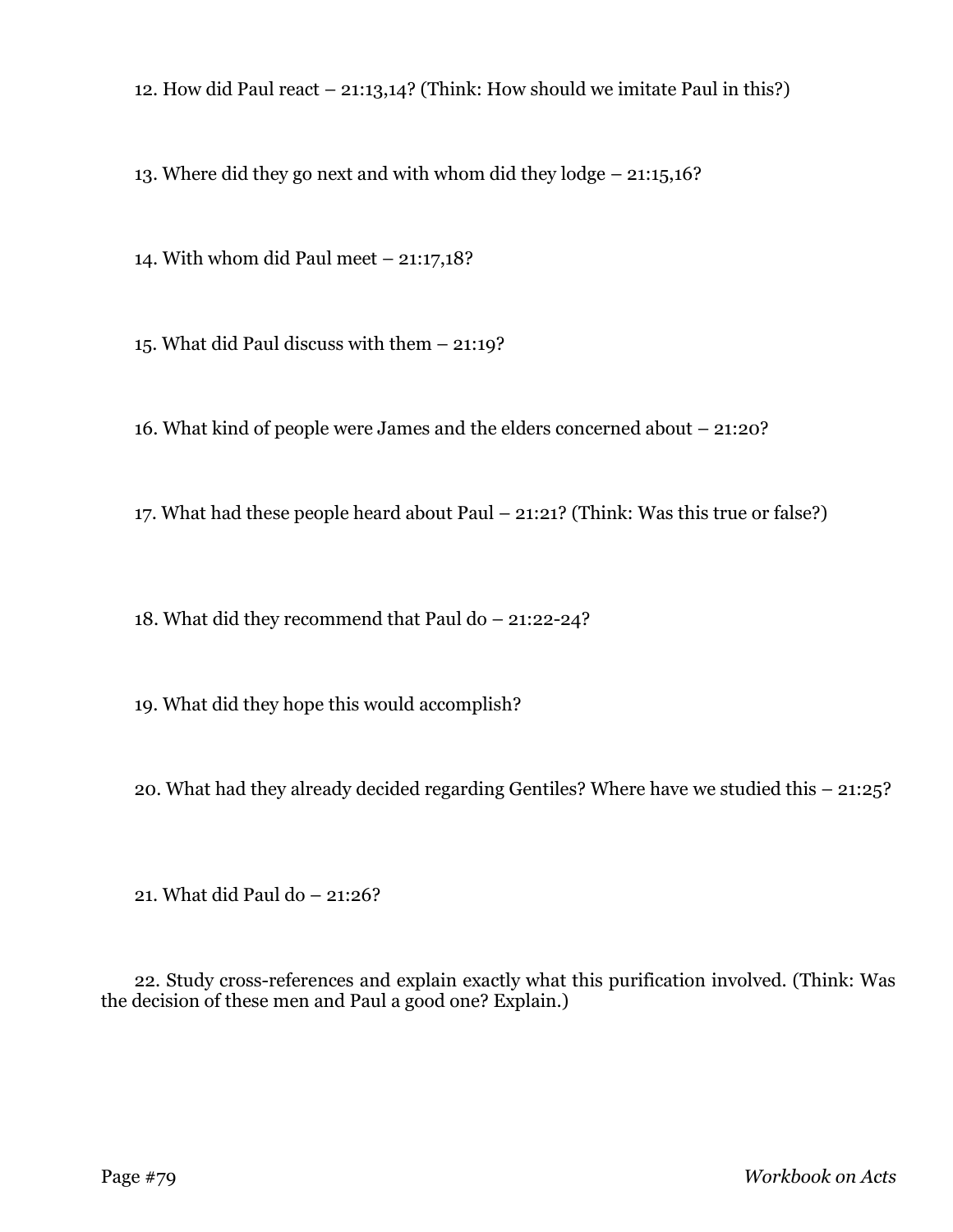23. Who stirred up trouble and of what did they accuse Paul – 21:27,28?

24. What was the basis of their accusation – 21:29? (Think: What can we learn about accusing people?)

25. What happened as a result – 21:30?

26. What were the Jews attempting to do to Paul, and who heard about it  $-21:31$ ?

27. What did the chief captain (commander) do  $-21:32,33$ ?

28. What question did he ask the crowd, and how did they answer – 21:33,34?

29. What did he have to do to protect Paul and why – 21:35,36?

30. What request did Paul make – 21:37?

31. Who did the chief captain think Paul was – 21:38?

32. Who did Paul say he was and what request did he make – 21:39? (Think: What good qualities did Paul have that are revealed by his request?)

33. Where did Paul stand and in what language did he speak – 21:40?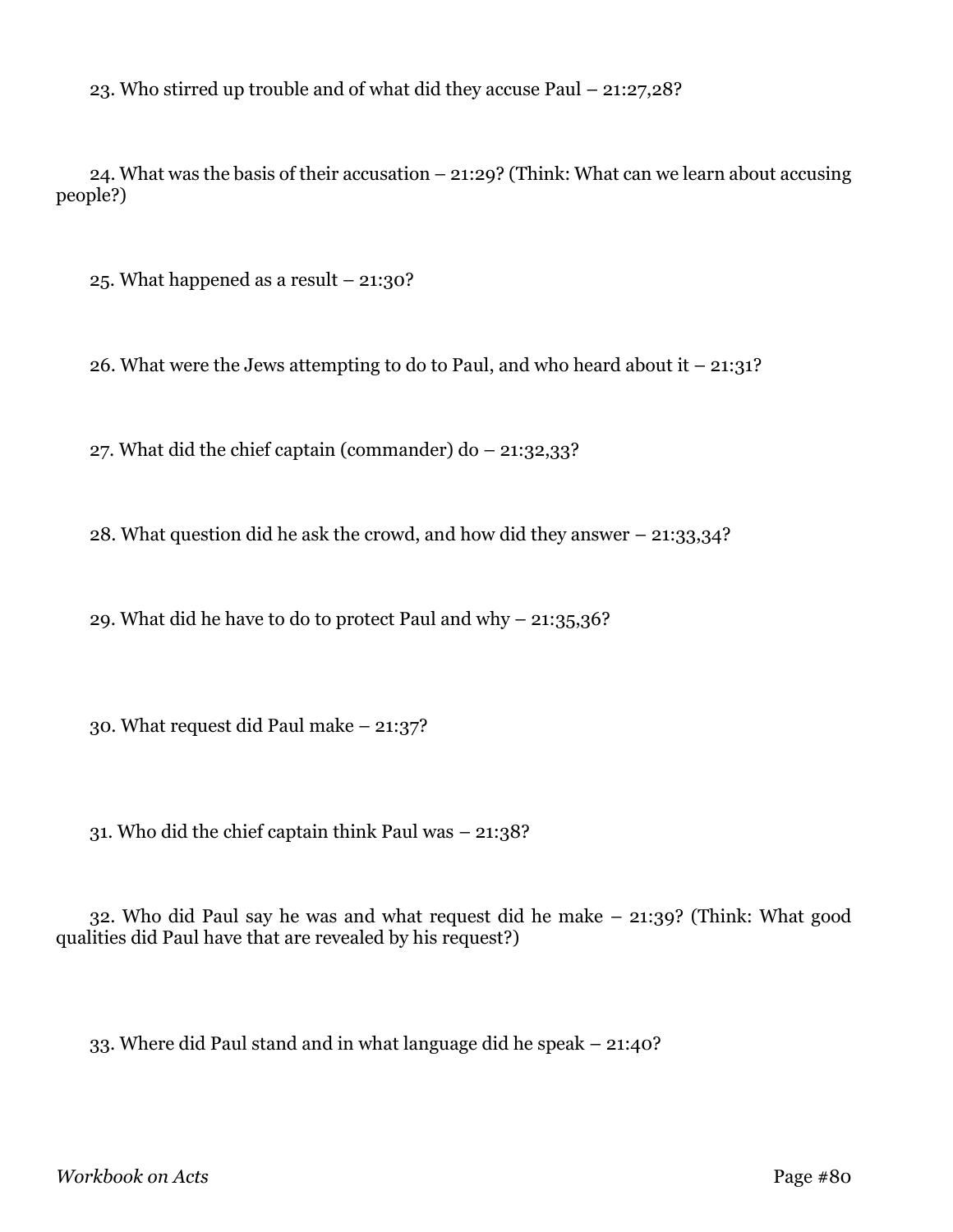Read Acts 22 then answer these questions: 1. What was the purpose of Paul's speech – 22:1?

2. What advantage did he have in speaking Hebrew – 22:2?

3. List 3 facts about Paul's background – 22:3. Who was Gamaliel?

4. What had Paul done that proved his zeal for the law – 22:4? (Think: Why would he tell these facts to this audience?)

5. To where did he travel and what was his purpose there – 22:5?

6. Who appeared to Paul and how did it happen – 22:6-8? (Think: Where else in Acts can we read of these events? Study all the accounts together.)

7. What did Paul's companions witness – 22:9? (Think: Why is their testimony helpful?)

8. What question did Paul ask and what was the answer – 22:10? (Think: Did Paul believe and preach salvation by "faith only" without obedience? Explain.)

9. What problem did Paul have afterward and what proves the problem existed – 22:11? (Think: Was Paul saved at this point? How do you know?)

10. Who came then to see Saul, and what kind of man was he – 22:12?

11. What did this man do for Paul, and why did he say Jesus had appeared to Paul – 22:13-15? (Think: Why is this significant to Paul's work?)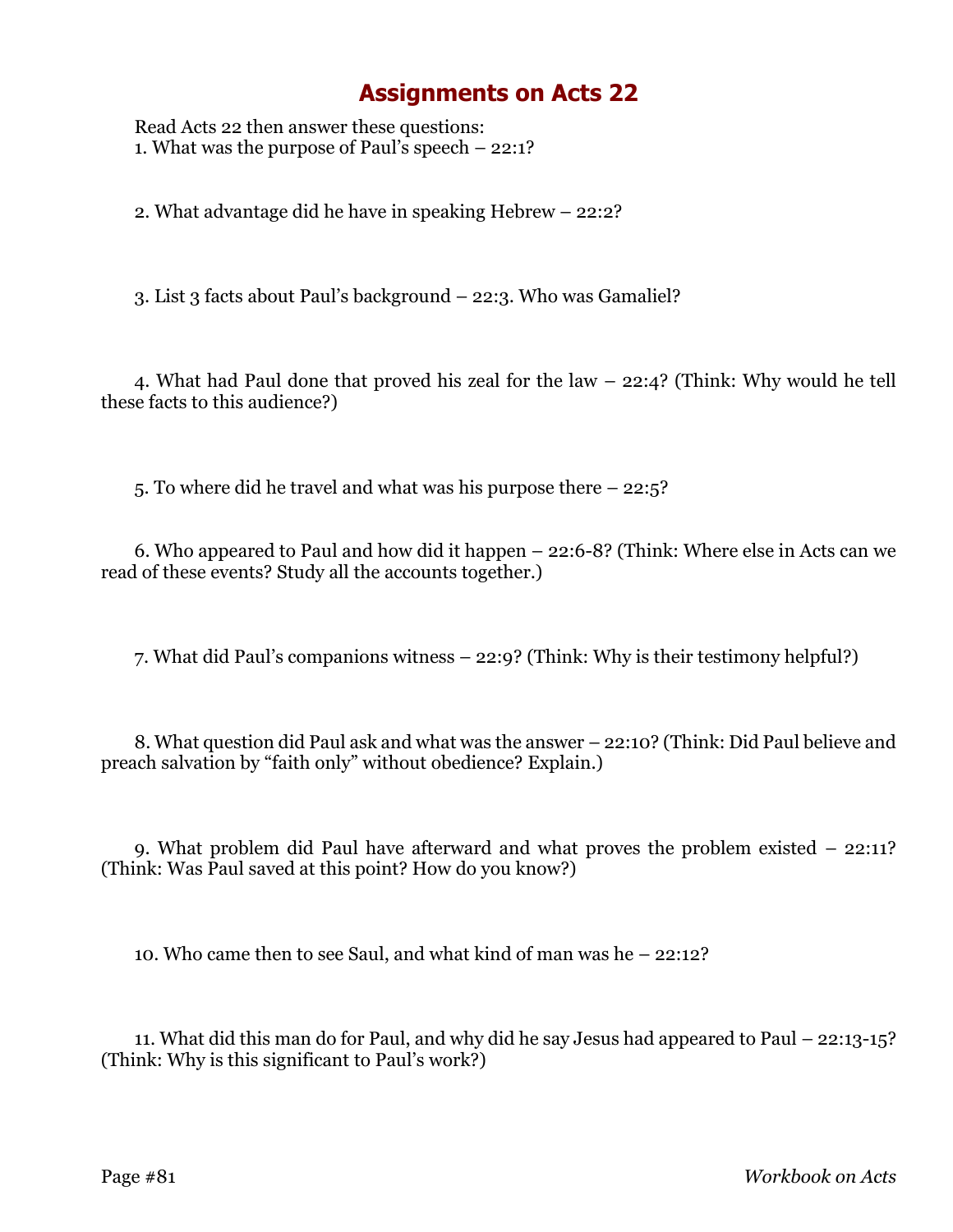12. *Application:* What did he command Paul to do? For what purpose – 22:16? What can we learn about the purpose of baptism? How does a sinner call on the name of the Lord?

13. What revelation did Paul receive, and how did it come – 22:17,18 (Think: When did this event occur? See cross-references.)

14. What did Paul say in response to this revelation – 22:19,20? (Think: Why would he respond in this way?)

15. Where would God send Paul? What other passages say similar things – 22:21?

16. How did the audience react to this – 22:22,23? Explain their reaction.

17. What did the commander (chief captain) decide to do next, and why – 22:24?

18. As they prepared to do this, what did Paul say that stopped them – 22:25?

19. Who reported this to the commander? What did he do – 22:26?

20. Explain the difference between Paul's citizenship and that of the commander – 22:27,28. (Think: What wrong had the commander done?)

21. What happened then – 22:29? (Think: How may Christians use their civil rights for good?)

22. What did the commander do the next day, and why – 22:30?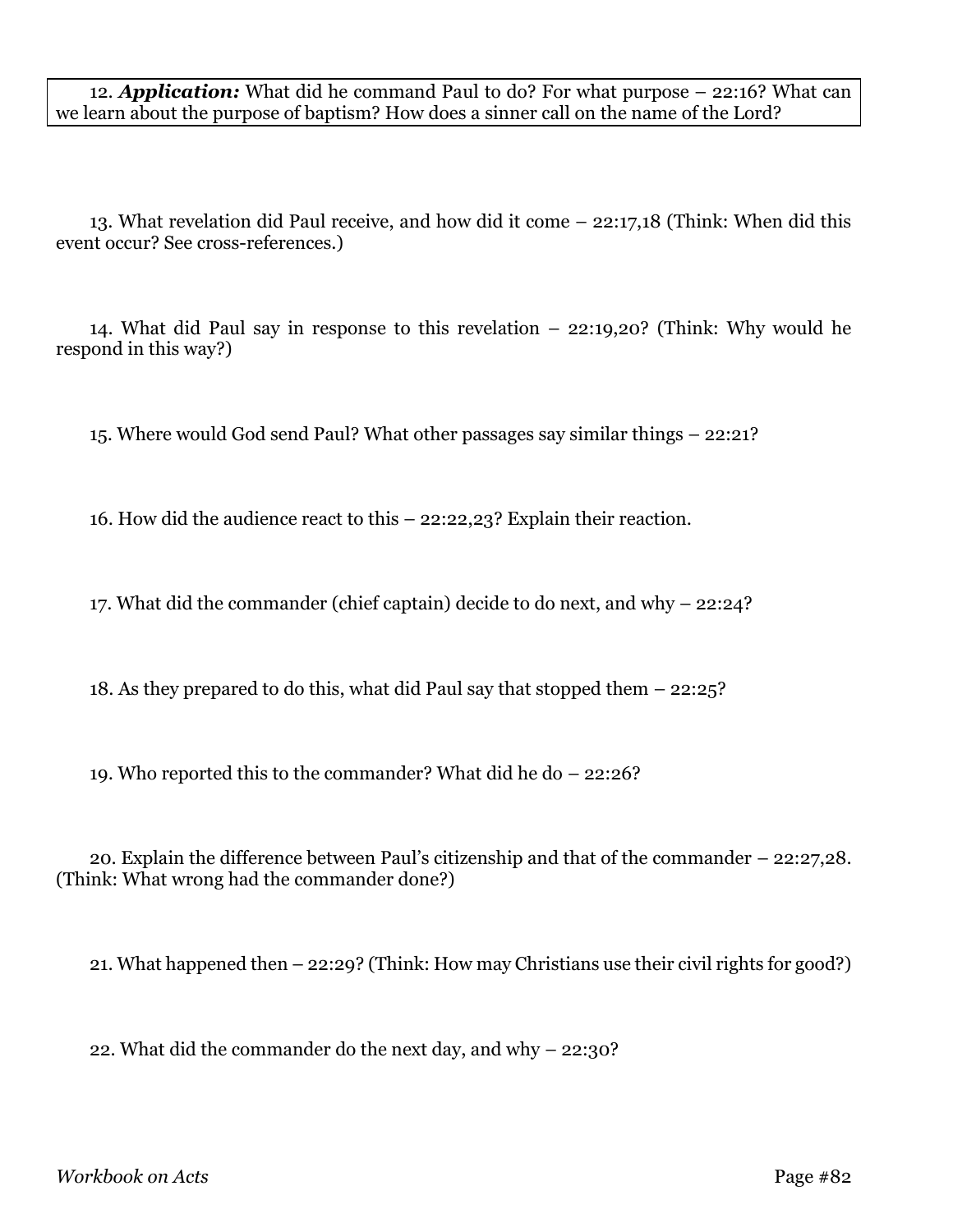Read Acts 23 then answer these questions:

1. What claim did Paul make before the council – 23:1? (Think: Should people just "let their consciences be their guides"? Explain.)

2. What did the high priest command to be done to Paul, and what did Paul say about it – 23:2,3? (Think: Explain Paul's statement.)

3. What did Paul say when told the man was the high priest – 23:4,5? (Think: Why did Paul retract his statement? Explain.)

4. *Special Assignment:* Explain the differences between Sadducees and Pharisees. Who today has beliefs similar to the Sadducees – 23:8?

5. With whom did Paul agree, and what did he say – 23:6?

6. What effect did Paul's statement have – 23:7-9?

7. What did the commander do to save Paul – 23:10?

8. What did the Lord promise Paul – 23:11? (Think: this How would comfort Paul?)

9. What curse did some Jews make? How many were involved – 23:12,13?

10. What was their plan, and what help did they need from the chief priests and elders – 23:14,15?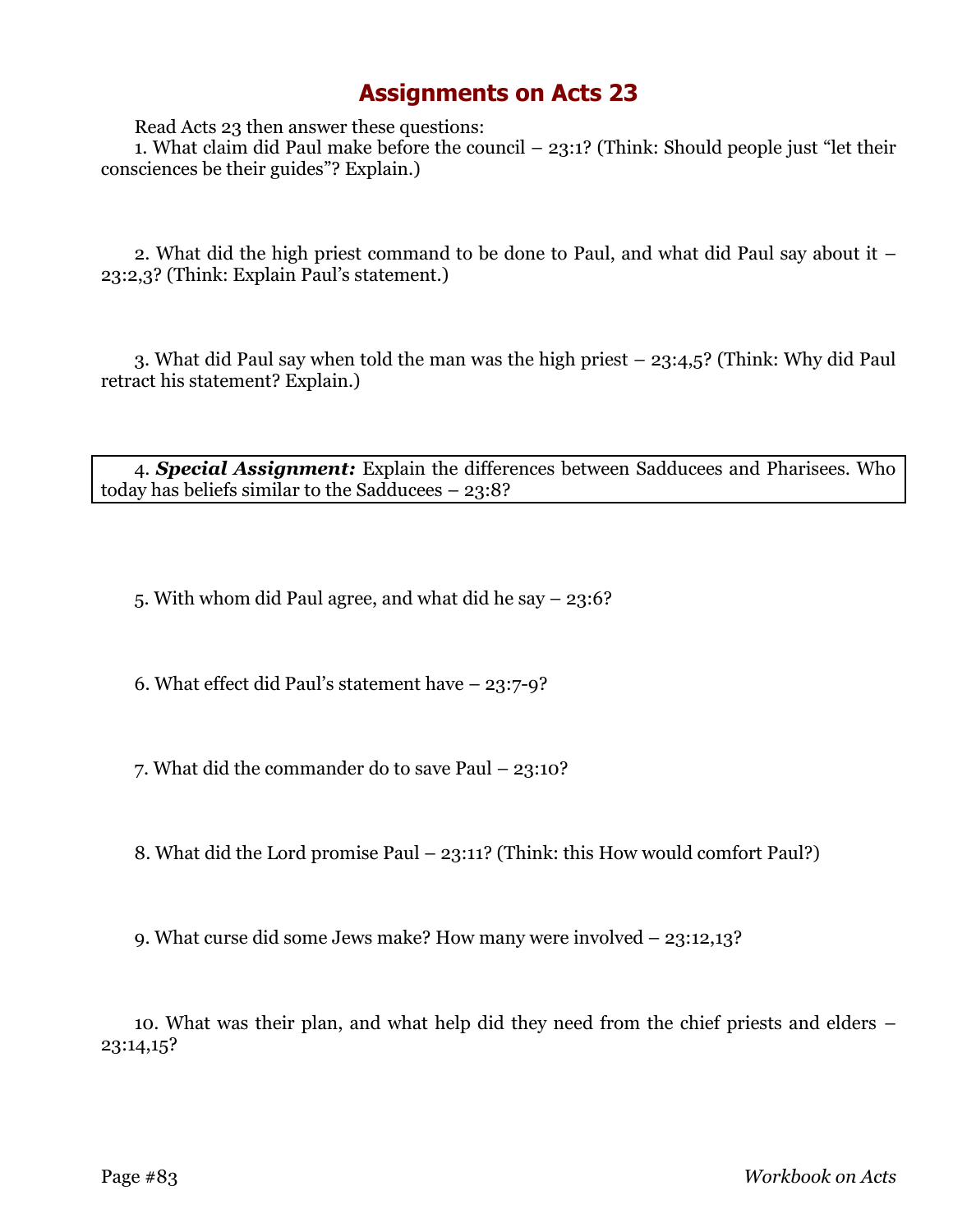11. Who discovered the plot against Paul's life, and what did he do about it – 23:16?

12. How did Paul give the information to the commander – 23:17,18? (Think: What does this again show about our relationship to civil government?)

13. What message was given to the commander – 23:19-21?

14. What warning did the commander give to the young man – 23:22? (Think: Why give this warning?)

15. What arrangements did the commander make to protect Paul – 23:23,24?

16. To whom did the commander write? What was the commander's name – 23:25,26?

17. *Special Assignment:* Explain how the commander's letter covered up certain facts – 23:27-30. (Think: Are cover-ups by political leaders something new?)

18. What conclusion did the commander state regarding Paul's guilt – 23:29?

19. Describe what the soldiers did with Paul – 23:31-33.

20. What did the governor decide regarding Paul – 23:34,35?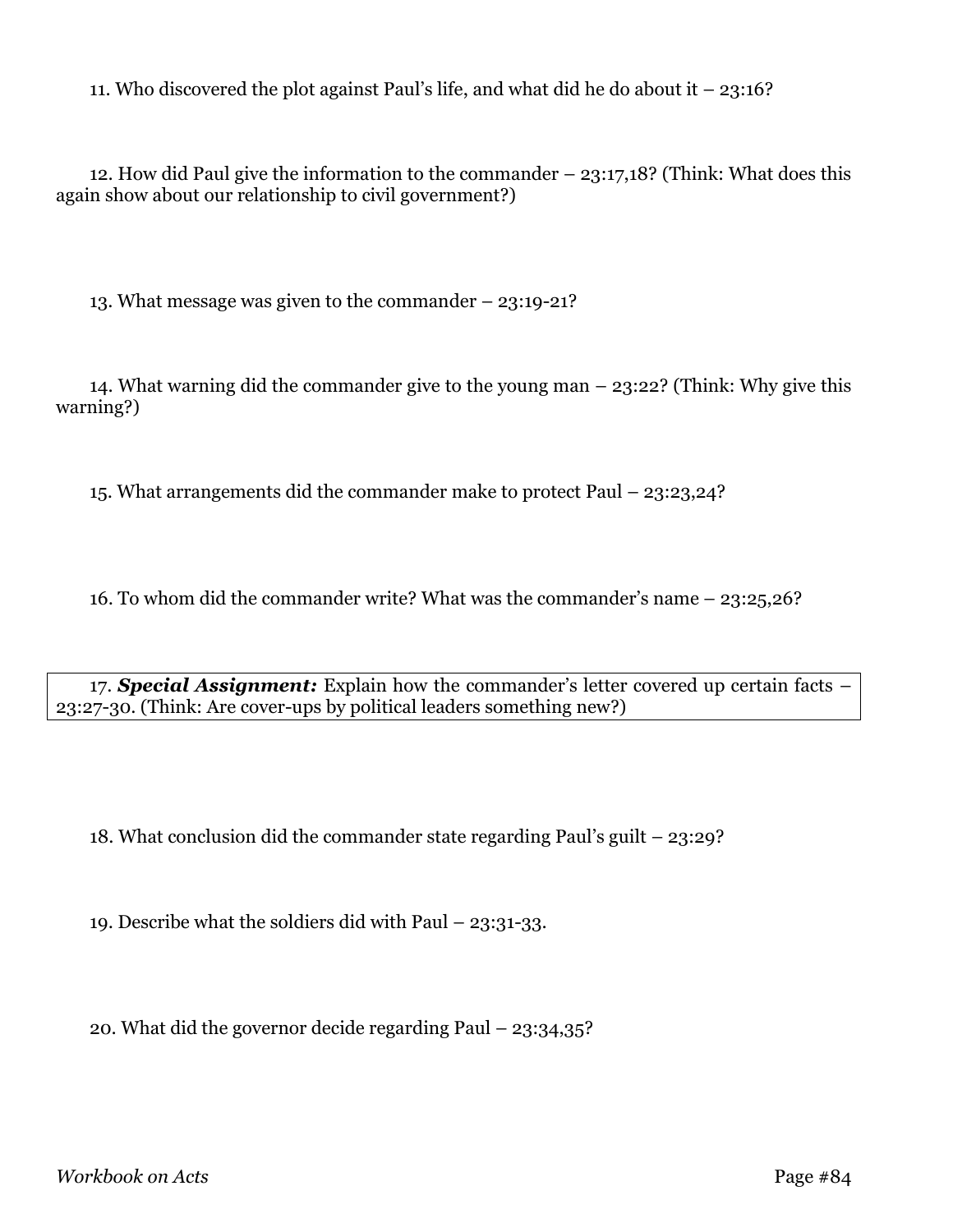Read Acts 24 then answer these questions: 1. Who came to Caesarea, and for what purpose did they come – 24:1?

2. How did Tertullus begin his speech – 24:2-4? (Think: Why begin this way? Was it honest?)

3. *Special Assignment:* List and explain each of the accusations made against Paul – 24:5- 8. (Think: What was meant by "the sect of the Nazarenes"?)

4. What method did Tertullus propose to use to prove his charges – 24:8? (Think: Was this a valid method? Explain.)

5. What did the other Jews say about the charges – 24:9?

6. How did Paul begin his answer – 24:10?

7. What did Paul say about the time element in 24:11? (Think: What was his point?)

8. What claim did he make in 24:12?

9. What argument did he make in 24:13?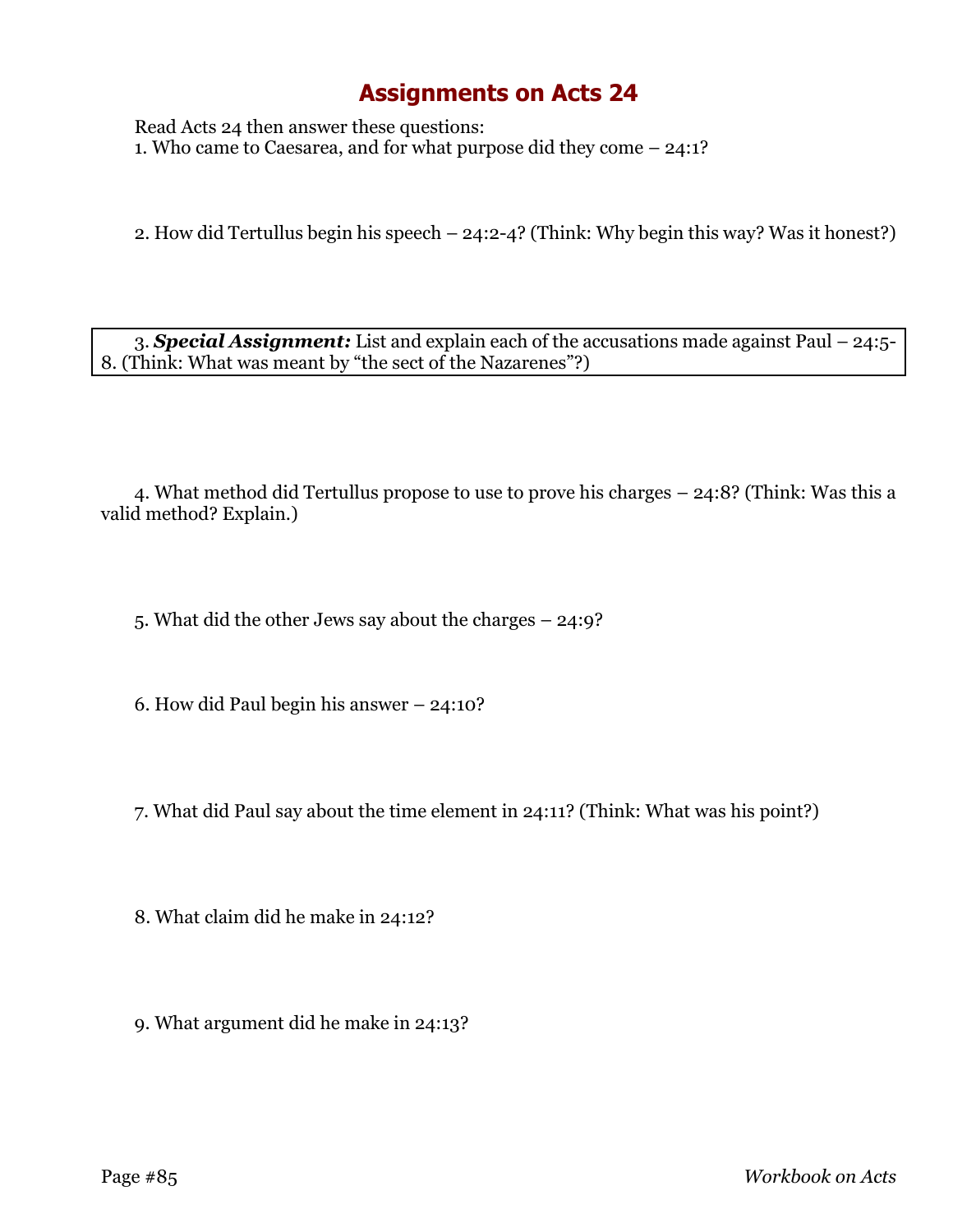10. Explain how Paul's points answer the Jews' accusations.

11. What did Paul admit to be true – 24:14? (Think: What is a "sect"? Was Paul admitting error? Explain.)

12. What did Paul believe and hope for – 24:14,15?

13. *Case Study:* Premillennialism teaches that the resurrection of the righteous will be separated by 1000 years from the resurrection of the wicked. How many resurrections will there be, and who will be raised then?

14. What goal did Paul work toward – 24:16? (Think: How can we achieve that goal?)

15. Why had Paul come to Jerusalem – 24:17? (Think: What did this refer to? Why bring it up here?)

16. What was he doing in the temple, and what was he *not* doing – 24:18?

17. Who was not present to accuse Paul – 24:18,19? (Think: What was his point here?)

18. What was the only thing Paul confessed that the Jews could hold against him – 24:20,21? (Think: What did this admission prove?)

*Workbook on Acts* Page #86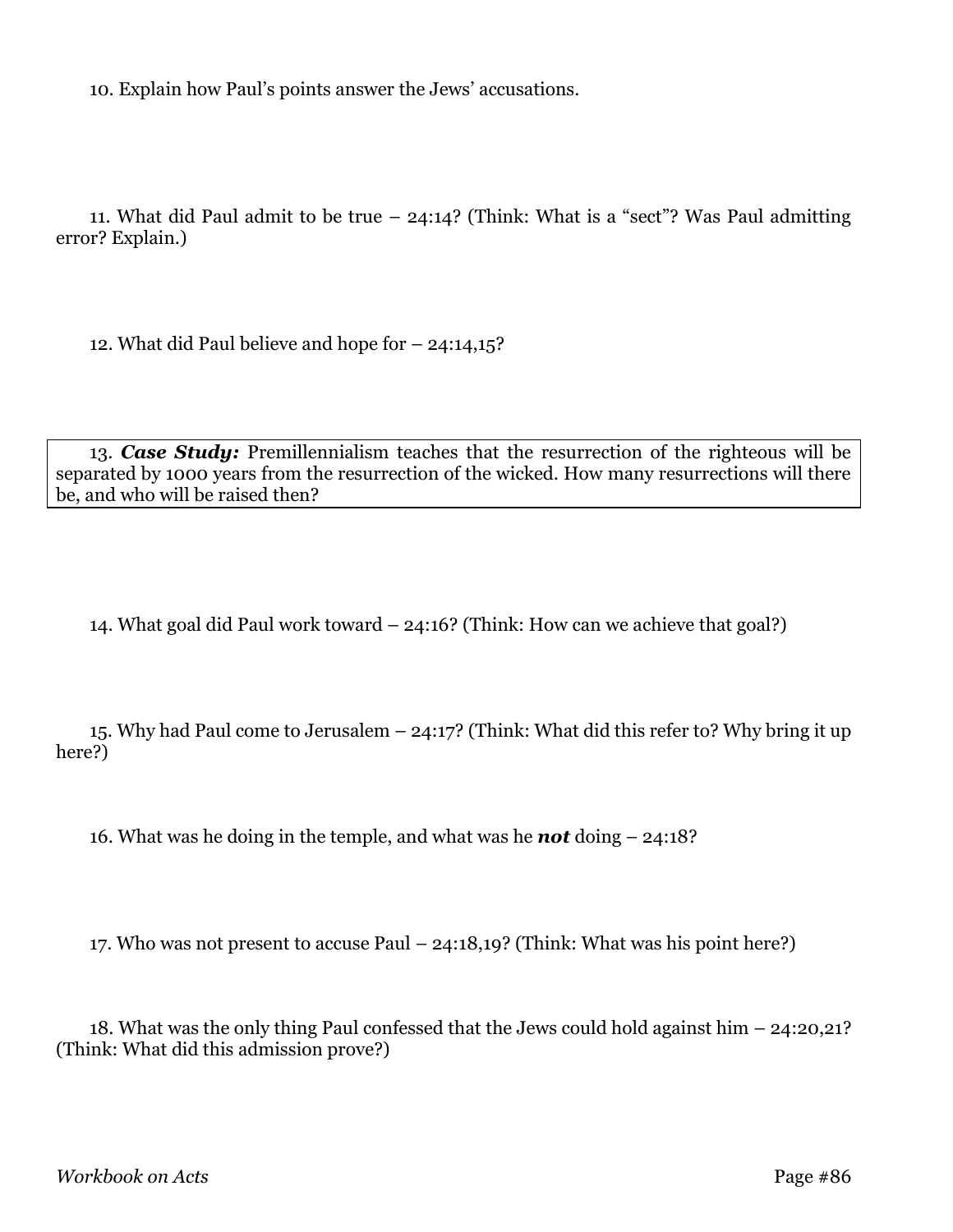19. What conclusion did Felix reach – 24:22?

20. Describe Paul's treatment as a prisoner – 24:23.

21. Who was Felix' wife, and what opportunity did they give Paul – 24:24?

22. Name 3 things Paul spoke to Felix about, and describe Felix' reaction – 24:25.

23. *Define* each of these 3 terms (from #22), and give another passage for each.

24. *Application:* What lessons can we learn about procrastinating obedience and seeking personal convenience?

25. What did Felix want from Paul, so how did he act – 24:26?

26. How long did this continue, and who replaced Felix – 24:27?

27. What did Felix finally do with Paul and why? (Think: What can we learn from Felix about government corruption?)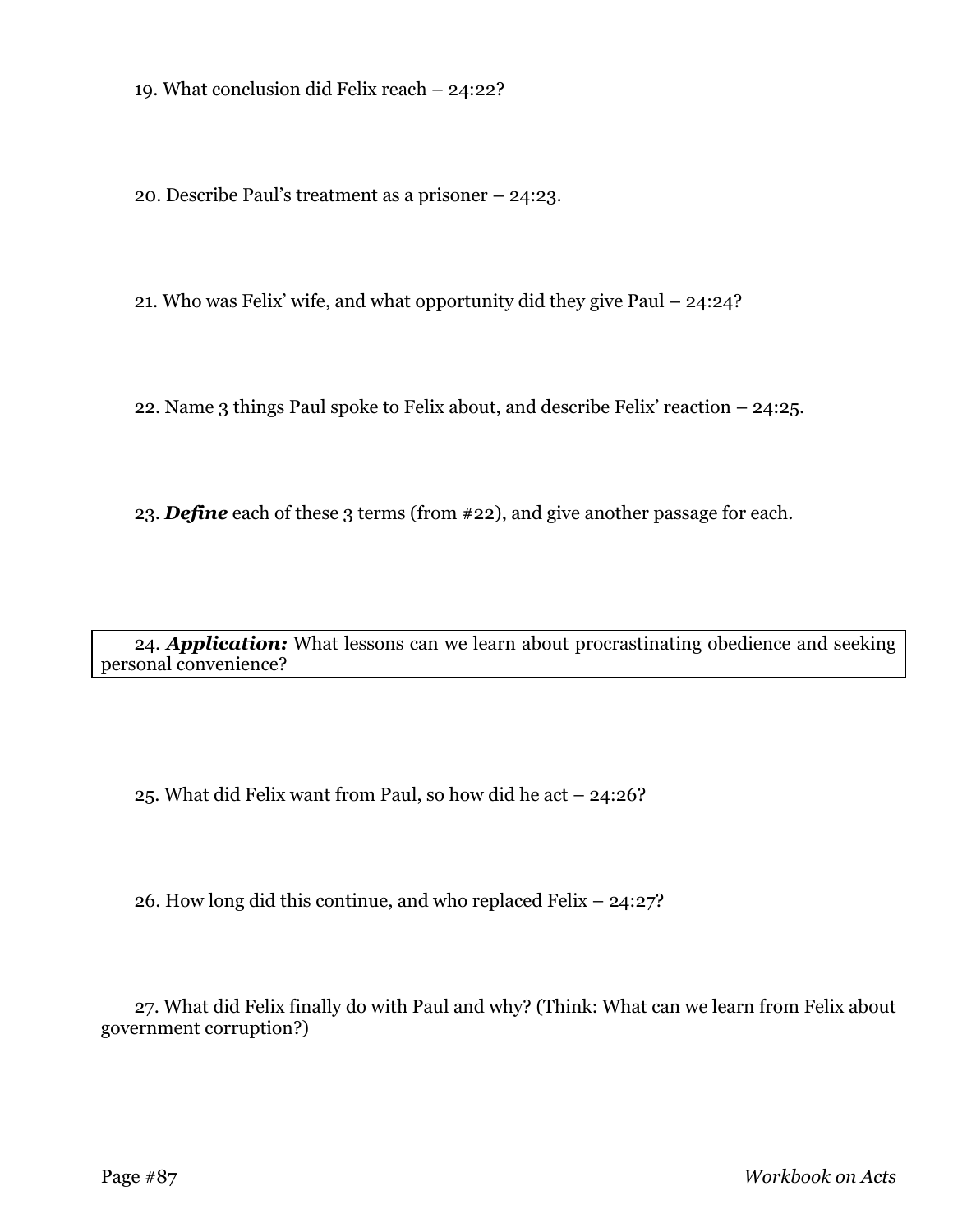Read Acts 25 then answer these questions: 1. Where did Festus go, and who confronted him there – 25:1,2?

2. What did these men request and why – 25:3? (Think: What does this remind you of? Why did they think they could get away with it now?)

3. What response did Festus give – 25:4,5?

4. When and where did Paul's next hearing occur – 25:6?

5. Who made accusation against Paul, and what proof did they give – 25:7?

6. How did Paul answer the charges – 25:8?

7. What suggestion did Festus make, and why – 25:9?

8. What reasons did Paul give for refusing the suggestion – 25:10?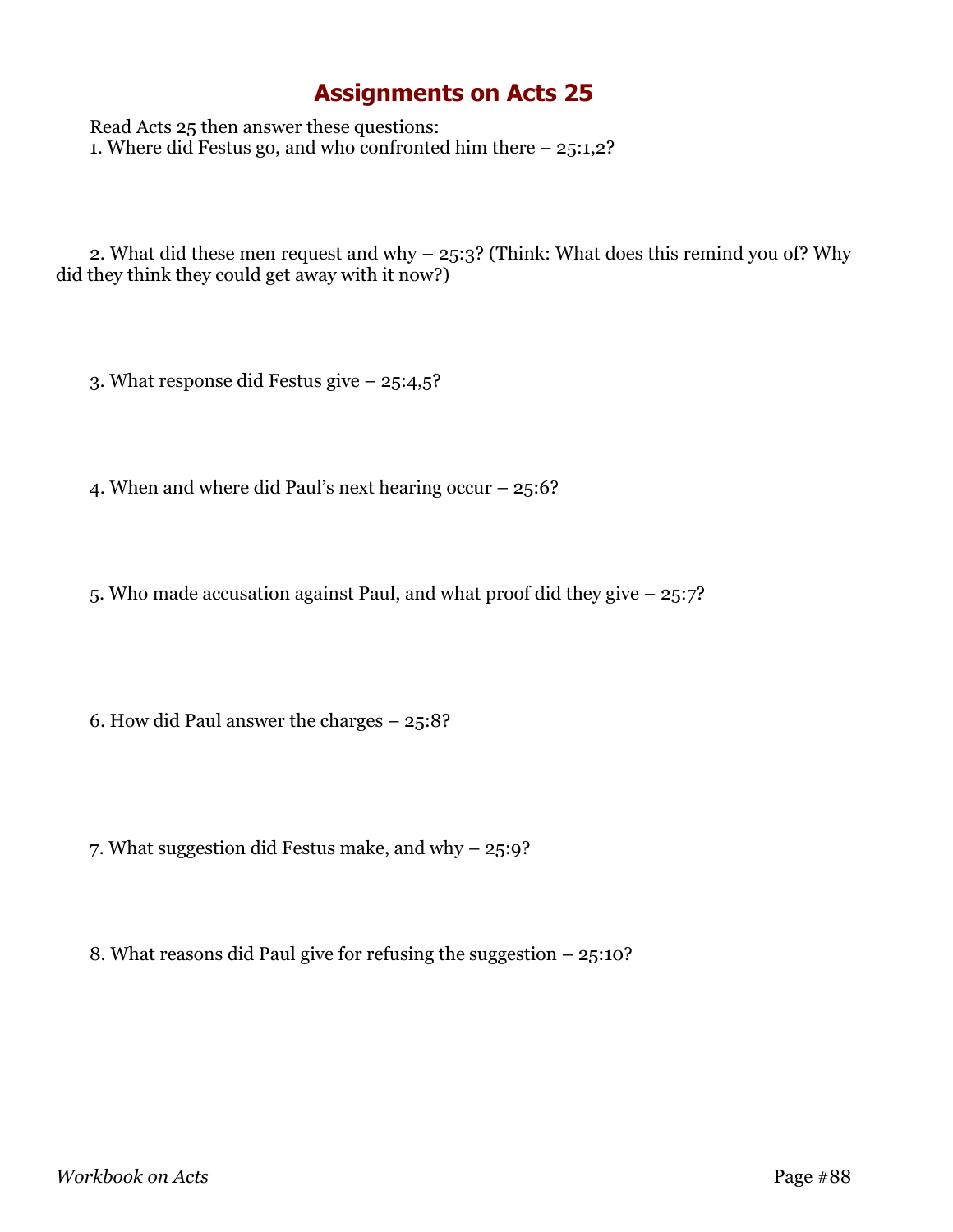9. What alternative outcomes did Paul describe regarding his case – 25:11? (Think: What does this teach us regarding justice?)

10. *Special Assignment:* What legal right did Paul exercise to pursue his case (v11)? Why might he have chosen this course? What lessons can we learn?

11. What decision did Festus make then – 25:12?

12. Who came to visit Festus – 25:13? (Think: What do we know of these people?)

13. How did Festus describe Paul's case in 25:14,15?

14. What answer had Festus given to the Jews who requested that Paul be punished, and why did he so answer  $-25:16$ ? (Think: What important principle of justice is taught here?)

15. What happened as a result  $-25:17$ ?

16. What problem did he find the Jews had with Paul – 25:18,19? (Think: What conclusions ought he to have reached as a result?)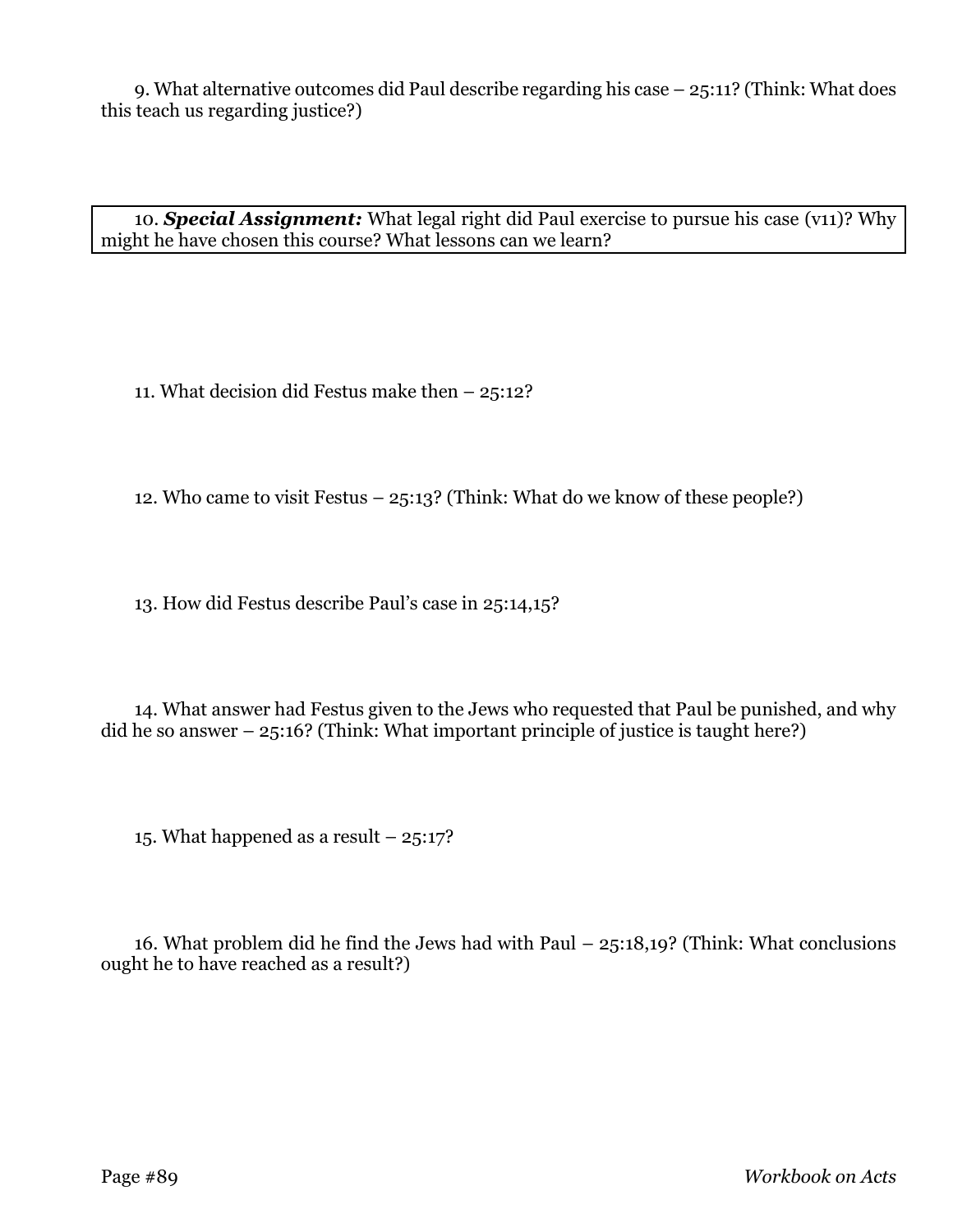17. What request had he made, and what reason did he give for making it  $-$  25:20? (Think: Does this agree with the facts? Explain.)

18. How did he say Paul had responded – 25:21?

19. What did Agrippa say he wanted to do – 25:22?

20. Who attended Paul's hearing – 25:23? (Think: How would this be a blessing to Paul?)

21. How did Festus describe Paul to the people present – 25:24?

22. What did he say about Paul's guilt – 25:25?

23. What reason did he give for bringing Paul before them – 25:26,27?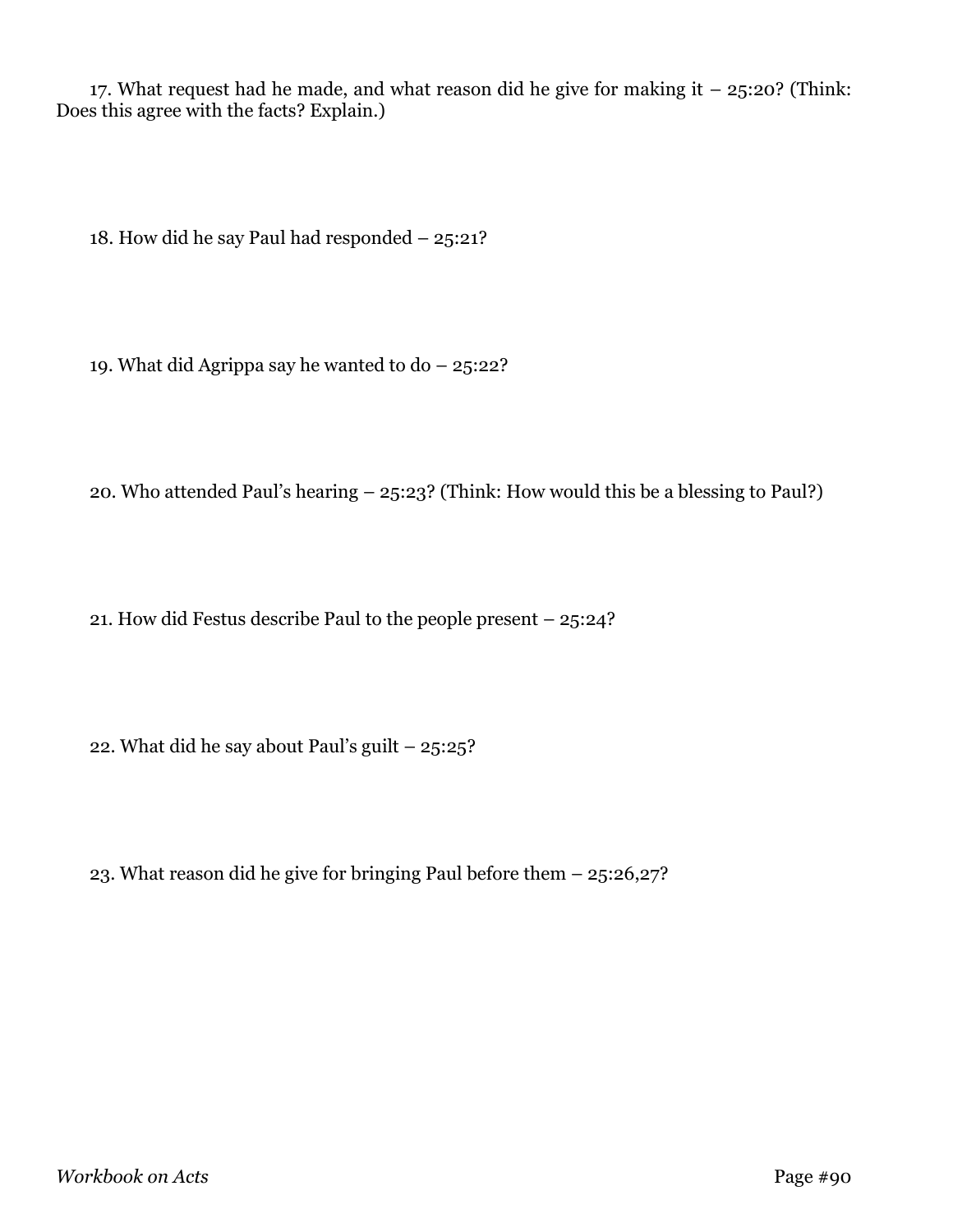Read Acts 26 then answer these questions:

1. Why was Paul glad to make a defense before Agrippa – 26:1-3? (Think: Why would this be an advantage?)

2. Where did Paul begin his defense? Where else did he use a similar approach – 26:4?

3. What kind of person had Paul been since his youth – 26:5?

4. For what hope was he being judged – 26:6,7?

5. What issue did Paul raise in 26:8? (Think: Why raise this issue so early?)

6. *Application:* Describe Paul's attitude toward Jesus before his conversion – 26:9. What does this prove about religious sincerity?

7. Describe the evidence of Paul's zeal – 26:10,11.

8. What did Paul see on the Damascus road – 26:12,13? (Think: How bright was it?)

9. Who spoke to Paul, and what did He say – 26:14,15?

10. Describe the work He had for Paul – 26:16-18. (Think: What blessings does the gospel offer people?)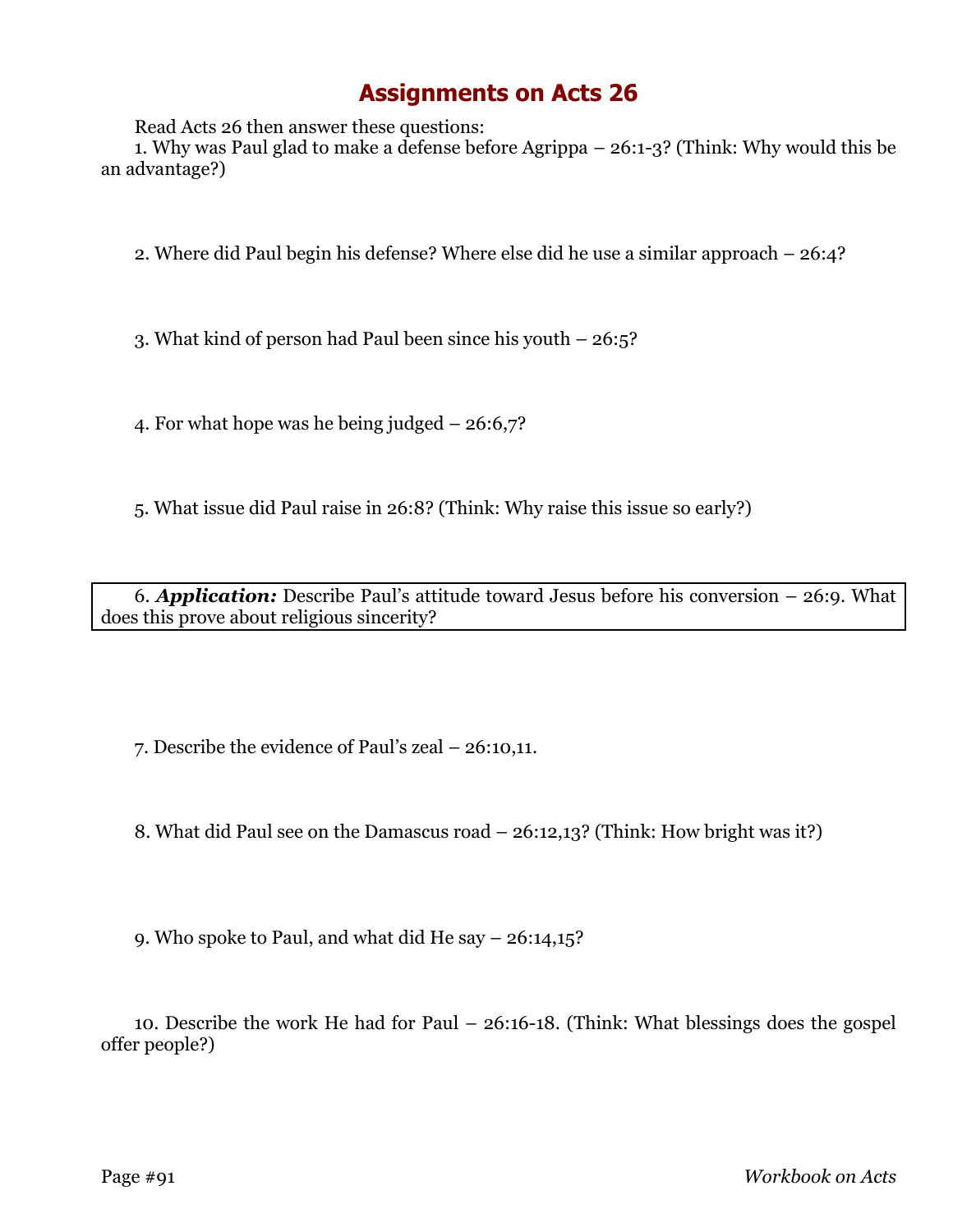12. *Special Assignment:* Explain what fruits of repentance means, list another passage about it, and give an example.

13. How did the Jews treat Paul for his teaching – 26:21?

14. How did Paul's teaching compare to the Old Testament – 26:22?

15. What did the Old Testament say about Jesus? Where else have we studied this – 26:23?

16. What accusation did Festus make against Paul? How did Paul respond – 26:24,25?

17. What did Paul say the king knew, and what question did he ask him – 26:26,27?

18. How did Agrippa respond to Paul – 26:28? (Think: What did he mean by this, and what lessons can we learn?)

19. What hope did Paul express for Agrippa and others – 26:29?

20. What conclusion did Festus and Agrippa reach about Paul – 26:30-32?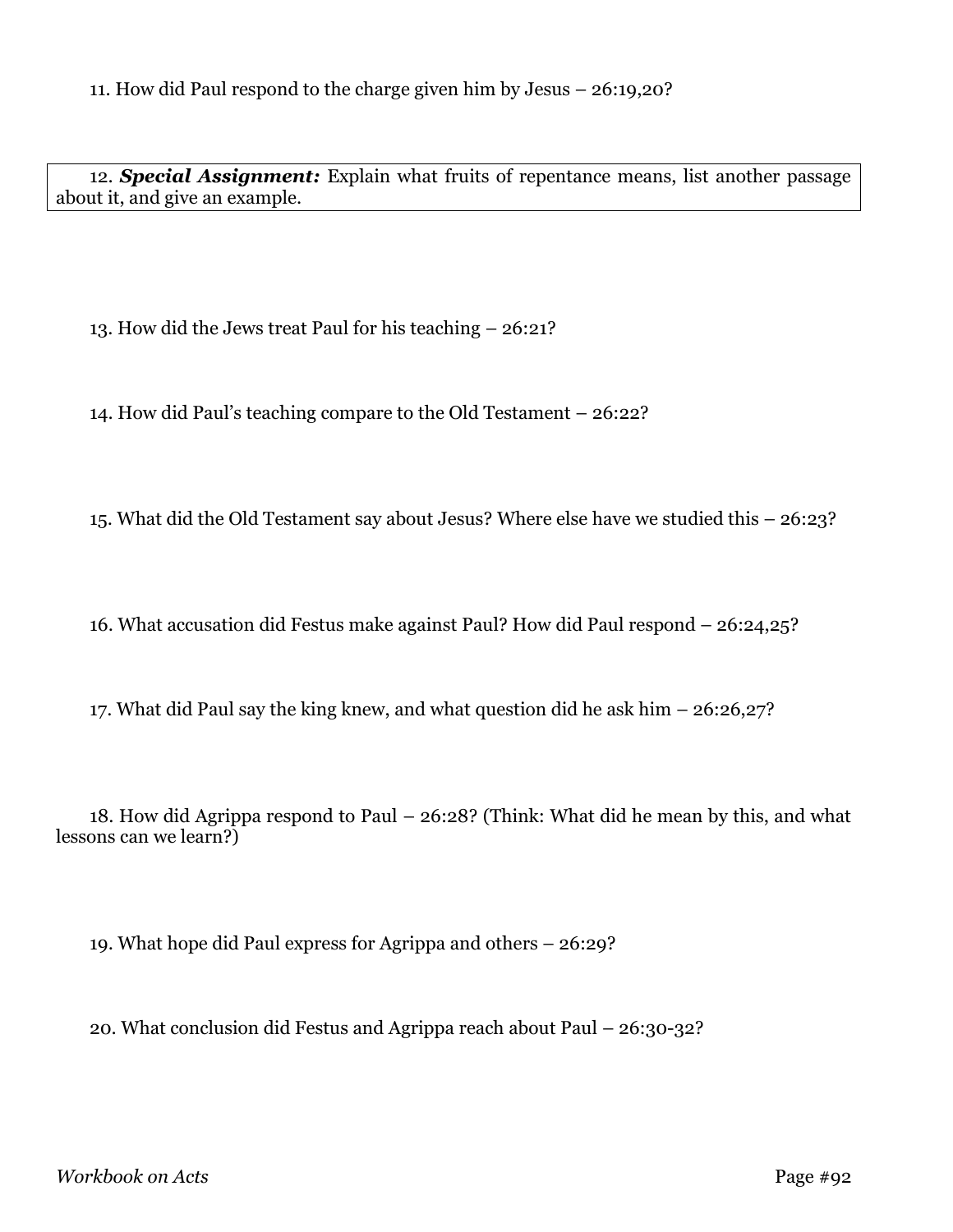Read Acts 27, then answer these questions: 1. Who supervised Paul's trip to Rome? What was his position – 27:1?

2. On what ship did they begin the trip, and who accompanied Paul – 27:2?

3. Where did they land first (see *map*), and how was Paul treated – 27:3?

4. Describe the trip from there to Myra – 27:4,5 (see *map*).

5. Describe their next ship and the trip to Fair Havens – 27:6-8 (see *map*).

6. What time of year was it, and what warning did Paul give  $-27:9,10$ ?

7. Whom did the centurion listen to, what decision was made, and why– 27:11,12?

8. How did they proceed, and what problem arose – 27:13-15?

- 9. What provisions did they make to deal with the problem 27:16-20?
- 10. How long did this continue, and how did it affect the people 27:20?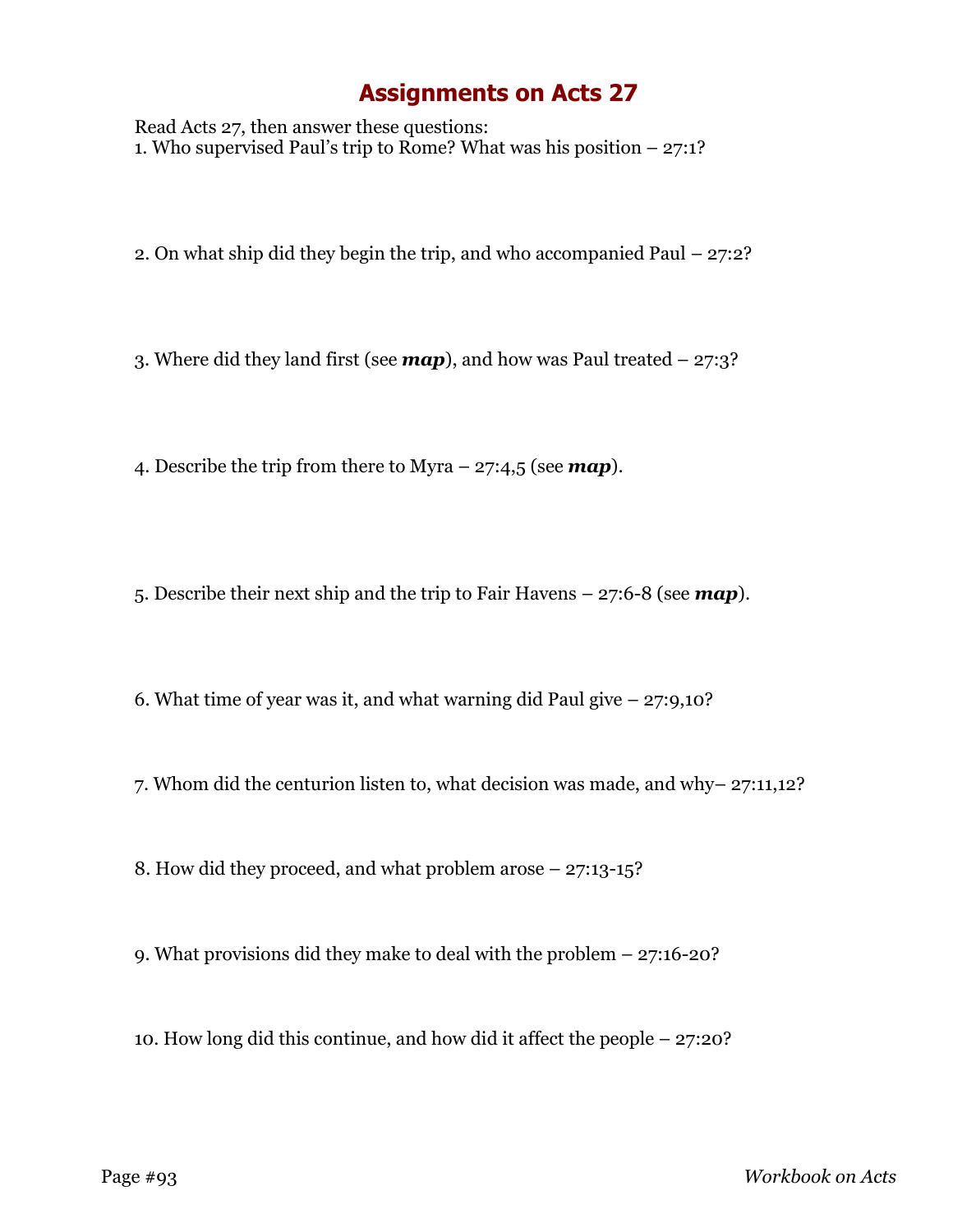11. What revelation did Paul receive then, and how did he receive it – 27:21-26?

12. What lessons can we learn about faith and prayer from 27:24,25? (Think: What effect would this have on the others in the boat?)

13. Where was the ship on the 14th night (see *map*), what conclusion did the sailors reach, and how did they confirm  $\overline{t}$  – 27:27,28?

14. What did they do to avoid crashing on the shore – 27:29?

15. What did the sailors attempt to do, and how were they prevented – 27:30-32?

16. What did Paul say to encourage everyone – 27:33,34?

17. What example did he set, and what did he do beforehand – 27:35? (Think: Where else does the Bible describe such prayers?)

18. What effect did this have on the other people, and how many were there – 27:36,37?

19. What decision was made next day, and why did it not work – 27:39-41?

20. Explain how everyone escaped to land – 27:42-44. (Think: Why were the prisoners spared, and what does this tell you?)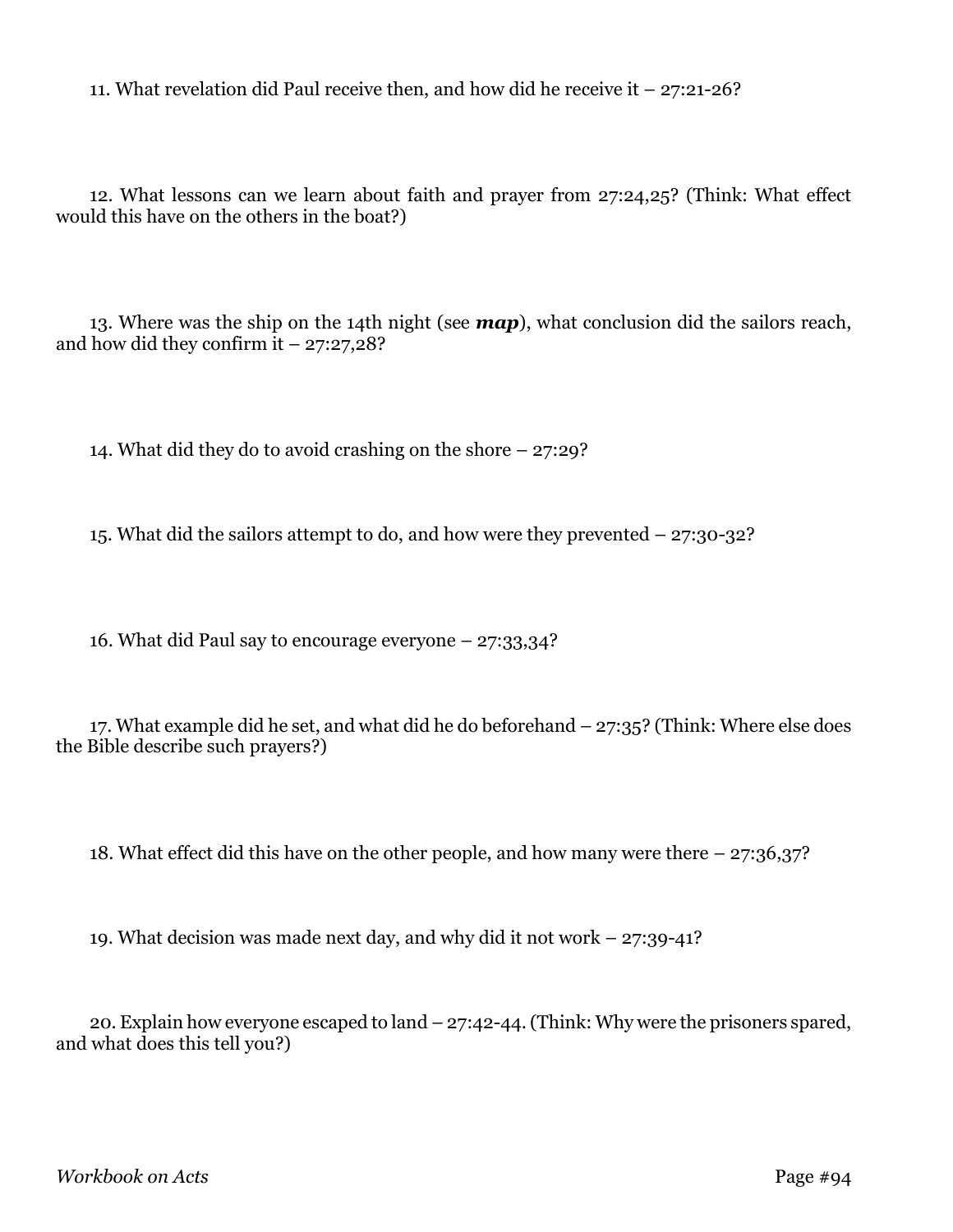Read Acts 28, then answer these questions:

1. What was the name of the island where Paul was shipwrecked (see *map*), and what were the inhabitants like  $-28:1,2$ ?

2. What problem did Paul have, and what did the natives think as a result – 28:3,4? (Think: What similar errors are sometimes made today?)

3. What did Paul do, and what did the people think then – 28:5,6?

4. What Scripture did this fulfill? Where else was a similar error made regarding Paul.

5. What prominent person lived nearby, and how did he treat the survivors – 28:7?

6. Describe the miracle done for this man's relative – 28:8. (Think: Describe this disease.)

7. What other miracles did Paul do? How were the survivors treated – 28:9,10?

8. On what ship did they leave the island – 28:11?

9. Describe the trip from Melita (Malta) to Appii Forum – 28:12-15 (see *map*).

10. How did the brethren help Paul, and how did this affect him?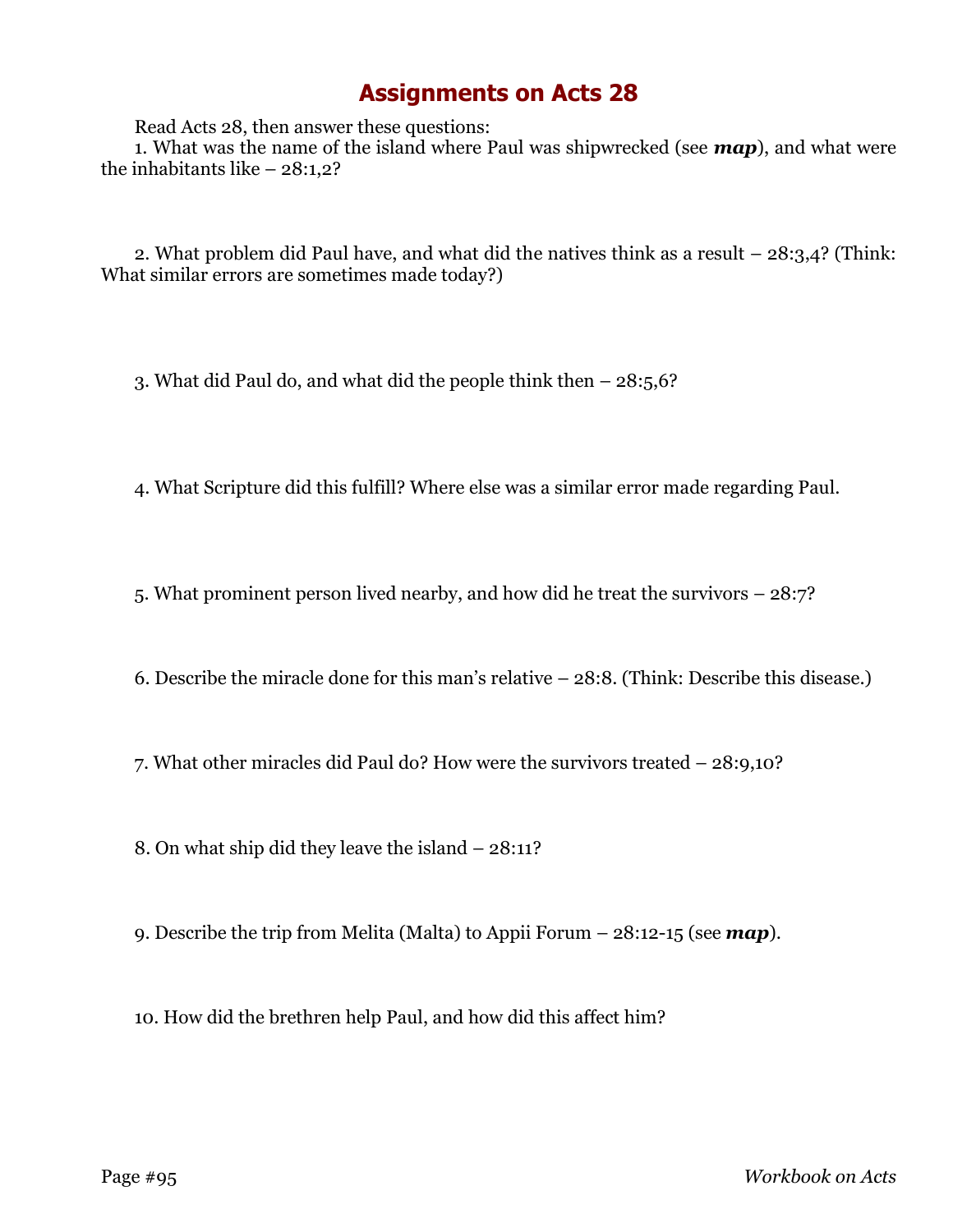11. What freedom was Paul given – 28:16,30?

12. Whom did Paul call? What did he say the Romans thought of his case – 28:17,18?

13. What reason did he give why he was in Rome – 28:19? (Think: What did his case have to do with Israel's hope?)

14. What had the Jews heard about Paul, and why did they want to talk to him – 28:20-22? (Think: What reputation did the church have? Lessons?)

15. What did Paul talk about, and what effect did this have – 28:23,24? (Think: According to earlier studies, what specific things might he have said?)

16. What Old Testament Scripture did Paul quote – 28:25-27? Summarize it.

17. Who else had quoted this passage, and what does it mean?

18. What did Paul intend to do in the future – 28:28?

19. How long did he live in that house, and what did he do there – 28:30,31?

20. What message did he preach?